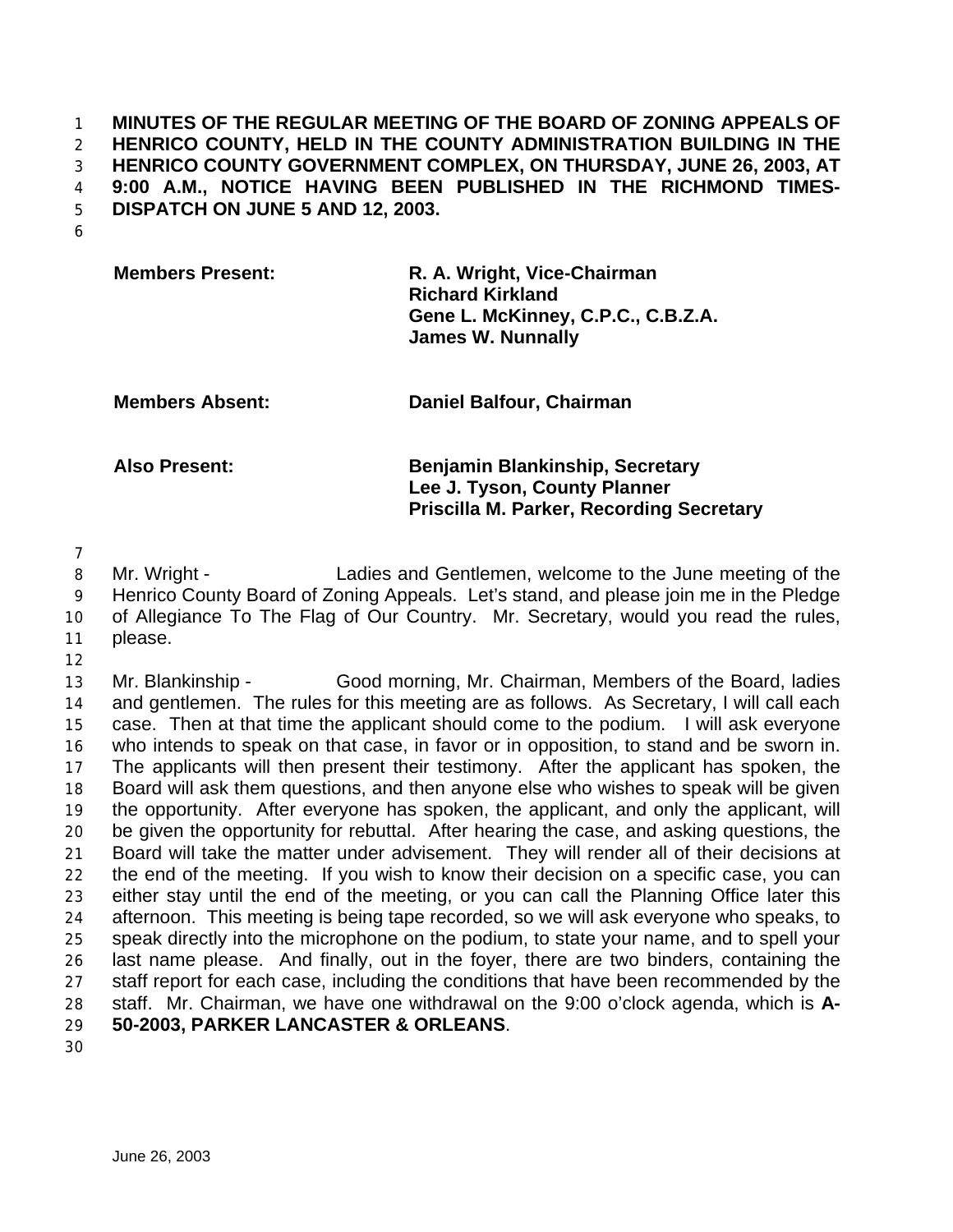**A - 50-2003 PARKER LANCASTER & ORLEANS** requests a variance from Section 24-95(k) of Chapter 24 of the County Code to build a one- family dwelling at 5401 Woolshire Drive (Hampshire) (Parcel 743- 774-1255), zoned R-2AC, One-family Residence District (Conditional) (Three Chopt). The minimum side yard setback is not met. The applicant proposes 24 feet minimum side yard setback, where the Code requires 25 feet minimum side yard setback. The applicant requests a variance of 1 foot minimum side yard setback. 40 Mr. Wright - Do I hear a motion on it? Upon a motion by Mr. McKinney, seconded by Mr. Kirkland, the Board **approved withdrawal** of application **A-50-2003** for a variance to build a one-family dwelling at 5401 Woolshire Drive (Hampshire) (Parcel 743-774-1255). The Board granted withdrawal without prejudice at the request of the applicant. 47 Affirmative: Kirkland, McKinney, Nunnally, Wright 4 Negative: 0 Absent: Balfour 1 **Deferred from Previous Meeting: A - 47-2003 LOPE CASTRO** requests a variance from Section 24-94 of Chapter 24 of the County Code to build a patio room over the existing deck at 2216 Flat Branch Court (Ridgefield Green) (Parcel 738-751- 3422), zoned R-4C, One-family Residence District (Conditional) (Tuckahoe). The rear yard setback is not met. The applicant has 25 feet rear yard setback, where the Code requires 35 feet rear yard setback. The applicant requests a variance of 10 feet rear yard setback. Mr. Wright - Please state your name for the record. Mr. Castro - My name is Lope Castro. Mr. Wright - Do we have any others who intend to testify in this matter? Would you raise your right hand and be sworn please? Mr. Blankinship - Do you swear that the testimony you are about to give is the truth, the whole truth, and nothing but the truth, so help you God? Mr. Castro - I do. I would like to request a variance from Section 24-94 of Chapter 24 of the County Code to build a patio room over an existing deck at my property, 2216 Flat Branch Court (Ridgefield Green), parcel # 738-751-3422 zoned R- 4C. It's a one-family resident district. The rear yard setback is not met, and I have 25 feet rear yard setback, where the Code requires 35 feet rear yard setback. I would like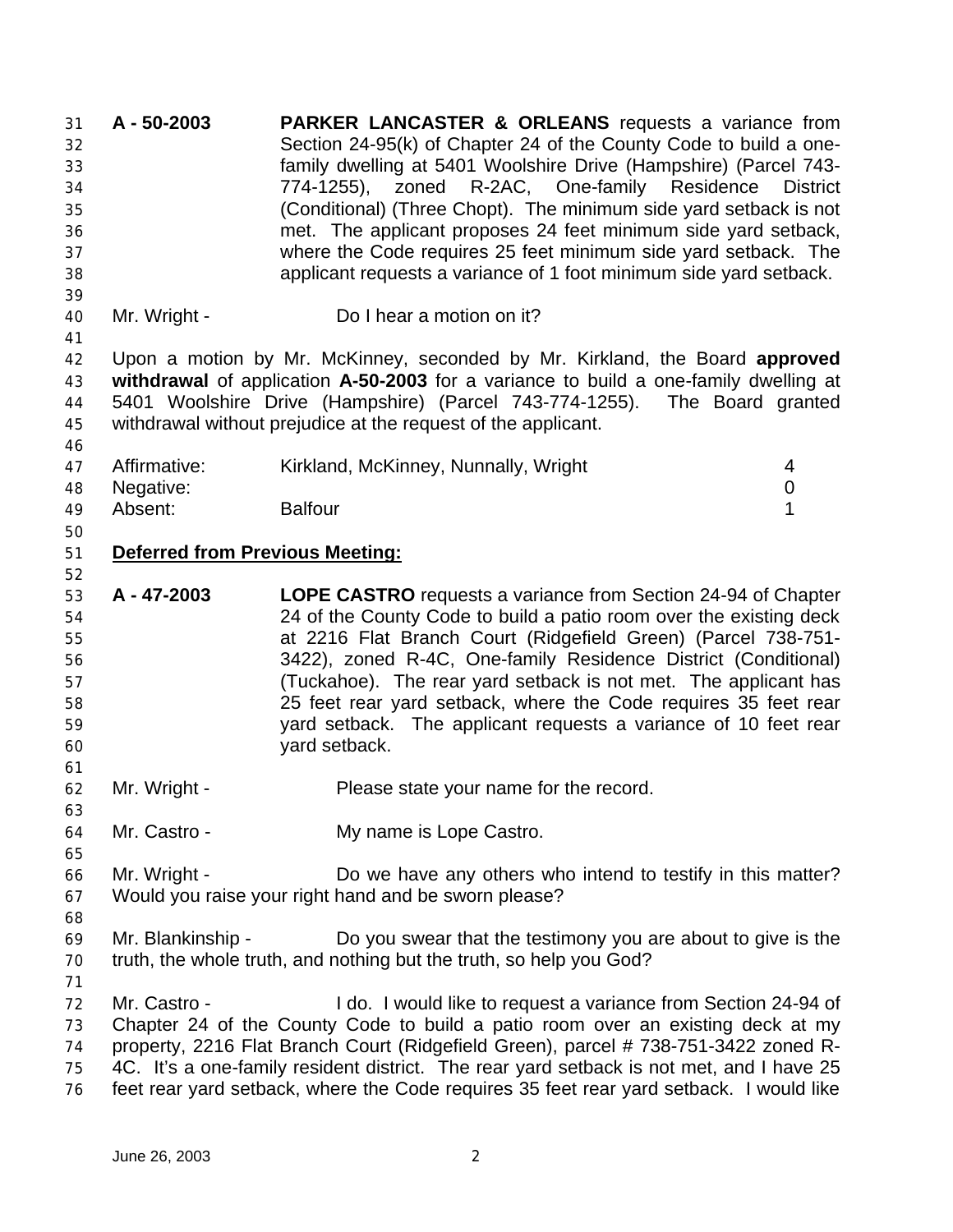to request a variance of 10 feet rear yard setback to build a patio. Mr. Nunnally – Is that patio room going to be the same size as your existing deck? 82 Mr. Castro - Exactly the same. It's going to be matched the same. 84 Mr. Wright - Mr. Castro, have you read the conditions that are suggested for this case? Has he got a copy? Mr. Blankinship - The package that we mailed you with the staff report? 89 Mr. Castro - No, I did not get a copy of that. 91 Mr. Wright - You ought to give him a copy, so he can look at that. I just want to make sure you understand, if this is approved, it will be subject to those conditions. Mr. Castro - It will definitely match the existing dwelling, as nearly as practical. 98 Mr. Wright - Is there any screening between your property and the property to the rear, trees, etc. 101 Mr. Castro - Yes, we have a lot of trees. Mr. Wright - I see some trees in the picture, just want to say that for the record. Is anyone here in opposition to this case? Thank you very much for coming down. After an advertised public hearing and on a motion by Mr. McKinney, seconded by Mr. Kirkland, the Board **granted** application **A-47-2003** for a variance to build a patio room over the existing deck at 2216 Flat Branch Court (Ridgefield Green) (Parcel 738-751- 3422). The Board granted the variance subject to the following conditions: 1. The property shall be developed in substantial conformance with the plan filed with the application. No substantial changes or additions to the layout may be made without the approval of the Board of Zoning Appeals. 2. The new construction shall match the existing dwelling as nearly as practical. Affirmative: Kirkland, McKinney, Nunnally, Wright 4 Negative: 0 Absent: Balfour 1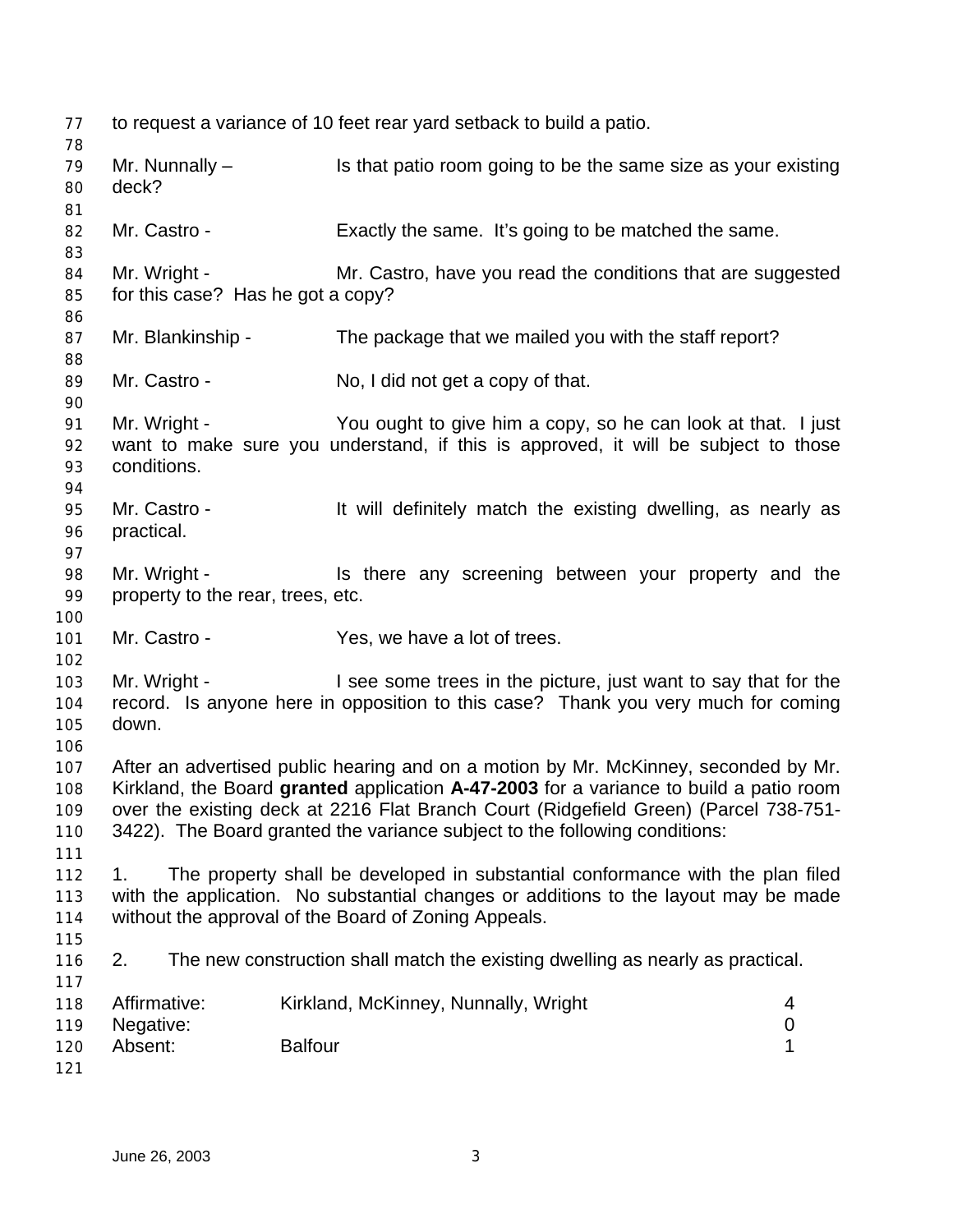The Board granted this request, as it found from the evidence presented that, due to the unique circumstances of the subject property, strict application of the County Code would produce undue hardship not generally shared by other properties in the area, and authorizing this variance will neither cause a substantial detriment to adjacent property nor materially impair the purpose of the zoning regulations.

- **New Applications:**
- 

 **A - 60-2003 HANOVER ASSOCIATES** appeals a decision of the Director of Planning with respect to two notices of zoning violation at 7202 Brook Road (Parcel 784-750-6778), zoned B-3, Business District (Fairfield).

- 135 Mr. Kessler Good morning, I'm Neil Kessler, an attorney at Troutman Sanders in Richmond, and I represent Hanover Associates, the applicant.
- Mr. Wright Is there anyone else to be heard on this case, who wishes to speak? Everybody who wishes to speak, please stand and raise your right hand, because everyone has to be sworn for our record, and we'll swear everybody at the same time.
- 

 Mr. Blankinship - Do you swear that the testimony you are about to give is the truth, the whole truth, and nothing but the truth, so help you God?

- 146 Mr. Kessler I do. We're appealing the decision of the Director of Planning with respect to two notices of violation at 7202 Brook Road. If there were any circumstances which beg for variance, it's the circumstances which exist here. Hanover Associates purchased the trailer park in the summer of 1972. He was represented by a competent, well-known real estate attorney, Jerry Owings (Alfred J. Owings), who took the actions that most attorneys would take for clients who purchase commercial real estate, which is to request a zoning letter from the Zoning Administrator. Although, as you will hear, and in the information you received, the zoning letter was not received until after the purchase closed, Hanover Associates and Mr. Owings had been assured by the Zoning Administrator that the letter would be issued, that it would recognize the existing use of the then current operation of the trailer park as being a non-conforming use. You've got a copy of that letter that Mr. Owings received from the Zoning Administrator, Mr. Clarke at that time.
- 

 We've also provided you with a picture that was taken a few months after the closing occurred in the summer of 1972. The picture shows what the trailer park looked like in January of 1973, and it showed approximately 65 to 69 trailers there, with accessory structures, in the same locations in which they exist today. Based on the assurance that Hanover Associates received from the Zoning Administrator, and other due diligence that it had, they also received a Certificate of Occupancy, although I must admit that nobody's been able to find the Certificate of Occupancy dating back to that period of time. Nevertheless, from 1972 through today, the trailer park has been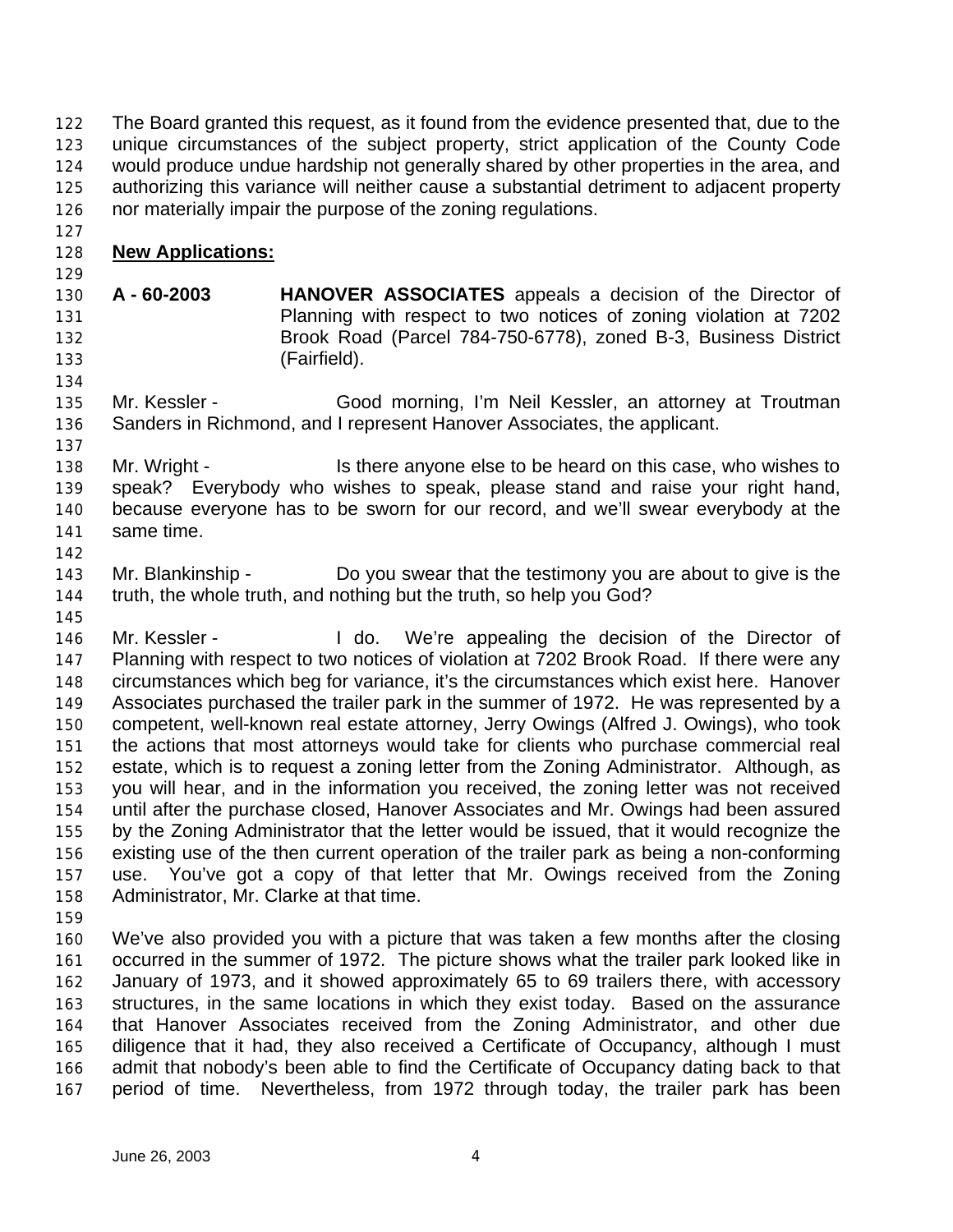operating for over thirty years with 65 to 69 trailers and accessory structures in the same place where they are now.

 During that period of time, the trailer park, the residents, and Hanover Associates, have been good law-abiding, tax-paying citizens of the County. You will hear later that there may be some ambiguities in the zoning letter, and I acknowledge to you that looking back at the zoning letter thirty years in hindsight may show that there are some ambiguities. But I want you to please look at the zoning letter and see how a person such as Mr. Holzgrefe, who will be addressing you later, who is the Managing Partner of Hanover Associates, how it could be interpreted, along with advice that he received from his attorney, to indicate that the zoning letter said that the then current operation of the trailer park was a non-conforming use, and that the wording about "presently licensed trailers" could be interpreted as meaning permits for trailers which are currently located there, as well as anything else. With that reliance, the trailer park was purchased in 1972 with the full belief that it could be operated. Indeed, I'm not even sure that Mr. Clarke ever issued any kind of a zoning letter without doing some homework to determine what the current use of any property on which he issued a zoning letter was used for. I know that today certainly, people do make inspections before the zoning letters are issued, and I know that it must have been that way back thirty years ago, although I didn't start practicing law until the following year.

 However, it wasn't until recently that the trailer park has been cited for zoning violations, and that has occurred only after two civic associations began their efforts. One is the North Chamberlayne Civic Association, the other is the Brook Road Enhancement Advisory Committee, and they began their efforts, basically to cause the trailer part to close down, because, as is in one of the letters, it says that the trailer park allegedly is "one of the biggest detractors to the area." Hanover Associates is just as interested as anybody else in improving the quality of life in the County and to revitalized areas of the County. Revitalization does not permit some citizens to violate the rights of others. Just because a particular use of the property is deemed to be objectionable by some, does not mean that they have the rights to prevent others from using their own property for permitted uses. In this case, two civic groups, with laudable goals, but neither of which has any members who live in the area or who work within the general vicinity of the trailer park, these people are seeking to come up with ways to put this trailer park, and the trailer park across the street, out of business. Make no mistake about it. Reducing the number of trailers, which is what the application seeks to do, down to the number that allegedly was approved back in 1943, is going to put the trailer park out of business. These civic groups want to make it economically unfeasible for the trailer park to be in operation. It's not a matter of just reducing the number of trailers in that park; it's a matter of getting rid of the park entirely to revitalize the area. This might be valid if the operation of a trailer park was not a non-conforming use, but it is a non- conforming use. It exists today, and it's operated for over thirty years in the same way that it is today, with the same number of pad sites, with the same number of accessory buildings. Obviously this is an abuse of the legal system. Virginia law provides, as you know, that a variance should be granted when a property owner can show that his property was acquired in good faith. Obviously, this was the case here. A purchaser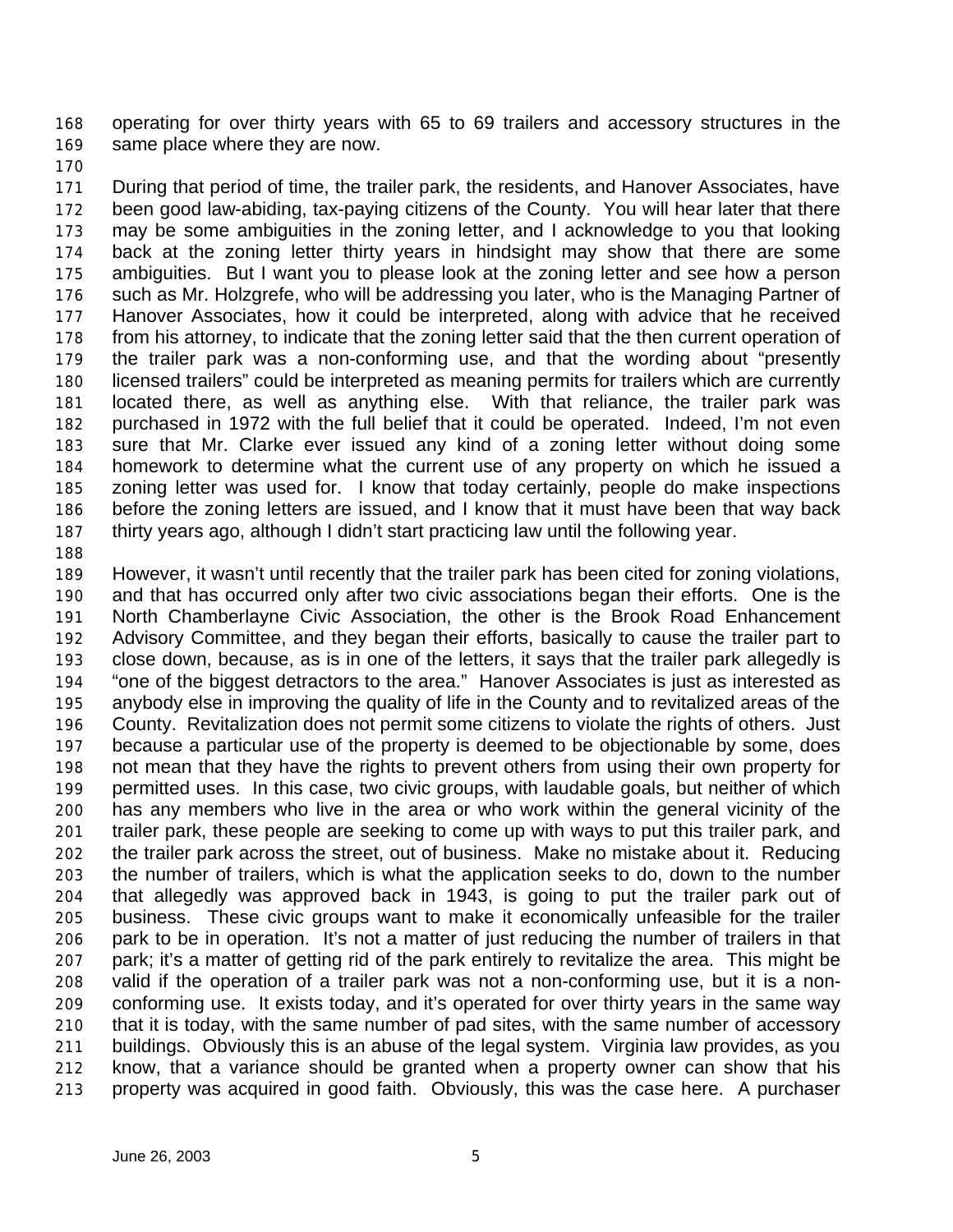represented by a well-known, competent real estate lawyer, relying on a letter from the Zoning Administrator, and other assurances, he bought the property, in true reliance on these factors. Virginia law also says that a variance should be granted where the granting of the variance will alleviate a hardship approaching confiscation. This is a clear-cut case, where if a variance is not granted, there will be a hardship, and there will be confiscation.

221 Mr. Wright - Mr. Kessler, has an application been filed for a variance?

 Mr. Kessler - Our thought is that we are here asking the Board of Zoning Appeals to permit the continued existence of this trailer park, the way that it is now, as a means of overturning the decision that was initially made by the planning staff.

- 227 Mr. Wright **On the basis that it's a non-conforming use**, that it's been in use for thirty-some years?
- Mr. Kessler - Yes sir. My understanding is, and it may not be correct, but my understanding is that one way you can do that is by permitting a variance to be issued to permit this. The strict application of the 1943 ordinance will produce an undue hardship. The hardship will not be shared generally by other properties in the vicinity, and the authorization of the variance and your letting us continue operating there, will not be substantially detrimental to adjacent properties in the character of the zoning district. It's been in use for over thirty years. I brought with me today Mr. William Holzgrefe, who's the Managing Partner for Hanover Associates; he's been there since the inception of Hanover Associates, over thirty years ago. There are also owners of businesses who are going to speak here today, and residents who are speaking on our behalf.
- Mr. McKinney - Mr. Kessler, had you given any thought to trying to ask Earl Clarke to come in this morning and explain his letter dated July 21, 1972?
- Mr. Kessler - I really didn't know how to find Mr. Clarke.
- Mr. McKinney - The County does. He's retired now; he's a nice gentleman.
- 249 Mr. Kessler - I didn't know how to find him, but we feel as though, certainly based upon the number of people who've lived in the park for over thirty years, and the assurances that Mr. Holzgrefe perceived when he bought the trailer park, that it would have been nice to have Mr. Clarke here; I agree with you.
- 

 Mr. McKinney - I have another question. On the letter dated May 14, 2003, from the North Chamberlayne Civic Association, in which they state their boundaries that they represent, they say the boundaries of Brook Road to the west, I would take that as Brook Road being the dividing line. The trailer park is on the other side of Brook Road. I belong to the Chamberlayne Civic Association. They say they represent 2500 families; I think they might have 100 members.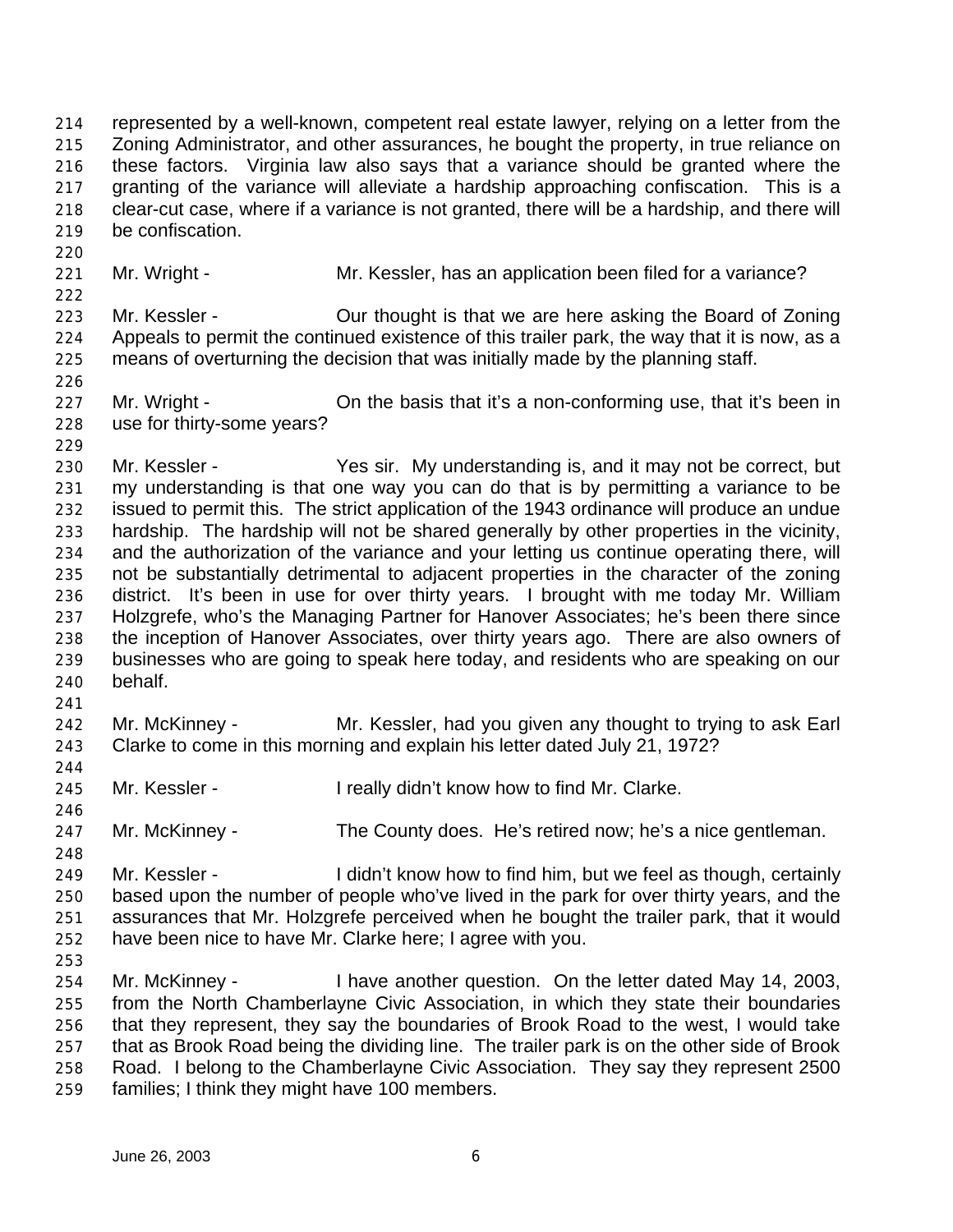Mr. Kessler - That's my understanding sir, but I didn't have enough time to find out the information as to what their members consist of.

 Mr. Wright - Your statement is, that when this park was originally built, it had 60 trailers in it?

267 Mr. Kessler - No sir, that's not my statement. I really don't know; nobody remembers, back in 1943, exactly what the situation was. We do know, based on some information that has been dug up by the staff, that in 1943 there was apparently a permit for 20 or 25 trailers.

Mr. Wright - From what I understand, 20.

 Mr. Kessler - Yes sir, so all I can tell you, and what I am testifying to here with you is that, certainly in 1972 when it was purchased, there were 69 sites, and I think there are currently 65 sites, and frankly, we would have 69, but for the fact that there have been some applications for permits made by Hanover Associates to the County, and the County has denied those uses. That disturbs us quite a bit too, because if you read the zoning letter, it says that if a pad is not used for a period of a year, then we lose the right to use that. The problem is, is that we've made applications over the years to fill spots where trailers have been moved or have been destroyed or damaged, and the County did not give us the permits to fill those spots within the year period. We've been good citizens about it; we should have complained about it at the time, but they did not because they did not want to rock the boat. You'll see when you talk to Mr. Holzgrefe in a second, that he's not the type of person to rock the boat. This is such an egregious situation here, that he feels compelled, and it hasn't been an easy decision on his part to fight this, but he feels compelled to have to fight it.

 Mr. Wright - I'm looking at Mr. Clarke's letter of 1972, in which he says that the park could continue to operate as it is presently, and that's when you had 60 at that time.

Mr. Kessler - We had at least 65, and I think Mr. Holzgrefe would say 69.

- 295 Mr. Wright At that time?
- 297 Mr. Kessler Yes sir.
- 

299 Mr. Wright - And then he goes on to say, "....if the number were decreased for a year or more it would have to continue operating with the decreased number…." I don't know what "decreased" means. Does that mean, if it sat idle for a year or if you put somebody else in there, whether it was permitted or not, somebody was there, is that correct?

Mr. Kessler - I'm not sure exactly how to interpret it; the way we interpret it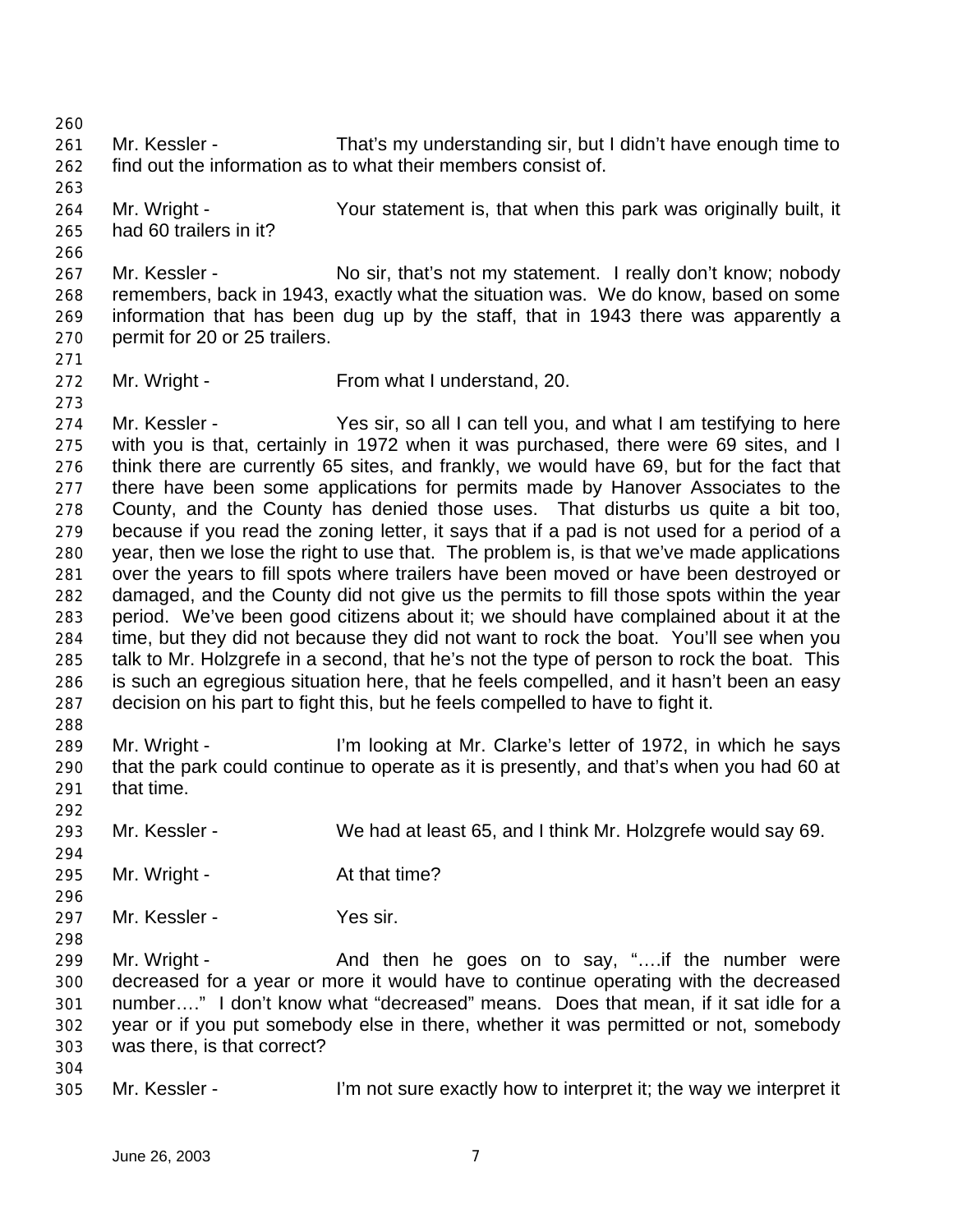is just the way that I mentioned, is that, if for some reason, there was not a trailer there, because it had been destroyed or somebody had moved out, in order for us to replace it with another trailer, we had to get a permit, and the County would not issue the permit. That's where I'm disturbed, because as I read that letter, the fact that it had not been used for over a year, might mean that we have to forfeit our right to be able to replace it. Mr. Wright - Did you apply for permission to occupy the space? Mr. Kessler - Yes sir, and somebody here will be able to say that there have been attempts to apply for placement of trailers, and the permits have been denied. Mr. Wright - How many trailers do you have now in place? Mr. Kessler - I believe we have 65 there now, but again, Mr. Holzgrefe, or one of the other people who are here can attest to that. Mr. McKinney - Mr. Kessler, are you saying that since this was purchased in 1972, that there have been some trailers that were destroyed and so forth, or through attrition …….? Mr. Kessler - Yes sir, there have been some that have burned or moved out. Mr. McKinney - You applied for a permit to replace them, and the County refused to give you a permit after '72? Mr. Kessler - Yes sir. It's been more recent than in the past. Mr. McKinney - Do you have a record since '72 how many have been replaced, or did you get permission to replace them? Or have you lost 4, you said it was down from 69 to 65 now, so that four of them were destroyed or whatever? Mr. Kessler - That's a good question; I'm sorry I don't have the information, and maybe when one of the speakers from Hanover Associates is up here, maybe they can answer that question. Mr. Wright - All right, to continue your case, you wanted someone else to speak? Mr. Kessler - Yes sir. Mr. Holzgrefe - My name is William Holzgrefe. In July 1972 I purchased the property at 7202 Washington Highway, now known as Hanover Associates Limited Partnership. The deed regarding that closing was done by Jerry Owings, who is in the firm of Spinella and Spinella. The Certificate of Occupancy for 69 trailers was approved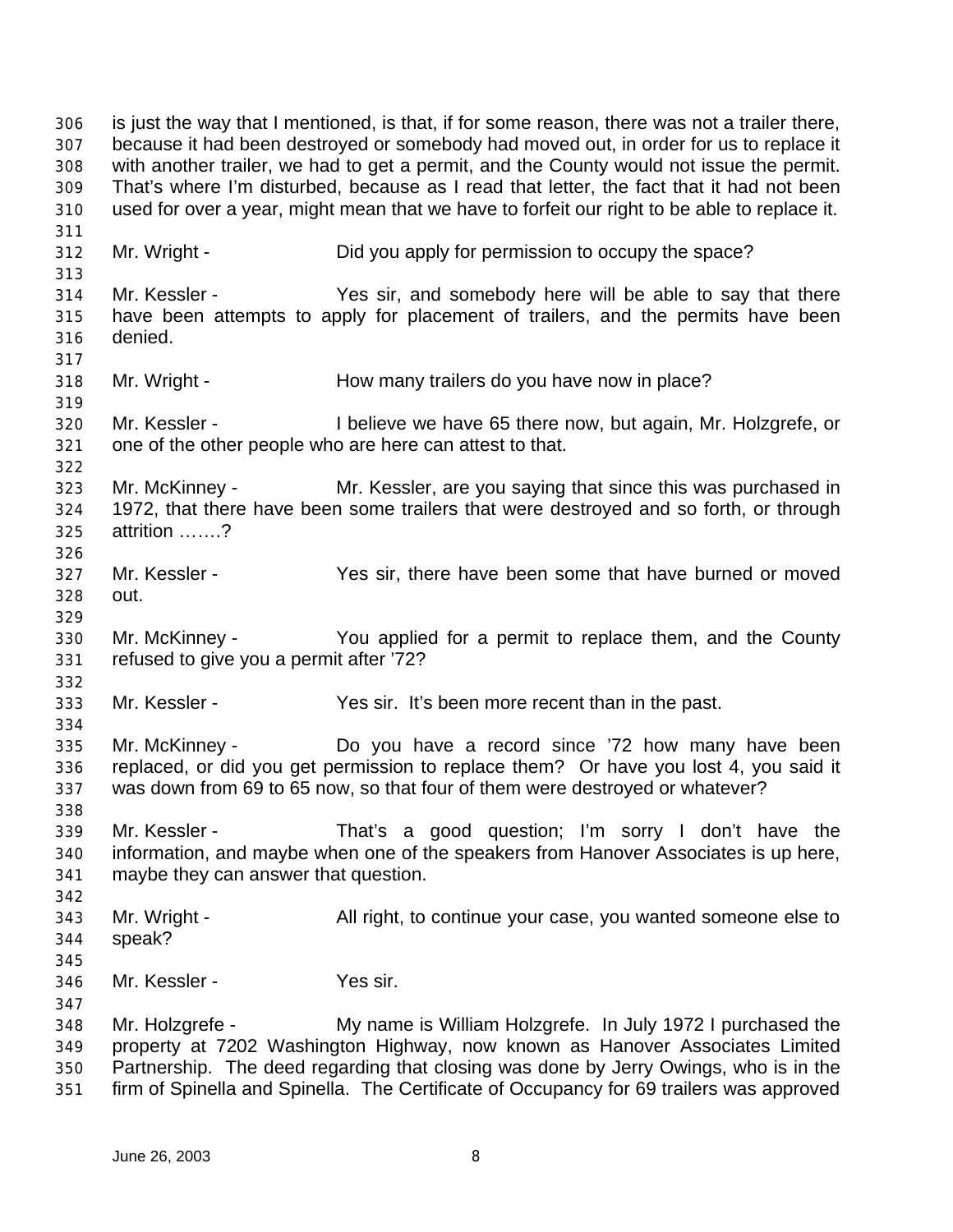between Henrico County and Jerry Owings, and that information was given to me with a letter to follow. To the best of my memory, if that permit or piece of paper came, there was so much going on, I think the head office up front, and that paper may have been nailed up on the wall so it could be seen. In September of '72 a site plan was made, showing the location of all the trailers, sewer, water, and electrical conduits in that park. I had the plan made, and I have a copy of it here, which I'll be happy to leave with you. This was done in the field with a plane table and an alidade, which is the way the work was done back thirty or more years ago, and this shows what existed then. That's the best proof that I have, and I'd be happy for you to keep that. On the strength of that, I proceeded to get the electrical work upgraded, so in April of '73 the electrical construction plans were made by Chewning and Wilmer, I think they're still in business, and the work that was done was the underground installation for these 69 units. I wouldn't have put in 69 electrical connections if I didn't have use for them. I had the working plans, the as-built plans, the construction plans, for Chewning and Wilmer. I'll let you look at these; I don't want you to have them.

Mr. Wright - We have to keep those for thirty days if they're part of the

 evidence. 

 Mr. Holzgrefe - Yes sir, just so it's more important for me in thirty days for all the underground stuff that exists. In May '73 the Department of Highways got into the picture, and they replaced the culvert and resurfacing of the driveways, which you get a permit for that, you can't work in the highway without a permit. All these things were done with a permit; you don't do electrical work either without a permit. In 1973, as many as I can remember, those accessory structures existed. I couldn't say how many; I really don't know. I would like to tell you here that the real estate taxes that I pay on this property is \$10,582 a year, which I think is right good money. The trash collection I've paid for myself. I get no assistance from the County, trash collection; I have BFI, and I pay them \$8,097 a year. One other thing, with the 69 units out there, there's only one water connection to serve these people. Only one bill is sent out every two months. The County doesn't have to send out 69 bills; they just send one to me, and that water runs about \$40,000 a year. Just recently, what got me, after about thirty years, to my surprise, the County tells me that I have permission for only twenty trailers and toilets, and that was issued in '43. That's frightening. Gentlemen, I don't know. Being a good citizen and a good landlord and 87 years old and all that stuff, just one question -- why does the County harass me? That's about all I can say today. 

- Mr. Wright Thank you, Mr. Holzgrefe. Any further questions from the Board?
- 

Mr. Holzgrefe - Do you want these; I'll be happy to leave them.

 Mr. Wright - Yes sir, give them to the Secretary there. Mr. Kessler, is there anybody else to speak sir? All we ask is that you not be repetitious because we've got a long docket, and we've got a lot of people to speak.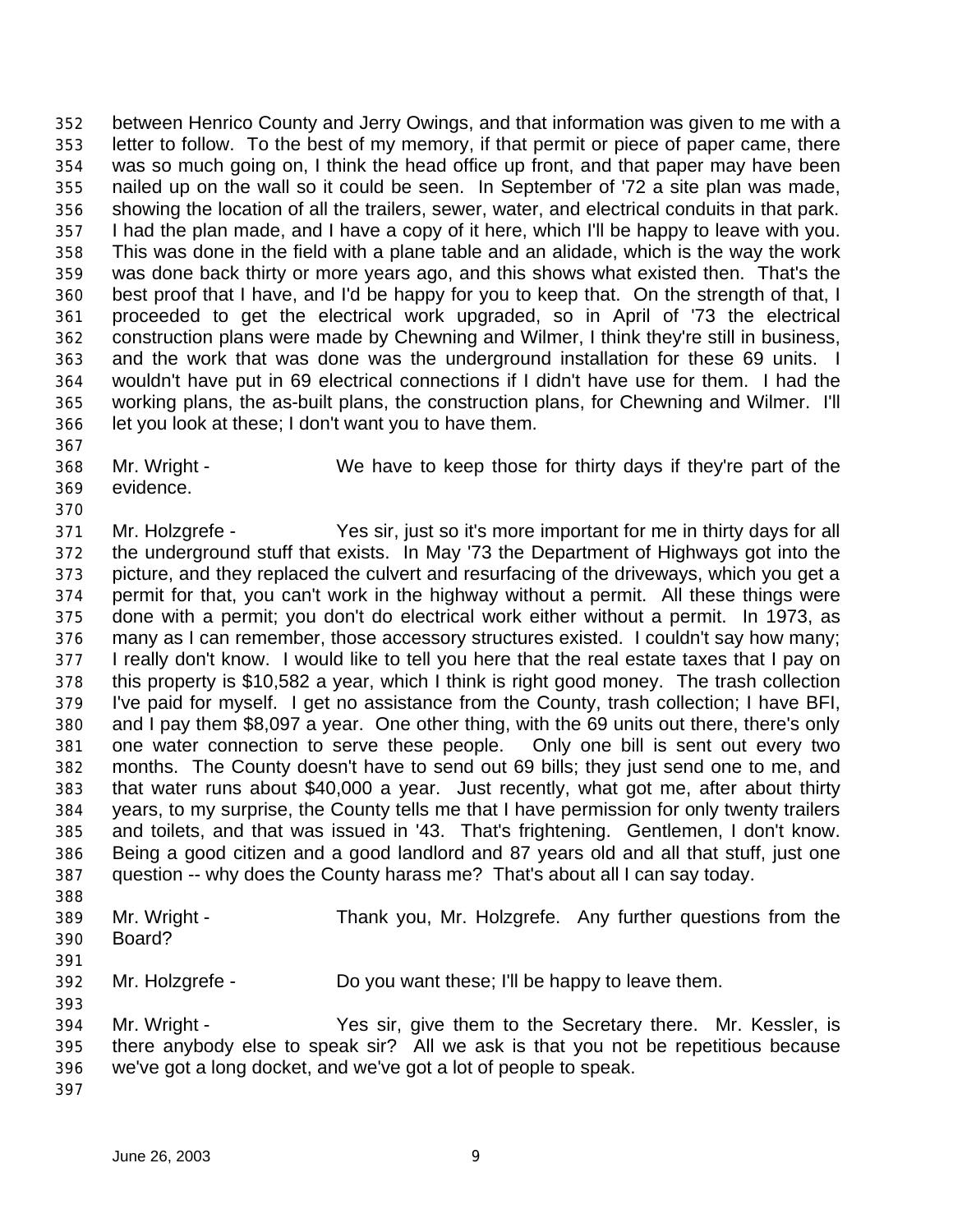Mr. Robinson - My name is Ernest Robinson. I help Bill Holzgrefe with the trailer park; I've been helping him for years, and if there's any questions that you have regarding the trailer park and the operations of it, I'll be glad to try to answer. I'm just more or less like a manager in there, and we have another person in there who collects our rents and stuff like that, and I just transfer it over to the banks and so forth in Hanover Associates' name.

- Mr. Wright I think one question was raised that some trailers have been destroyed or moved and others put in during this period of time.
- 

 Mr. Robinson - We have a trailer, I think it's number 12, that this party here has applied for a permit, and that permit has been denied. We've had several of them, when we applied for a time, and the County just won't give us any permits to bring in any trailers, so we're at a standstill there. We have a trailer slot there, number 39, a man wanted to come in there, maybe six months to a year back, and he asked for a permit, and I told him to go down and apply at the County and get one, and he went down and applied, and they refused to give it to him.

- Mr. McKinney What was the reason, Mr. Robinson?
- 

- Mr. Robinson I don't know, because he was the one who went in to apply for the permit. All I did was just tell him what to do. Another one we had was lot 3-A; it's a small lot, and we had a trailer in there at one time, and just recently it was emptied, and a guy went and put one in there, and evidently he didn't go down there and get the permit. One of the County guys came into the trailer park, and he told us that if we didn't get the trailer out of there, he was going to cite us and put us in court on it. The man said he went down there and applied for it, and they wouldn't give it to him.
- 

 Mr. McKinney - How about this last one that burned? The trailer that was on fire – has that been removed?

429 Mr. Robinson - No sir. It has not been removed. The County is still holding it for investigation of this trial that's coming up, and they won't let us do anything with it. It's been boarded up and sits there. We have asked the fire marshal to let us take it out of there, but they won't let us do it, so it's sitting there.

- Mr. McKinney Will they let you renovate that trailer on site?
- Mr. Robinson Sir, you can't renovate that trailer; it's just burnt to pieces. The whole top is caved in on it. It definitely has to be removed, and another has to go in there, but we can't do anything until we get a permit or they let us take it out.
- Mr. McKinney But you don't know why they won't issue you a permit. Is it because this is pending?
- Mr. Robinson This right here is pending on that, that's correct, yes sir.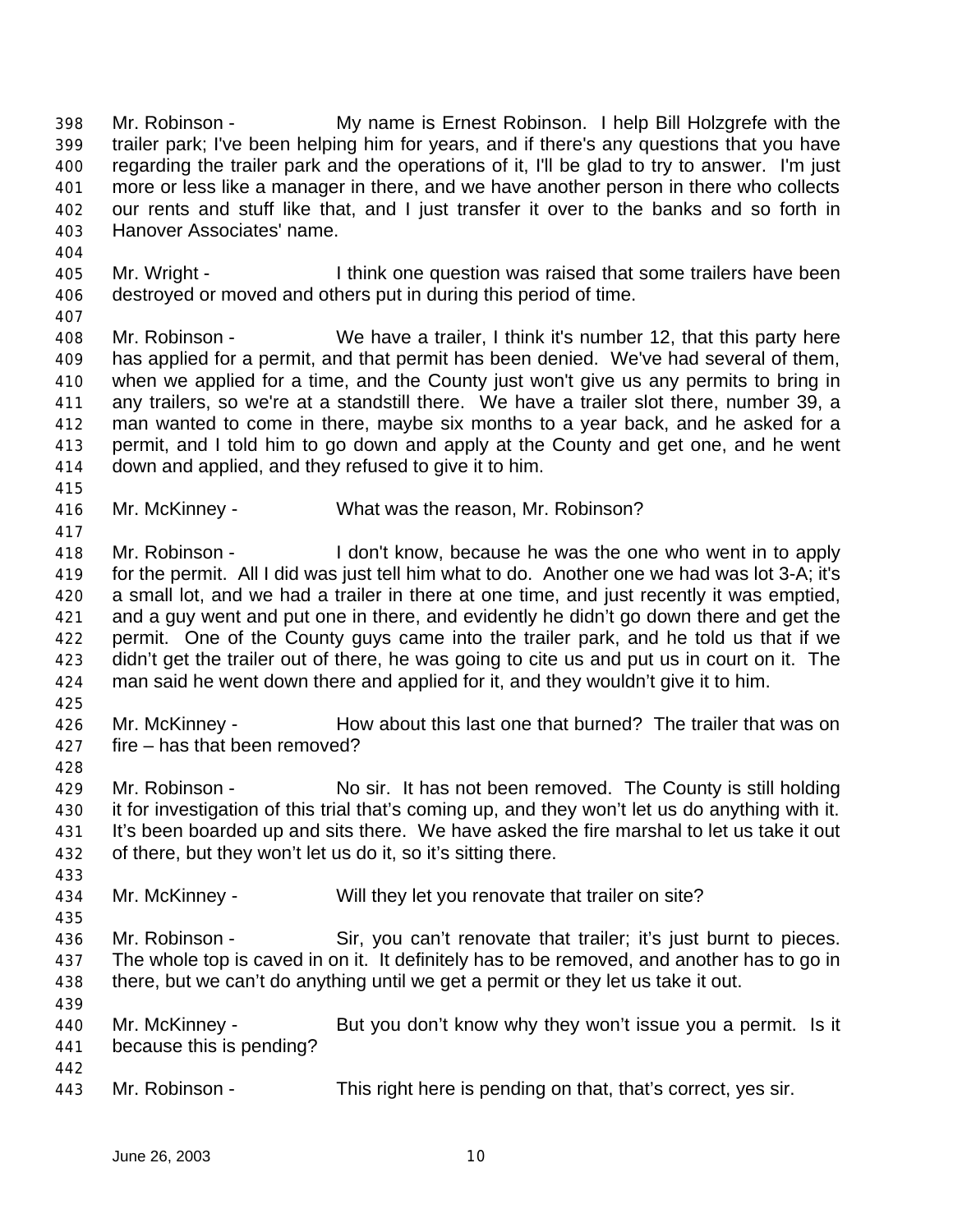Mr. McKinney - Going back to the letter from Mr. Clarke, who was the Zoning Administrator in 1972, you have up to a year, he says as a County official, to replace it if something goes wrong. If you don't do it within a year, you've lost the use of that spot. 449 Mr. Robinson - It's kind of hard to put a trailer in a spot when you can't get a permit for it. Mr. McKinney - What I'm saying is, Mr. Clarke said you could in 1972, and apparently the County is going against this letter. Thank you sir. How long have you been a manager there? Mr. Robinson - Probably about 15 years. Mr. Kessler - We've just got four or five more speakers. Mr. Wright - We don't want repetition. Anything you can add to it will be welcome. Mr. Kessler - I've made sure; at least I hope there's no repetition. I've tried to avoid that. Ms. Seward - My name is Brenda Seward. I'm here speaking on behalf of all the residents of our community, and if they would all stand. We understand the concerns that the County has expressed, and on many levels, we share those concerns. It is our community; we live there on a day-to-day basis, and we see both the good and the bad. We realize as a group that we must rely on each other to effect any changes that need to be made for the better. To that end, we have taken the following steps. We have organized a neighborhood association that will be conducting fundraisers, clean-up parties, etc. in order to take care of any cosmetic work that needs to be done and that the residents may need assistance with. This includes, but is not limited to, exterior painting, yard work , hauling, etc. We have also organized volunteers willing to do the work for those who are not able to do it on their own. We have selected a Board of Resident Supervisors that will meet every two months to address any concerns or problems regarding the park and/or its residents. This Board has instituted a three-strikes policy that pertains to the violations of the rules and the lease agreement. Any resident who doesn't comply is given thirty days notice, no exceptions. We realize that the ultimate responsibility for the maintenance and general appearance of our neighborhood falls, not on the shoulders of the landowners, but the residents. It is to that end that we have taken the aforementioned steps. We hope that they, the owners, will aid us in whatever way that they can, but we, the residents, have taken it upon ourselves to shoulder that responsibility as a group. We realize that good intentions do not always end up with the desired result, but we ask that you give us a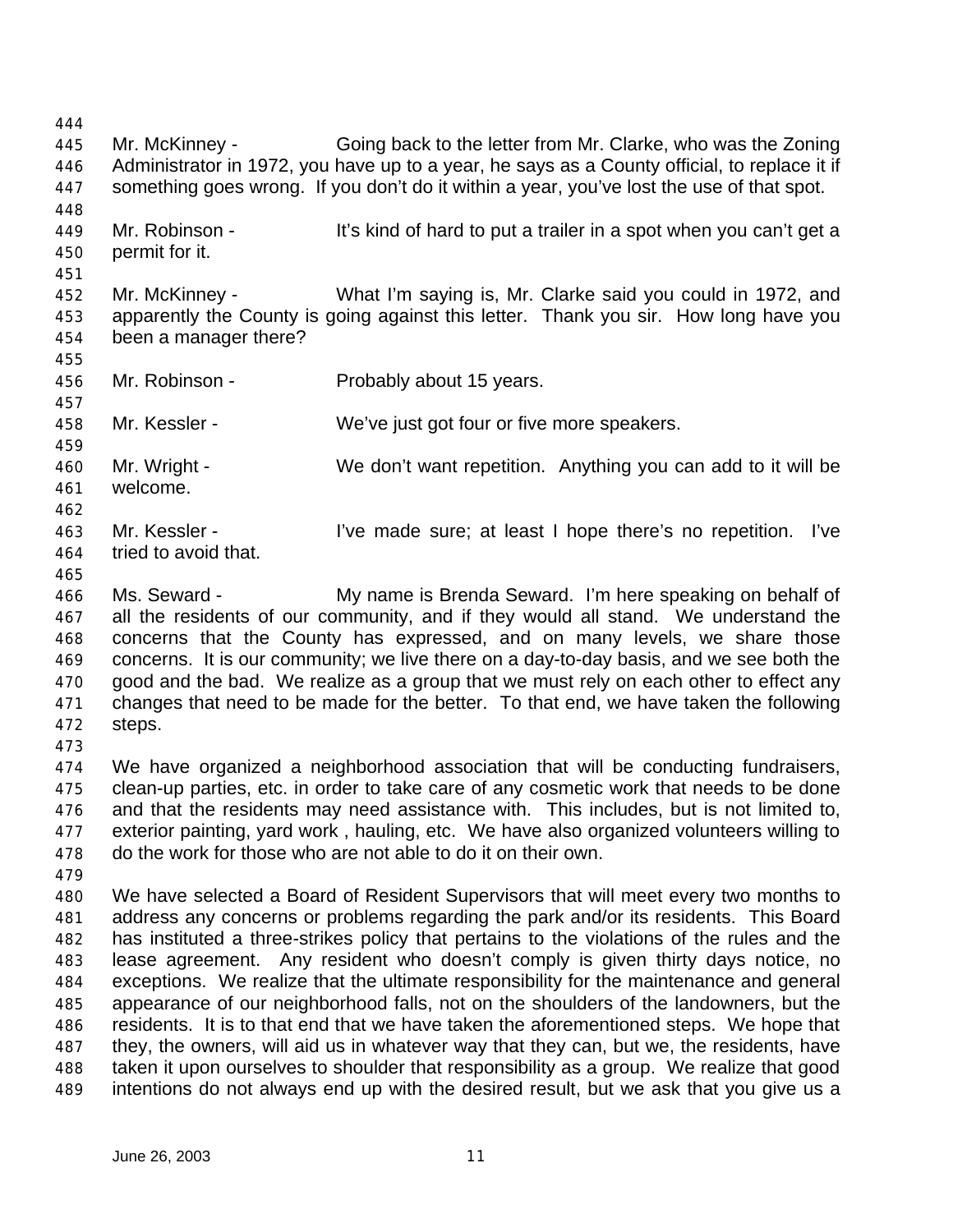reasonable amount of time to implement our plans and show you the results of our determination. When all is said and done, these are people's homes, for some the only one they can afford. In the past we may have lacked the proper organizational basis to get things done, but that has changed. We have concrete plans for improvements, one that will not only address the County's concerns, but will improve the overall atmosphere for the residents who live there, residents who are, for the most part, hardworking, law abiding people, who simply want a roof over their heads and a safe environment for their children. 

- 499 Mr. Wright How many members are there of your association? Ms. Seward - There are four Board members so far, and we're hoping to expand that.
- Mr. Wright Do you have an association of the members who own the trailers?
- 507 Ms. Seward **At this point it's just getting started.**
- Mr. Wright How are you electing your Board members?
- Ms. Seward They were chosen by the Manager. She asked me if I would serve, and I said yes. It's mainly based among the people who own the trailers at this point, although we want to get a representative from the people who are renting, who don't own their own trailer in the park as well.
- 

- Mr. Wright What I was trying to get at you have a group of owners who have come together to form an association, where you could assess whatever you need to do.
- 

 Ms. Seward - Whatever problems, or we feel that it will just help everyone, and it will help alleviate the County's concerns that they've had in the past and have now, that the overall general appearance, and there are some people there who either can't afford to do work that needs to be done on their homes, or they're infirm or whatever, and that's part of this association's goals, also to organize events to help the community as a whole. We feel that it's a community, and we realize that there are problems, and that's what the association is for, to address those.

- Mr. Wright I understand that. My point is that, unless you get all of the owners together as a group and form some sort of legal association, whatever you do as an appointed Board could have no binding effect upon them. Is that what you're attempting to do?
- Ms. Seward - We're working in conjunction with the managers. Mr. McKinney - Ms. Seward, you stated you have a three strike rule. Who is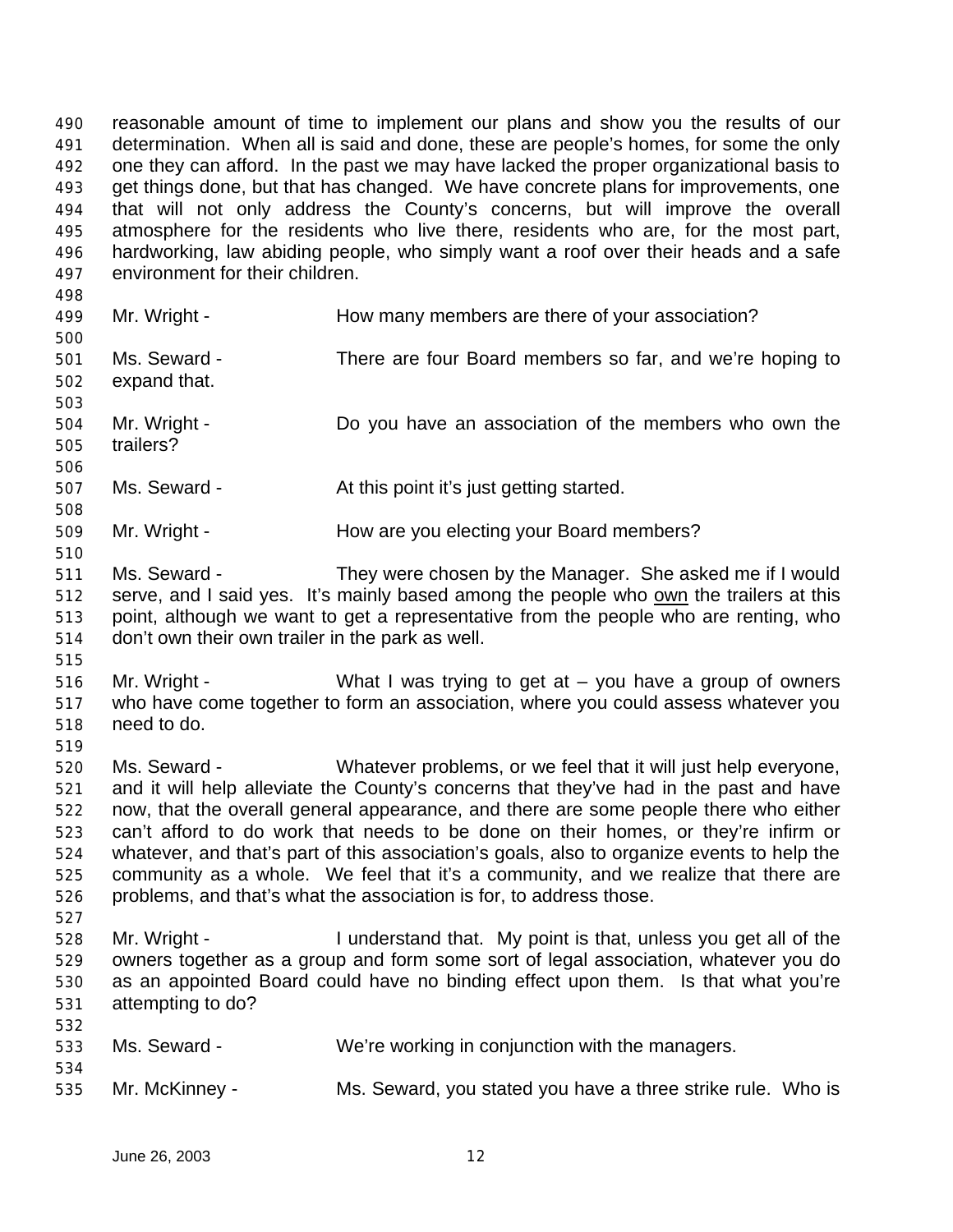putting these rules into place? Ms. Seward - The rules that that pertains to is part of the lease agreement that each of the residents ……… 541 Mr. McKinney - That's signed by the owner? So the owner enforces ........ Ms. Seward - We just act as a liaison on that part. We just help police that part of it. We call attention to any problems that they may have. Anything else? Mr. Wright - Thank you very much. Someone else, Mr. Kessler? Mr. Kessler - Yes sir, I'm sorry. We have just a couple of people. Mr. Wright - If you would be ready to come down when someone finishes. If you've got a couple more who want to speak, come on down so you'll be ready to speak, and we won't delay the process here. Mr. Hannah - My name is James L. Hannah. I live in number 62, and I've been under the impression there's been some controversy about utility sheds and the distance they should be from a unit. I bought my mobile home and parked it there in 1968, and directly after that I was interested in purchasing a utility building, so I called the Fire Department and asked them what were the laws. They quoted me it had to be no closer than four feet from the adjoining trailer or my trailer. I've heard some controversy about that, but that's what they quoted me, and that was in 1968. Mr. Wright - So you've been there since 1968? I don't know anything about that, but I appreciate your testimony. Mr. McKinney - You say the Fire Department quoted you that? Mr. Hannah - Yes sir, they did. Mr. McKinney - Usually that comes under Planning and Zoning for your setbacks, which comes down usually from the Fire Department. Do you remember to whom you talked? Mr. Hannah - No sir, I do not. That was in 1968, and I don't remember. I called them. Mr. Kessler - One of the reasons that this testimony is so important is because one of the violations relates to the accessory buildings being closer than ten feet to each trailer. 580 Mr. McKinney - Maybe Mr. Blankinship can shed some light on that. When did that come into effect? Do you know, Mr. Blankinship?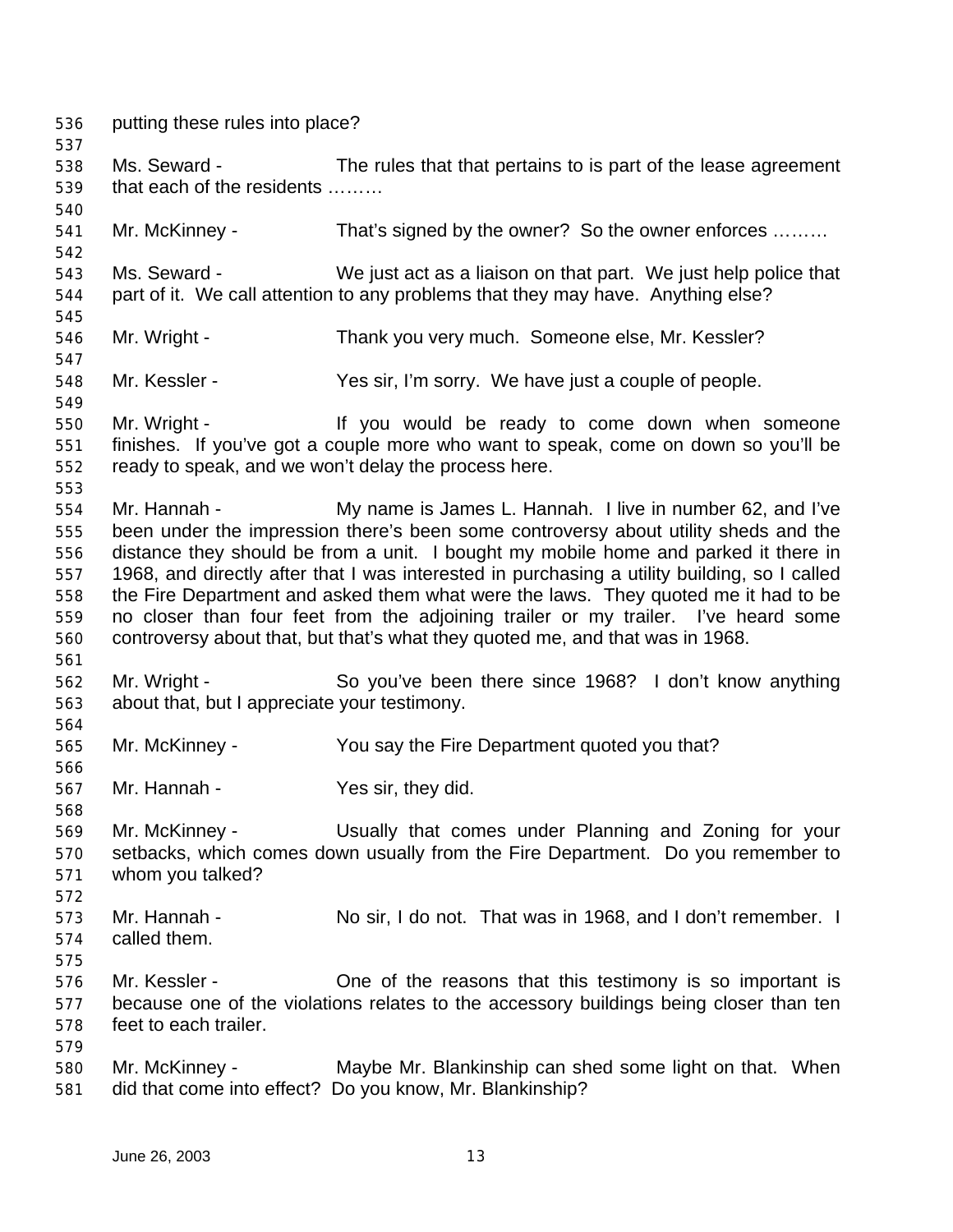| 582        |                                               |                                                                                             |
|------------|-----------------------------------------------|---------------------------------------------------------------------------------------------|
| 583        | Mr. Blankinship -                             | It was part of the 1960 Code.                                                               |
| 584        |                                               |                                                                                             |
| 585        | Mr. McKinney -                                | The Comprehensive Rezoning?                                                                 |
| 586        |                                               |                                                                                             |
| 587        | Mr. Blankinship -                             | The ten-foot requirement was in effect in 1968.                                             |
| 588        |                                               |                                                                                             |
| 589        | Mr. McKinney -                                | So this was after that, in 1968.                                                            |
| 590        |                                               |                                                                                             |
| 591        | Ms. Hawn -                                    | My name is Cheryl Hawn. I've been living at the trailer park                                |
| 592        |                                               | since 1999. I work across the road at Advance Auto, and basically all of our people get     |
| 593        |                                               | their parts for their vehicles and stuff like that from Advance Auto. We're all good law-   |
| 594        |                                               | abiding people and just want to do what we need to do.                                      |
| 595        |                                               |                                                                                             |
| 596        | Mr. Wright -                                  | All right. Thank you ma'am.                                                                 |
| 597        |                                               |                                                                                             |
| 598        | Mr. Wiltshire -                               | I am Bobby Wiltshire, and I own Carousel Signs, which is                                    |
| 599        |                                               | basically in front of the trailer park, and I've been there since 1977. As far as trailers, |
| 600        |                                               | I've seen very few come and go. The trailer park basically looks exactly the same as it     |
| 601        |                                               | did in 1977. As far as the business, we do a lot of truck lettering and this type of thing, |
| 602        |                                               | and we have several trucks that sit out front and will stay there for several days          |
| 603        |                                               | sometimes. There's never been any mischief around my shop, never any scratches or           |
| 604        |                                               | anything on any of the vehicles, and everybody's always looked out for us.                  |
| 605        |                                               |                                                                                             |
| 606<br>607 | Mr. Wright -                                  | All right, thank you.                                                                       |
| 608        | Ms. King -                                    | My name is Latanya King. I'm one of the residents there at                                  |
| 609        |                                               | the trailer park. I've been fortunate to own my own place over there for about three        |
| 610        |                                               | years now, and it's our home. That's pretty much what I have to say; not everything         |
| 611        |                                               | over there is degradable, because you have respectable people of the community there.       |
| 612        |                                               | You have business owners, maybe some senior citizens, but you do have respectable           |
| 613        |                                               | people there, and you have even local ministers within the park there, so just give us a    |
| 614        | chance. Thank you.                            |                                                                                             |
| 615        |                                               |                                                                                             |
| 616        | Mr. McKinney -                                | Ms. King, it looks like you're happy to live there. Do you like                             |
| 617        | it?                                           |                                                                                             |
| 618        |                                               |                                                                                             |
| 619        | Ms. King -                                    | That's my home $-$ yes.                                                                     |
| 620        |                                               |                                                                                             |
| 621        | Mr. McKinney -                                | What would you do if you were dislocated?                                                   |
| 622        |                                               |                                                                                             |
| 623        | Ms. King -                                    | Oh, good Lord, I don't know. I hope it doesn't come to that                                 |
| 624        | point. I don't even want to think about that. |                                                                                             |
| 625        |                                               |                                                                                             |
| 626        | Mr. McKinney -                                | Thank you.                                                                                  |
| 627        |                                               |                                                                                             |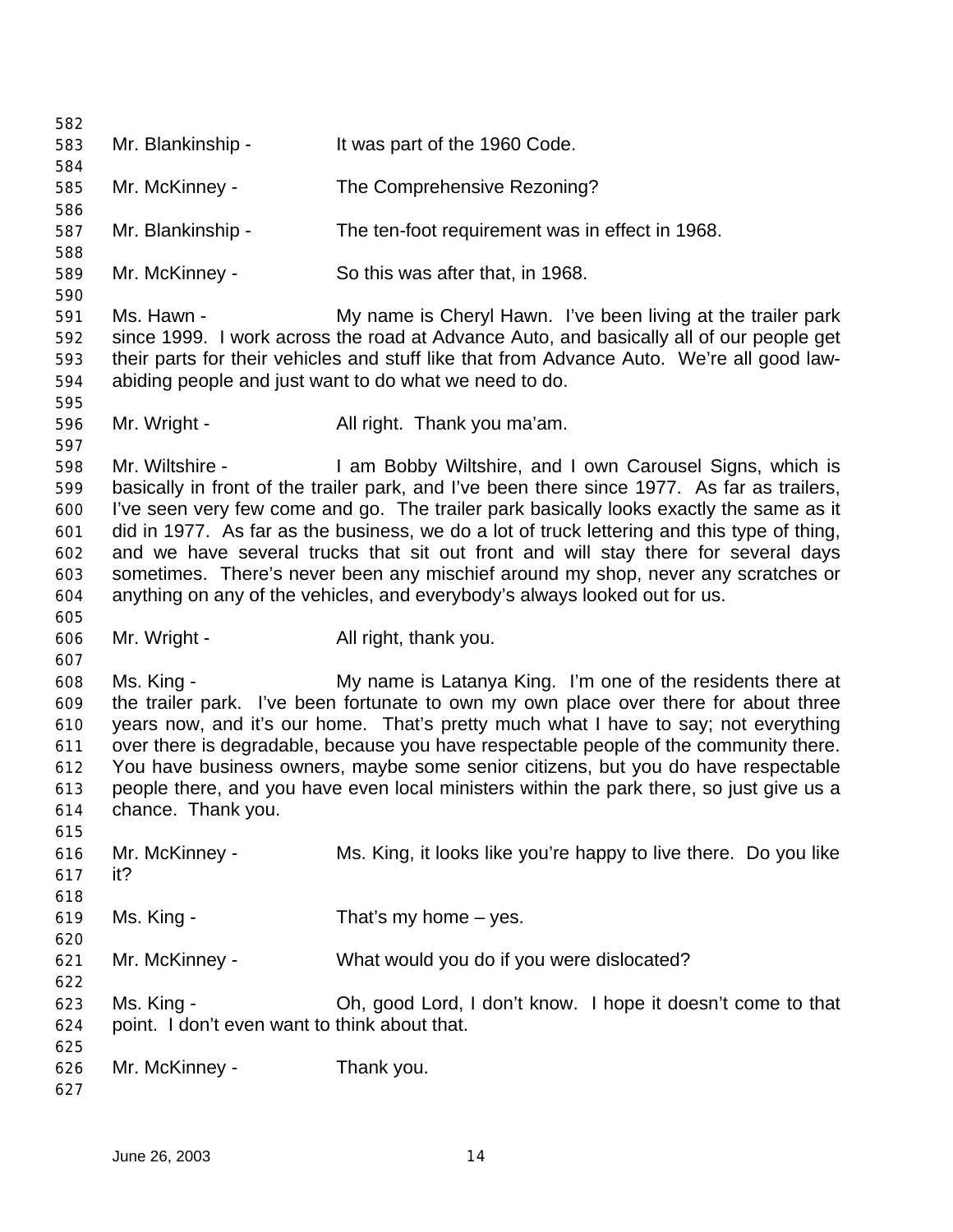628 Mr. Wright - All right, Mr. Kessler, is it just one more?

Mr. Kessler - Yes sir.

 Ms. Hale - My name is Suzie Hale. Mr. Robinson came to me after we had a very difficult situation and asked me if I would take over as Resident Manager there. I did, and I am the one who is attempting to start the association of the neighborhood. As of today, we have people working on all of the problems that were cited to me yesterday when the gentleman from the County came and sat down and talked with me. We are working very hard on it. It is our home. We do have single mothers, pregnant women, single people, married couples, elderly, retired and disabled people, I'm disabled myself, and it is our home. The main thing is that we have children, and I just want to make one point. When I had this large thing come to me, and the children have volunteered. I have children who are cleaning up by the brook; I have children who are going around picking up the trash, volunteering to cut the grass, to do the weed eating, and to make the place a better place. I understand the concerns that it doesn't look very well, but we are at this point now, changing that. I just wanted to address that to you.

- Mr. Wright Thank you very much.
- Mr. Kessler The last thing I would like to give to you gentlemen, and thank you for the time that you have given these people to speak, it means a lot to them, and I hope you've heard their words, but I have a letter here from a gentleman who could not be here today. He's the President (Duncan Thomas) of Q-Markets Inc., which is a convenience store located across the street from the trailer park on Brook Road. Basically, he says that the folks who live across the street have been our main customers. While every residential community may have a few bad elements, we have an excellent relationship with the residents at this trailer park. We could not do without their business. They are basically very decent people who live there, and they are very good customers at our store. I'll leave this with you. I just wanted to use that as an emphasis, gentlemen, along with the sign person who you just heard. Yet some people in some other civic associations may believe that this is not a good business area, yet there are some people who believe that it is.
- Mr. Wright Does that complete your case?
- Mr. Kessler - Yes sir.

 Mr. McKinney - Mr. Kessler, this sounds like a variance case to me. I'm going to ask Mr. Blankinship, when this came up, were they advised to say, as it stands now, you probably need to go in and ask for a variance for relief on this, or were they told to just come in and appeal the Planning Director's decision on it.

 Mr. Blankinship - They were served a notice of violation, and as the state law requires, we state in that notice of violation that they have the right to appeal it to the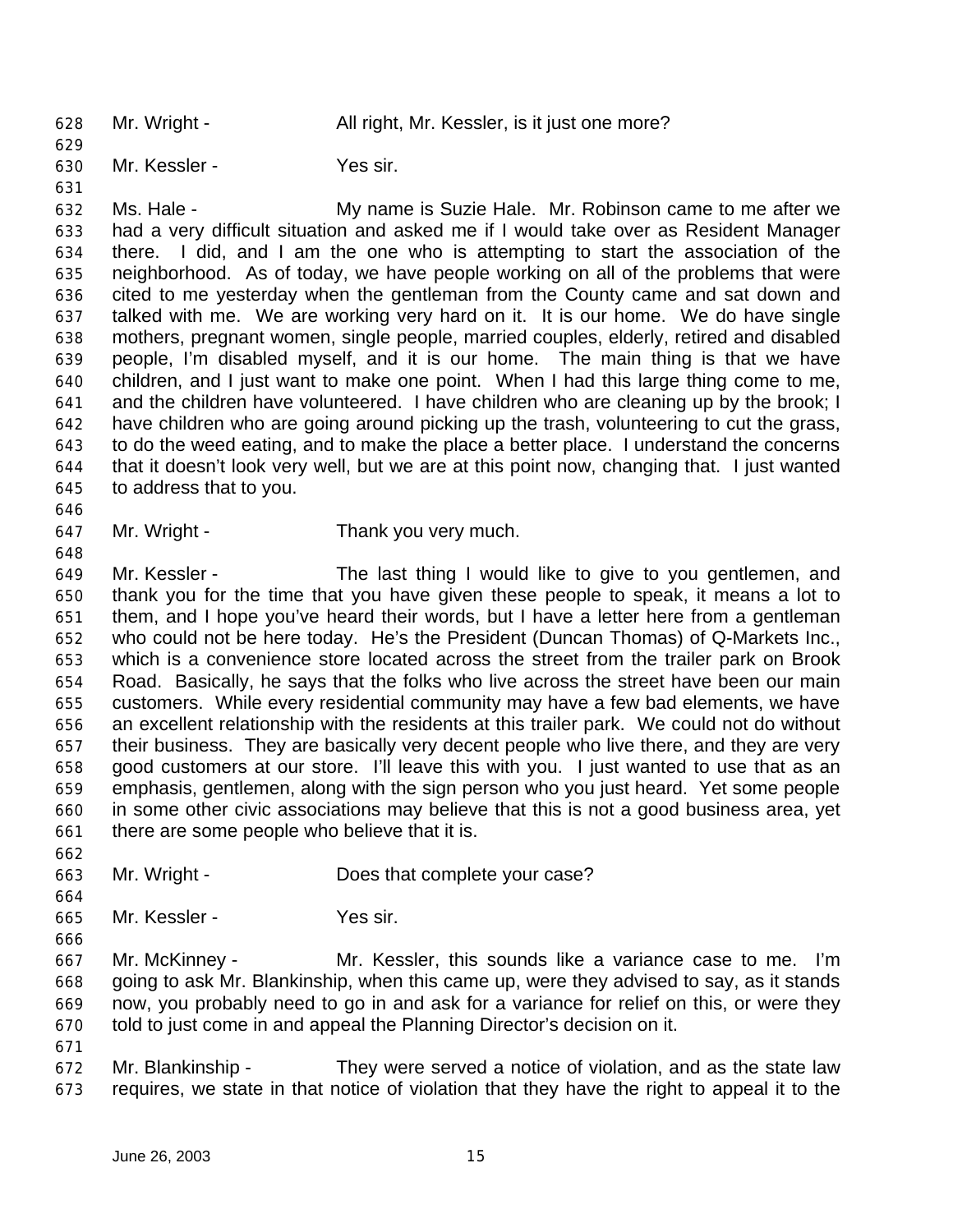BZA within thirty days. I don't know that we ever had the conversation, what is the best way to go about this. I was thinking appeal, the notice states that they have the right of appeal, and I think that was what we advised for that reason. If they had come to us without a notice and said that they had discovered that there was a discrepancy between what was originally approved and what we have out there now, and we want to apply for a variance, I'm not sure how we would have handled that, because as you know, the State Code does not allow you to authorize a variance for use, so we would have to discuss whether that application really goes to a use variance, or whether it's something that is covered by the State Code definition for a variance.

- 
- Mr. McKinney How do we find out?
- 

Mr. Blankinship - I would ask Mr. Tokarz.

 Mr. Tokarz - Members of the Board, ladies and gentlemen, my name is Tom Tokarz; I'm Assistant County Attorney. I am appearing today to represent the Director of Planning. If I could start with the question that Mr. McKinney just asked of Mr. Blankinship and address that, and then I'll follow on to the second point related to the posture of this case before the Board. I do not believe that this is a case that is properly before the Board as a variance case for two reasons. First of all, there has been no application for a variance. What you have before you is an appeal from a decision of the Zoning Administrator, which is authorized by State Law and County Code and is properly before you. The only issue before you today is whether the Zoning Administrator, the Director of Planning, is correct in finding that there is a violation of the trailer park by having more than twenty units as authorized by the Board of Zoning Appeals in 1948.

Mr. Wright - That's not the full answer to the question.

 Mr. Tokarz - No sir, that's part 1 of the answer. Part 2 of the answer is that we don't believe that this would be properly before the Board of Zoning Appeals, even if there were a variance application submitted, because under State Law, the definition of "variance" means that, "in the application of a zoning ordinance, it is a reasonable deviation from those provisions regulating the size of area of a lot or parcel of land, where the size, area, bulk or location of a building or structure, when the strict application of the ordinance would result in unnecessary or unreasonable hardship to the property owner, and such need for a variance would not be shared generally by other properties." That is, as Mr. Blankinship has told you, different from what would be requested here, which would be a use variance, because the issue before the Board of Zoning Appeals is whether a use in excess of twenty units is permitted under the Zoning Ordinance. I'm going to present evidence to you in just a moment, that a use in excess of twenty units is not authorized by the Zoning Ordinance, and that the Director of Planning's decision was correct.

| 718 | Mr. Wright - | How about amending the use permit? |
|-----|--------------|------------------------------------|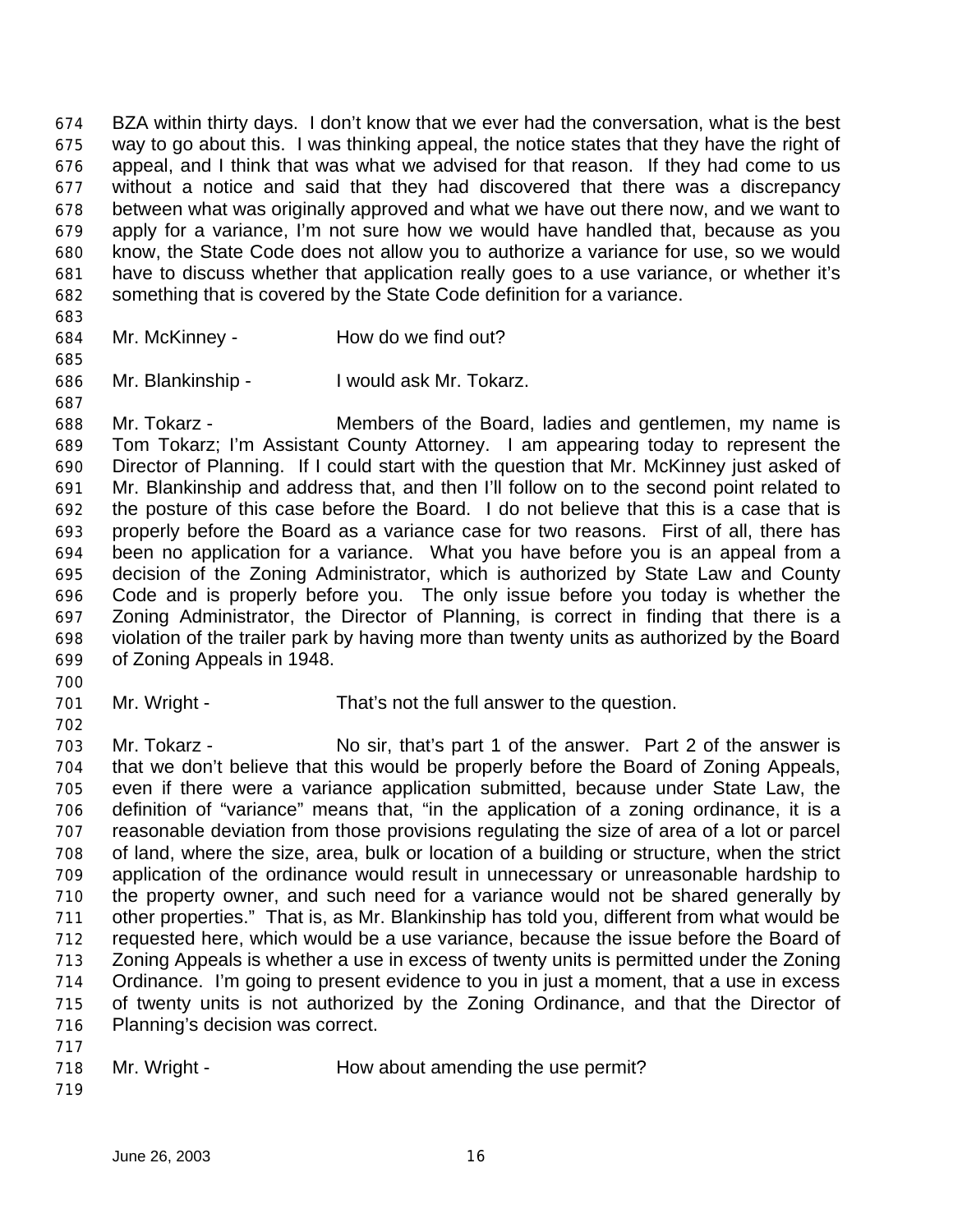Mr. Tokarz - That's not currently permitted under the ordinance as amended. They could have done so in 1948, any time up until 1960, when the Comprehensive Zoning Ordinance was adopted, but in 1960, the zoning on the property changed, and the provisions on the ordinance changed, and so at this point, I think that the only remedy is rezoning before the Board of Supervisors. What you have before you is ……………. 727 Mr. Wright - So what you're saying is you can amend the ordinance and throw all these people out? You mean there's no relief that the County can give to 729 people who've been there fore thirty-some, forty years? Mr. Tokarz - The answer is that the owner can apply to the Board of Supervisors for rezoning of the property. That's the relief that's available under the ordinance. The issue that is before the Board of Zoning Appeals is whether the Director of Planning is correct that the number of units in excess of twenty is in violation of the zoning ordinance, and we're going to indicate with the evidence to you today that that is the case. Mr. McKinney - You were talking about what the Code say in Virginia Law. That was adopted in what year? Do you know what was prior to that, what the law stated when this ………….. Mr. Tokarz - The definition of variance? Mr. McKinney - No, no, no, well, let's say prior to 1960? Mr. Tokarz - You're talking about the zoning ordinance in Henrico County? Yes sir, I do know. Mr. Wright - So you don't think anybody can be grandfathered in a situation like this? Mr. Tokarz - No sir, and certainly not by this body, I do not. 754 Mr. Wright - That's your opinion? Mr. Tokarz - Based on my review of the ordinances, which I will be glad to share with you at this point. I have the original ordinances here, and we did review in some detail, the ordinances before these notices of violation were issued. Let me walk you through the ordinances at this point. If I may, I'll start by showing you the application and then showing the ordinance at the time. Mr. McKinney - You going to start at 1943? Mr. Tokarz - 1948. Mr. Kessler's been saying 1943; it's actually 1948, as you'll see from this document right here.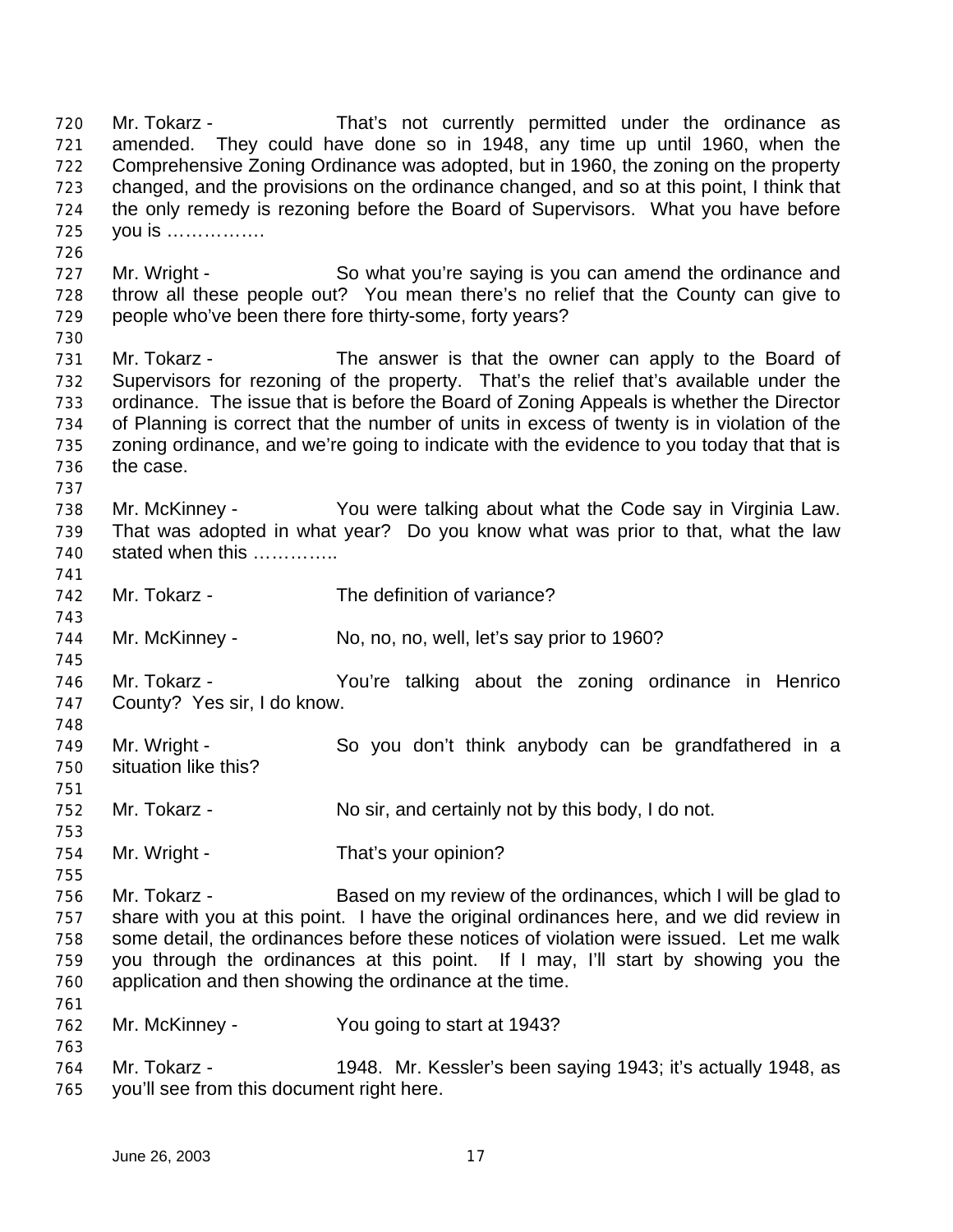Mr. McKinney - In other words, it was purchased later in 1948, not in 1943? Mr. Tokarz - Right. The letter I have in my hand, I'm going to give you a copy of this, is from Highway Traffic Trailer Sales, dated August 6, 1948. It starts and says, "Dear Sir: **I T. H. Broski, and A. L. Stupasky have recently purchased property formerly**  owned by George Mayo and his wife this transaction was made through Rose & Lafoon ………." I'll skip a couple of lines, and then it says, "We are interested in securing a use permit for a modern trailer park we will meet all law requirements for this trailer park. Our plans are at present to park 25 trailers with a space of 35 ft.by 30 ft. with lights, city water connections and sewerage line to each trailer ………." Mr. Tokarz - And if I could present copies to the Board. Mr. McKinney - Mr. Tokarz, is this when it was started, in '48, or was it started in '43? Mr. Tokarz - 1948. Mr. Kessler - Gentlemen, I'm sorry, I may have been incorrectly saying 1943; I'll concede that it's '48. Thank you. Mr. Tokarz - I'll let you read the letter first. Mr. McKinney - We should have had it before; then we'd have already read it. Mr. Tokarz - We should have enough copies for everybody. Mr. McKinney - What's the difference between a "trailer camp" and a "trailer park"? Mr. Tokarz - I'm going to address that right now, Mr. McKinney. I've passed out copies of the ordinance from 1945 that was in effect in 1948. What you 808 have in the ordinance of 1945, if you look on the first page of the copy, definition # 32 says a "Trailer camp: A parcel of land on which are located or intended to be located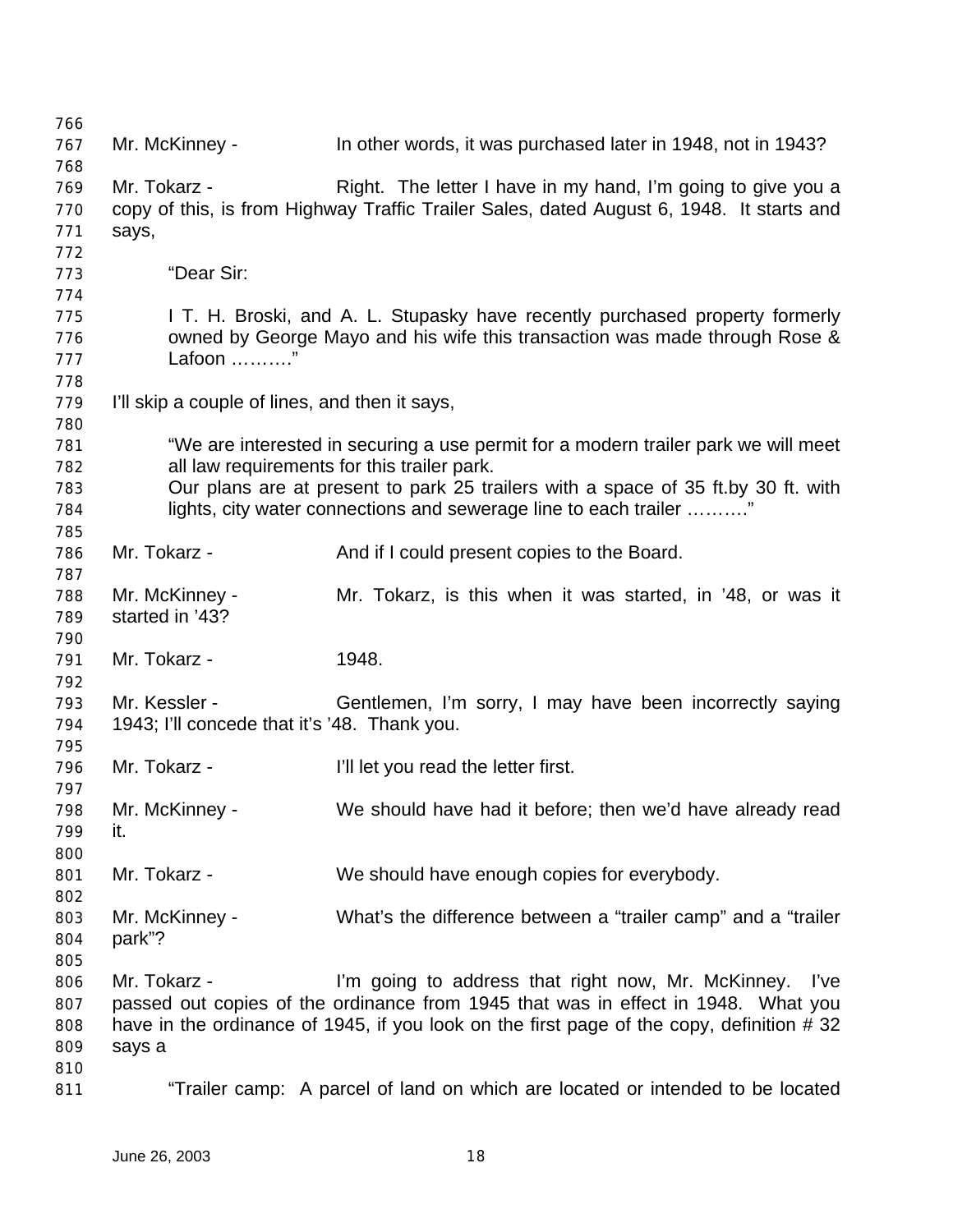two or more house trailers occupied for living purposes."

 That was the definition that applied to this use in 1948. Then on the second page of the 815 1945 ordinance excerpt, in # 3, and this was a "B" use at that time, # 3 says that there is a "permitted use," one of the permitted uses being "trailer camps," and the key words are at the end of that section,

- "subject to the securing of a use permit therefore from the Board of Zoning Appeals."
- And it is because of that zoning ordinance provision that there was a use permit ordinance application submitted by Mr. Broski and Mr. Stupasky in 1948. At the time they submitted that application, …………
- Mr. McKinney Excuse me one second what is the difference between a trailer park and a trailer camp?
- 829 Mr. Tokarz Under the 1945 ordinance there was no such thing as a trailer park; it was a trailer camp, and it should be analyzed as a trailer camp.
- Mr. McKinney Because I see "trailer camps" around at the river and the 833 beaches, and they call them "trailer camps;" they don't call them "trailer parks," and I understand these are called "trailer parks," where you leave them; they're permanent.
- Mr. Tokarz This is for purposes of the analysis before you today; it was a "trailer camp," as defined by the 1945 ordinance in effect in 1948. If I can walk you through what happened in 1948, and then I'll take you through what happened with the ordinance after that time.
- 

- When the application was submitted in 1948, the first action that was taken was on September 9, 1948, at the Board of Zoning Appeals. They considered it in very quick order within, as you can see, a month of the action of submitting the application. I am now submitting to you copies of the minutes.
- Mr. McKinney - Mr. Tokarz, why didn't we get these earlier so we could have reviewed it?
- Mr. Tokarz - I wanted to present this in the context of the hearing because you're bound to consider the records presented in the hearing, sir. That was the reason.
- 
- Mr. McKinney We could have still done that, but we would have had an opportunity to read them.
- 856 Mr. Tokarz I can make it very simple for you in walking you through, because if you'll turn to page 2 at the bottom, R-566, it refers to the application of Mr.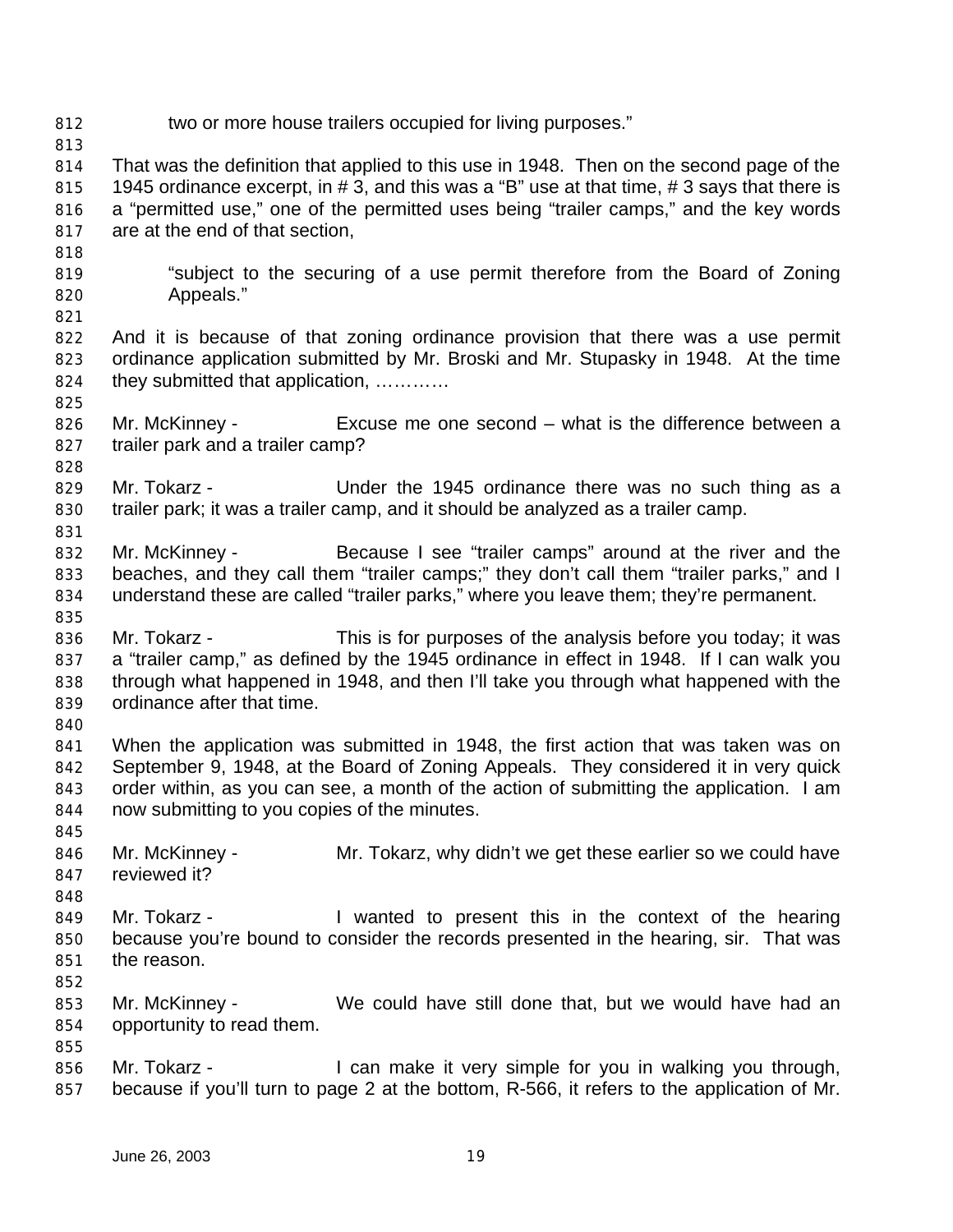Broski and Mr. Stupasky, and it says,

 "Moved by Mrs. Ancarrow, seconded by Mr. Bradshaw, that action be deferred and the County Engineer be authorized to issue a use permit if and when a favorable report is received of the County Sanitary Officers' requirements, the applicant agrees to comply with these requirements and to leave standing a sufficient growth of trees to screen the premises from the Hermitage Golf Course, such action to be confirmed at the next meeting of the Board if the above is consummated. Motion carried unanimously.

- Mr. McKinney Mr. Tokarz, one other question. How many sewer connections are at that trailer park right now?
- 871 Mr. Tokarz I do not know. Do you know?
- Mr. McKinney There was a statement that they had 69 sewer connections, which had to be approved by public utilities.
- 876 Mr. Tokarz - I don't know the answer to that question; I don't think it's before the Board at this point. Following that, there was a letter submitted to the Board of Zoning Appeals by W. A. Clarke, and I don't know if there's any relationship to Earl Clarke, on October 14, 1948, in which he advises the Secretary of the Board of Zoning Appeals that he had been unable to contact the applicant in any manner other than telephone. He
- "advised him to submit his plans to the department so that we might know what he proposes to do before giving any approval on his trailer camp project."
- At that point plans apparently had not been submitted or reviewed. The next document I'll submit to you, and I'm just going to read you a very short excerpt, is from the minutes of the October 14, 1948 of the Board of Zoning Appeals. In the middle of the second page, it once again calls this case R-566, and it says,
- "In view of the letter from Mr. Clarke that he had not received Mr. Braski's plans the case was tabled, and the County Engineer was authorized to issue the permit on receipt of plans approved by Mr. Clarke.
- 

 Those plans were then submitted to Mr. Clarke, and we have two original sheets in the file. Is there a way of showing this document? We have a blueprint document from that period. Is there any way of enlarging that for me, please? What you see, Members of the Board, is on this plat you will see a number of lots or spaces laid out on the left of the diagram, across the center of the diagram, and then a few at the left in the middle. Ben, if you can turn the diagram upside down, we can read what it says on the diagram with the lots, it looks like 19, 18, and 17. It says twenty places for trailers. That was the plan that was submitted to Mr. Clarke at that time.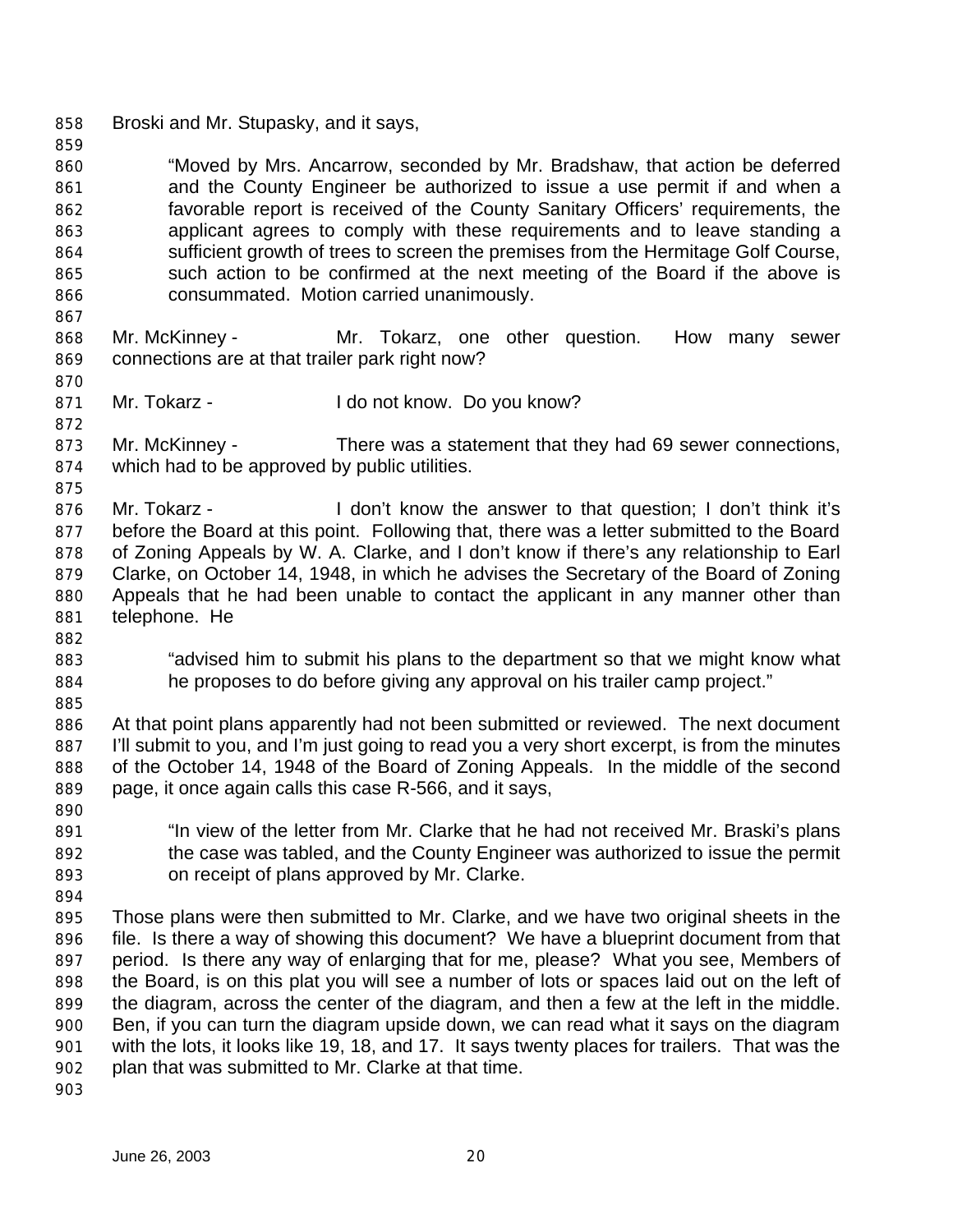Mr. McKinney - That doesn't even look like this plot plan that we have.

 Mr. Tokarz - That's exactly the point, Mr. McKinney, is that the trailer park has never complied with the lot layout that was approved by the Board of Zoning Appeals, has never been a lawful conforming use, and that's exactly the point that's before the Board right now. I'll address the significance of that in just a moment. On November 16, 1948, Mr. Clarke wrote a letter to the applicant, and he said,

- "After inspecting the location for a proposed trailer camp on your place just south of Richmond Auto Court on Highway No. 1 and reviewing your plans showing a trailer park for twenty (20) trailers with toilets, washroom and office, I am reasonable sure that these facilities will be properly taken care of with septic tank and drain field ………."
- ……….and then he says, in the second paragraph,
- "Since you have not determined exactly how much of this proposed plan you 921 intend to carry out, the capacities can not be exactly determined at this time."
- He goes on to talk about the capacity and says,
- "This of course, is merely suggestive and subject to change as changes may be made in your plans.
- Please keep us informed as to when you plan to start this work."
- 

 So November 16, 1948, and the reason I'm going through this evidence, Mr. McKinney and Members of the Board, is because, as you probably know from the cases of the Supreme Court of Virginia, when there's litigation involving lawful non-confirming uses, there needs to be an evidentiary record for possible review at the appellate level, and I think it's important to get these documents before you. The last document in this 1948 series of documents, is the minutes of the meeting of November 18, 1948. There's only a very short piece of that document that I need to read into the record for you. It's on the second page, at the top of the page. It says R-566,

- 
- "Use permit for trailer camp on parcel 105-A1-7 on west side of U. S. Route 1. Moved by Mrs. Bradshaw, seconded by Mr. Gratz that request be granted. Motion carried unanimously."
- 

 What we have on the record before you, is that in 1948, the ordinance required that any trailer camp be permitted if it was the subject of a use permit granted by the Board of Zoning Appeals. The Board of Zoning Appeals granted the use permit in 1948 for a 20- space trailer park. That is all that has been approved by the Board of Zoning Appeals, and that is all that is lawful and conforming on that property. And I would also add in response to what Mr. McKinney said, they were required, under the use permit approved by the Board of Zoning Appeals, to comply with that lot layout, and they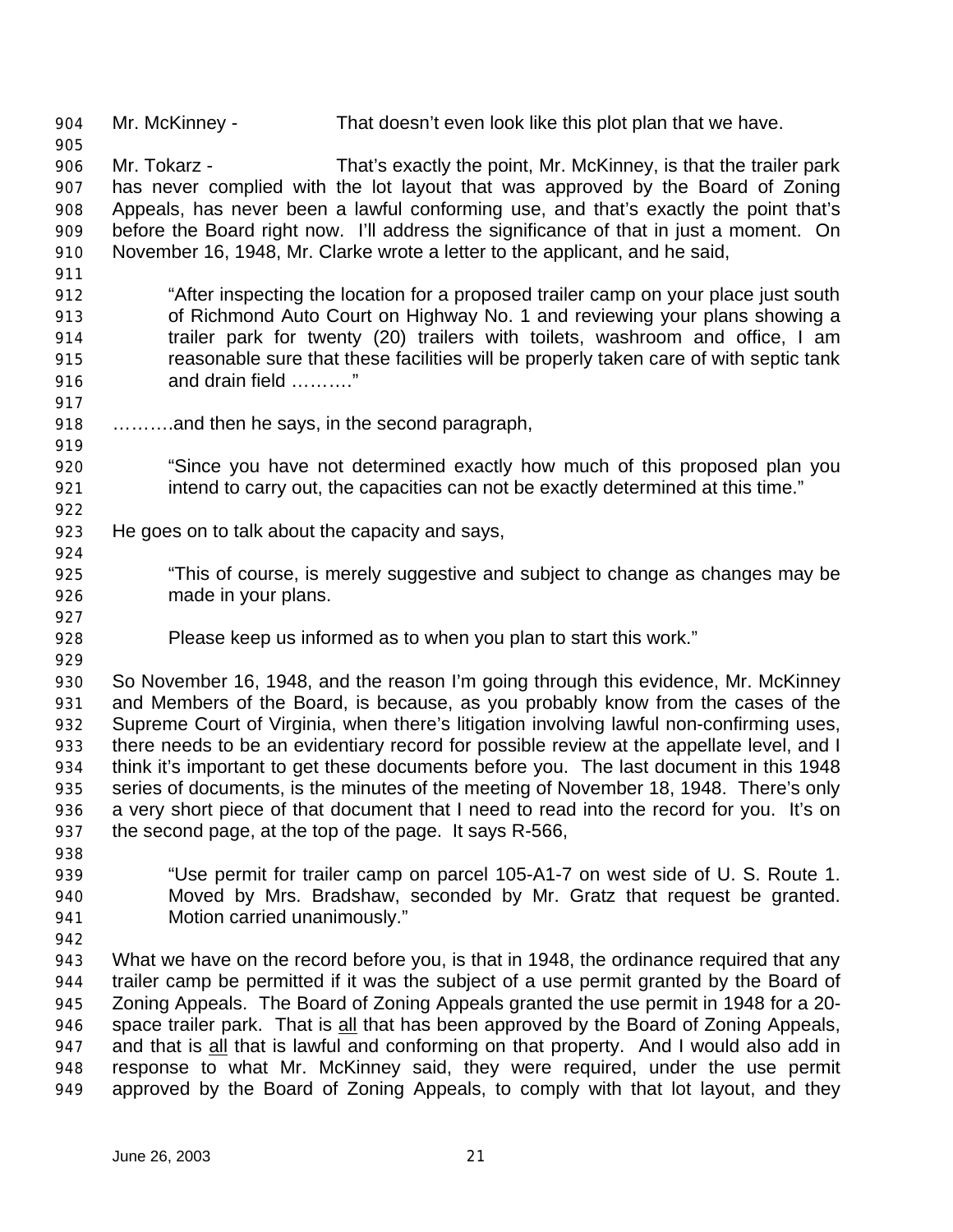certainly have not, based on the drawings that you have seen. At no point has there been a lawful, conforming use on the property, and certainly no lawful, conforming use in excess of twenty units. With respect to the Zoning Ordinance changes since that time, there was a 1953 amendment of the Zoning Ordinance, and in the 1953 amendment, ………….

- Mr. McKinney While you're looking, may I ask you a question. If you were in Mr. Jerry Owings place as an attorney, and you received this letter July 21, 1972, from Mr. Earl Clarke, would you put any credence in it?
- 

- Mr. Tokarz I would like to answer that question if I could walk you 961 through '53 and '60, because I think there's another document that you need to see first.
- Mr. McKinney Do you think Mr. Owings saw that other document, or did Mr. Clarke see this other document? Mr. Clarke was an official of the County, speaking for the County.
- Mr. Tokarz Let me address it right now. I'll come back to the '53 and '60. What I want to show you right now is the deed for the property when the sale was consummated.
- 

971 Mr. McKinney - I just feel like we should be looking for a way to help these people, not hurt them.

- 974 Mr. Tokarz I understand, Mr. McKinney; I'm just simply suggesting that the Board of Zoning Appeals is not the forum for that to occur. What I'm showing you right now is a deed, and this is a deed by Julian J. Blanton and W. Louise Blanton, and 977 Enterprise Trailer Park, Inc. It's dated July 14, 1972. Now the reason that's significant is because of the next document I'm going to show you. What I'm going to say right now about Mr. Owings is that we don't know what Mr. Owings did in 1972. I knew Jerry Owings; he was a friend of mine who tragically died, relatively recently. There is no evidence of what he did. The only evidence I can present to you are these two documents. The bottom document is dated July 21, 1972, from Mr. Clarke, and that's the letter that Mr. Kessler has relied upon. There is, as Mr. Kessler states, some ambiguity in the letter, and I'd like to address that at some point, but I simply want to point you to the dates of the letter, a July 21<sup>st</sup> letter a week after the sale was closed. and the letter on top was dated July 25, 1972, in which Mr. Owings says to Mr. Holzgrefe,
- 
- "Please find enclosed herein copy of letter received this morning from A. E. Clarks, Zoning Administrator for the County of Henrico, pursuant to our telephone conversation of today."
- 

 I would simply submit to the Board of Zoning Appeals, there is no evidence before this Board today, that Mr. Clarke's conversation with Mr. Owings occurred before the sale of the property. There is no evidence today of a good-faith reliance upon this Zoning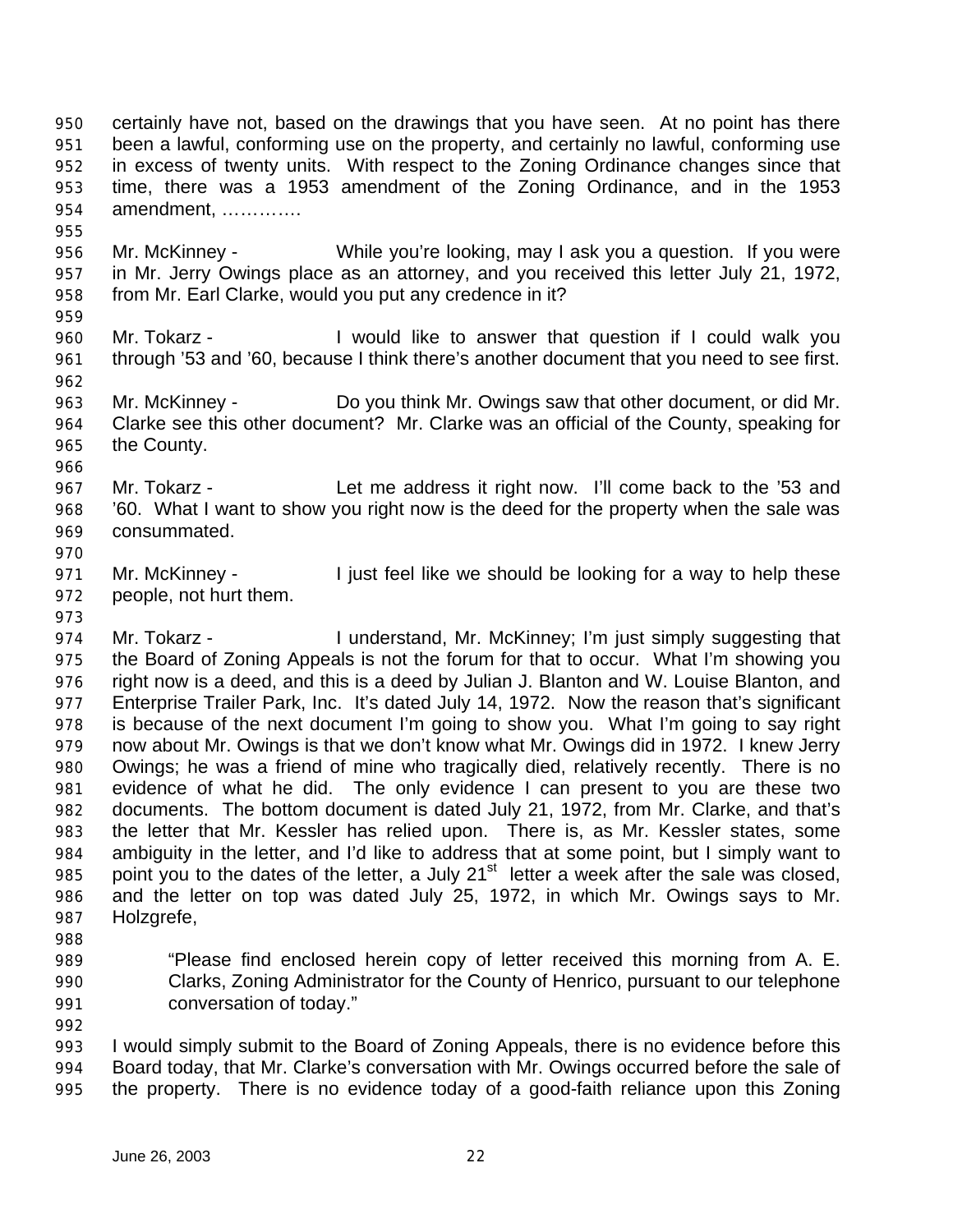Administration letter. The deed predates Mr. Clarke's letter. Now to address your point, Mr. McKinney, I agree with you. 999 Mr. Wright - Predates it? So Mr. Clarke spoke after they acquired the property? Mr. Tokarz - So by definition they could not have relied on that letter when they purchased the property. That's my point. There was no good-faith reliance on that determination by Mr. Clarke. Mr. Wright - But the point is, at least at the date of that letter, Mr. Clarke said that the park could continue to operate, as it presently is. Mr. Tokarz - The use is permitted. But he also says in the letter, "The number of trailer spaces presently licensed could not be increased." What I submit to you is, that the number of trailer spaces that were presently licensed, was 20. 1013 Mr. Wright - How do you get around the permit that was issued on January 1, 1973, by the Health Department, which gives him permission to operate a trailer park? Why would they give that if they hadn't checked the number of units that were there? Mr. Tokarz - The issue before the Board is not what the Health Department did. The issue is what is appropriate under the Zoning Ordinance. I can't explain what happened in 1973 with the Health Department. I'm here representing the Director of Planning in the administration of the Zoning Ordinance. Mr. Kessler - Gentlemen, I know that you're interested in not wasting time, but I happen to have here the owners' title insurance policy for when the property was purchased, and the deed was recorded August 1, 1972, although it was dated before that. Mr. Wright - The date of the deed doesn't mean a thing. I do enough of that myself. It's the date that the owners' policy was issued, which is the date it was closed. Mr. Kessler - I'll be glad to give this to Mr. Blankinship. Mr. Tokarz - I would simply say this. I understand the concern that the Board has about the letter. I don't believe that it changes in any way the decision that the Board has to make under the law. I will also point to you, as I did in the letter that I submitted to you earlier, and its process dated June 13, that even if Mr. Clarke's letter was taken by Mr. Owings as part of his due diligence process. The fact of the matter is if Mr. Clarke was wrong, and he was wrong, if you interpret the letter in the way that Mr. Kessler does, his interpretation does not allow the Zoning Ordinance of the County to be overridden. That's been a holding of the Supreme Court in the case of Wolfe vs. the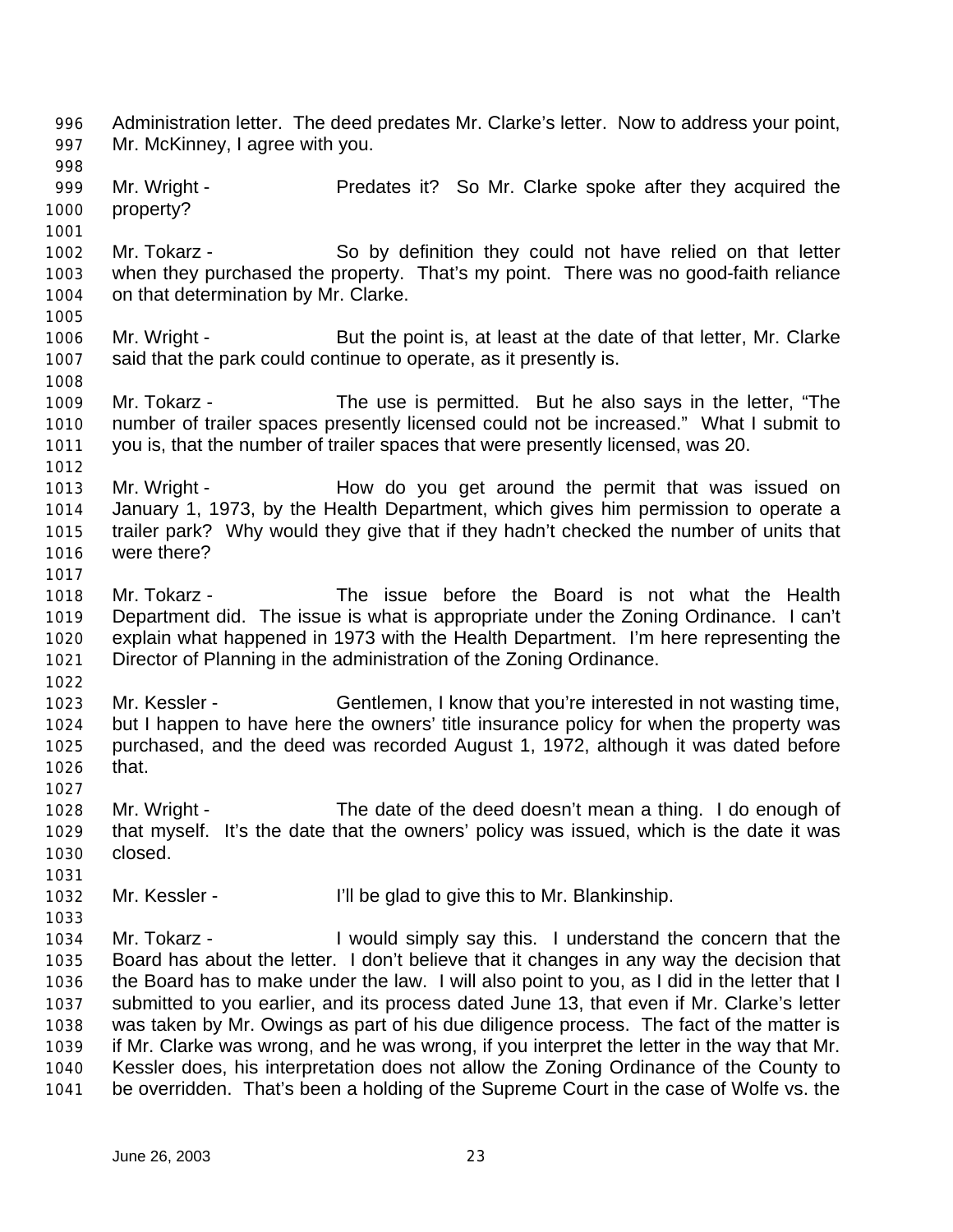Board of Zoning Appeals. I cited that in the pleading, and the theory is that the Board of Supervisors cannot be overridden by a subordinate official. Mr. Owings had the right to check the zoning records to determine if there was a use permit. We don't know whether he did or not. We don't know what Mr. Clarke told Mr. Owings. We don't know what Mr. Owings told Mr. Clarke. All we have is a letter which is ambiguous on its face and refers to the number of trailer spaces presently licensed. And we know the only number of spaces that were presently licensed under the zoning ordinance was 20. So for that reason, I don't believe this letter has the effect that Mr. Kessler urges upon you today.

 I would like to go on and just finish up for you with the analysis on the two zoning ordinance amendments that occurred after that point. In 1953, there was a zoning ordinance, Section 13-A-2, which said that trailer camps would be permitted, subject to compliance with health and sanitary requirements, and approval of the layout by the Board of Zoning Appeals. The idea is that if they wanted to increase the size of the trailer park, they had to come to the Board of Zoning Appeals. You don't just let people increase the size of something when a use permit is required. In 1960, Section 10.22, that zoning ordinance allowed trailer parks by conditional permit and conditional use permit. They could have come to the Board of Zoning Appeals at any point and asked 1061 for a conditional use permit to increase the number of spaces, but they chose not to do so.

- Mr. McKinney Mr. Tokarz, how many trailer parks existed in Henrico County when this was done in 1953, do you know? Do you know if this trailer park or any others were given notice on this change? They wouldn't have known.
- Mr. Tokarz They would have known like everybody else, with public advertising of any ordinance change.
- Mr. Blankinship They are responsible for knowing. They have the responsibility of applying for the necessary permits.
- Mr. McKinney This thing goes back in the '40's, come on guys.
- Mr. Tokarz We don't notify any citizens of all the changes. I'm simply submitting to you, Members of the Board, that the Board of Zoning Appeals ruled that they could have a 20-space trailer park. They've had the opportunity to come and apply for something more; they've never done so. The Director of Planning has received a complaint that they are in violation of the ordinance; he is required by State Law to enforce the ordinance, and what is before you today is the question as to whether his interpretation of the Zoning Ordinance is correct. This is not a variance request. It is not before you as a variance request. It does not meet the definition of a variance. There is another avenue of relief, but it is not in this proceeding. The only issue before you is whether his interpretation is correct. I submit to you on the evidence that you have before you, notwithstanding Mr. Clarke's letter, there has never been a lawful conforming use which gives them the right to continue the use at this point, and it's for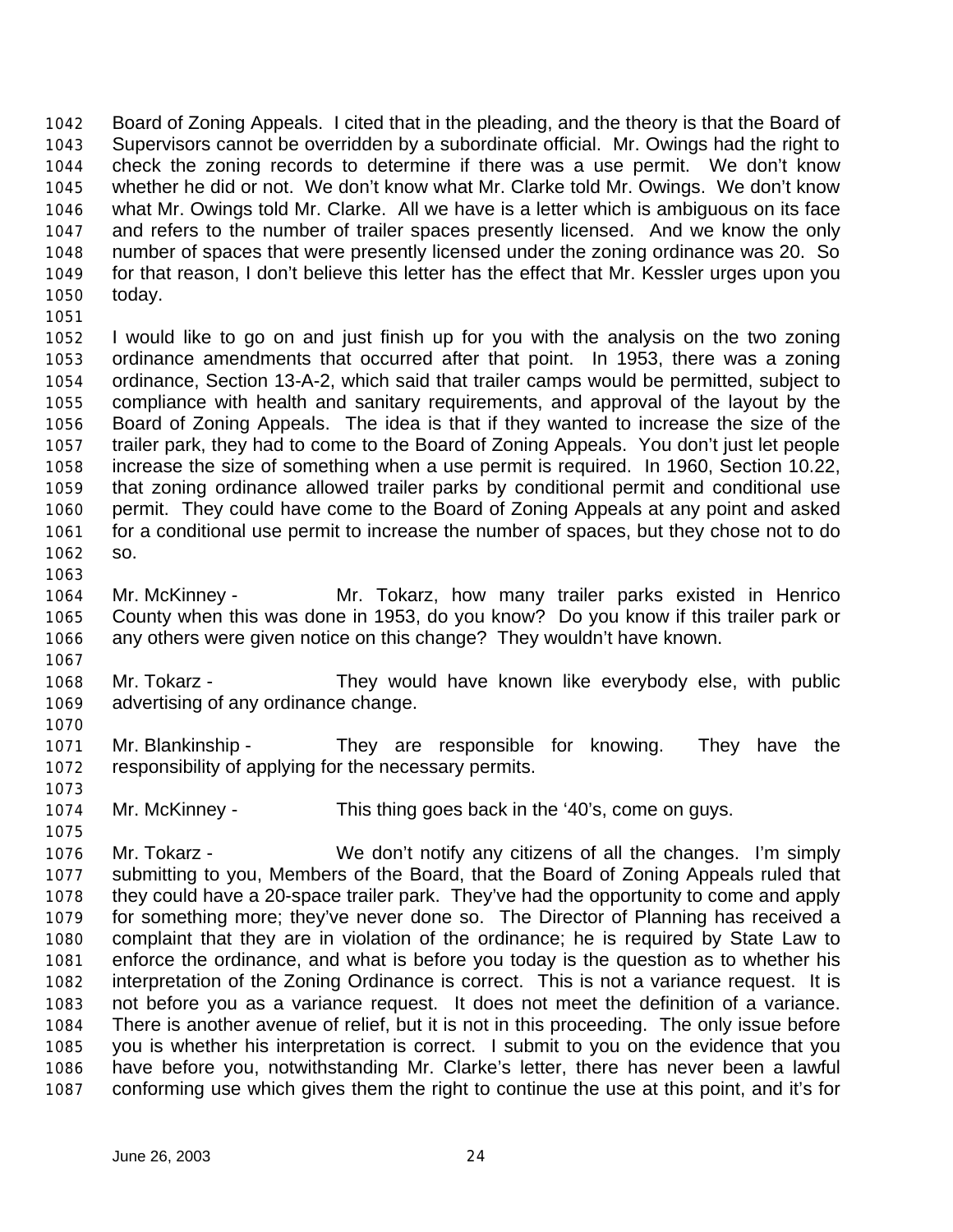that reason that we ask you to confirm the Director of Planning's decision. Mr. Wright - You deny that Mr. Clarke's letter mislead the owner of this park? Mr. Tokarz - I don't know what to tell you about the letter. I don't know what was said in 1972 between them. Mr. Wright - Then a permit was issued to them in 1973 by the Health Department to operate these trailers. Mr. Tokarz - Sir, I don't know whether the Health Department checked with the Planning Office at all about that. I don't know whether they even submitted an application to the Planning Office for review at the time of that permit. What we have is a lot of speculation, but we have nothing in the record which indicates that they have a lawful non-conforming use of the property. That's the only basis on which they can overturn the Director of Planning's decision in this case. Mr. McKinney - Let's say this letter that was written by Mr. Clarke, was dated yesterday, written by Mr. Blankinship. Do you think that Mr. Marlles would uphold that? Mr. Tokarz - If Mr. Blankinship had issued an erroneous letter, and we knew that it was erroneous? Mr. McKinney - Erroneous letter? Why do you say it's erroneous? Mr. Tokarz - Yes sir. If this letter is interpreted, and I suggest "if," because I think you can read this letter two ways, I believe when he refers to the number presently licensed, he refers to twenty units. But if you read it to say it refers to 65 units, which is what the testimony is that was in existence in 1973, it would have been erroneous because it was not permitted under the Zoning Ordinance. He would not have done the research necessary in order to render a proper zoning opinion, so for that reason it would have been erroneous, and Mr. Owings would have determined that if he had reviewed the files of the Planning Office. Mr. McKinney - In the first paragraph, it says, "The park could continue to operate, as it is presently, ……….." Mr. Tokarz - The use can continue; that is correct. Mr. McKinney - That's the way it was. 1130 Mr. Tokarz - The use can continue. Mr. McKinney - They had 69 units at that time, from what I'm told.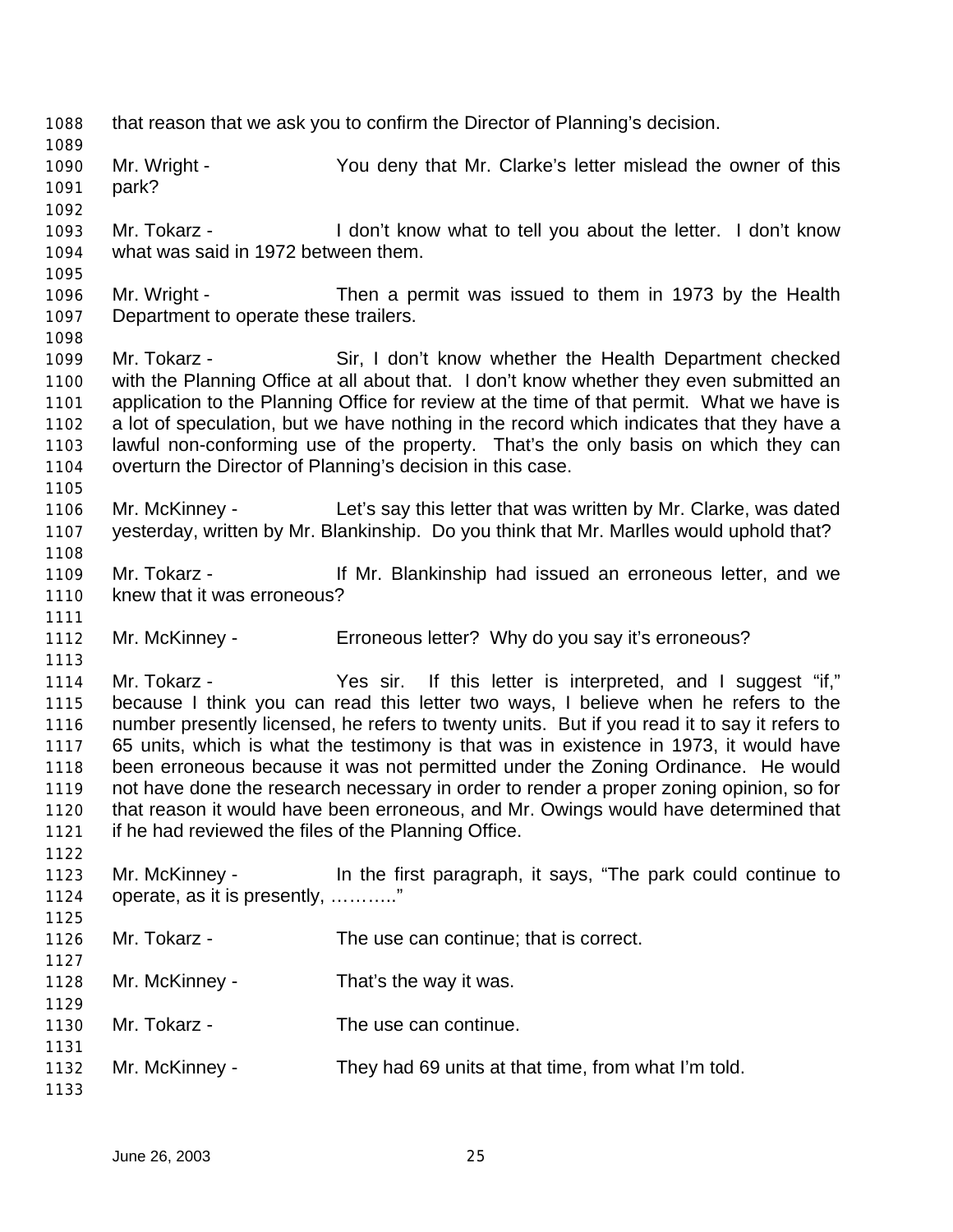Mr. Tokarz - Mr. McKinney, I understand your point. I simply suggest to you that approval of the use is different than approval of the number of units. 1137 Mr. McKinney - You're correct. 1139 Mr. Tokarz - There is a sentence in there that makes it ambiguous because he talks about the number of units presently licensed, and I believe that refers to 20 units. Now I wish Mr. Clarke had written the letter differently. I wish Mr. Owings had said to him, we understand that there was only a use permit for 20 units; we now have 65. We want to know if that is a legal use. If we had that letter in the file, and Mr. Clarke had responded, "yes," we'd be in a different ball game. But we don't know what Mr. Owings did, and we don't know what Mr. Clarke said. Mr. Wright - That's inconsistent with what you said earlier then, because Mr. Clarke didn't have the authority to say that. Mr. Tokarz - What I'm saying is, Mr. Clarke would have rendered a decision. He does not have the authority to render an erroneous decision. But he had 1152 the authority to render ................. Mr. Wright - Wouldn't it have been erroneous if it had only been permitted for 20 by the Board of Zoning Appeals? 1157 Mr. Tokarz - If he had said "you can have 65," yes sir, it would have been erroneous. Mr. Wright - So it wouldn't have mattered a hill of beans, would it? Mr. Tokarz - Well, no sir, but I think that if he had even asked the question, "Our use permit is only for 20; can we operate with 65?" the answer would have been "no." If that question had been clearly stated. We don't know what the question was. Mr. Wright, I would simply say to you though, I think the point, and we're getting lost at the point, the point here is the Zoning Ordinance has only allowed 20 units. What Mr. Clarke said in 1972, before that letter was issued, those 65 units were in violation of the County Ordinance. Mr. Clarke's letter could not magically make them in compliance with the County Ordinance. The use permit limited them to 20, and therefore, when Mr. Clarke issued a letter in violation of the ordinance, it was erroneous and cannot be relied upon to give them conforming status when their use was non- conforming and unlawful. Mr. McKinney - Mr. Tokarz, are you saying that in 1948, that the Zoning Ordinance only allowed 20 units? Well you just said that. You said it only allowed 20 units; well, they only applied for 20 units, but that didn't mean the Zoning Ordinance wouldn't give them 100 if they wanted it. Mr. Tokarz - No sir. No sir. Yes sir. That is correct sir. It only allowed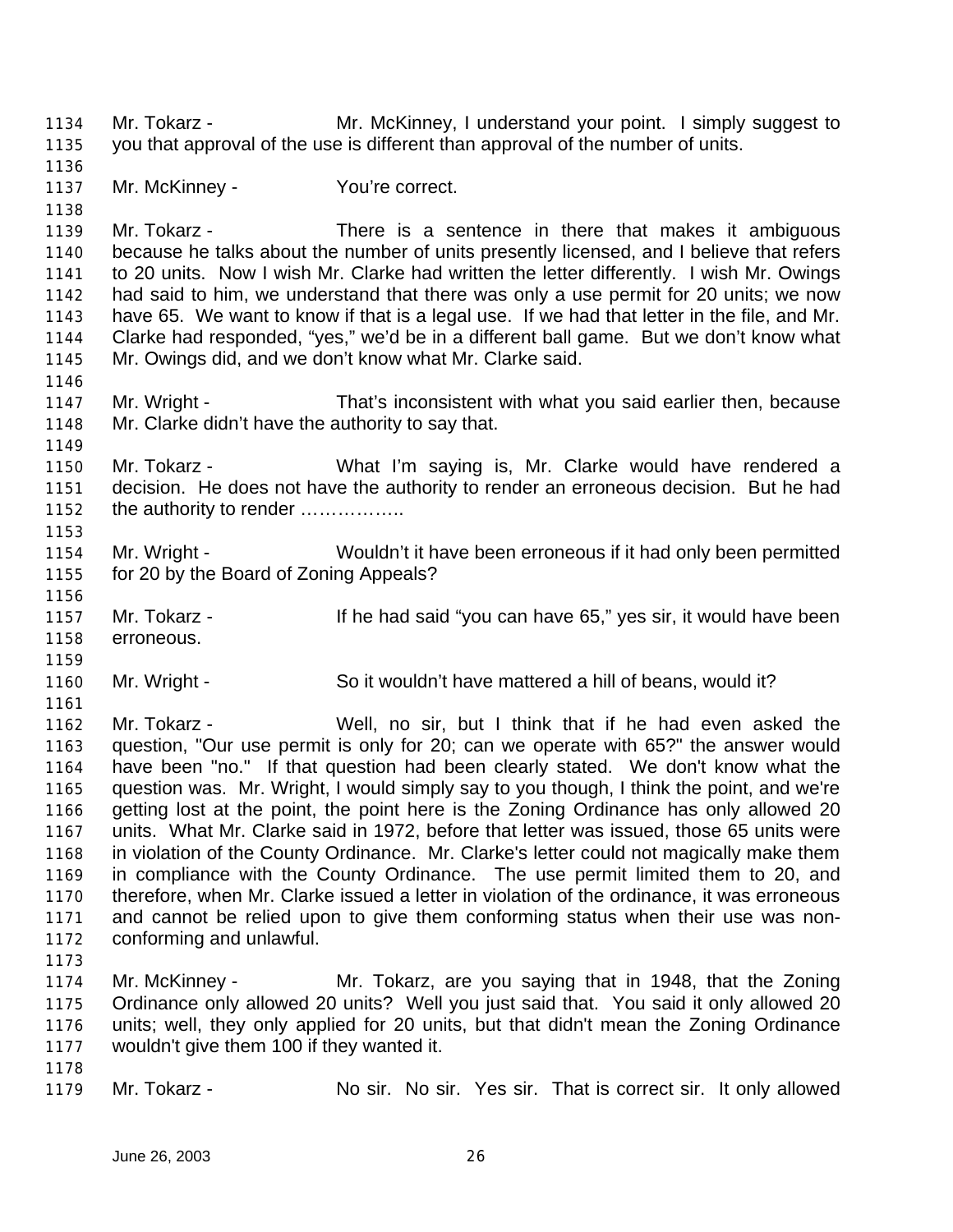20, because that's all they submitted plans for, and that's all the Board of Zoning Appeals approved. The idea, really, gentlemen, what we're saying to you is this, you have citizens coming to you every day, applying for variances, applying for use permits, and your job is to decide whether the use or the variance that they're requesting is in the public interest and meets all the requirements of State Code. Here, they had a use which exceeded what was permitted by your predecessor Board in 1948. All we're simply saying here is the ordinance which allowed them 20 units under that approval did not allow anything more. The Director of Planning is correct in making that determination. Their avenue of relief is in a different form. 

 Mr. McKinney - You know, Mr. Tokarz, back in 1948, we were good old country boys, and the BZA probably knew a lot of the people and so forth, and they said well, we'll come in and get 20 spaces, and they said sure, and they said well, we might want to add down the road, and they said no problem, go ahead and do it; things like that were done back in 1948.

 Mr. Tokarz - That may indeed be the case, Mr. McKinney. All I can tell you is, under the ordinance it would not have been permitted without an approval by the Board of Zoning Appeals, and that ordinance was designed to protect all the citizens of Henrico County from improper zoning.

 Mr. McKinney - Well, it doesn't look like we're protecting the ones sitting down in this audience.

1204 Mr. Tokarz - I would simply say to you, with respect to that, that the protection of the existing trailer park is not the purview, with all due respect to the Board of Zoning Appeals. I think that is a matter for the Board of Supervisors to decide in a rezoning case.

1209 Mr. McKinney - I'm not too sure.

1211 Mr. Tokarz - I can only submit what the position is of the Director of Planning.

1214 Mr. McKinney - That's your position.

Mr. Tokarz - Yes sir, that's my position. Thank you.

1218 Mr. Wright - Is that all Mr. Tokarz? Is that the opposition.

 Mr. Tokarz - Yes sir. I don't know if there's anybody here in opposition to the request. I don't have any witnesses.

 Mr. Kessler - Gentlemen, I think you have a good handle on what the issues are in this case. Thank you. 

June 26, 2003 27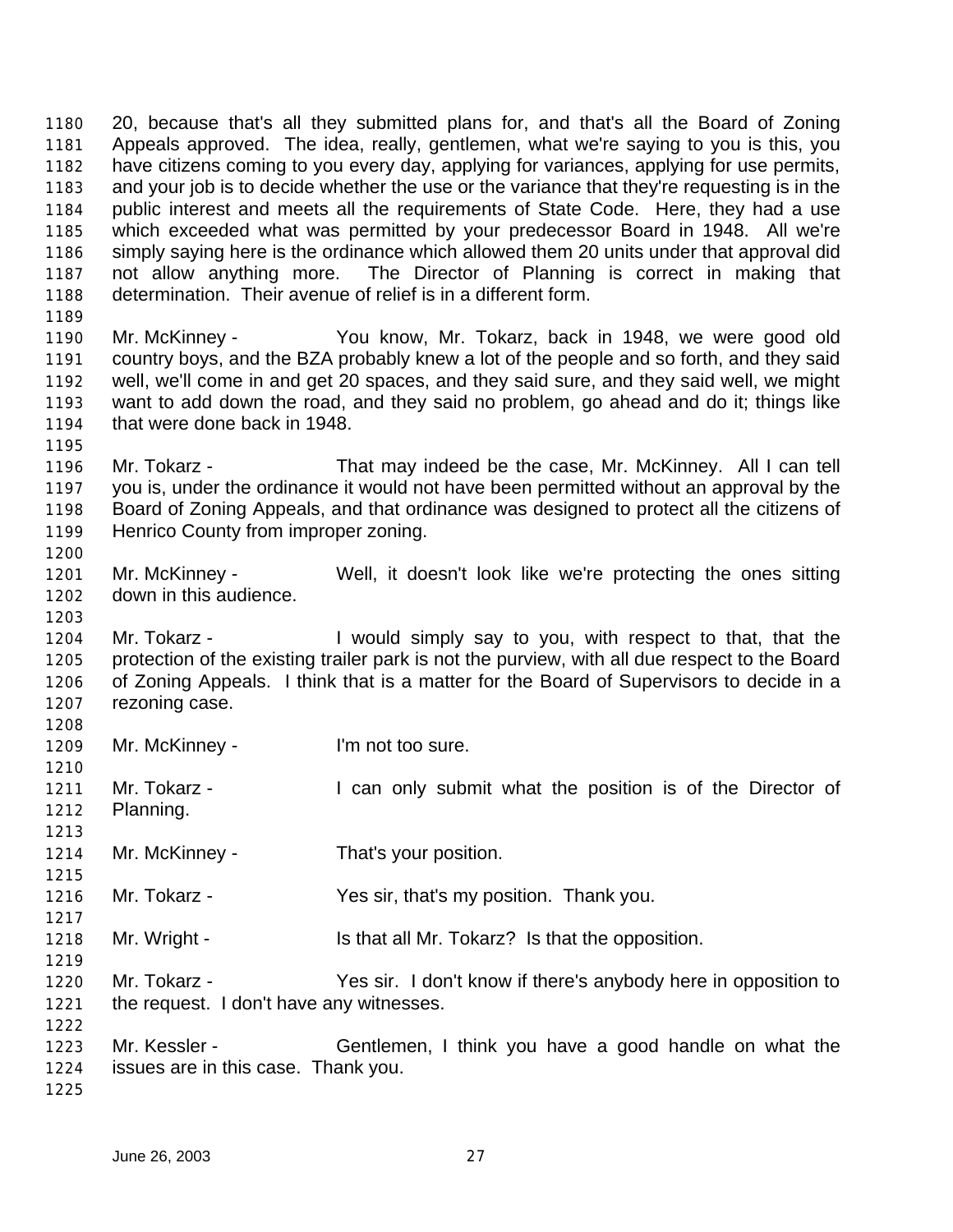1226 Mr. Wright - All right. That concludes the case. Thank all of you for coming down. The Board will make a decision at the end of the docket today, whenever that may be. Mr. McKinney - Mr. Chairman, may I. Is there any way that this Board can take this under advisement and render a decision possibly at our next meeting? I'd like a motion on that, because there are a lot of variables in this. Mr.Wright - Sure, we can defer it. Mr. Blankinship - May I ask one question, Mr. McKinney? Is it the intent of the motion that the hearing be closed, or that you will take new evidence next month? So we will not advertise the hearing. Mr. McKinney - We would like to do some research as to what our position is as far as the law is concerned and like to defer the decision to our next meeting. After an advertised public hearing and upon a motion by Mr. McKinney, seconded by Mr. Kirkland, the Board **deferred the decision** on application **A-60-2003** appealing a decision of the Director of Planning with respect to two notices of zoning violation at 7202 Brook Road (Parcel 784-750-6778). The decision was deferred to allow for further research and discussion, from the June 26, 2003, until the July 24, 2003, meeting. Affirmative: Kirkland, McKinney, Nunnally, Wright 4 Negative: 0 1251 Absent: Balfour **1**  Mr. Wright - Let's take a five-minute break, and the Board will reconvene at 10:30. Will the meeting come back to order. Do we have a deferral? Mr. Blankinship - Yes, Mr. Chairman, we do have a request for deferral on the 10:00 o'clock. **UP- 12-2003 BON SECOURS ST. MARY'S HOSPITAL** requests a temporary conditional use permit pursuant to Section 24-116(c)(1) of Chapter 24 of the County Code to allow temporary parking at 2300 Dumbarton Road (Parcels 780-745-3121, 2808 and 3308), zoned R-4, One-family Residence District (Brookland). **UP- 13-2003 BON SECOURS ST. MARY'S HOSPITAL** requests a temporary conditional use permit pursuant to Section 24-116(c)(1) of Chapter 24 of the County Code to allow temporary parking at 2605 Dumbarton Road (Parcel 779-744-0545), zoned R-4, One-family Residence District (Brookland).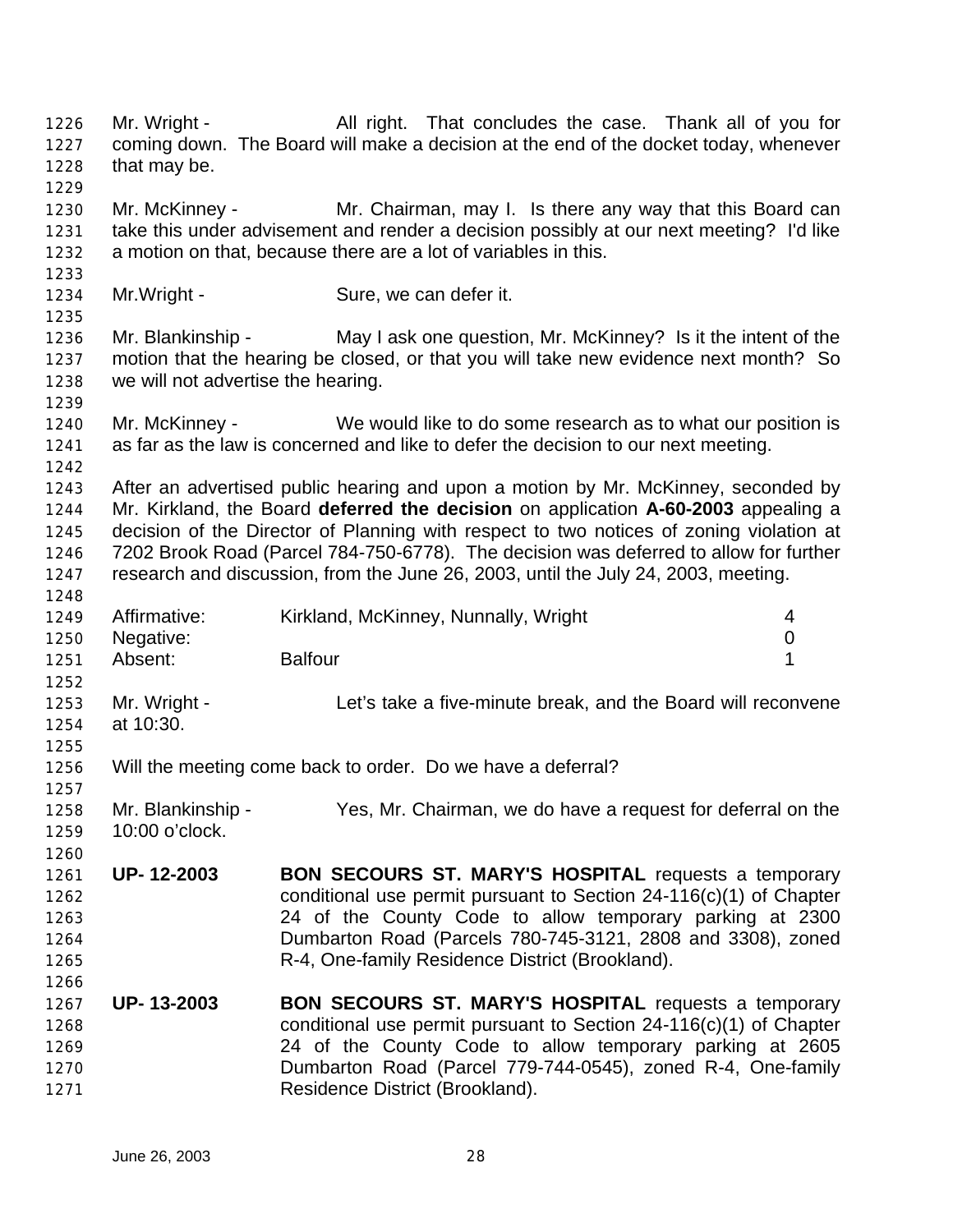Upon a motion by Mr. Kirkland, seconded by Mr. Nunnally, the Board **deferred** application **UP-12-2003** for a temporary conditional use permit to allow temporary parking at 2300 Dumbarton Road (Parcels 780-745-3121, 2808 and 3308). The case was deferred, at the request of the applicant, from the June 26, 2003, until the July 24, 2003, meeting. 1279 Affirmative: Kirkland, McKinney, Nunnally, Wright 4 Negative: 0 Absent: Balfour 1 Upon a motion by Mr. Kirkland, seconded by Mr. Nunnally, the Board **deferred** application **UP-13-2003** for a temporary conditional use permit to allow temporary parking at 2605 Dumbarton Road (Parcel 779-744-0545). The case was deferred, at the request of the applicant, from the June 26, 2003, until the July 24, 2003, meeting. Affirmative: Kirkland, McKinney, Nunnally, Wright 4 Negative: 0 Absent: Balfour 1 Mr. Wright - Ladies and gentlemen, I apologize for the delay, but it looks like we're about 12-13 cases behind because we had a long case, but we'll try to move this along as quick as we can, but to give everybody a chance to be heard. We certainly don't want to deny anybody that opportunity. **A - 61-2003 MARGARET W. HOWARD** requests a variance from Sections 24- 41(j) and (e) of Chapter 24 of the County Code to build a screened porch at 1748 Shady Tree Court (Townes of Quail Woods) (Parcel 734-748-3556), zoned RTHC, Residential Townhouse District (Conditional) (Tuckahoe). The accessory structure location requirement and rear yard setback are not met. The applicant proposes 21 feet rear yard setback and an accessory structure in the side yard, where the Code requires 30 feet rear yard setback and accessory structures in the rear yard. The applicant requests a variance of 9 feet rear yard setback and an accessory structure in 1307 the side yard. 1309 Mr. Wright - Is there anybody to speak please? Please state your name for the record. Ms. Howard - Margaret W. Howard. Mr. Wright - Does anyone else here desire to speak on this case? All right, Mr. Secretary. Mr. Blankinship - Raise your right hand please. Do you swear that the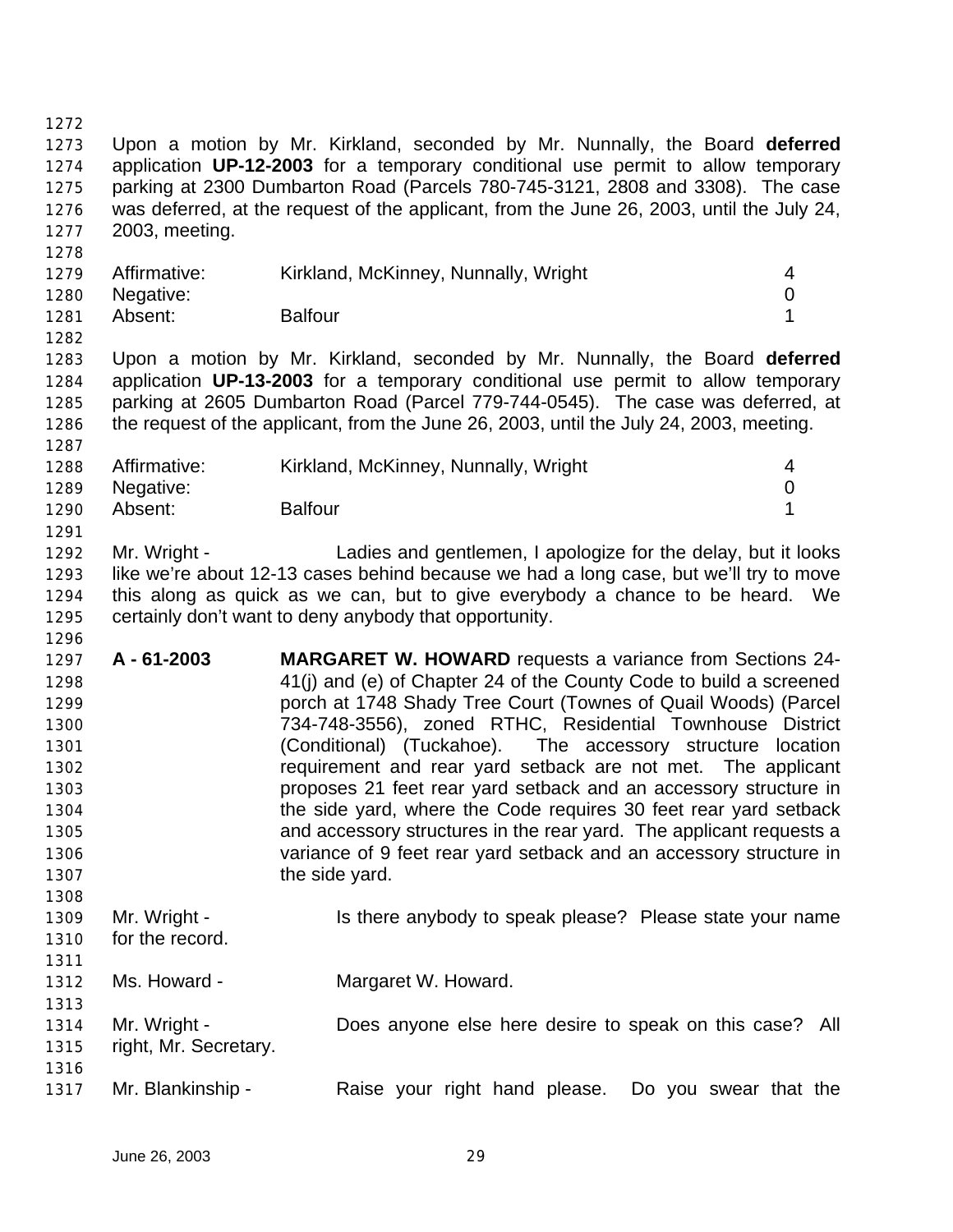testimony you are about to give is the truth, the whole truth, and nothing but the truth, so help you God?

 Ms. Howard - So help me God. I'm requesting a nine-foot variance to build a screen porch on an existing ten by ten concrete slab at the rear of my townhouse. It will give me more living space, and this time of the year, I can't really use the patio because the sun shines on it so much, and it's so hot I can't use it, and then in the evening, the bugs are out and the mosquitoes, and I'm scared of the mosquitoes. I'm 1326 just asking you to give me the variance of the nine feet.

- Mr. Wright And this will be built exactly the same dimensions as the concrete pad that is there?
- Ms. Howard Yes sir.

1333 Mr. Wright - Have you read the suggested conditions? 

Ms. Howard - Yes sir.

1337 Mr. Wright - Any questions of members of the Board? Anyone here in opposition to this request? Thank you ma'am.

 After an advertised public hearing and on a motion by Mr. McKinney, seconded by Mr. Nunnally, the Board **granted** application **A-61-2003** for a variance to build a screened porch at 1748 Shady Tree Court (Townes of Quail Woods) (Parcel 734-748-3556). The Board granted the variance subject to the following conditions:

1. The new construction shall match the existing dwelling as nearly as practical.

 2. The property shall be developed in substantial conformance with the plan filed with the application. No substantial changes or additions to the layout may be made without the approval of the Board of Zoning Appeals.

| 1351 | Affirmative:   | Balfour, Kirkland, McKinney, Nunnally, Wright |  |
|------|----------------|-----------------------------------------------|--|
|      | 1352 Negative: |                                               |  |
| 1353 | Absent:        |                                               |  |

 The Board granted this request, as it found from the evidence presented that, due to the unique circumstances of the subject property, strict application of the County Code would produce undue hardship not generally shared by other properties in the area, and authorizing this variance will neither cause a substantial detriment to adjacent property nor materially impair the purpose of the zoning regulations.

 **A - 62-2003 RODNEY E. WILLIAMS** requests a variance from Section 24-94 of Chapter 24 of the County Code to allow the existing shed to remain at 300 West Nine Mile Road (Highland Springs) (Parcel 822-725-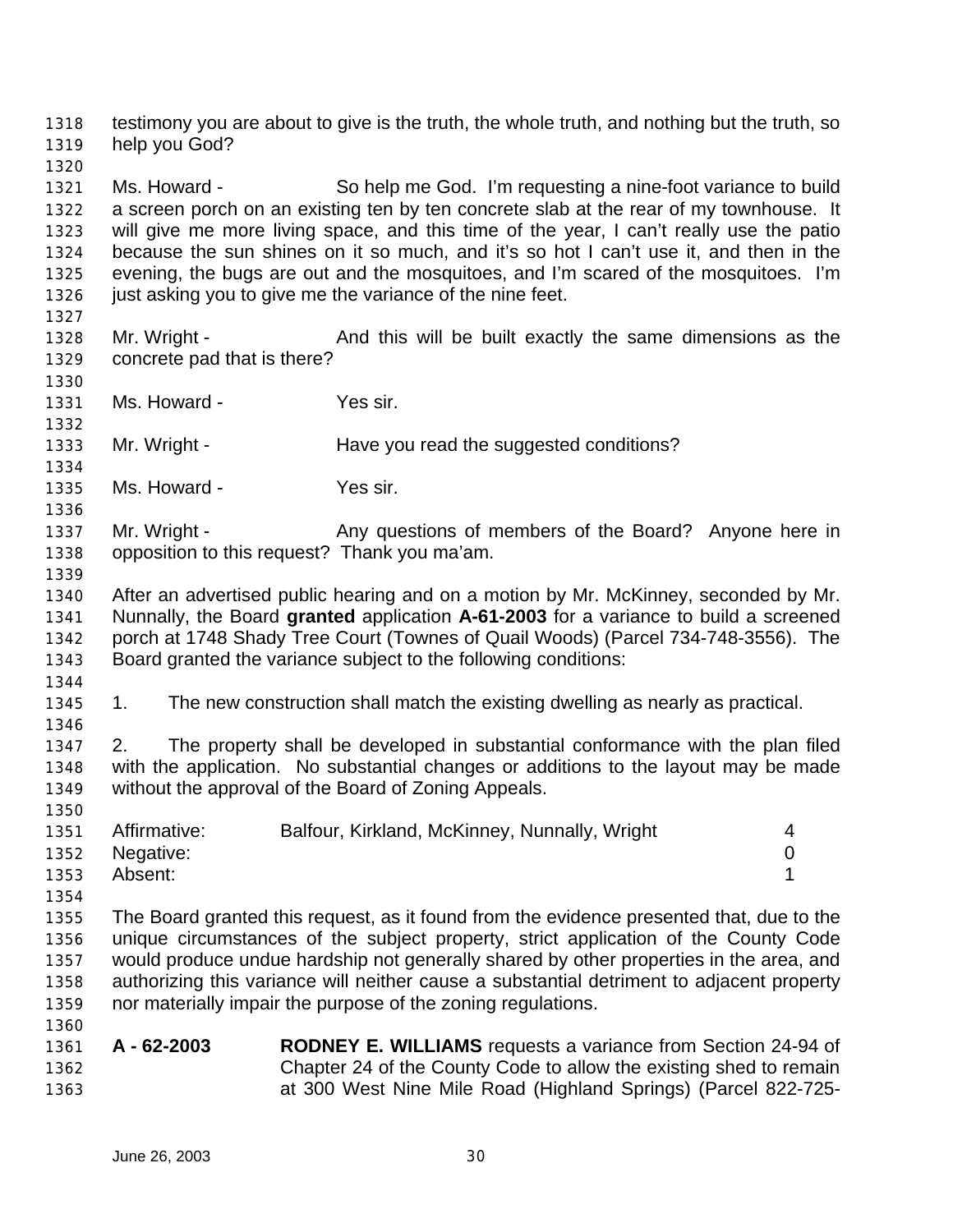- 3021), zoned B-3, Business District (Varina). The rear yard setback is not met. The applicant has 7 feet rear yard setback, where the Code requires 40 feet rear yard setback. The applicant requests a variance of 33 feet rear yard setback.
- 1369 Mr. Wright Please state your name for the record.
- 1371 Mr. Ellis My name is Lonnie Ellis; I'm representing Rodney Williams, the owner. I'm the renter of the building.
- Mr. Wright Does anyone else here desire to speak on this case. We need to swear you in sir.
- Mr. Blankinship Raise your right hand please. Do you swear that the testimony you are about to give is the truth, the whole truth, and nothing but the truth, so help you God?
- Mr. Ellis - Yes I do. I'm the renter of the building at 300 West Nine Mile Road, owned by the estate of T. C. Williams, Sr., which is handled by Rodney Williams, Attorney. The office building I have now has been there about 50 years with a small addition on it. It is sitting 20 feet off the back line. I'm asking for a variance of 33 feet. The zoning says it should be 40 feet off the back line to this utility building; I have a utility building that's ten by ten, right behind my building, between my building and the back line. About five or six years ago, when the fire people came by and checked the fire ordinance, I had the oil in there in, containers, air compressor and things like that. I only have space in that building for three offices, myself and 2 secretaries. There's a real small utility room in there, and there's a full bath there. They suggested maybe I shouldn't have that compressor and things in that building, so at that time, maybe five or six years ago, I had a ten by ten portable building set behind it, between my office building and the back line. The variance I'm asking for is 33 feet. The zoning is asking for 40 feet. According to the zoning, if I had to meet the zoning, that building would have to be brought up seven feet in front of the office building. What you'd be looking at from Nine Mile Road down, you can see the office building, but the other building would be sitting out in front of it.
- Mr. Wright Or you say you couldn't have it at all?
- Mr. Ellis The way they're saying, yes sir. I can have it as long as I bring it 40 feet off of that line and stick it in front of my office building.
- Mr. McKinney Mr. Ellis, is this a portable building or a permanent building?
- Mr. Ellis It's a portable building; it's ten by ten; it's on skids, and I have it there to put the compressor and any oil I have in containers. We use it mostly for patching tires, plugging them, or putting air in tires, but we don't do any tire work there. We don't have any way to change tires; I don't do repairs on that lot. That's all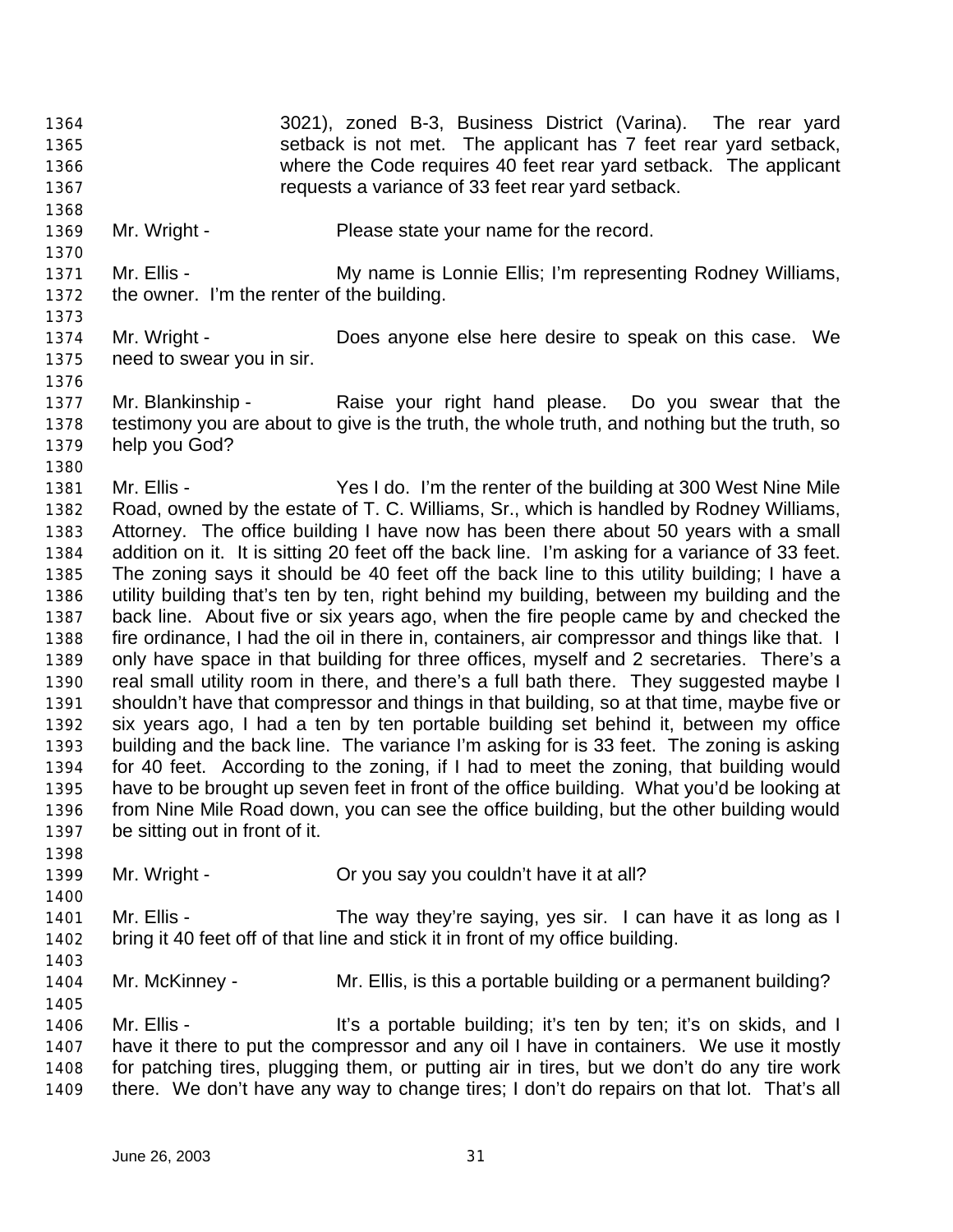done one block from me at Al's Auto Service. The only thing we have there is an office building. We don't do any repairs other than maybe fix a door handle or something like that. 1414 Mr. Wright - Is that an alley behind your property? Mr. Ellis - Yes it is. The people behind me, Mr. and Mrs. Radler, they live in that house behind me. Right behind those bushes, that is an alley, and they park in that alley, which I have no opposition to that. But if you look at this, for a border back there, there are four 25-foot trees behind my building; the bushes are first and then there are 25-foot trees right behind them. On the left-hand side of the building, we have four trees that are 30-feet high. From that house behind me, you can't see my office building unless you walk to the front of their house. Mr. Wright - There are no windows in your utility building? Mr. Ellis - No, solid building. This is what I'm asking for. Mr. Nunnally - You say it's been there six years, Mr. Ellis? 1430 Mr. Ellis - Six years, yes. Mr. McKinney - Mr. Blankinship, what is the rule on a portable building? Mr. Blankinship - In a business district, accessory buildings have to meet the same setbacks as the principal building. Mr. McKinney - You can bring a portable building in and leave it for how long without doing anything? 1440 Mr. Blankinship - I don't know that there is a deadline. 1442 Mr. McKinney - Is there anything in the Code about it? Mr. Blankinship - Not that I know of; we don't treat them any differently. 1446 Mr. Wright - Any further questions by members of the Board? Is anyone here in opposition to this request? That concludes the case sir. After an advertised public hearing and on a motion by Mr. Nunnally, seconded by Mr. Kirkland, the Board **granted** application **A-62-2003** for a variance to allow the existing shed to remain at 300 West Nine Mile Road (Highland Springs) (Parcel 822-725-3021). The Board granted the variance subject to the following condition: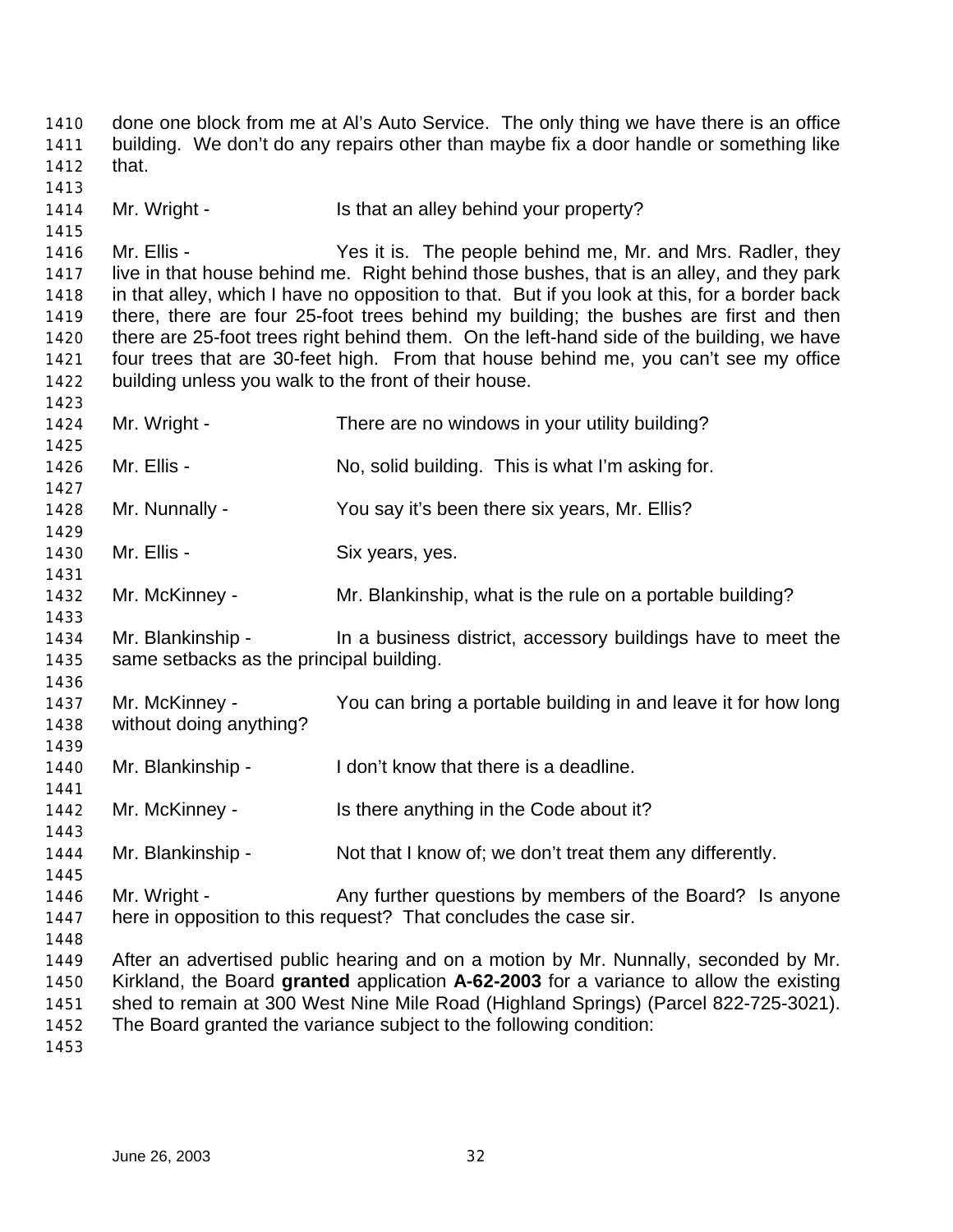1. The property shall be developed in substantial conformance with the plan filed with the application. No substantial changes or additions to the layout may be made without the approval of the Board of Zoning Appeals.

|      | 1458 Affirmative: | Kirkland, McKinney, Nunnally, Wright |  |
|------|-------------------|--------------------------------------|--|
|      | 1459 Negative:    |                                      |  |
| 1460 | Absent:           | <b>Balfour</b>                       |  |

 The Board granted this request, as it found from the evidence presented that, due to the unique circumstances of the subject property, strict application of the County Code would produce undue hardship not generally shared by other properties in the area, and authorizing this variance will neither cause a substantial detriment to adjacent property nor materially impair the purpose of the zoning regulations. 

- **A 63-2003 THOMAS H. TRAYLOR** requests a variance from Sections 24- 95(i)(2), 24-95(i)(2)(a) and 24-94 of Chapter 24 of the County Code to build an addition and allow existing buildings at 11129 Woodbaron Court (Barony Woods) (Parcel 745-757-9537), zoned R-3A, One-family Residence District (Three Chopt). The accessory structure location requirement, accessory structure lot coverage, and rear yard setback are not met. The applicant proposes 791 square feet of accessory structures, 30 feet rear yard setback, and an accessory structure in the side yard, where the Code allows 735 square feet of accessory structures, 35 feet rear yard setback and accessory structures in the rear yard. The applicant requests a variance of 56 square feet of accessory structures, 5 feet rear yard setback, and an accessory structure in the side yard.
- Mr. Balfour Do we have any others who intend to testify in this matter? Is there anyone here in opposition to this request? Would you raise your right hand and be sworn please?
- Mr. Blankinship Do you swear that the testimony you are about to give is the truth, the whole truth, and nothing but the truth, so help you God?
- Mr. Traylor I do. My name is Thomas Traylor. I guess it's on those three points. I originally asked for a variance to change the rear yard setback from 35 feet to 30 feet. I wasn't aware of the other two points that you have brought out. The side yard, that was approved in '93 when the garage was built. The accessory building actually started out as a kids' playhouse; since then it has turned into a potting shed for my wife.
- Mr. Wright Your proposal is to construct an addition over your existing deck, is that correct? What size is that?
- 1499 Mr. Traylor Yes sir. Fourteen by 22.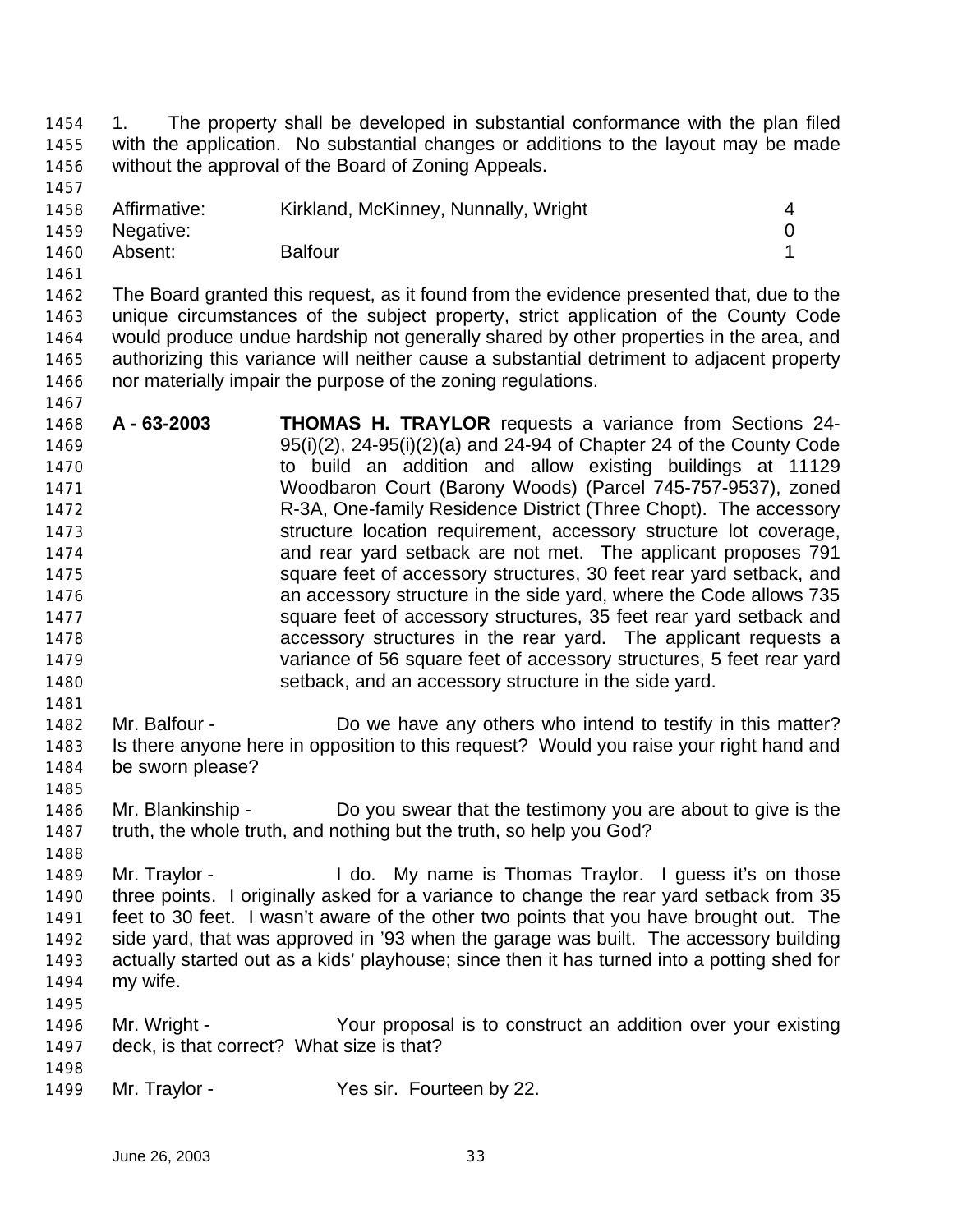| 1500         |                                                  |                                                                                            |
|--------------|--------------------------------------------------|--------------------------------------------------------------------------------------------|
| 1501         | Mr. Wright -                                     | And it will be exactly the size that the deck is?                                          |
| 1502         |                                                  |                                                                                            |
| 1503         | Mr. Traylor -                                    | Yes sir.                                                                                   |
| 1504<br>1505 | Mr. Wright -                                     | I guess what happens when you build that, it brings your                                   |
| 1506         |                                                  | other property into nonconformance. It doesn't change anything, just brings it into        |
| 1507         | nonconformance.                                  |                                                                                            |
| 1508         |                                                  |                                                                                            |
| 1509         | Mr. Traylor -                                    | I assume that's what happened with the garage.                                             |
| 1510         |                                                  |                                                                                            |
| 1511         | Mr. Wright -                                     | Is this other building a garage? You're not enlarging your                                 |
| 1512         | garage?                                          |                                                                                            |
| 1513         |                                                  |                                                                                            |
| 1514         | Mr. Traylor -                                    | It's two other buildings; one is a garage that supposedly will                             |
| 1515         | total square footage too much for the rear yard. | be in the side yard (there's a picture of it there). The other accessory building made the |
| 1516<br>1517 |                                                  |                                                                                            |
| 1518         | Mr. Wright -                                     | The only problem with the other building is it causes you to                               |
| 1519         |                                                  | exceed the square footage? And that's been there how long? How about the garage?           |
| 1520         |                                                  |                                                                                            |
| 1521         | Mr. Traylor -                                    | About eight years. The garage was built in '93 with the                                    |
| 1522         | house.                                           |                                                                                            |
| 1523         |                                                  |                                                                                            |
| 1524         | Mr. Wright -                                     | Building the addition causes all the problems, is that right Mr.                           |
| 1525         | Blankinship?                                     |                                                                                            |
| 1526         |                                                  |                                                                                            |
| 1527         | Mr. Blankinship -                                | The addition of the small accessory building put it over the                               |
| 1528         |                                                  | square footage, but the other two issues are related to the addition, yes sir.             |
| 1529         |                                                  |                                                                                            |
| 1530<br>1531 | Mr. Wright -<br>when it was built?               | That little house was already there. Was that in violation                                 |
| 1532         |                                                  |                                                                                            |
| 1533         | Mr. Blankinship -                                | It probably was. Of course it's under 150 square feet, so a                                |
| 1534         |                                                  | building permit was not required, so we probably never had it inspected; it was never      |
| 1535         | submitted for review.                            |                                                                                            |
| 1536         |                                                  |                                                                                            |
| 1537         | Mr. Wright -                                     | What's located to the rear of your property?                                               |
| 1538         |                                                  |                                                                                            |
| 1539         | Mr. Traylor -                                    | It's all Church Run common area. I believe there's about                                   |
| 1540         | 150 feet of it.                                  |                                                                                            |
| 1541         |                                                  |                                                                                            |
| 1542         | Mr. Wright -                                     | Any further questions by members of the Board? Anyone                                      |
| 1543         |                                                  | here in opposition to this request? Hearing none, that concludes the case.                 |
| 1544         |                                                  |                                                                                            |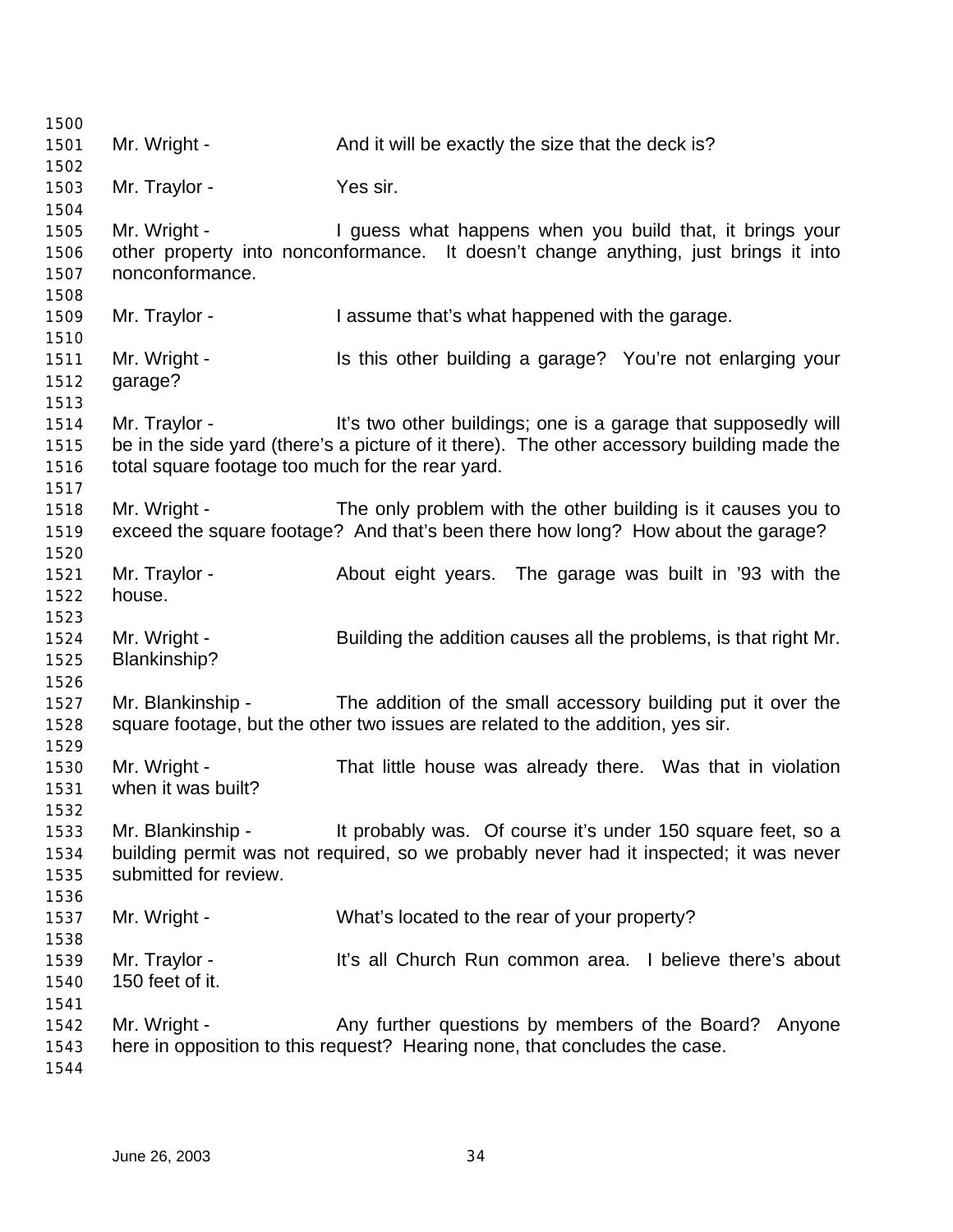After an advertised public hearing and on a motion by Mr. McKinney, seconded by Mr. Nunnally, the Board **granted** application **A-63-2003** for a variance to build an addition and allow existing buildings at 11129 Woodbaron Court (Barony Woods) (Parcel 745- 757-9537). The Board granted the variance subject to the following conditions: 1. The new construction shall match the existing dwelling as nearly as practical. 2. The property shall be developed in substantial conformance with the plan filed with the application. No substantial changes or additions to the layout may be made without the approval of the Board of Zoning Appeals. 1556 Affirmative: Kirkland, McKinney, Nunnally, Wright 4 Negative: 0 1558 Absent: Balfour, 1558 Absent: 1 The Board granted this request, as it found from the evidence presented that, due to the unique circumstances of the subject property, strict application of the County Code would produce undue hardship not generally shared by other properties in the area, and authorizing this variance will neither cause a substantial detriment to adjacent property nor materially impair the purpose of the zoning regulations. **A - 64-2003 JACK AND BARI COHEN** request a variance from Section 24-94 of Chapter 24 of the County Code to build a covered stoop at 3705 Huntmaster Court (Foxhall) (Parcel 729-758-7954), zoned R-2A, One-family Residence District (Three Chopt). The front yard setback is not met. The applicants propose 41 feet front yard setback, where the Code requires 45 feet front yard setback. The applicants request a variance of 4 feet front yard setback. 1574 Mr. Balfour - Is anyone here in opposition or desire to speak on this case? Would you raise your right hand and be sworn please? Mr. Blankinship - Do you swear that the testimony you are about to give is the truth, the whole truth, and nothing but the truth, so help you God? Mr. Cohen - Yes, I do. I'm Jack Cohen. We're having a new home constructed in Foxhall subdivision, and we're requesting a four-foot variance to have our stoop covered with a porch. That wasn't in the original plan from the builder because of the RPA line requirements in the back. He had to build the house a little bit closer to the front. Again, we're just requesting four feet so we can have the porch built on the covered stoop. We want it to cover the stoop, and it will be pretty much exactly the same as the covered porches of the existing homeowners. It's a new subdivision, and the porch will look pretty much the same as the porches on the existing homeowners. 

1590 Mr. Wright - Will you enlarge that porch any?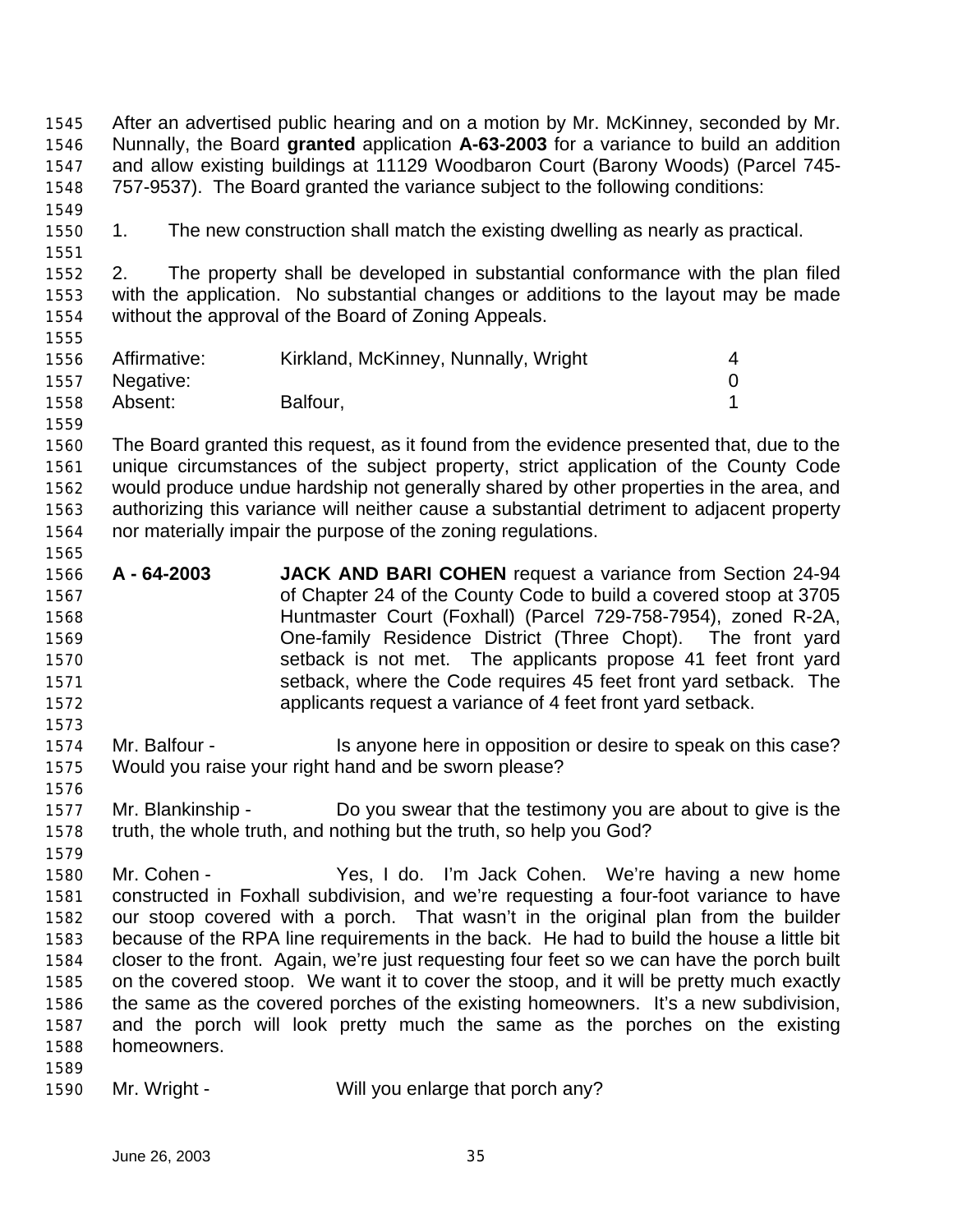| 1591 |                                                            |                                                                                           |                  |
|------|------------------------------------------------------------|-------------------------------------------------------------------------------------------|------------------|
| 1592 | Mr. Cohen -                                                | No, we're just asking to cover the stoop, and we're going to                              |                  |
| 1593 | have to put it out four feet further, closer to the front. |                                                                                           |                  |
| 1594 |                                                            |                                                                                           |                  |
| 1595 | Mr. Wright -                                               | You're located on a cul-de-sac, is that correct?                                          |                  |
| 1596 |                                                            |                                                                                           |                  |
| 1597 | Mr. Cohen -                                                | Yes sir.                                                                                  |                  |
| 1598 |                                                            |                                                                                           |                  |
| 1599 | Mr. Wright -                                               | There's a 100-year flood plain behind your home; that's why                               |                  |
| 1600 |                                                            | your house had to be built as close as it did to the street.                              |                  |
| 1601 |                                                            |                                                                                           |                  |
| 1602 | Mr. Cohen -                                                | There's an RPA line that runs the back of all the properties,                             |                  |
| 1603 |                                                            | and I guess our lot is somewhat irregular in the way the lot lays. The builder had to     |                  |
| 1604 |                                                            | come further away from that line in the back, and it just pushed the house closer to the  |                  |
| 1605 |                                                            | front of the street, and that's why we need the extra four feet.                          |                  |
| 1606 |                                                            |                                                                                           |                  |
| 1607 | Mr. Wright -                                               | Have you read the conditions?                                                             |                  |
| 1608 |                                                            |                                                                                           |                  |
| 1609 | Mr. Cohen -                                                | Yes sir.                                                                                  |                  |
| 1610 |                                                            |                                                                                           |                  |
| 1611 | Mr. Wright -                                               | Any questions by members of the Board? Anyone here in                                     |                  |
| 1612 |                                                            | opposition to this request? That concludes the case. Thank you very much.                 |                  |
| 1613 |                                                            |                                                                                           |                  |
| 1614 |                                                            | After an advertised public hearing and on a motion by Mr. McKinney, seconded by Mr.       |                  |
| 1615 |                                                            | Nunnally, the Board granted application A-64-2003 for a variance to build a covered       |                  |
| 1616 |                                                            | stoop at 3705 Huntmaster Court (Foxhall) (Parcel 729-758-7954). The Board granted         |                  |
| 1617 | the variance subject to the following conditions:          |                                                                                           |                  |
| 1618 |                                                            |                                                                                           |                  |
| 1619 | 1.                                                         | The new construction shall match the existing dwelling as nearly as practical.            |                  |
| 1620 |                                                            |                                                                                           |                  |
| 1621 | 2.                                                         | The property shall be developed in substantial conformance with the plan                  |                  |
| 1622 |                                                            | filed with the application. No substantial changes or additions to the layout may be      |                  |
| 1623 |                                                            | made without the approval of the Board of Zoning Appeals.                                 |                  |
| 1624 |                                                            |                                                                                           |                  |
| 1625 | Affirmative:                                               | Kirkland, McKinney, Nunnally, Wright                                                      | 4                |
| 1626 | Negative:                                                  |                                                                                           | $\boldsymbol{0}$ |
| 1627 | Absent:<br><b>Balfour</b>                                  |                                                                                           | 1                |
| 1628 |                                                            |                                                                                           |                  |
| 1629 |                                                            | The Board granted this request, as it found from the evidence presented that, due to the  |                  |
| 1630 |                                                            | unique circumstances of the subject property, strict application of the County Code       |                  |
| 1631 |                                                            | would produce undue hardship not generally shared by other properties in the area, and    |                  |
| 1632 |                                                            | authorizing this variance will neither cause a substantial detriment to adjacent property |                  |
|      |                                                            | nor materially impair the purpose of the zoning regulations.                              |                  |
| 1633 |                                                            |                                                                                           |                  |
| 1634 | A - 65-2003                                                |                                                                                           |                  |
| 1635 |                                                            | <b>ANN GORDON</b> requests a variance from Sections 24-95(k) and                          |                  |
| 1636 |                                                            | 24-94 of Chapter 24 of the County Code to build a patio enclosure                         |                  |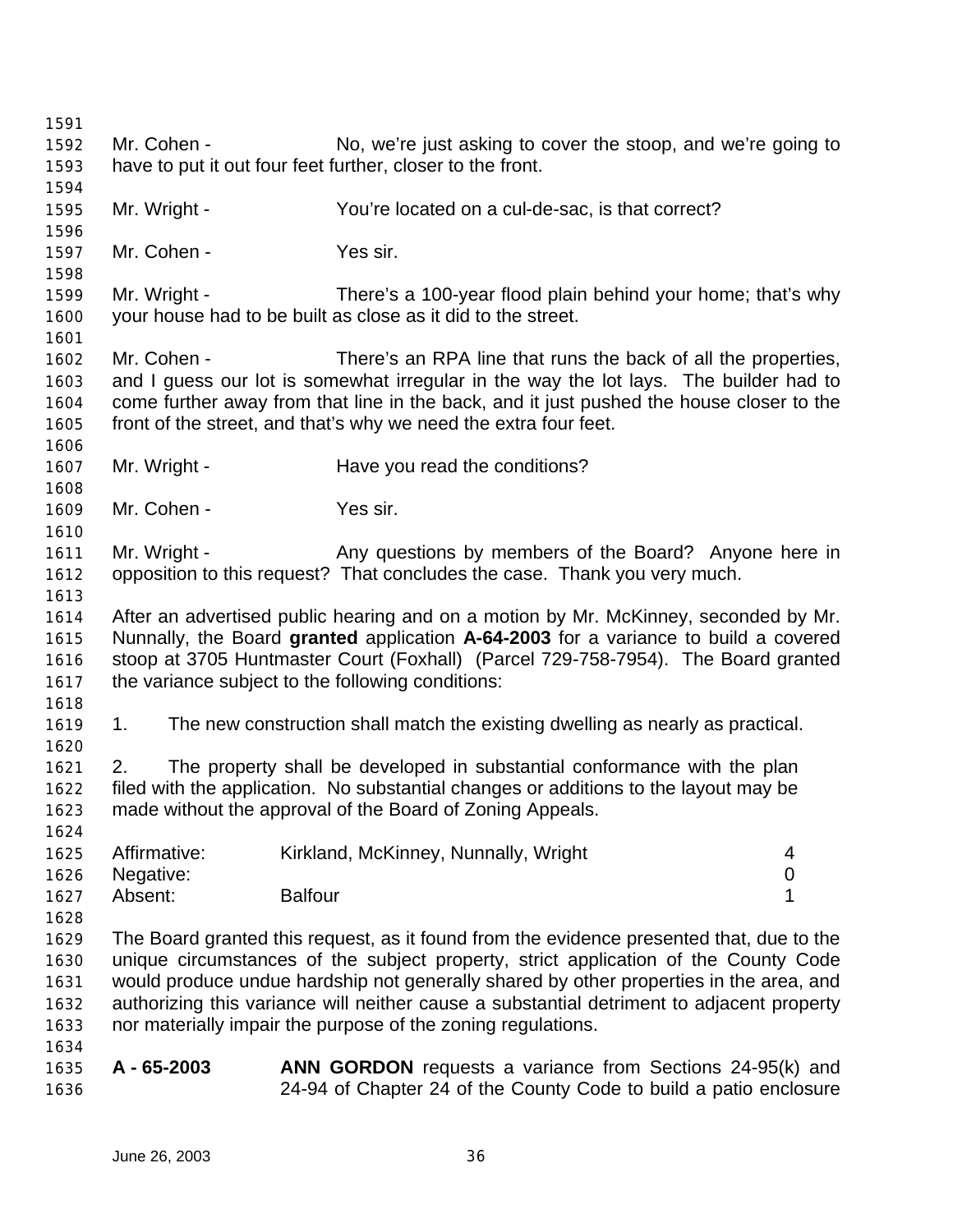| 1637<br>1638<br>1639<br>1640<br>1641<br>1642<br>1643<br>1644 |                                                                   | at 1805 Hillcroft Drive (Heritage Oaks) (Parcel 733-750-4116),<br>zoned RTH, Residential Townhouse District (Tuckahoe). The<br>minimum side yard setback and rear yard setback are not met. The<br>applicant has 20 feet minimum side yard setback and 33 feet rear<br>yard setback, where the Code requires 25 feet minimum side yard<br>setback and 35 feet rear yard setback. The applicant requests a<br>variance of 5 feet minimum side yard setback and 2 feet rear yard<br>setback. |
|--------------------------------------------------------------|-------------------------------------------------------------------|--------------------------------------------------------------------------------------------------------------------------------------------------------------------------------------------------------------------------------------------------------------------------------------------------------------------------------------------------------------------------------------------------------------------------------------------------------------------------------------------|
| 1645<br>1646<br>1647                                         | Mr. Wright -                                                      | Do we have any others who intend to testify in this matter?<br>Would you raise your right hand and be sworn please?                                                                                                                                                                                                                                                                                                                                                                        |
| 1648<br>1649<br>1650<br>1651                                 | Mr. Blankinship -                                                 | Do you swear that the testimony you are about to give is the<br>truth, the whole truth, and nothing but the truth, so help you God?                                                                                                                                                                                                                                                                                                                                                        |
| 1652<br>1653<br>1654<br>1655<br>1656                         | Ms. Jackson -                                                     | I do. I'm Carrie Jackson, here representing Ms. Gordon,<br>who has a swimming pool and wants to enclose it as a patio, put a roof over it. The side<br>yard that she has doesn't meet the Code, and the back yard doesn't meet the Code<br>either. She's asking for five foot minimum for the side yard and two feet for the rear.                                                                                                                                                         |
| 1657                                                         | Mr. Wright -                                                      | Where is this pool? Is it within this fence enclosure?                                                                                                                                                                                                                                                                                                                                                                                                                                     |
| 1658<br>1659<br>1660<br>1661                                 | Ms. Jackson -<br>right there.                                     | She has a fence around it right now. It's inside that fence                                                                                                                                                                                                                                                                                                                                                                                                                                |
| 1662<br>1663<br>1664                                         | Mr. Wright -<br>a concern to a neighbor if it's in the side yard. | What kind of roof does she plan to put on there? Do you<br>have a picture of it, or can we see what it looks like? How tall will it be? That could be                                                                                                                                                                                                                                                                                                                                      |
| 1665<br>1666<br>1667<br>1668                                 | Mr. Kirkland -                                                    | Do you have any idea how tall it could be? There's no<br>height dimension on the side there from the ground up.                                                                                                                                                                                                                                                                                                                                                                            |
| 1669<br>1670<br>1671                                         | Ms. Jackson -<br>probably know more about that.                   | Do you know? He's representing Ms. Gordon too; he'll                                                                                                                                                                                                                                                                                                                                                                                                                                       |
| 1672<br>1673<br>1674                                         | Mr. Kirkland -<br>the height of this structure?                   | Sir, if you would come up and be sworn in $-$ could you tell us                                                                                                                                                                                                                                                                                                                                                                                                                            |
| 1675<br>1676<br>1677                                         | Mr. Blankinship -<br>help you God?                                | Raise your right hand please. Do you swear that the<br>testimony you are about to give is the truth, the whole truth, and nothing but the truth, so                                                                                                                                                                                                                                                                                                                                        |
| 1678<br>1679                                                 | Mr. Harris -                                                      | I do. My name is Grantham W. Harris.                                                                                                                                                                                                                                                                                                                                                                                                                                                       |
| 1680<br>1681<br>1682                                         | Mr. Wright -<br>proposed structure.                               | All right, Mr. Harris, would you tell us something about this                                                                                                                                                                                                                                                                                                                                                                                                                              |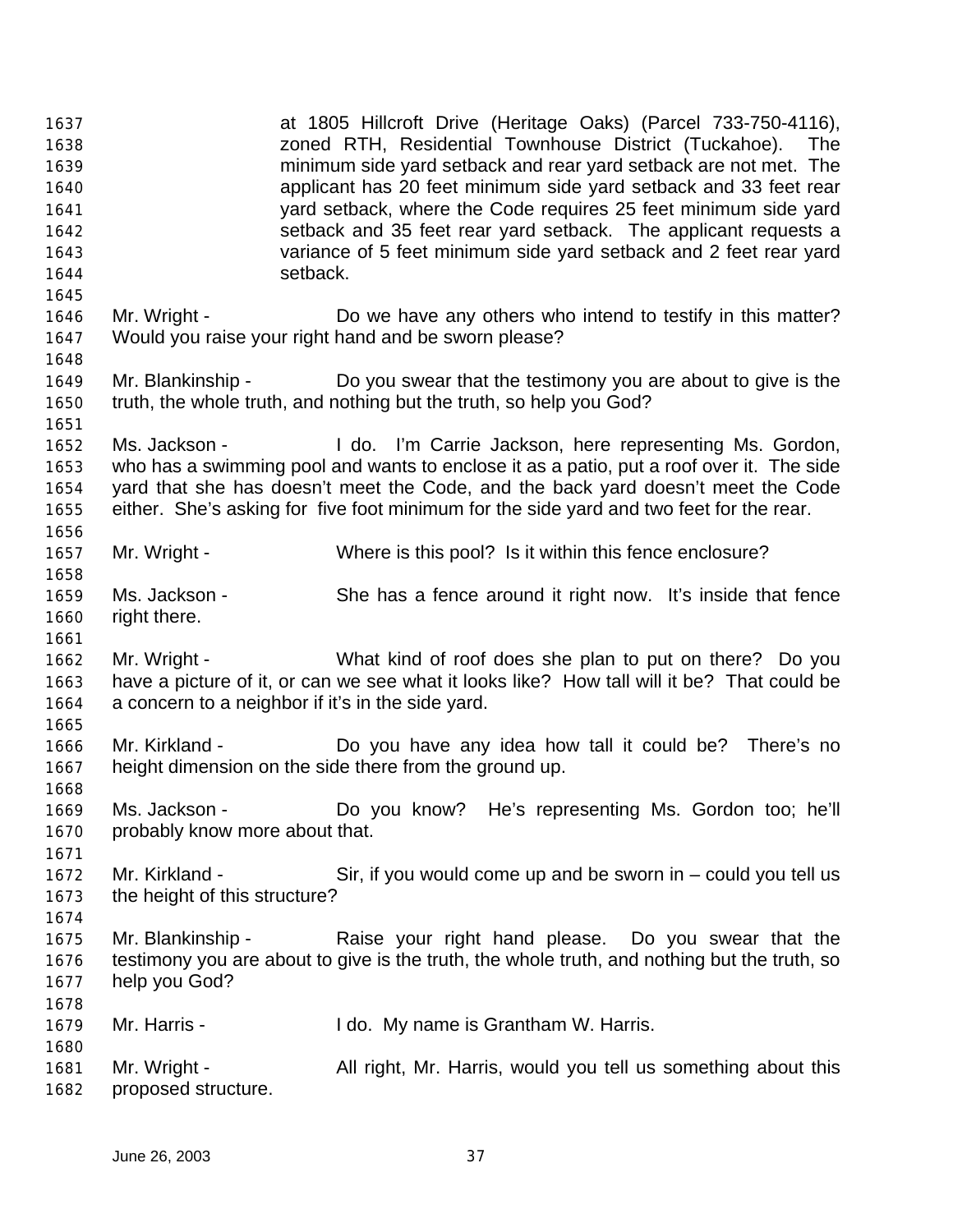Mr. Harris - What she's asking for, is the roof is going to be the same height, except two feet lower than the roof that you see off the room that you come out on the pool, she wants to come down two feet lower than that roof. So the roof is going to be built the same height. Mr. Wright - Why would she want to put a roof over this pool? Mr. Harris - She's getting a lot of trees and trash and stuff coming in on the pool. 1694 Mr. Wright - Is this an in-ground pool? Mr. Harris - Yes it is. Mr. McKinney - I'm looking at this picture, and it's showing an existing slab – is that the slab around the pool? Mr. Harris - Yes it is. 1703 Mr. Wright - What type of construction is this enclosure going to be? Mr. Harris - It's going to be all glass. Mr. McKinney - You're showing a roof with three sky-lights on it, with R-30 insulation in the ceiling. 1710 Mr. Harris - There won't be any insulation installed. 1712 Mr. McKinney - It certainly shows here on this plan. And you've got R-13 insulation in the side walls. Mr. Harris - Yes, that's going to be in the side walls. 1717 Mr. McKinney - I thought you said it was all glass. 1719 Mr. Harris - It's going to be all glass around it. Mr. McKinney - The side walls are around it. Mr. Harris - Yes, it's going to have two feet sashing in between the doors. It's all going to be all doors all the way around. It's going to be two feet, to two feet, to two feet all the way around. 1727 Mr. McKinney - It's going to be six-foot sliding doors?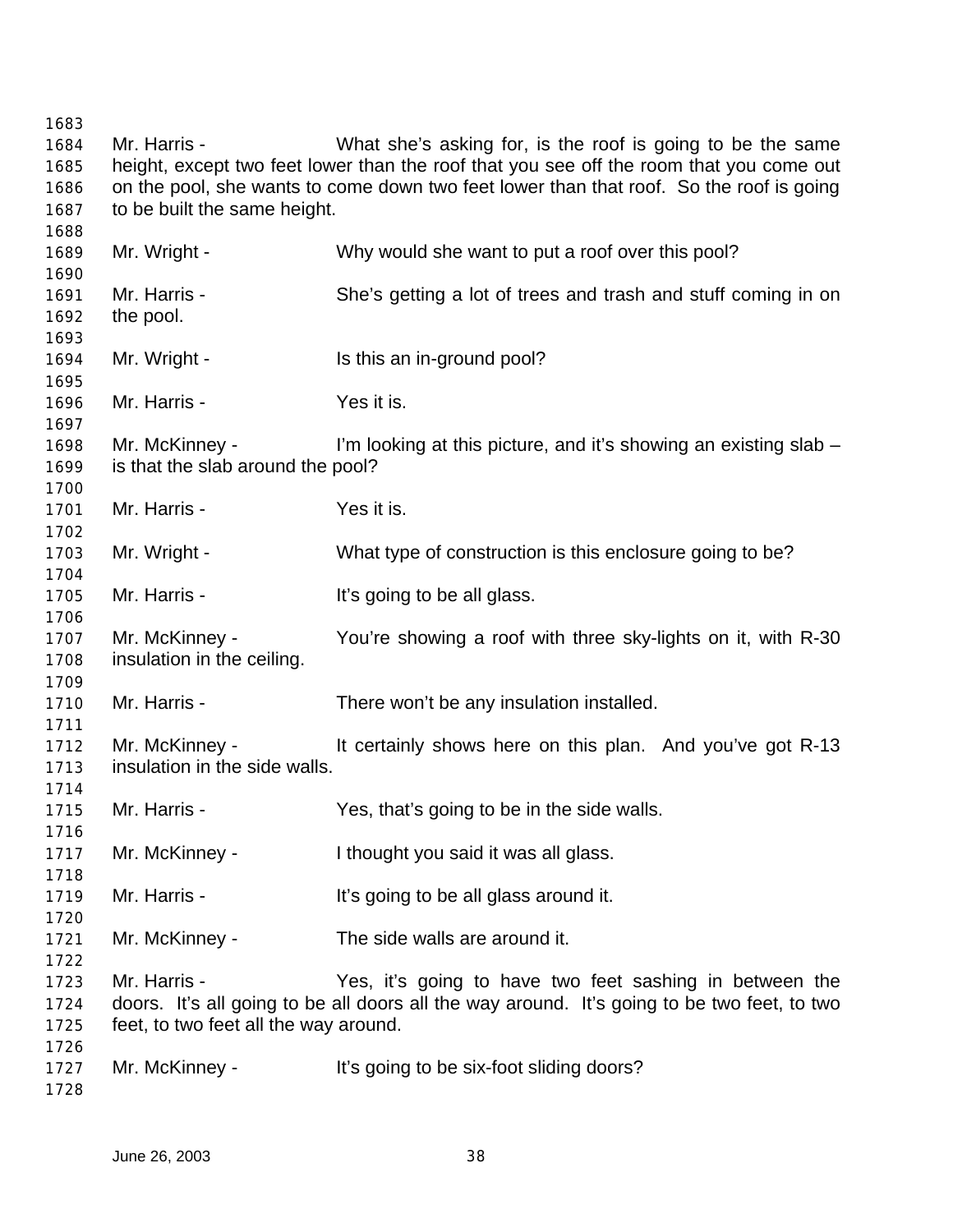| 1729<br>1730                                 | Mr. Wright -<br>you're saying? What is the pitch on this roof?     | And there will be vinyl siding between the doors, is that what                                                                                                                                                                                                                                                              |
|----------------------------------------------|--------------------------------------------------------------------|-----------------------------------------------------------------------------------------------------------------------------------------------------------------------------------------------------------------------------------------------------------------------------------------------------------------------------|
| 1731<br>1732<br>1733                         | Mr. Harris -                                                       | I think it's somewhere around 45.                                                                                                                                                                                                                                                                                           |
| 1734<br>1735                                 | Mr. McKinney -                                                     | No, what is the roof pitch?                                                                                                                                                                                                                                                                                                 |
| 1736<br>1737                                 | Mr. Harris -                                                       | I don't know exactly what the pitch is.                                                                                                                                                                                                                                                                                     |
| 1738<br>1739                                 | Mr. McKinney -                                                     | Are you the builder?                                                                                                                                                                                                                                                                                                        |
| 1740<br>1741                                 | Mr. Harris -                                                       | No, I'm not going to be the builder.                                                                                                                                                                                                                                                                                        |
| 1742<br>1743                                 | Mr. McKinney -                                                     | Is it a 4/12 or a 6/12?                                                                                                                                                                                                                                                                                                     |
| 1744<br>1745                                 | Mr. Harris -                                                       | It could come to be about 4/12.                                                                                                                                                                                                                                                                                             |
| 1746<br>1747                                 | Mr. McKinney -                                                     | It looks like you've got about 7/12 on the house.                                                                                                                                                                                                                                                                           |
| 1748<br>1749<br>1750<br>1751<br>1752<br>1753 | Mr. Wright -<br>finish, we don't allow any further back and forth. | Any further questions by members of the Board? Anyone in<br>here in opposition to this request? We'll hear from the opposition, and then you will<br>have an opportunity to rebut, and I might remind the opposition, you have one<br>opportunity to speak, so please say everything you want to say now, because after you |
| 1754<br>1755<br>1756                         | Ms. Hager -                                                        | My name is Carol Hager. I live across the street, 1804<br>Hillcroft Drive, from this house. I oppose this variance to be changed                                                                                                                                                                                            |
| 1757<br>1758                                 | Mr. Wright -                                                       | You're on the other side of where the construction would be.                                                                                                                                                                                                                                                                |
| 1759<br>1760<br>1761<br>1762                 | Ms. Hager -                                                        | That's correct. I oppose it, and the reason I oppose it is that<br>the variances were set by the County, and I believe that they were set for a good<br>reason, and I believe that we should obey and abide by the law. Thank you.                                                                                          |
| 1763<br>1764<br>1765<br>1766                 | Mr. McQuay -<br>bring letters to present to the Board.             | Good morning, my name is Paul McQuay, and I live at<br>12305 Locust Grove Road, and two neighbors who could not be here have asked me to                                                                                                                                                                                    |
| 1767<br>1768                                 | Mr. Wright -                                                       | You're directly across the street from the construction.                                                                                                                                                                                                                                                                    |
| 1769<br>1770<br>1771<br>1772                 | Mr. McQuay -                                                       | Yes sir, and I've got some pictures also of some existing<br>ordinance violations that are going on now. And I also oppose it for the same reason,<br>that the County set these rules and regulations, and I feel like we should live by them.                                                                              |
| 1773<br>1774                                 | Mr. Wright -                                                       | All right. Thank you very much. Is there anything further?<br>That concludes the opposition. Now you have an opportunity to say something in                                                                                                                                                                                |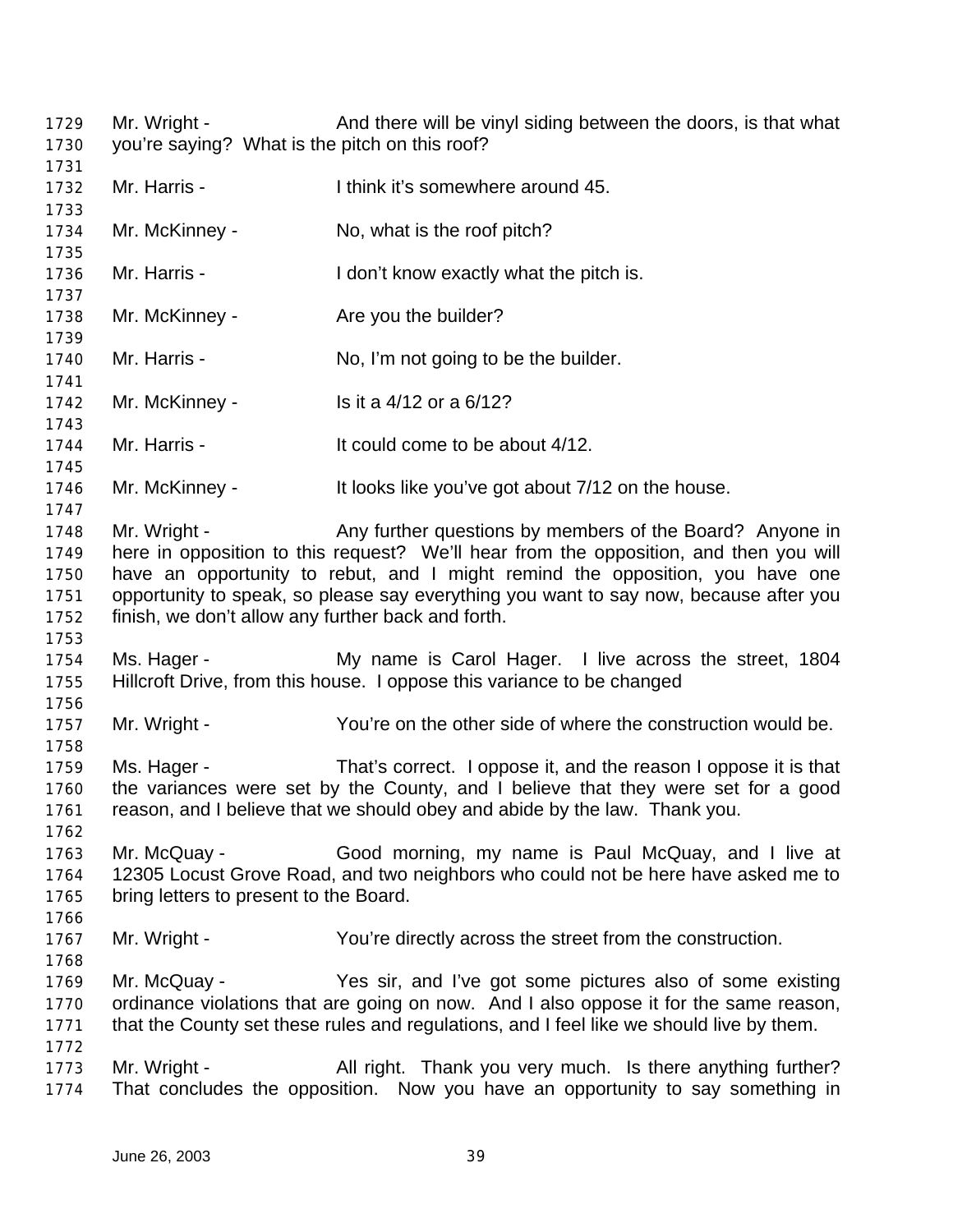rebuttal if you so desire. Do you have anything further you want to say? That concludes the case.

 After an advertised public hearing and on a motion by Mr. McKinney, seconded by Mr. Kirkland, the Board **denied** application **A-65-2003** for a variance to build a patio enclosure at 1805 Hillcroft Drive (Heritage Oaks) (Parcel 733-750-4116).

| 1782 | Affirmative: | Kirkland, McKinney, Nunnally, Wright |  |
|------|--------------|--------------------------------------|--|
| 1783 | Negative:    |                                      |  |
| 1784 | Absent:      | <b>Balfour</b>                       |  |
| 1785 |              |                                      |  |

 The Board denied the request as it found from the evidence presented that approving the permit would be of substantial detriment to adjacent property or would materially impair the purpose of the zoning regulations.

- **A 66-2003 RICHARD A. GIANNOTTI** requests a variance from Section 24-94 of Chapter 24 of the County Code to build a two-story addition at 12007 Horncastle Place (Pine Run) (Parcel 734-754-5461), zoned R-2A, One-family Residence District (Tuckahoe). The rear yard setback is not met. The applicant proposes 37 feet rear yard setback, where the Code requires 45 feet rear yard setback. The applicant requests a variance of 8 feet rear yard setback.
- 1798 Mr. Wright Is there anyone here in opposition to this request who desires to speak? Would you raise your right hand and be sworn please?
- Mr. Blankinship Do you swear that the testimony you are about to give is the truth, the whole truth, and nothing but the truth, so help you God?
- Ms. Giannotti I do. I'm Lauren Giannotti, his wife and co-owner. We're coming over the line with the garage addition in the back of the house. If you look on the very last page of the packet, you'll see a drawing of the addition. We have already started the house addition, with a permit, but it is the garage addition on the side, and just the corner comes over the addition. A small corner is over the setback, which is 45 feet for us.
- Mr. Wright You have an odd-shaped lot there, do you not?
- Ms. Giannotti - We do. It's because we back up to a cul-de-sac on the other side, and of course, their homes are moved back a little bit further on the lot. We have a really long side on one side, and then a shorter side, and then a little pin that comes in there. I also have with that attached packet that you've received, letters from each one of the neighbors who are contiguous to our lot, including the one across the street. All the neighbors in our cul-de-sac have been notified.
- Mr. Wright Would you describe what these additions would be for, and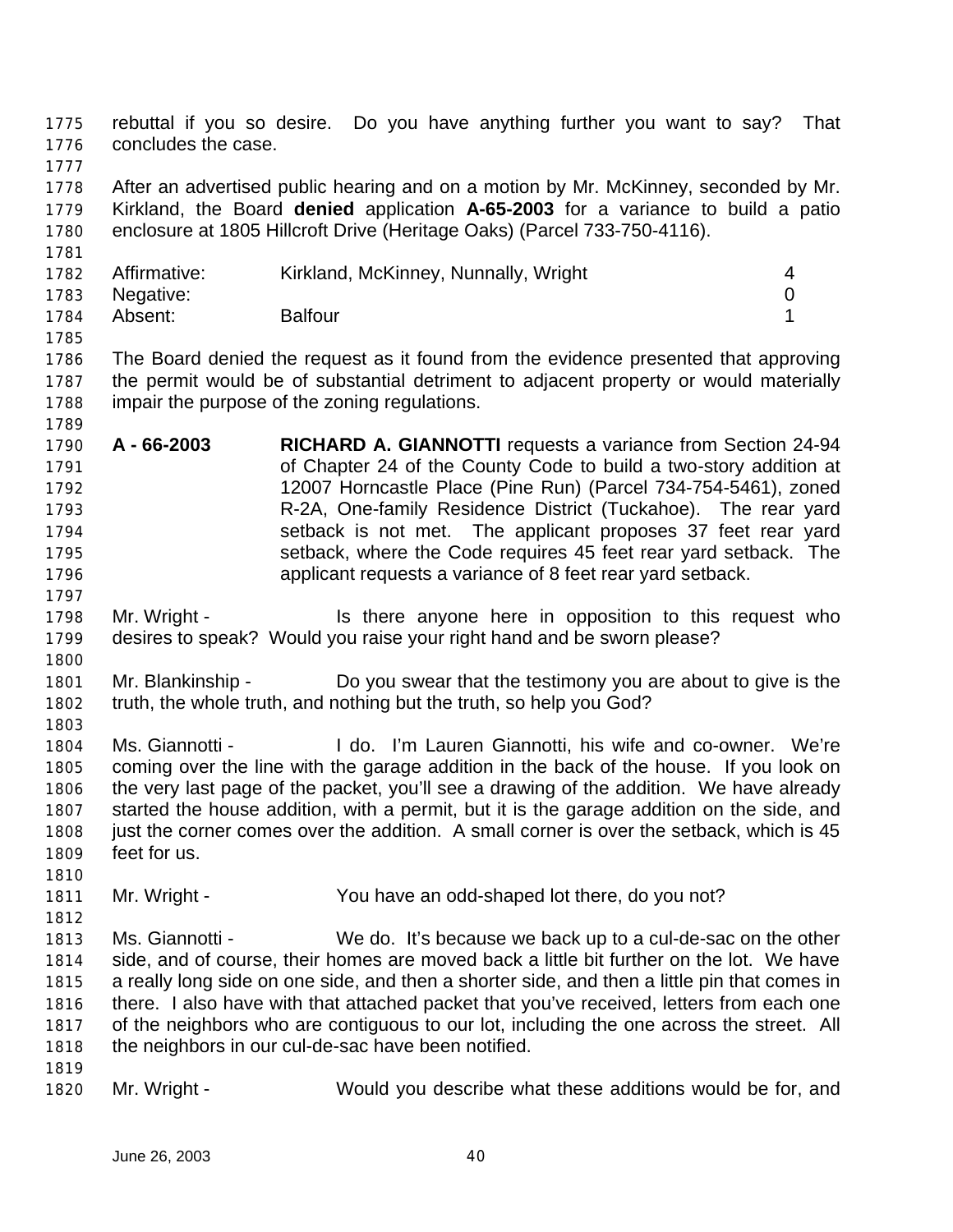how they would be constructed, please Ms. Giannotti - They're going to be brick. In fact, we're bricking the whole home. The addition is going to be in keeping with the rest of the home. If you would like to see a side view of the addition, I've got the plans. Mr. Wright - Those would have to stay with us for thirty days if you put them in evidence. Ms. Giannotti - Okay. If you would like to see what the addition of the 1831 garage would look like .............. Mr. Wright - We can show it on the screen there. The existing garage is a two-bay garage, and it has a bonus remover top. It has two dormers, and we're proposing to add the third bay, with the dormer matching. Mr. Wright - Which one of these structures causes the problem? 1839 Ms. Giannotti - It's the corner on the far right new bay garage. Mr. Wright - The larger building would be the garage; what's the smaller one? 1844 Ms. Giannotti - Are you looking at the plot? Mr. Wright - I'm looking at the plot. We have two structures, one a little larger than the other. Mr. Blankinship - I believe she's referring to the smaller, which is an addition to the garage. These two bays of the garage exist, and they're adding the third bay. That's where that corner is too close. 1853 Mr. Wright - Anything further? Any questions of members of the Board? Is there anyone here in opposition to this request? That concludes the case. After an advertised public hearing and on a motion by Mr. McKinney, seconded by Mr. Kirkland the Board **granted** application **A-66-2003** for a variance to build a two-story addition at 12007 Horncastle Place (Pine Run) (Parcel 734-754-5461). The Board granted the variance subject to the following conditions: 1861 1. The new construction shall match the existing dwelling as nearly as practical. 2. The property shall be developed in substantial conformance with the plan filed with the application. No substantial changes or additions to the layout may be made without the approval of the Board of Zoning Appeals.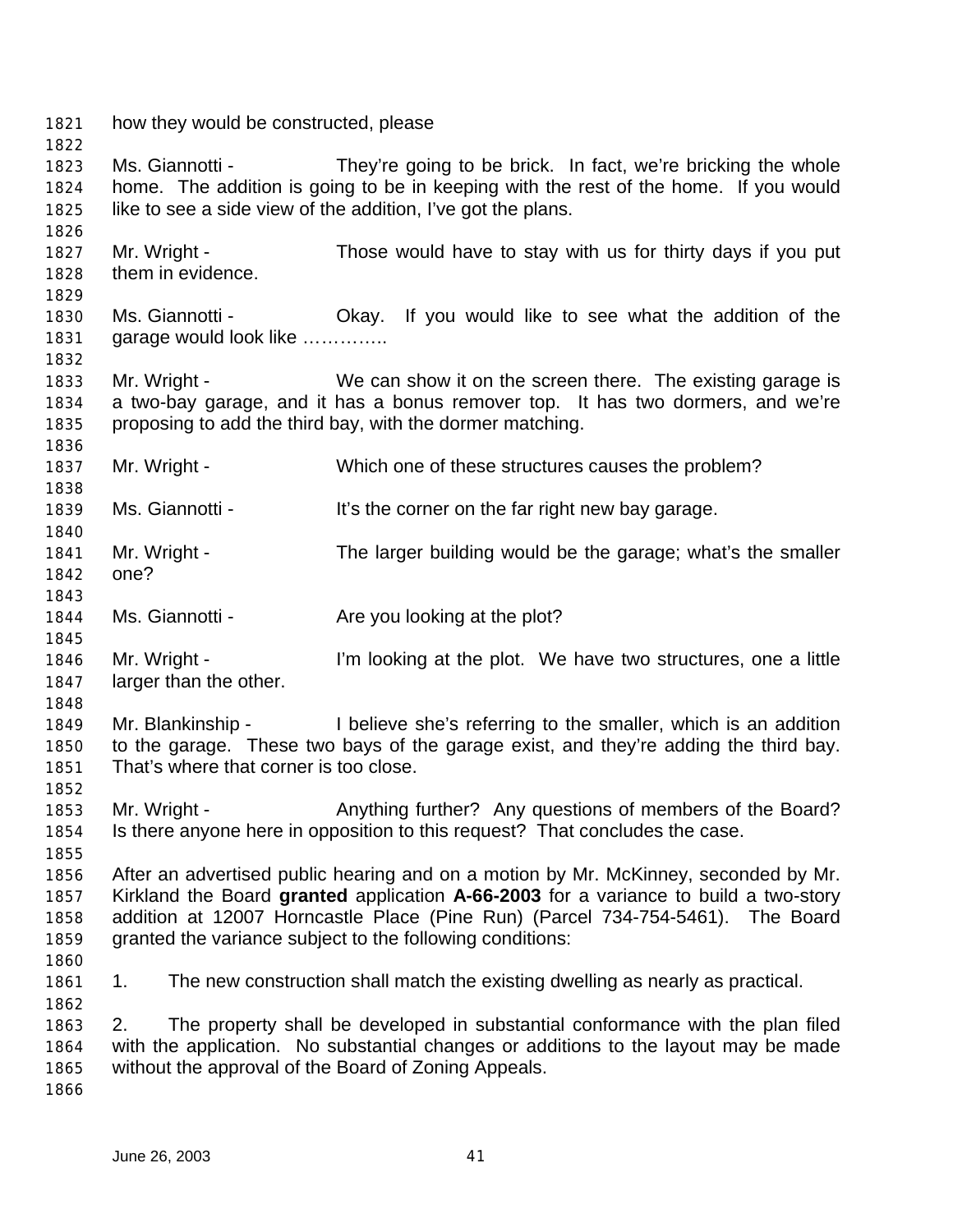| 1867 | Affirmative: | Kirkland, McKinney, Nunnally, Wright |  |
|------|--------------|--------------------------------------|--|
| 1868 | Negative:    |                                      |  |
| 1869 | Absent:      | <b>Balfour</b>                       |  |
| 1870 |              |                                      |  |

 The Board granted this request, as it found from the evidence presented that, due to the unique circumstances of the subject property, strict application of the County Code would produce undue hardship not generally shared by other properties in the area, and authorizing this variance will neither cause a substantial detriment to adjacent property nor materially impair the purpose of the zoning regulations.

- **A 67-2003 HENRY SHIELD** requests a variance from Section 24-94 of Chapter 24 of the County Code to build a one-family dwelling at 9632 Gaslight Place (Gaslight) (Parcel 744-739-0693), zoned R-1C and R-2C, One-family Residence District (Conditional) (Tuckahoe). The lot width requirement is not met. The applicant has 109 feet lot width, where the Code requires 150 feet lot width. The applicant requests a variance of 41 feet lot width.
- Mr. Balfour Do we have any others who intend to testify in this matter? Would you raise your right hand and be sworn please?
- Mr. Blankinship Do you swear that the testimony you are about to give is the truth, the whole truth, and nothing but the truth, so help you God?
- Mr. Shield I do. I am Andy Shield. Briefly, this is a situation where Mr. Shadwell required us to, and we complied with it, in R-1 zoning on three lots that back up to Gaskins Road at the time this subdivision was zoned, and where we have a flag lot, number 29 in question. Number 30 is in R-2 zoning, so you have a different setback configuration from the two lots, and it conflicts right here. On this cul-de-sac there are five lots, and I have for you the signatures of all five property owners, and this is the proposed owner for the sixth lot, who have no objection to this request.
- 1899 Mr. Wright Now this is a question of width at the building line.
- Mr. Shield Yes sir. What I'm going to explain to you, if you'll look at the drawing, as you look at the evaluation that the staff did, the last line of the evaluation section states in fact correctly that if we build this per the request, this house will be built to the rear of the Lot 30 to the right of it, it's so far back. So we have a configuration that's just very difficult, and what we are suggesting is, is moving it forward but maintaining all the other setbacks required by the County. What this does is actually bring the front of this house into compliance with a radius that's subscribing the same radius of the cul-de-sac where all the other houses are built. As I suggested, Lot 30 is much closer; it only requires a 100-foot front line and a 45-foot buildable line. The request also has come to Mr. Dennis Spurrier, who owns Lot 28. When he saw where we staked the lot, he spoke to Mr. Foster here as well, and suggested that we try to move the lot forward so that it is in conformance. It's just basic common sense to bring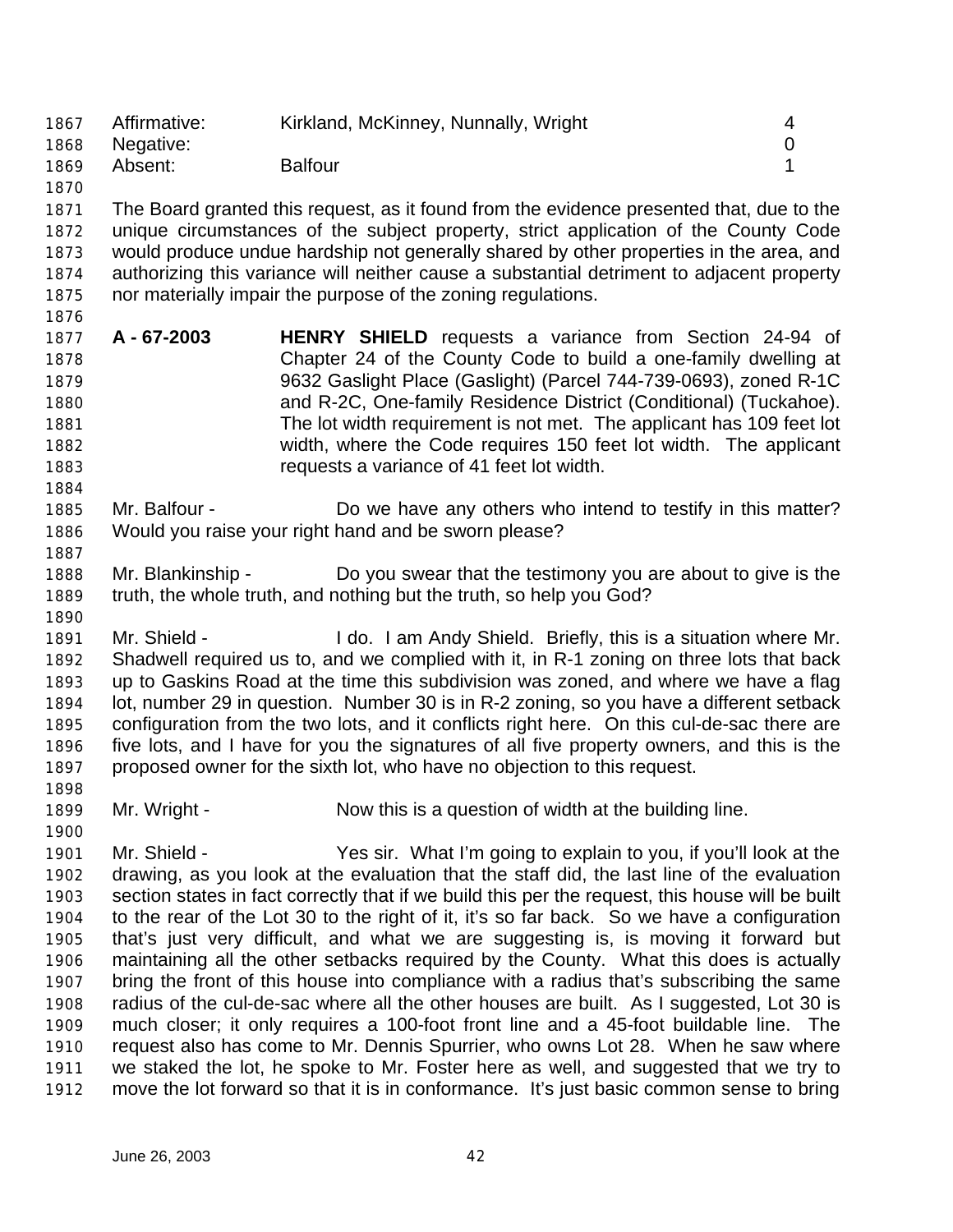| 1913<br>1914                                 | it into conformance with the radius of the cul-de-sac |                                                                                                                                                                                                                                                                                                                                              |   |
|----------------------------------------------|-------------------------------------------------------|----------------------------------------------------------------------------------------------------------------------------------------------------------------------------------------------------------------------------------------------------------------------------------------------------------------------------------------------|---|
| 1915<br>1916                                 | Mr. Wright -                                          | What is the normal setback distance?                                                                                                                                                                                                                                                                                                         |   |
| 1917<br>1918<br>1919<br>1920<br>1921         | Mr. Shield -                                          | The normal setback in the front yard is 50 feet, with an R-1<br>zoning. We actually will have with this variance, 98 feet, so we're almost twice the<br>required setback, but we're trying to come into conformance on the radius of the cul-de-<br>sac. This is the last house in the subdivision on this cul-de-sac.                       |   |
| 1922<br>1923                                 | Mr. Blankinship -                                     | Fifty feet is correct.                                                                                                                                                                                                                                                                                                                       |   |
| 1924<br>1925                                 | Mr. Shield -                                          | We actually will have 98 feet.                                                                                                                                                                                                                                                                                                               |   |
| 1926<br>1927<br>1928                         | Mr. Wright -<br>width?                                | So at the 50-foot point, they wouldn't have the necessary                                                                                                                                                                                                                                                                                    |   |
| 1929<br>1930                                 | Mr.Blankinship -                                      | Correct.                                                                                                                                                                                                                                                                                                                                     |   |
| 1931<br>1932<br>1933<br>1934<br>1935         | Mr. Shield -<br>that.                                 | We wouldn't have the side yard either. Without conforming<br>to the side yard requirements, we have 98 feet to the front. Mr. Foster's here if you<br>have any questions; he'll confirm his conversation with Mr. Spencer if you'd care to hear                                                                                              |   |
| 1936<br>1937                                 | Mr. Wright -                                          | All right, do you desire to speak, sir?                                                                                                                                                                                                                                                                                                      |   |
| 1938<br>1939<br>1940<br>1941<br>1942<br>1943 | Mr. Spencer -<br>those same sentiments.               | I'm Thomas A. Foster. I just confirm what Mr. Shield said; I<br>went out there soon after the lot was staked, and Mr. Spurrier, the next-door neighbor,<br>came out and questioned me why it was so far back, and neither one of us an answer at<br>that point. He expressed disappointment as to where it was situated, and I certainly had |   |
| 1944<br>1945<br>1946                         | Mr. Wright -<br>the case.                             | Anyone here is opposition to this request? That concludes                                                                                                                                                                                                                                                                                    |   |
| 1947<br>1948<br>1949<br>1950<br>1951         |                                                       | After an advertised public hearing and on a motion by Mr. McKinney, seconded by Mr.<br>Kirkland, the Board granted application A-67-2003 for a variance to build a one-family<br>dwelling at 9632 Gaslight Place (Gaslight) (Parcel 744-739-0693). The Board granted<br>the variance subject to the following condition:                     |   |
| 1952<br>1953<br>1954<br>1955                 | 1.                                                    | Only the improvements shown on the plan filed with the application may be<br>constructed pursuant to this approval. No substantial changes or additions to the layout<br>may be made without the approval of the Board of Zoning Appeals. Any additional<br>improvements shall comply with the applicable regulations of the County Code.    |   |
| 1956<br>1957                                 | Affirmative:                                          | Kirkland, McKinney, Nunnally, Wright                                                                                                                                                                                                                                                                                                         | 4 |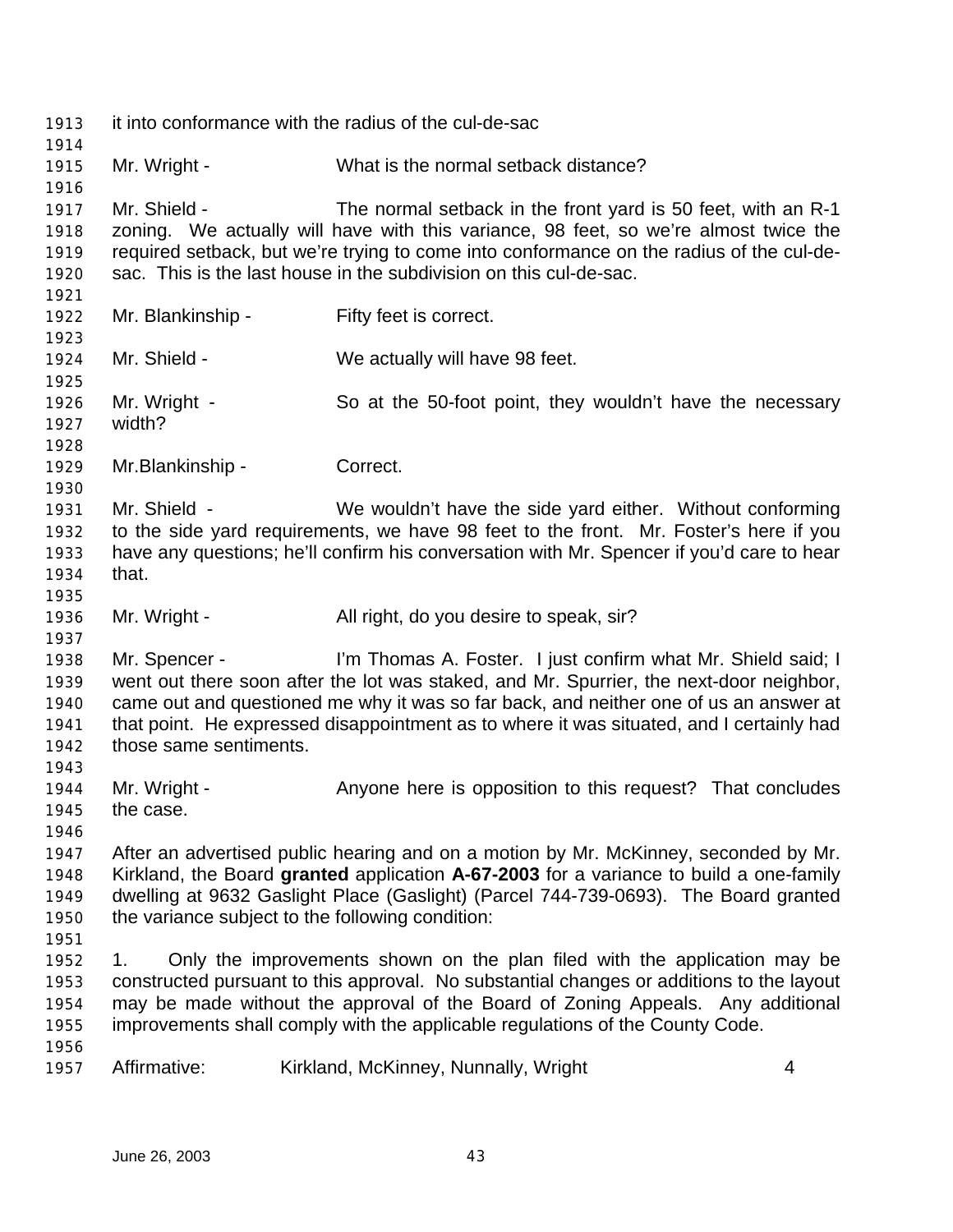|      | 1958 Negative: |                |  |
|------|----------------|----------------|--|
|      | 1959 Absent:   | <b>Balfour</b> |  |
| 1960 |                |                |  |

 The Board granted this request, as it found from the evidence presented that, due to the unique circumstances of the subject property, strict application of the County Code would produce undue hardship not generally shared by other properties in the area, and authorizing this variance will neither cause a substantial detriment to adjacent property nor materially impair the purpose of the zoning regulations.

- **A 68-2003 WILLIAM E. ELMORE** requests a variance from Section 24-9 of Chapter 24 of the County Code to build a one-family dwelling at 11562 Mill Road (Parcel 767-777-9367), zoned A-1, Agricultural District and R-2, One-family Residence District (Brookland). The **public street frontage requirement is not met.** The applicant has 0 feet public street frontage, where the Code requires 50 feet public street frontage. The applicant requests a variance of 50 feet public **street frontage.**
- Mr. Wright Do we have any others who intend to testify in this matter? Would you raise your right hand and be sworn please?
- Mr. Blankinship Do you swear that the testimony you are about to give is the truth, the whole truth, and nothing but the truth, so help you God?
- Mr. Elmore I do. My name is William E. Elmore. I'm 73 years old and have some health problems, and I have a daughter who is 48 years old, who has just been diagnosed in March with congestive heart failure. She lives with me, and due to my age, her daughter, who is my granddaughter, desires to build a house right behind my property. I own 68 acres behind that – it runs from Mill Road all the way to the Chickahominy River. The lot that she's going to build it on will be right behind my property, and eventually, this variance, there will be a road from Mill Road all the way back to the Chickahominy River. I'm going to convey the lot to my granddaughter, and she will own the lot in question and care for both her mother and me.
- Mr. Wright Any other questions from members of the Board? Thank you sir. Anyone here in opposition to the request? That concludes the case.
- 

 After an advertised public hearing and on a motion by Mr. Kirkland, seconded by Mr. Nunnally, the Board **granted** application **A-68-2003** for a variance to build a one-family dwelling at 11562 Mill Road (Parcel 767-777-9367). The Board granted the variance subject to the following conditions:

 1. This variance applies only to the public street frontage requirement. All other applicable regulations of the County Code shall remain in force.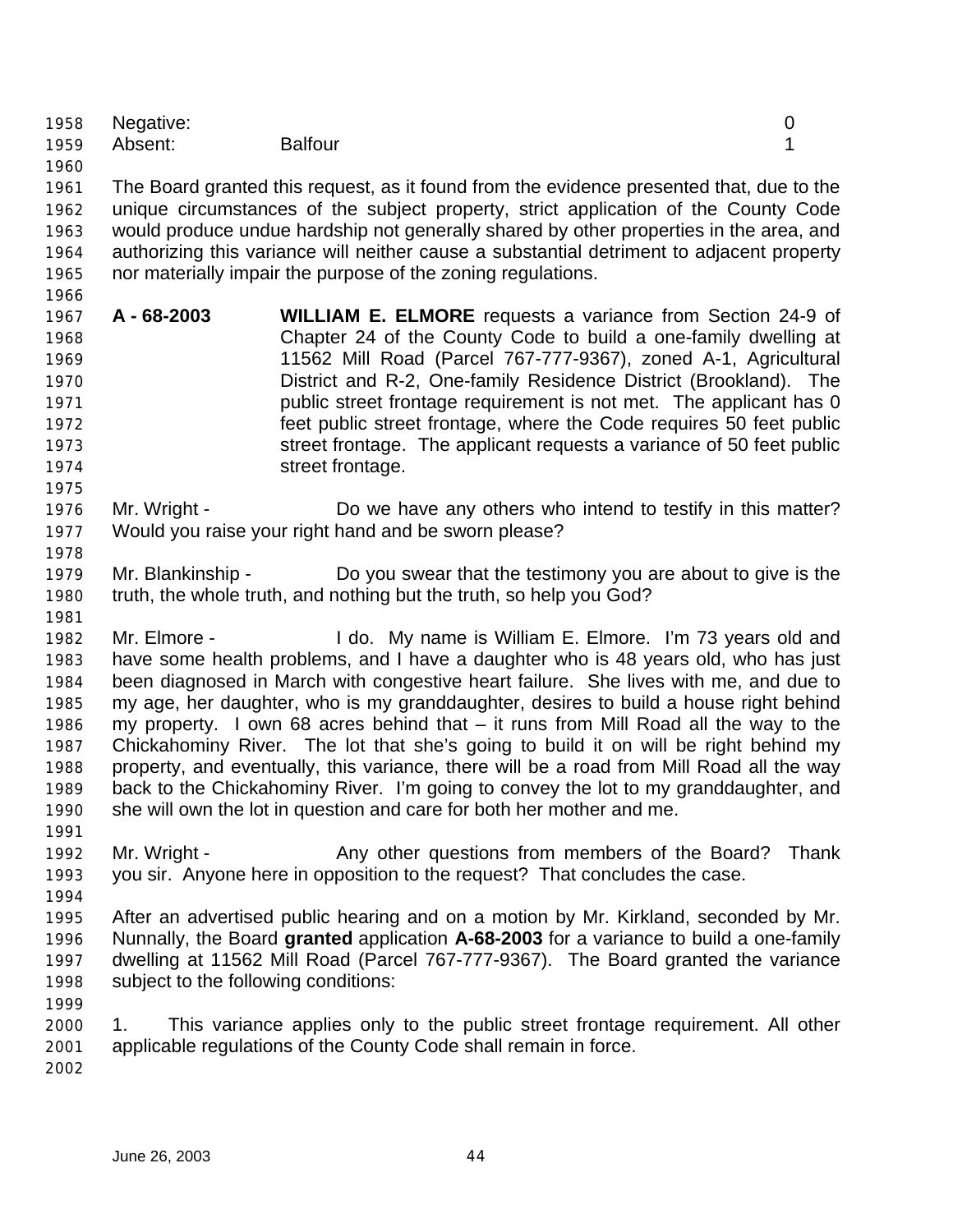2. When the residue of the parcel is developed, it shall be designed such that the subject lot fronts on a public street.

| 2006 | Affirmative:<br>2007 Negative: | Kirkland, McKinney, Nunnally, Wright |  |
|------|--------------------------------|--------------------------------------|--|
| 2008 | Absent:                        | <b>Balfour</b>                       |  |

 The Board granted this request, as it found from the evidence presented that, due to the unique circumstances of the subject property, strict application of the County Code would produce undue hardship not generally shared by other properties in the area, and authorizing this variance will neither cause a substantial detriment to adjacent property nor materially impair the purpose of the zoning regulations.

- **A 69-2003 DARRELL BOWMAN** requests a variance from Section 24-94(i)(2) of Chapter 24 of the County Code to build a garage at 10310 Bowman Court (Bowman Acres) (Parcel 735-772-9581), zoned A-1, Agricultural District (Three Chopt). The accessory structure location requirement is not met. The applicant proposes a garage less than one foot from the house and a pool in the side yard, where the Code requires the garage to be 10 feet from the house and allows accessory structures in the rear yard. The applicant requests a variance to allow the proposed garage and pool.
- Mr. Wright - Do we have any others who intend to testify in this matter? Would you raise your right hand and be sworn please?
- Mr. Blankinship Do you swear that the testimony you are about to give is the truth, the whole truth, and nothing but the truth, so help you God?
- Mr. Bowman Yes. I'm Darrell Bowman. I've got a letter here from all the surrounding homeowners, except for one who I could not reach, who have no opposition to this. I'm building a garage adjacent to my house, with a room over top of it. To meet the County codes, it has to be attached by ten feet to the house, and there's really no practical way to attach it with a ten by ten, other than to have a ten by ten covered patio behind the back of my house, which really doesn't make a whole lot of sense. The gap area here that you see in the picture between the house and the garage being built, is now covered, and it's actually attached to the house by two feet, and it's a covered breezeway just on the side of the garage towards the back of the garage that's thirty feet long. Where the roof ends, it's disconnected there, and I'm asking for the variance where I don't have to put the ten-by-ten covered patio behind the house. This will serve no practical purpose, since I've got an eight-by-thirty covered patio down the side of the garage, which is attached to the house by two feet. Then the pool is actually behind the house, but with the garage being attached to the house, actually I think the pool does sit behind the back line of the garage, but because the garage is attached to the house, they're saying the back line of the house is the back line of the garage, and if the pool is not behind the back line, it is considered a side yard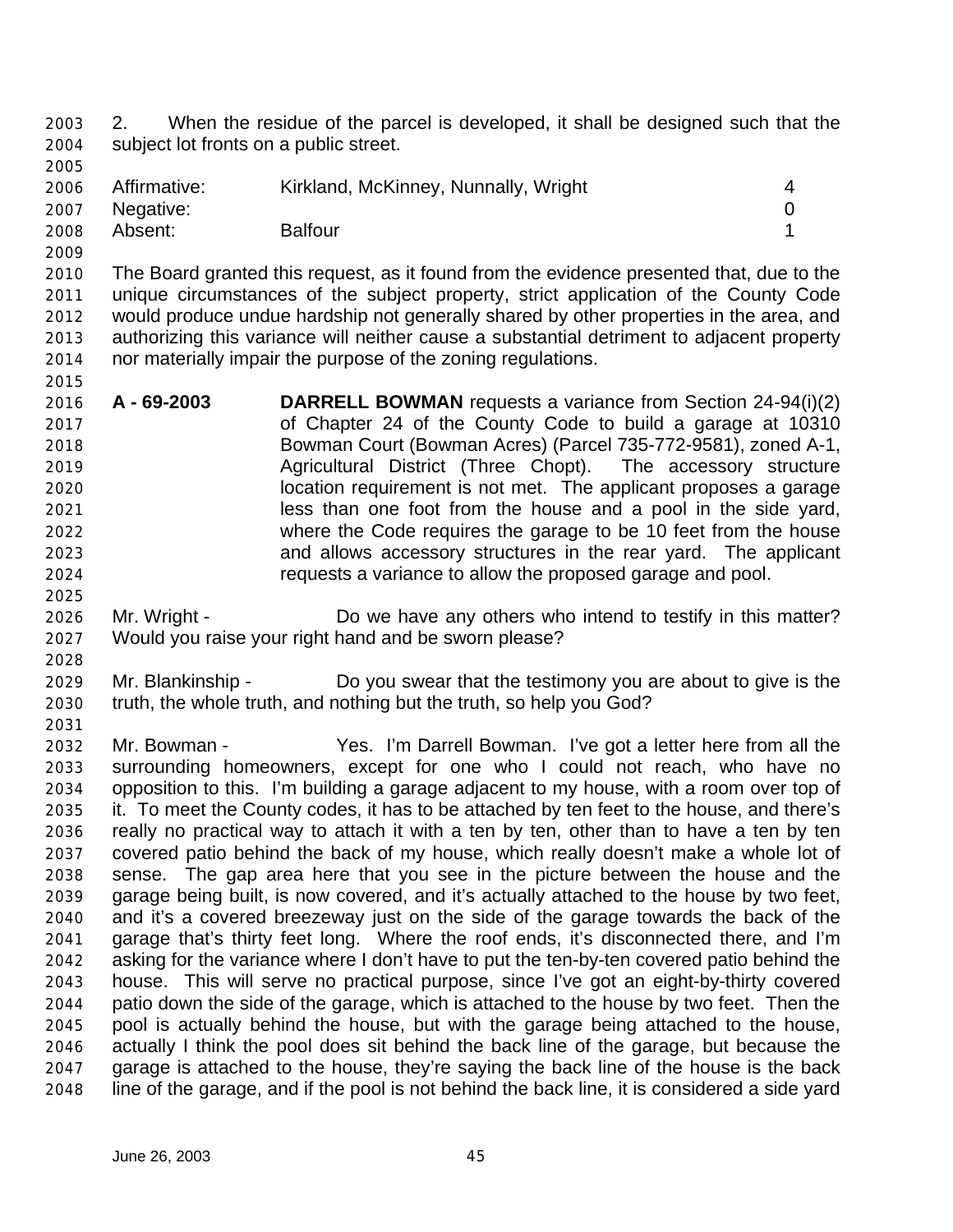even though it sits directly behind my house. So from a common sense point, everything I ask for, it does not affect anybody adversely. Mr. Wright - It looks like you have an odd-shaped lot there, don't you? Mr. Bowman - It's two acres. It's odd-shaped, but it's a big lot; it's just meeting all the regulations. Mr. Wright - What's located to the north of your property, which would be going north on Pouncey Tract over to the left? Mr. Bowman - That's a seven-acre parcel that only has one perk site. Mr. Chou owns that, and he's signed off saying he has no problem with me extending it. There are wetlands that run between my property line and his property line on his property where he can't build within probably 50 to 75 feet of my property anyway, because it's all wet. 2066 Mr. Wright - How about to the south of your property? How far are those houses off of Stone Horse Court? Mr. Bowman - The only gentleman who can really see my house, I guess it's 12401 and 12400 on Stone Horse Court; they're the only two people who can actually see the garage. Nobody else can even see it. 12400 has no problems whatsoever, and he's the most directly affected. 12401, I've been by his house on four different occasions in the last three weeks and have not been able to catch him at home to talk to the gentleman, but I don't think he's here today, so I assume he has no objections. Otherwise he'd be here. 2077 Mr. Wright - Roughly how far are those houses from your property line? Mr. Bowman - From my property line, they're probably 75 to 100 feet; these are all acre or acre and a half lots. It's not like we're in a third acre subdivision. It's all acre, two-acre, three-acre lots. 2083 Mr. Wright - Any questions from members of the Board? Is anyone here in opposition to this request? Hearing none, that concludes the case. Thank you very much for appearing. After an advertised public hearing and on a motion by Mr. McKinney, seconded by Mr. Nunnally, the Board **granted** application **A-69-2003** for a variance to build a garage at 10310 Bowman Court (Bowman Acres) (Parcel 735-772-9581). The Board granted the variance subject to the following condition: 1. Only the improvements shown on the plan filed with the application may be constructed pursuant to this approval. No substantial changes or additions to the layout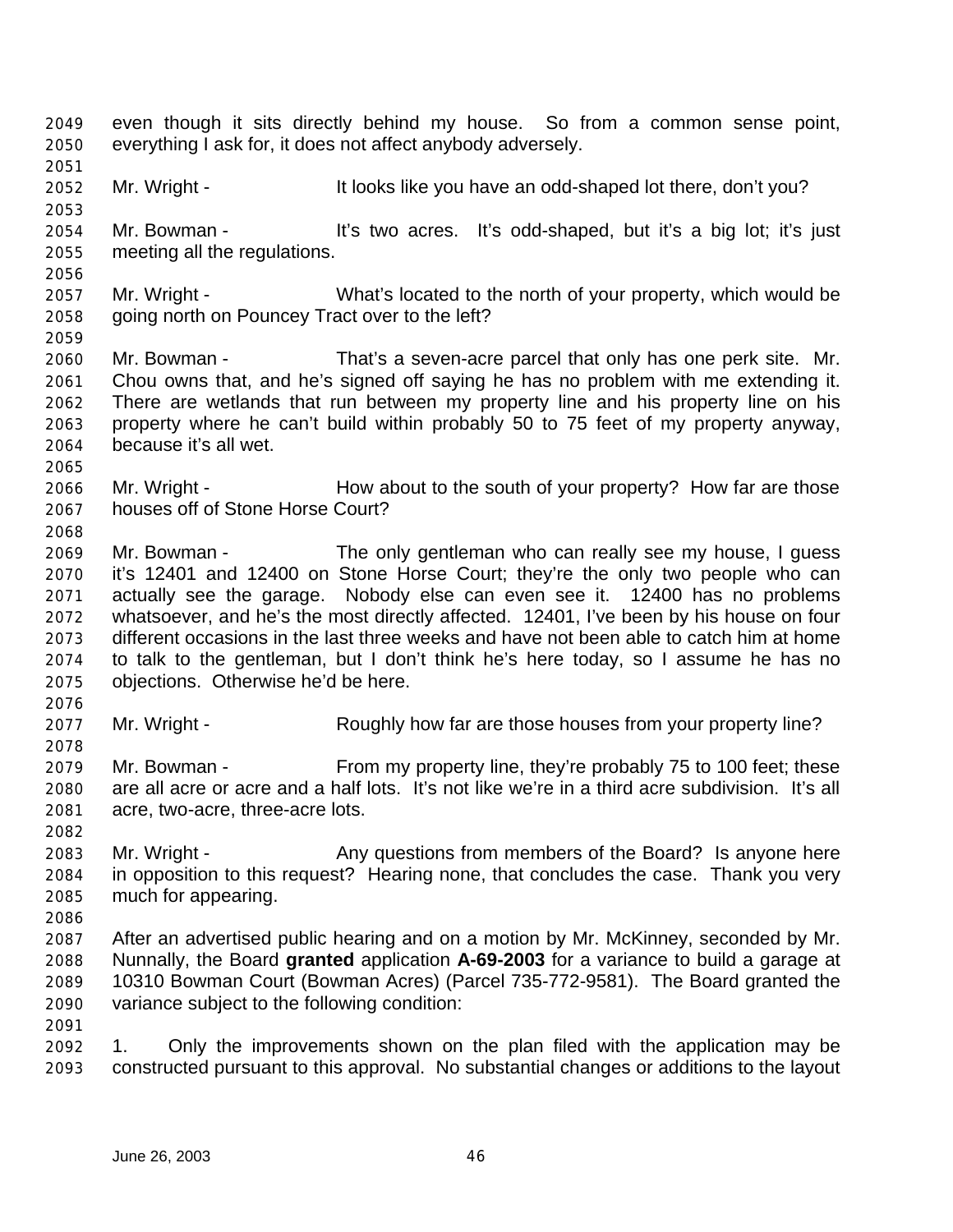may be made without the approval of the Board of Zoning Appeals. Any additional improvements shall comply with the applicable regulations of the County Code. 2097 Affirmative: Kirkland, McKinney, Nunnally, Wright 4 Negative: 0 Absent: Balfour 1 The Board granted this request, as it found from the evidence presented that, due to the unique circumstances of the subject property, strict application of the County Code would produce undue hardship not generally shared by other properties in the area, and authorizing this variance will neither cause a substantial detriment to adjacent property nor materially impair the purpose of the zoning regulations. **A - 70-2003 WILLIAM AND MARLENE JERNIGAN** request a variance from Section 24-94 of Chapter 24 of the County Code to build a porch at 7407 Landsworth Avenue (Stuart Ridge) (Parcel 784-752-0420), zoned R-4, One-family Residence District (Fairfield). The front yard setback is not met. The applicants propose 26 feet front yard setback, where the Code requires 35 feet front yard setback. The applicants request a variance of 9 feet front yard setback. Mr. Wright - Do we have any others who intend to testify in this matter? Would you raise your right hand and be sworn please? Mr. Blankinship - Do you swear that the testimony you are about to give is the truth, the whole truth, and nothing but the truth, so help you God? Ms. Jernigan - I do. I'm Marlene Jernigan. We have an existing front stoop or porch; it's just an overhang to the front door. We want to keep the same footage of that to the street, but we want to extend it across the front of the house under the picture window. We have to have a variance in order to do this. The main thing is, we 2125 just want to add to our home and to the use of the front of the property, and we cannot do this without the variance. 2128 Mr. Wright - Have you read the suggested conditions? Ms. Jernigan - Yes, I have. We do have some other homes in the same subdivision that have been granted variances, both to build an entire home, and also to add porches like we are. We would just like the same consideration. Mr. McKinney - Ms. Jernigan, what type of porch are you going to put on? Ms. Jernigan - It would be a wooden structure. Mr. McKinney - This is like an aluminum canopy that you have there now? Ms. Jernigan - Yes, that would come off. It would be a wood structure with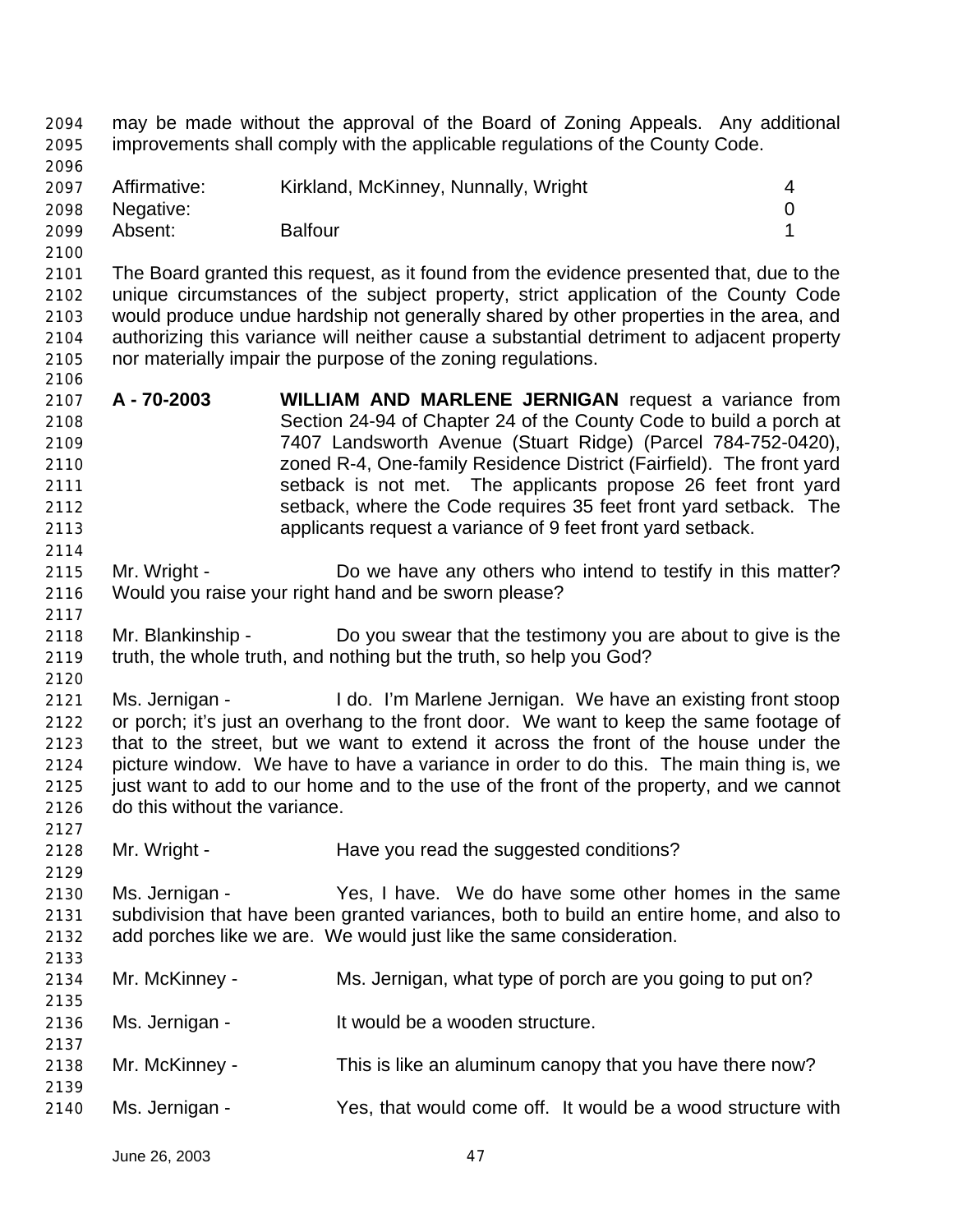- shingles to match the roof.
- Mr. McKinney And it would go from the left-hand side of the door, over past the picture window, or all the way to the end of the house?
- Ms. Jernigan It would go about where the shutter on the house, it wouldn't come quite to the end of the house, but about where that shutter is. It would take in the area where the bushes are now.
- 

- 2150 Mr. Wright Any further questions by members of the Board? Anyone here in opposition to this request? That concludes the case.
- After an advertised public hearing and on a motion by Mr. McKinney, seconded by Mr. Kirkland, the Board **granted** application **A-70-2003** for a variance to build a porch at 7407 Landsworth Avenue (Stuart Ridge) (Parcel 784-752-0420). The Board granted the variance subject to the following conditions:
- 

1. The new construction shall match the existing dwelling as nearly as practical.

 2. The property shall be developed in substantial conformance with the plan filed with the application. No substantial changes or additions to the layout may be made without the approval of the Board of Zoning Appeals.

| 2164 | Affirmative:   | Kirkland, McKinney, Nunnally, Wright |  |
|------|----------------|--------------------------------------|--|
|      | 2165 Negative: |                                      |  |
| 2166 | Absent:        | <b>Balfour</b>                       |  |

 The Board granted this request, as it found from the evidence presented that, due to the unique circumstances of the subject property, strict application of the County Code would produce undue hardship not generally shared by other properties in the area, and authorizing this variance will neither cause a substantial detriment to adjacent property nor materially impair the purpose of the zoning regulations.

- **A 71-2003 LEWIS D. TYLER, JR.** requests a variance from Section 24-9 of Chapter 24 of the County Code to build a one-family dwelling at 8380 Strath Road (Parcels 816-683-0990 and 815-683-8388), zoned A-1, Agricultural District (Varina). The public street frontage requirement is not met. The applicant has 0 feet public street frontage, where the Code requires 50 feet public street frontage. The applicant requests a variance of 50 feet public street frontage.
- Mr. Wright Please state your name. Does anyone else desire to speak? Would you raise your right hand and be sworn please?
- Mr. Blankinship Do you swear that the testimony you are about to give is the truth, the whole truth, and nothing but the truth, so help you God?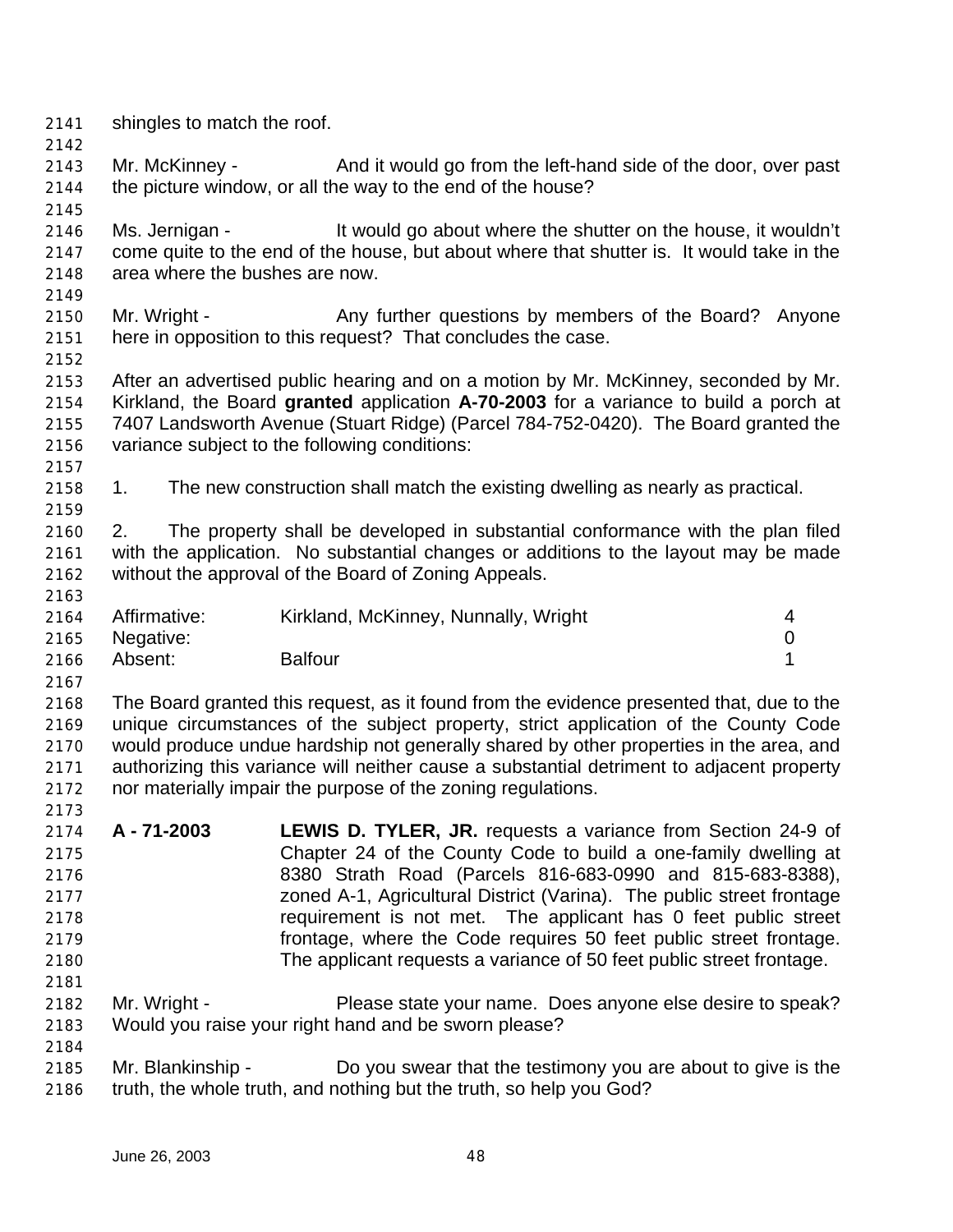Mr. Tyler - I do. I'm Lewis Tyler, Jr. I'm just here to ask for a variance to use the non-exclusive easement that crosses Adelmarie Robinson's and Joseph and Florence's property. That would give me my 50-foot road frontage. Those two are members of my family. Ada Robinson is my aunt, and Florence Tyler and Joseph Tyler are my grandmother and grandfather, and I do have their permission to go across their line. 2195 Mr. Wright - Have you read these conditions? 2197 Mr. Tyler - Yes I have. Mr. Nunnally - All family back there? 2201 Mr. Tyler - Yes. 2203 Mr. Wright - Anything further? Any questions by members of the Board? Anyone here in opposition to this request? Hearing none, that concludes the case. Thanks very much for appearing. After an advertised public hearing and on a motion by Mr. Nunnally, seconded by Mr. McKinney, the Board **granted** application **A-71-2003** for a variance to build a one-family dwelling at 8380 Strath Road (Parcels 816-683-0990 and 815-683-8388). The Board granted the variance subject to the following conditions: 1. This variance applies only to the public street frontage requirement. All other applicable regulations of the County Code shall remain in force. 2. At the time of building permit application, the applicant shall submit the necessary information to the Department of Public Works to ensure compliance with the requirements of the Chesapeake Bay Preservation Act and the code requirements for water quality standards. 3. At the time of building permit application the owner shall demonstrate that the parcel is owned by members of the immediate family, and the subdivision ordinance has not been circumvented. 4. Approval of this request does not imply that a building permit will be issued. Building permit approval is contingent on Health Department requirements, including, but not limited to, soil evaluation for a septic drainfield and reserve area, and approval of a well location. 5. The applicant shall present proof with the building permit application that a legal access to the property has been obtained.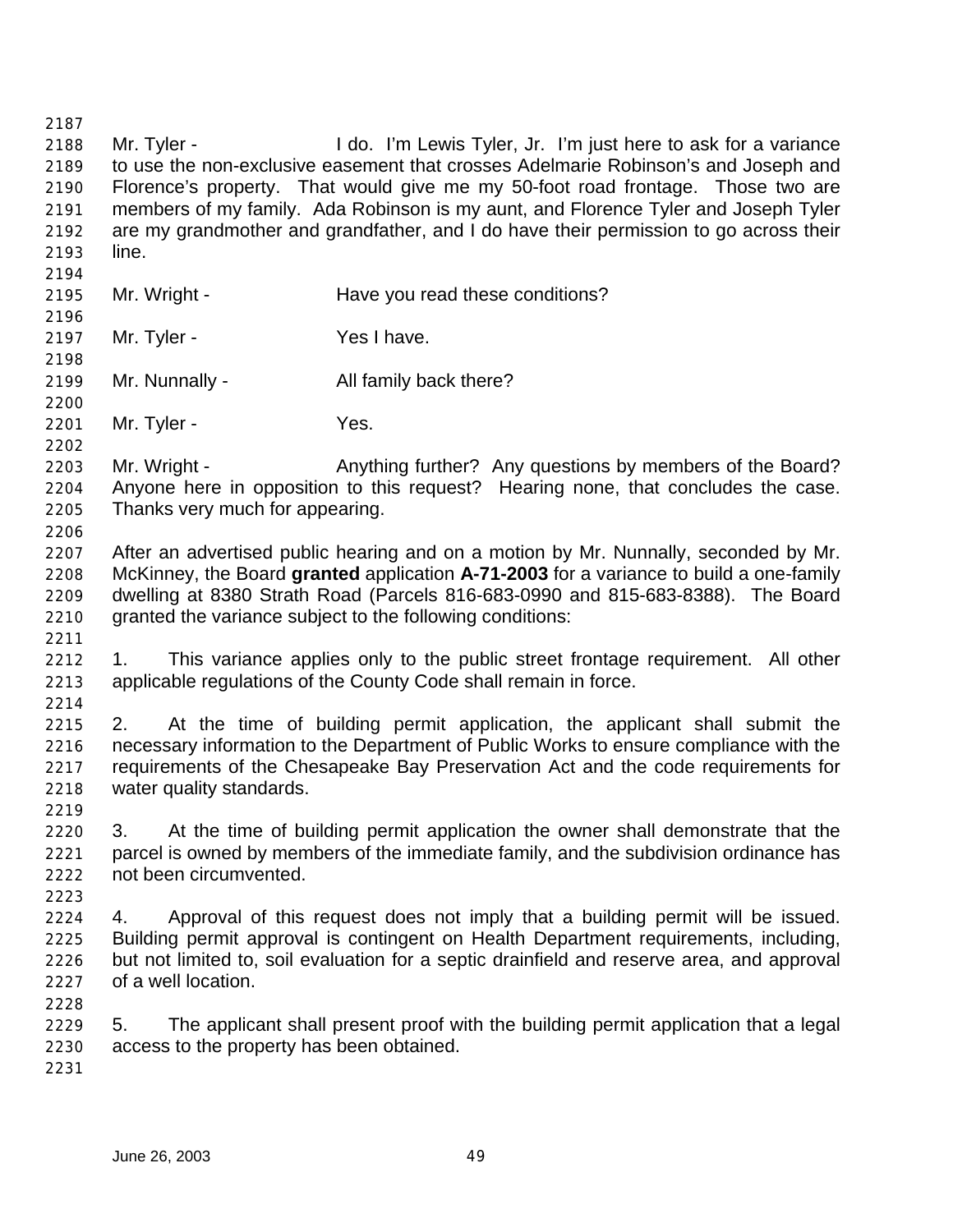6. The owners of the property, and their heirs or assigns, shall accept responsibility for maintaining access to the property until such a time as the access is improved to County standards and accepted into the County road system for maintenance. 2237 Affirmative: Kirkland, McKinney, Nunnally, Wright 4 Negative: 0 Absent: Balfour 1 The Board granted this request, as it found from the evidence presented that, due to the unique circumstances of the subject property, strict application of the County Code would produce undue hardship not generally shared by other properties in the area, and authorizing this variance will neither cause a substantial detriment to adjacent property nor materially impair the purpose of the zoning regulations. Mr. Blankinship - Mr. Chairman, the next two are companion cases. **UP- 10-2003 VULCAN CONSTRUCTION MATERIALS, LLC** requests a conditional use permit pursuant to Sections 24-103 and 24-52(d) of Chapter 24 of the County Code to extract materials from the earth at 4721 Curles Neck Road (Parcel 836-667-5251), zoned A-1, Agricultural District (Varina). **UP- 11-2003 VULCAN CONSTRUCTION MATERIALS, LLC** requests a conditional use permit pursuant to Sections 24-103 and 24-52(d) of Chapter 24 of the County Code to extract materials from the earth at 4721 Curles Neck Road (Parcel 836-667-5251), zoned A-1, Agricultural District (Varina). Mr. Wright - Please state your name. Does anyone else desire to speak? Would you raise your right hand and be sworn please? Mr. Blankinship - Do you swear that the testimony you are about to give is the truth, the whole truth, and nothing but the truth, so help you God? Mr. Lewis - I do. I'm Monte Lewis; I'm with Lewis and Associates, representing Vulcan. The first case, UP-10, is the new parcel. UP-11 is a renewal of a parcel that is adjacent to it. These will last approximately two years for the mining excavation. The new parcel, which is UP-10, is where the old barns used to be located. The owner of the property has removed those barns. This will result in, like most of the other mining areas, depression in the earth where the water will drain into, but we won't have an outlet. 2275 Mr. Wright - The materials will all be taken out by the river, not on a public road?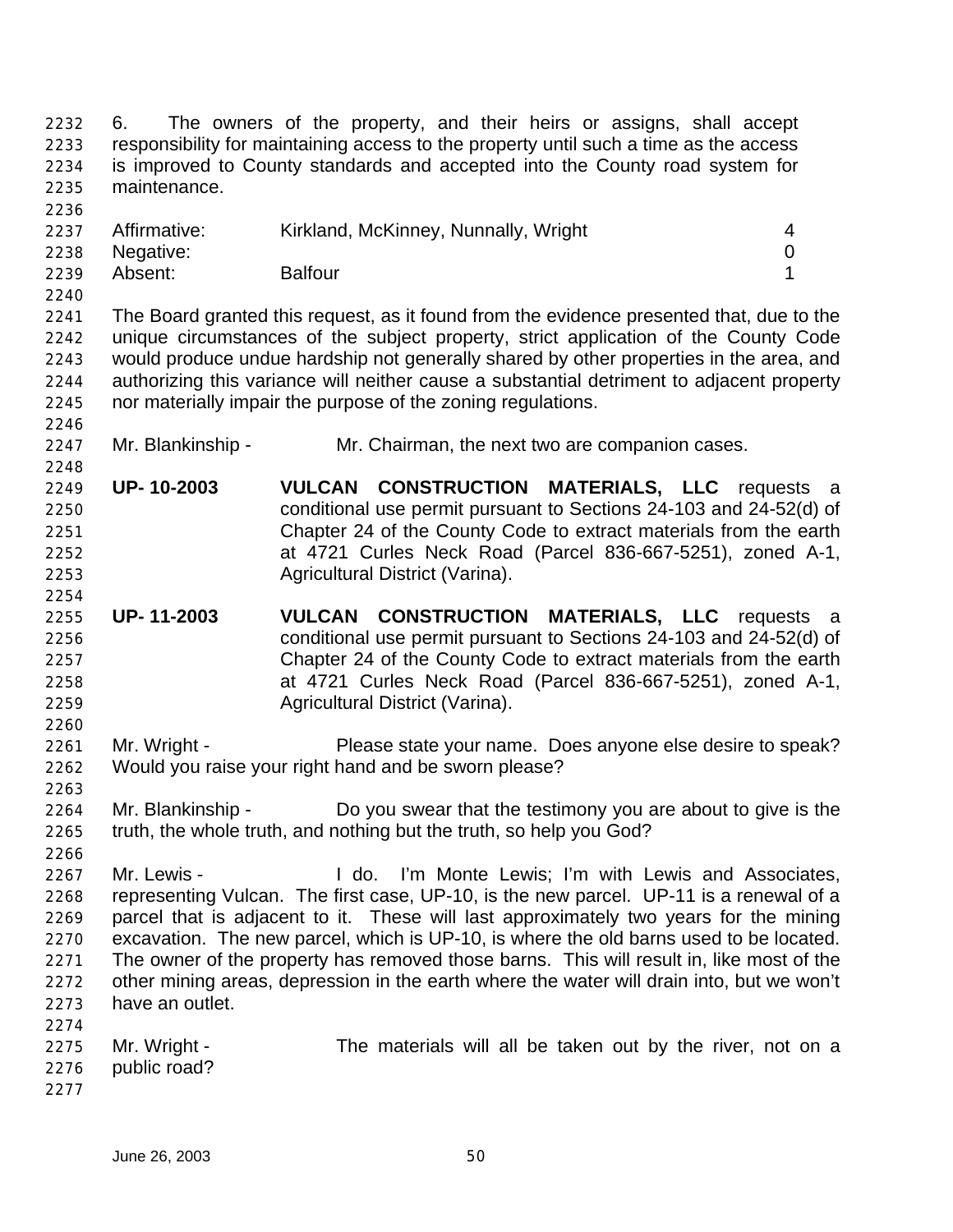- Mr. Lewis Yes sir. Correct.
- Mr. Nunnally Have you read all your conditions on it?
- Mr. Lewis Yes sir, we agree with the conditions. They are consistent with all the other mining activities and permits that we have.
- Mr. Nunnally Mr. Blankinship, I understand that we have a very good operations down there, right?
- Mr. Blankinship Yes sir, I don't know of any complaints that we've had, certainly in the time I've been here.
- 2291 Mr. Wright Anything further, Mr. Lewis? Any further questions of members of the Board? Is anyone here in opposition to this request? Hearing none, that concludes both of these cases. Thank you.
- After an advertised public hearing and on a motion by Mr. Nunnally, seconded by Mr. Kirkland, the Board **granted** application **UP-10-2003** for a conditional use to extract materials from the earth at 4721 Curles Neck Road (Parcel 836-667-5251). The Board granted the use permit subject to the following conditions:
- 1. This use permit is subject to all requirements of Section 24-103 of Chapter 24 of the County Code.
- 2. Before beginning any work, the applicant shall provide a financial guaranty in an amount of \$2,000.00 per acre for each acre of land to be disturbed, for a total of \$ 50,940.00, guaranteeing that the land will be restored to a reasonably level and drainable condition. This permit does not become valid until the financial guaranty has been approved by the County Attorney. The financial guaranty may provide for termination after 90 days notice in writing to the County. In the event of termination, this permit shall be void, and work incident thereto shall cease. Within the next 90 days the applicant shall restore the land as provided for under the conditions of this use permit. Termination of such financial guaranty shall not relieve the applicant from its obligation 2312 to indemnify the County of Henrico for any breach of the conditions of this use permit. If this condition is not satisfied within 90 days of approval, the use permit shall be void.\
- 3. Before beginning any work, the applicant shall submit erosion control plans to the Department of Public Works for review and approval. Throughout the life of the operation, the applicant shall continuously satisfy the Department of Public Works that erosion control procedures are properly maintained, and shall furnish plans and bonds that the department deems necessary. The applicant shall provide certification from a licensed professional engineer that dams, embankments and sediment control structures meet the approved design criteria as set forth by the State. If this condition is not satisfied within 90 days of approval, the use permit shall be void.
-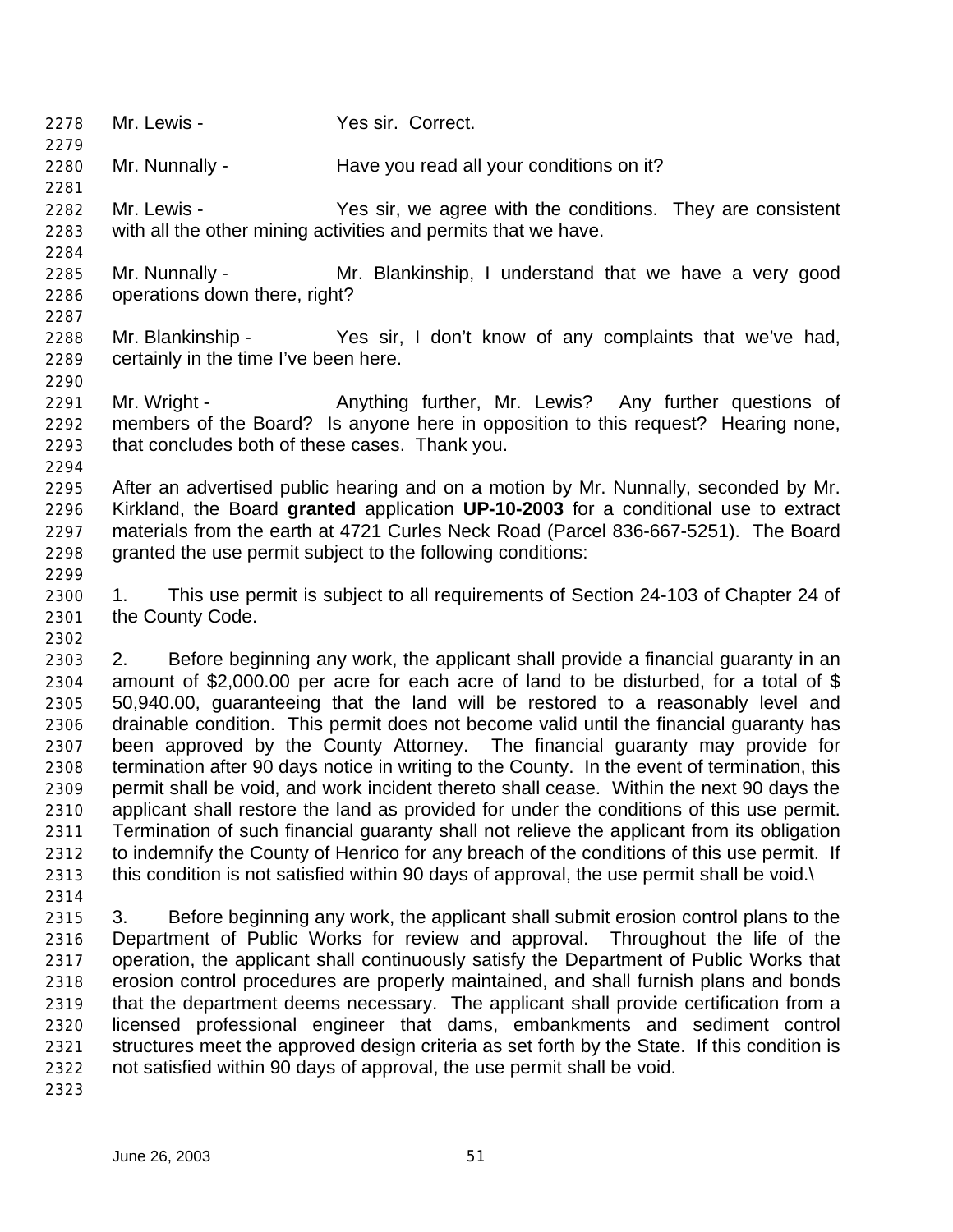4. Before beginning any work, the applicant shall obtain a mine license from the Virginia Department of Mines, Minerals and Energy. If this condition is not satisfied within 90 days of approval, the use permit shall be void.

- 5. Before beginning any work, the areas approved for mining under this permit shall be delineated on the ground by five-foot-high metal posts at least five inches in diameter and painted in alternate one foot stripes of red and white. These posts shall be so located as to clearly define the area in which the mining is permitted. They shall be located, and their location certified, by a certified land surveyor. If this condition is not satisfied within 90 days of approval, the use permit shall be void.
- 6. In the event that the Board's approval of this use permit is appealed, all conditions requiring action within 90 days will be deemed satisfied if the required actions are taken within 90 days of final action on the appeal.
- 7. The applicant shall comply with the Chesapeake Bay Preservation Act and all state and local regulations administered under such act applicable to the property, and shall furnish to the Planning Office copies of all reports required by such act or regulations.
- 8. Hours of operation shall be from 6:00 a.m. to 6:00 p.m. when Daylight Savings Time is in effect, and from 7:00 a.m. to 5:00 p.m. at all other times.
- 9. No operations of any kind are to be conducted at the site on Sundays or national holidays.
- 10. Routes of ingress and egress shall be over the applicant's rights of ways to the loading area at the James River as outlined on the map filed with the application.
- 11. The applicant shall post and maintain a sign at the entrance to the mining site stating the name of the operator, the use permit number, the mine license number, and the telephone number of the operator. The sign shall be 12 square feet in area and the letters shall be three inches high.
- 12. The applicant shall post and maintain "No Trespassing" signs every 250 feet along the perimeter of the property. The letters shall be three inches high. The applicant shall furnish the Chief of Police a letter authorizing the Division of Police to enforce the "No Trespassing" regulations, and agreeing to send a representative to testify in court as required or requested by the Division of Police.
- 

- 13. All roads used in connection with this use permit shall be effectively treated with calcium chloride or other wetting agents to eliminate any dust nuisance.
- 14. The applicant shall maintain the property, fences, and roads in a safe and secure condition indefinitely, or convert the property to some other safe use.
	- June 26, 2003 52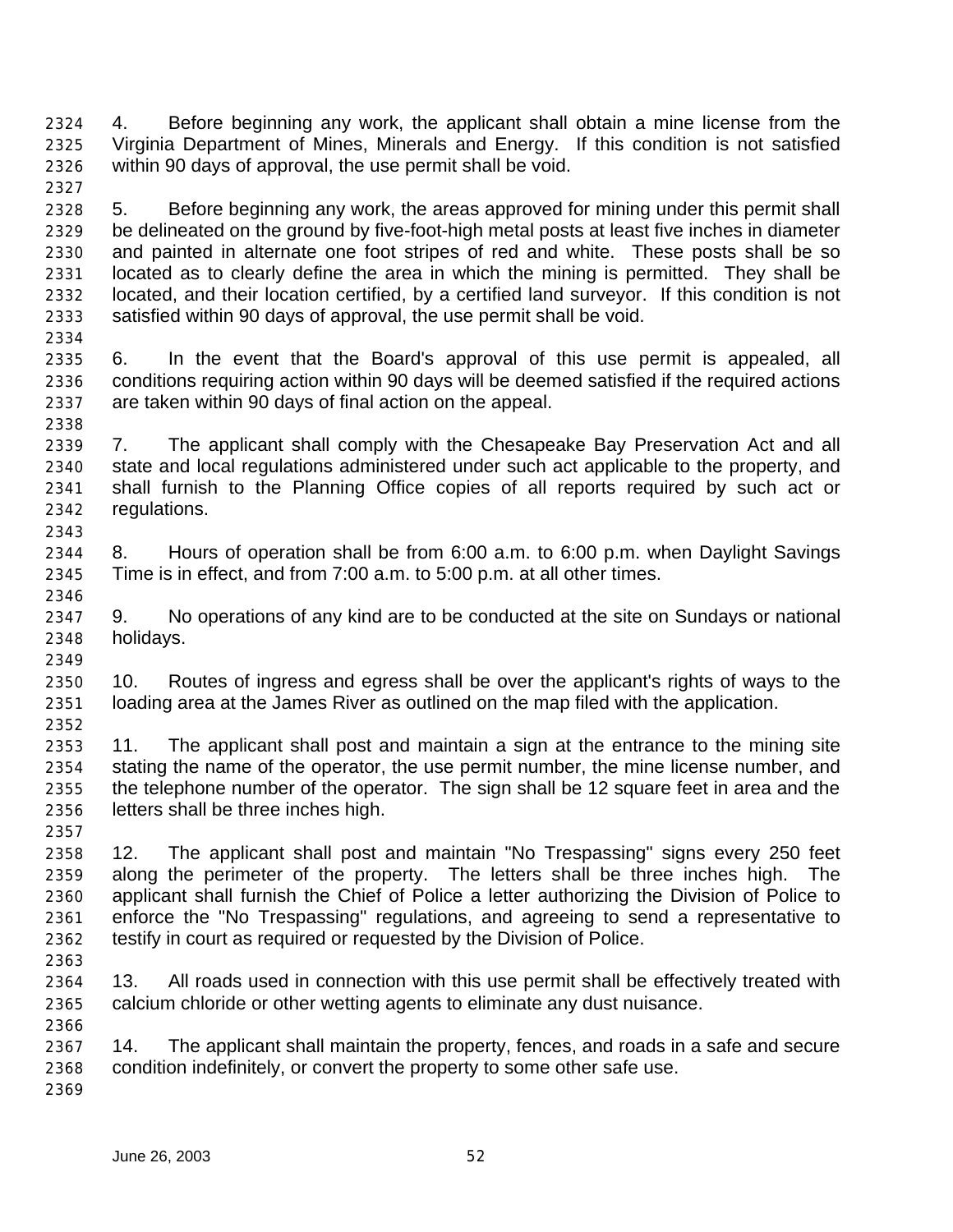15. If, in the course of its preliminary investigation or operations, the applicant discovers evidence of cultural or historical resources, or an endangered species, or a significant habitat, it shall notify appropriate authorities and provide them with an opportunity to investigate the site. The applicant shall report the results of any such investigation to the Planning Office.

 16. If water wells located on surrounding properties are adversely affected, and the extraction operations on this site are suspected as the cause, the effected property owners may present to the Board evidence that the extraction operation is a contributing factor. After a hearing by the Board, this use permit may be revoked or suspended, and the operator may be required to correct the problem.

 17. Open and vertical excavations having a depth of 10 feet or more, for a period of more than 30 days, shall be effectively sloped to a 2:1 slope or flatter to protect the public safety.

 18. Topsoil shall not be removed from any part of the property outside of the area in which mining is authorized. Sufficient topsoil shall be stockpiled on the property for respreading in a layer with five inches of minimum depth. All topsoil shall be stockpiled within the authorized mining area and provided with adequate erosion control protection. If the site does not yield sufficient topsoil, additional topsoil shall be brought to the site to provide the required five-inch layer of cover. All topsoil shall be treated with a mixture of seed, fertilizer, and lime as recommended by the County after soil tests have been provided to the County.

 19. No offsite-generated materials shall be deposited on the mining site without prior written approval of the Director of Planning. To obtain such approval, the operator shall submit a request stating the origin, nature and quantity of material to be deposited, and certifying that no contaminated or hazardous material will be included. The material to be deposited on the site shall be limited to imperishable materials such as stone, bricks, tile, sand, gravel, soil, asphalt, concrete and like materials, and shall not include any hazardous materials as defined by the Virginia Hazardous Waste Management Regulations.

 20. A superintendent, who shall be personally familiar with all the terms and conditions of Section 24-103 of Chapter 24 of the County Code, as well as the terms and conditions of this use permit, shall be present at the beginning and conclusion of operations each work day to see that all the conditions of the Code and this use permit are observed. 

 21. A progress report shall be submitted to the Board on June 30, 2004. This progress report must contain information concerning how much property has been mined to date of the report, the amount of land left to be mined, how much rehabilitation has been performed, when and how the remaining amount of land will be rehabilitated, and any other pertinent information about the operation that would be helpful to the Board.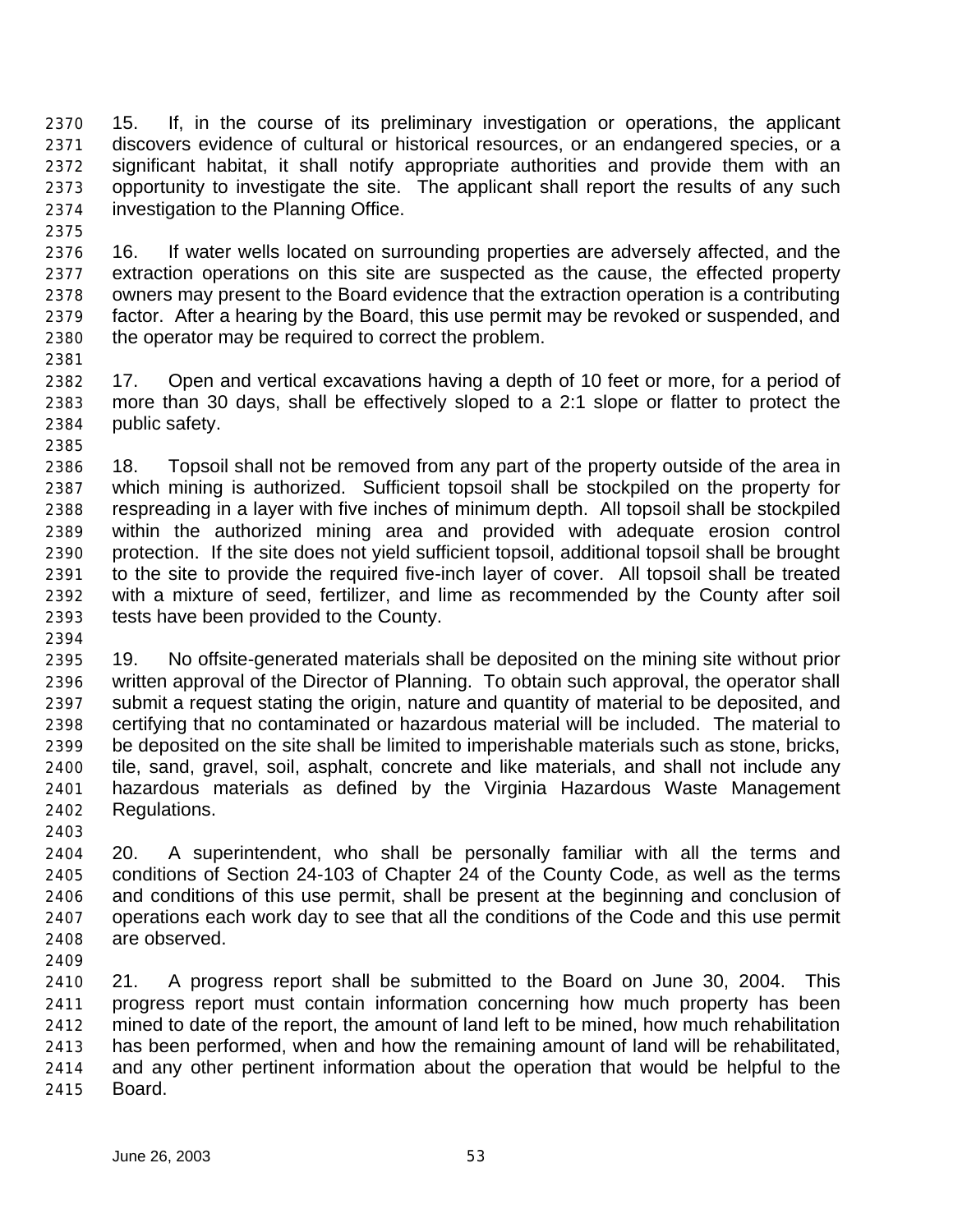22. Excavation shall be discontinued by June 30, 2005, and restoration accomplished by not later than June 30, 2006, unless a new permit is granted by the Board of Zoning Appeals.

 23. The rehabilitation of the property shall take place simultaneously with the mining process. Rehabilitation shall not be considered completed until the mined area is covered completely with permanent vegetation.

 24. All drainage and erosion and sediment control measures shall conform to the standards and specifications of the Mineral Mining Manual Drainage Handbook. Any drainage structures in place prior to October 14, 1992 and which do not conform to the Mineral Mining Manual Drainage Handbook may remain in place until such time as any reconstruction is required at which time said structures shall be brought into conformance with the Mineral Mining Manual Drainage Handbook.

 25. Failure to comply with any of the foregoing conditions shall automatically void this permit.

|      | 2435 Affirmative: | Kirkland, McKinney, Nunnally, Wright |  |
|------|-------------------|--------------------------------------|--|
|      | 2436 Negative:    |                                      |  |
| 2437 | Absent:           | <b>Balfour</b>                       |  |

- The Board granted the request because it found the proposed use will be in substantial accordance with the general purpose and objectives of Chapter 24 of the County Code.
- 

 After an advertised public hearing and on a motion by Mr. Nunnally, seconded by Mr. Kirkland, the Board **granted** application **UP-11-2003** for a conditional use to extract materials from the earth at 4721 Curles Neck Road (Parcel 836-667-5251). The Board granted the use permit subject to the following conditions:

 1. This use permit is subject to all requirements of Section 24-103 of Chapter 24 of the County Code.

 2. Before beginning any work, the applicant shall provide a financial guaranty in an amount of \$2,000.00 per acre for each acre of land to be disturbed, for a total of \$126,920.00, guaranteeing that the land will be restored to a reasonably level and drainable condition. This permit does not become valid until the financial guaranty has been approved by the County Attorney. The financial guaranty may provide for termination after 90 days notice in writing to the County. In the event of termination, this permit shall be void, and work incident thereto shall cease. Within the next 90 days the applicant shall restore the land as provided for under the conditions of this use permit. Termination of such financial guaranty shall not relieve the applicant from its obligation to indemnify the County of Henrico for any breach of the conditions of this use permit. If this condition is not satisfied within 90 days of approval, the use permit shall be void.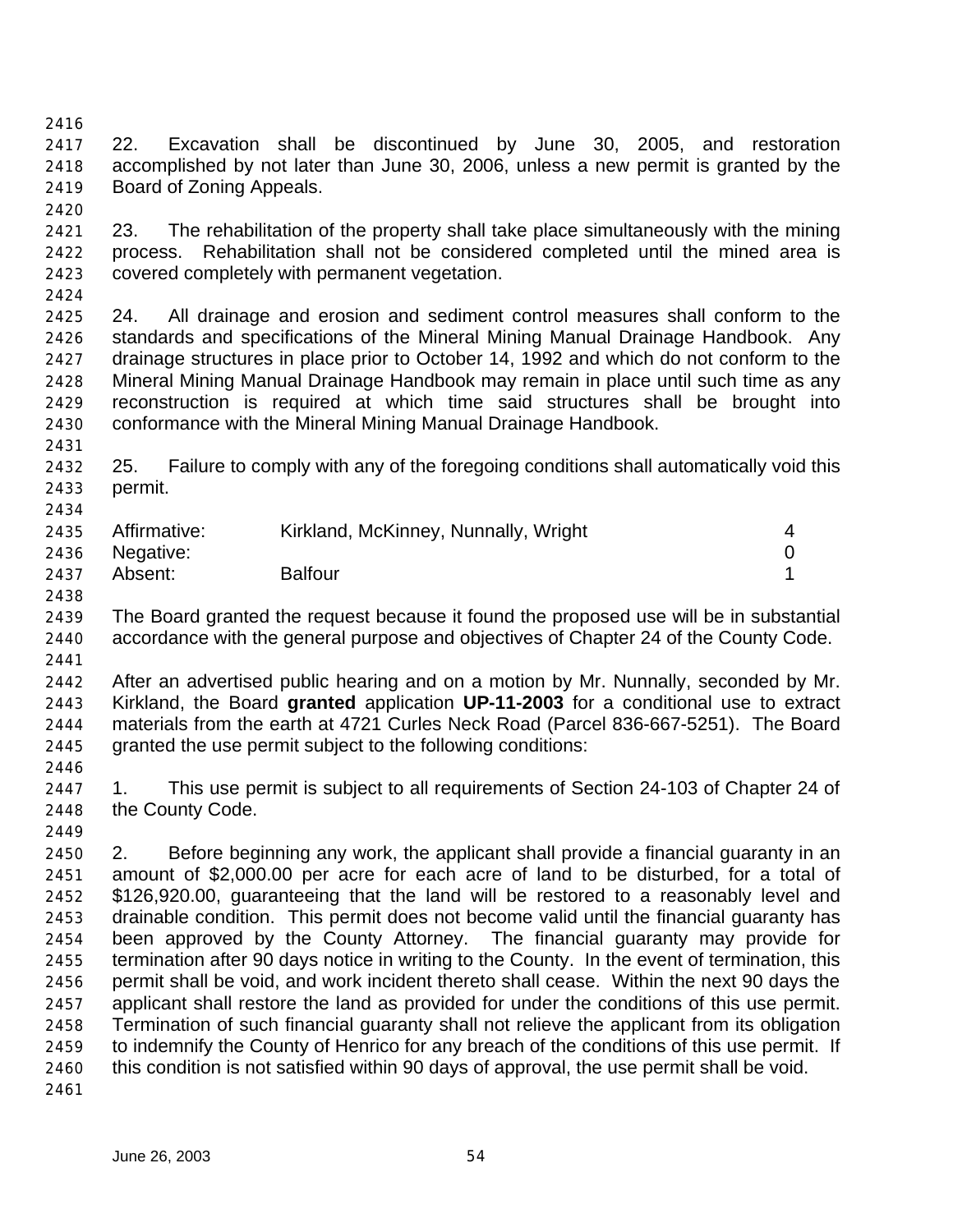3. Before beginning any work, the applicant shall submit erosion control plans to the Department of Public Works for review and approval. Throughout the life of the operation, the applicant shall continuously satisfy the Department of Public Works that erosion control procedures are properly maintained, and shall furnish plans and bonds that the department deems necessary. The applicant shall provide certification from a licensed professional engineer that dams, embankments and sediment control structures meet the approved design criteria as set forth by the State. If this condition is not satisfied within 90 days of approval, the use permit shall be void.

 4. Before beginning any work, the applicant shall obtain a mine license from the Virginia Department of Mines, Minerals and Energy. If this condition is not satisfied within 90 days of approval, the use permit shall be void.

 5. Before beginning any work, the areas approved for mining under this permit shall be delineated on the ground by five-foot-high metal posts at least five inches in diameter and painted in alternate one foot stripes of red and white. These posts shall be so located as to clearly define the area in which the mining is permitted. They shall be located, and their location certified, by a certified land surveyor. If this condition is not satisfied within 90 days of approval, the use permit shall be void. 

 6. In the event that the Board's approval of this use permit is appealed, all conditions requiring action within 90 days will be deemed satisfied if the required actions are taken within 90 days of final action on the appeal.

 7. The applicant shall comply with the Chesapeake Bay Preservation Act and all state and local regulations administered under such act applicable to the property, and shall furnish to the Planning Office copies of all reports required by such act or regulations.

 8. Hours of operation shall be from 6:00 a.m. to 6:00 p.m. when Daylight Savings Time is in effect, and from 7:00 a.m. to 5:00 p.m. at all other times.

 9. No operations of any kind are to be conducted at the site on Sundays or national holidays. 

 10. Routes of ingress and egress shall be over the applicant's rights of ways to the loading area at the James River as outlined on the map filed with the application. 

 11. The applicant shall post and maintain a sign at the entrance to the mining site stating the name of the operator, the use permit number, the mine license number, and the telephone number of the operator. The sign shall be 12 square feet in area and the letters shall be three inches high.

 12. The applicant shall post and maintain "No Trespassing" signs every 250 feet along the perimeter of the property. The letters shall be three inches high. The applicant shall furnish the Chief of Police a letter authorizing the Division of Police to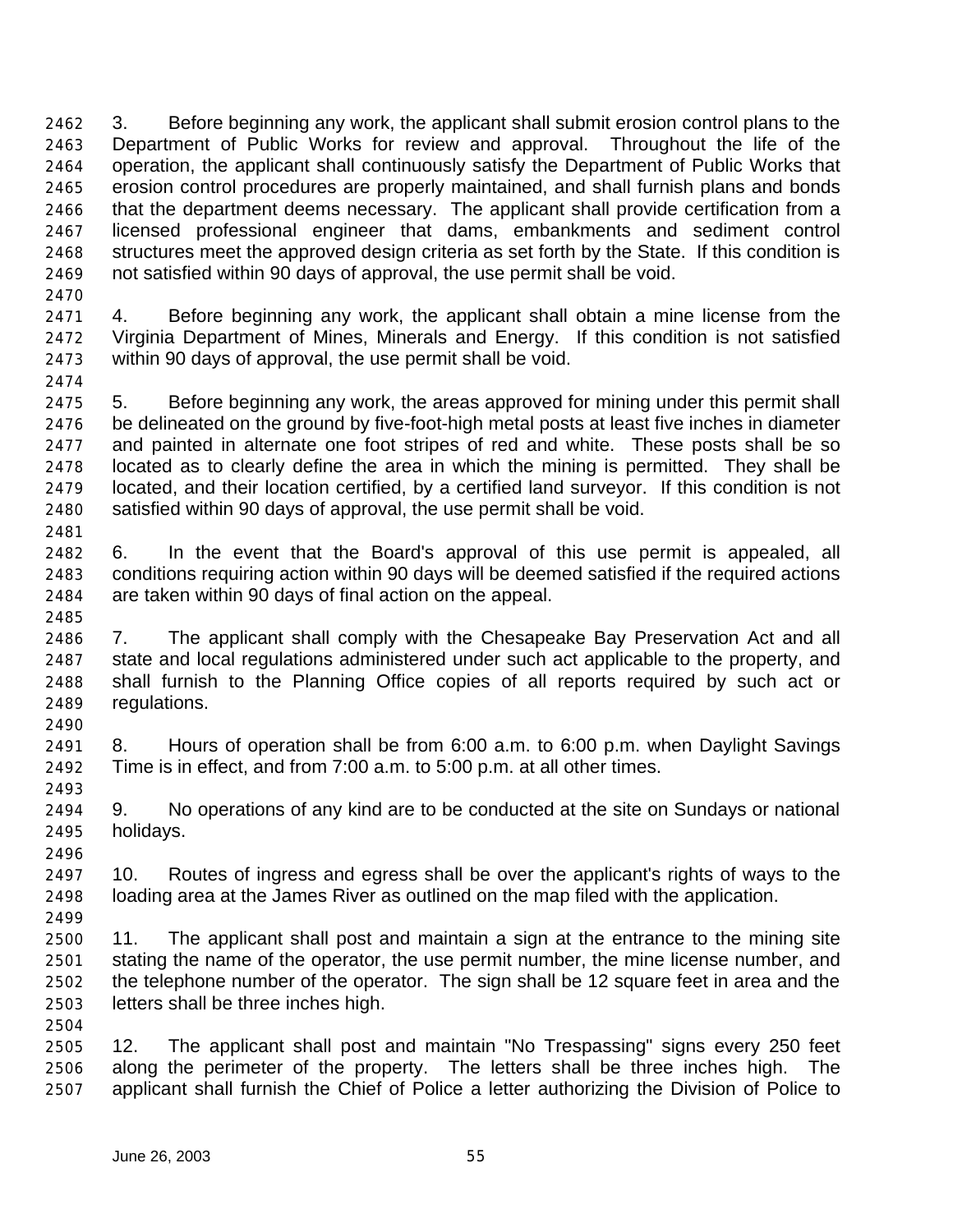- enforce the "No Trespassing" regulations, and agreeing to send a representative to testify in court as required or requested by the Division of Police.
- 2511 13. All roads used in connection with this use permit shall be effectively treated with calcium chloride or other wetting agents to eliminate any dust nuisance.
- 14. The applicant shall maintain the property, fences, and roads in a safe and secure condition indefinitely, or convert the property to some other safe use.
- 

- 15. If, in the course of its preliminary investigation or operations, the applicant discovers evidence of cultural or historical resources, or an endangered species, or a significant habitat, it shall notify appropriate authorities and provide them with an opportunity to investigate the site. The applicant shall report the results of any such investigation to the Planning Office.
- 16. If water wells located on surrounding properties are adversely affected, and the extraction operations on this site are suspected as the cause, the effected property owners may present to the Board evidence that the extraction operation is a contributing factor. After a hearing by the Board, this use permit may be revoked or suspended, and the operator may be required to correct the problem.
- 17. Open and vertical excavations having a depth of 10 feet or more, for a period of more than 30 days, shall be effectively sloped to a 2:1 slope or flatter to protect the public safety.
- 18. Topsoil shall not be removed from any part of the property outside of the area in which mining is authorized. Sufficient topsoil shall be stockpiled on the property for respreading in a layer with five inches of minimum depth. All topsoil shall be stockpiled within the authorized mining area and provided with adequate erosion control protection. If the site does not yield sufficient topsoil, additional topsoil shall be brought to the site to provide the required five-inch layer of cover. All topsoil shall be treated with a mixture of seed, fertilizer, and lime as recommended by the County after soil tests have been provided to the County.
- 19. No offsite-generated materials shall be deposited on the mining site without prior written approval of the Director of Planning. To obtain such approval, the operator shall submit a request stating the origin, nature and quantity of material to be deposited, and certifying that no contaminated or hazardous material will be included. The material to be deposited on the site shall be limited to imperishable materials such as stone, bricks, tile, sand, gravel, soil, asphalt, concrete and like materials, and shall not include any hazardous materials as defined by the Virginia Hazardous Waste Management Regulations.
- 20. A superintendent, who shall be personally familiar with all the terms and conditions of Section 24-103 of Chapter 24 of the County Code, as well as the terms and conditions of this use permit, shall be present at the beginning and conclusion of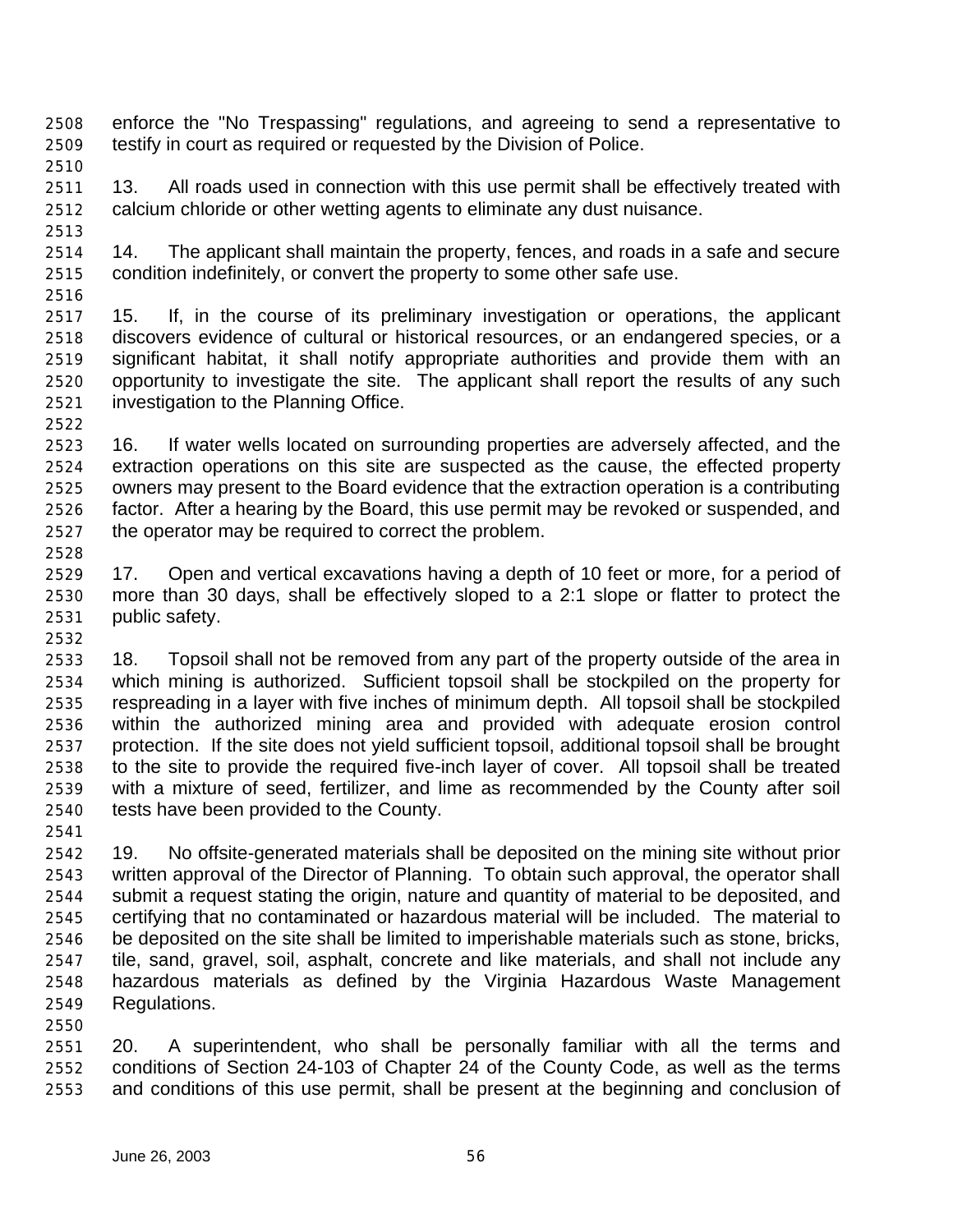operations each work day to see that all the conditions of the Code and this use permit are observed.

 21. A progress report shall be submitted to the Board on June 30, 2004. This progress report must contain information concerning how much property has been mined to date of the report, the amount of land left to be mined, how much rehabilitation has been performed, when and how the remaining amount of land will be rehabilitated, and any other pertinent information about the operation that would be helpful to the Board.

- 22. Excavation shall be discontinued by June 30, 2005, and restoration accomplished by not later than June 30, 2006, unless a new permit is granted by the Board of Zoning Appeals.
- 23. The rehabilitation of the property shall take place simultaneously with the mining process. Rehabilitation shall not be considered completed until the mined area is covered completely with permanent vegetation.
- 24. All drainage and erosion and sediment control measures shall conform to the standards and specifications of the Mineral Mining Manual Drainage Handbook. Any drainage structures in place prior to October 14, 1992 and which do not conform to the Mineral Mining Manual Drainage Handbook may remain in place until such time as any reconstruction is required at which time said structures shall be brought into conformance with the Mineral Mining Manual Drainage Handbook.
- 25. Failure to comply with any of the foregoing conditions shall automatically void this permit.

| 2582 | Affirmative:   | Kirkland, McKinney, Nunnally, Wright |  |
|------|----------------|--------------------------------------|--|
|      | 2583 Negative: |                                      |  |
| 2584 | Absent:        | <b>Balfour</b>                       |  |

 The Board granted the request because it found the proposed use will be in substantial accordance with the general purpose and objectives of Chapter 24 of the County Code. 

 **A - 72-2003 HUGH AND MARJORIE COLLIER** request a variance from Section 24-95(c)(1) of Chapter 24 of the County Code to enclose the existing porch at 7207 Margaret Avenue (Ginter Gardens) (Parcel 780-750-2873), zoned R-4, One-family Residence District (Fairfield). The minimum side yard setback and total side yard setback are not met. The applicants have 6 feet minimum side yard setback and 16.5 feet total side yard setback, where the Code requires 7 feet minimum side yard setback and 19.5 feet total side yard setback. The applicants request a variance of 1 foot minimum side yard setback and 3 feet total side yard setback. 

June 26, 2003 57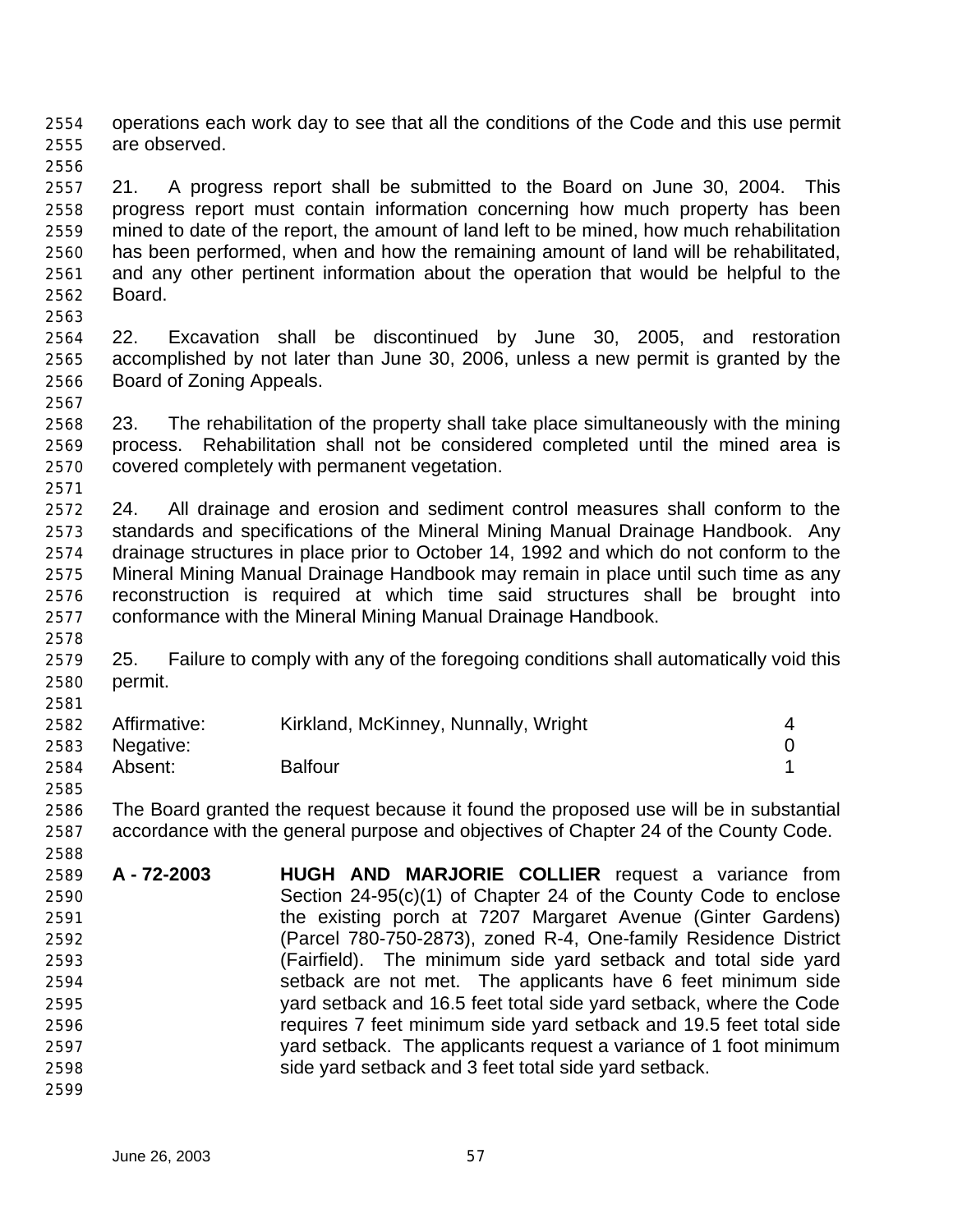Mr. Wright - Please state your name. Does anyone else desire to speak? Would you raise your right hand and be sworn please? 

 Mr. Blankinship - Do you swear that the testimony you are about to give is the truth, the whole truth, and nothing but the truth, so help you God?

 Mr. Farrar - I do. I'm Terry Farrar. We have an existing 8 by 12 structure; which was previously a screened-in porch, and now it's an existing roof with a concrete slab foundation on it. The only hardship we have here is a personal hardship where they definitely need the extra living space and something that they will be able to use year round. They had it as a screened porch, which was originally constructed in 2611 1947. That obviously didn't meet their needs. They've torn that out two times, and now they want something a little more permanent. We're asking for one foot minimum on the side yard setback and three feet total on the side yard.

- Mr. Wright What will this new structure be used for?
- 2617 Mr. Farrar A sunroom.

2619 Mr. Wright - How many rooms does this house have already?

- Mr. Farrar I'm not real sure. I've got a picture, if you'd like to see it, of what the actual wall units would look like.
- 2624 Mr. Wright How many people occupy this home?
- Mr. Farrar Only two.
- 2628 Mr. McKinney Are you the contractor, Mr. Farrar?
- Mr. Farrar Yes sir, with the Melani Bros.
- 2632 Mr. Nunnally Are you going to use that type of glass that you can drive a nail with?
- Mr. Farrar That's on our regular windows. Actually, you can drive your car over this one.
- Mr. Wright Any further questions by members of the Board? Anyone here in opposition to this request? Hearing none, that concludes the case. Thank you.
- After an advertised public hearing and on a motion by Mr. McKinney, seconded by Mr. Nunnally, the Board **granted** application **A-72-2003** for a variance to enclose the existing porch at 7207 Margaret Avenue (Ginter Gardens) (Parcel 780-750-2873). The Board granted the variance subject to the following conditions:
-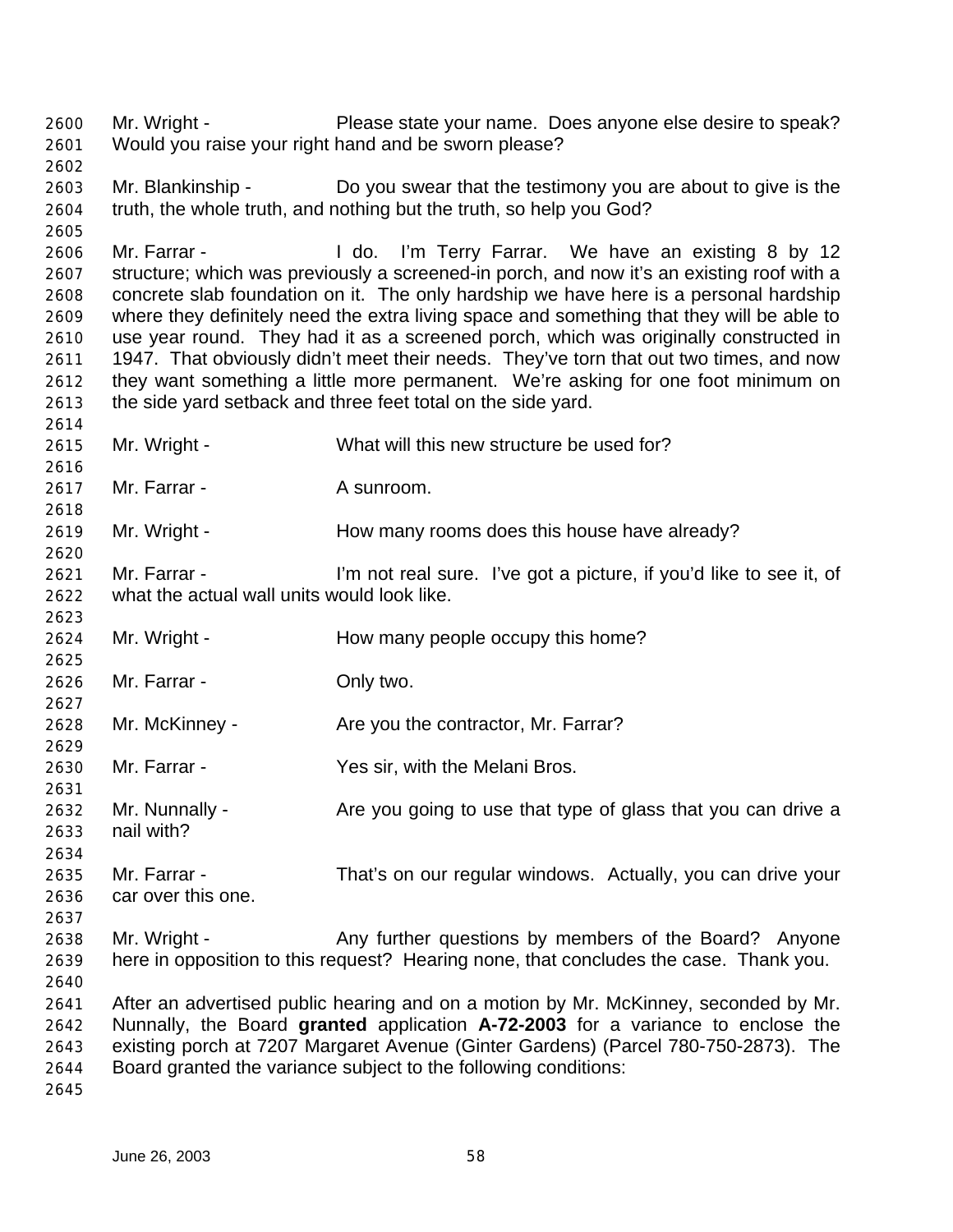1. The new construction shall match the existing dwelling as nearly as practical.

 2. The property shall be developed in substantial conformance with the plan filed with the application. No substantial changes or additions to the layout may be made without the approval of the Board of Zoning Appeals.

| 2653 | Affirmative: | Kirkland, McKinney, Nunnally, Wright |  |
|------|--------------|--------------------------------------|--|
| 2654 | Negative:    |                                      |  |
| 2655 | Absent:      | <b>Balfour</b>                       |  |
| 2656 |              |                                      |  |

 The Board granted this request, as it found from the evidence presented that, due to the unique circumstances of the subject property, strict application of the County Code would produce undue hardship not generally shared by other properties in the area, and authorizing this variance will neither cause a substantial detriment to adjacent property nor materially impair the purpose of the zoning regulations.

- **A 73-2003 DEBORAH D. RANDOLPH** requests a variance from Section 24- 94 of Chapter 24 of the County Code to allow the existing sunroom to remain at 1404 Middleberry Drive (Foxboro North) (Parcel 804- 705-3532), zoned R-3, One-family Residence District (Varina). The minimum side yard setback and total side yard setback are not met. The applicant has 4 feet minimum side yard setback and 22 feet total side yard setback, where the Code requires 12 feet minimum side yard setback and 30 feet total side yard setback. The applicant requests a variance of 8 feet minimum side yard setback and 8 feet total side yard setback.
- Mr. Wright Please state your name. Does anyone else desire to speak? Would you raise your right hand and be sworn please?
- Mr. Blankinship Do you swear that the testimony you are about to give is the truth, the whole truth, and nothing but the truth, so help you God?
- Ms. Randolph - I do. My name is Deborah D. Randolph. I have an existing sunroom that I applied for a permit for back in 1992, and I was granted the permit. What happened is, I'd planned on selling my home. During the inspection, they asked for the building permit, which I presented to them. It came up that I was eight feet short of the side yard setback and a total of eight feet of the total side yard setback. The reason I am asking for this variance is so that I can sell this home and move to the new home that I'm getting for my grandchildren, who I don't get to see that often because my son is in the service. During the time we were over in Iran, I had the opportunity to keep my grandkids, but I didn't have the space for them. So I decided to sell my home and get a little bit bigger home, since I don't get to see my grandkids much. I'm asking for a variance to sell the home.
-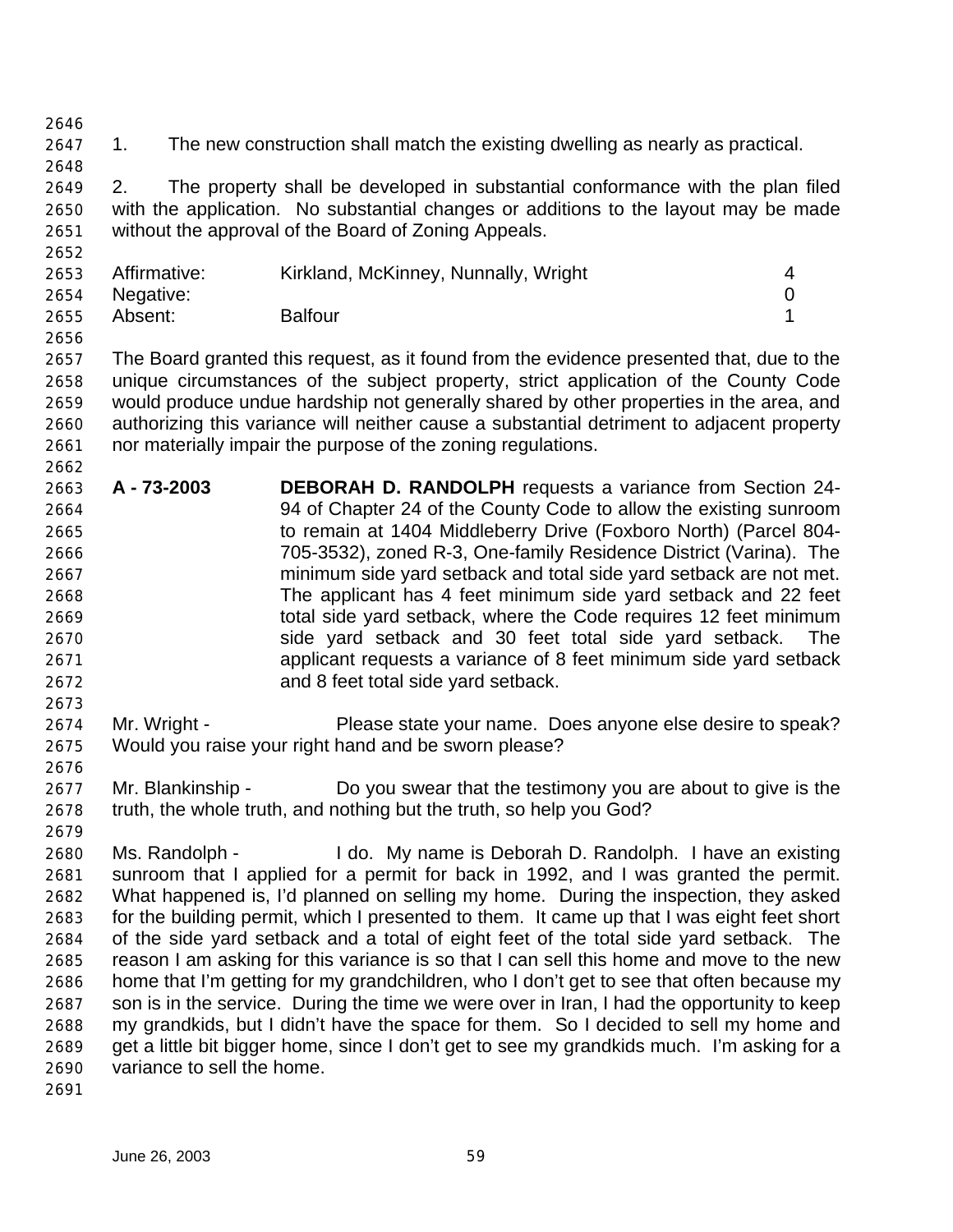Mr. Wright - On this structure, the sunroom is already built? Ms. Randolph - In 1992. Mr. Wright - A permit was issued, but evidently it was built larger than the permit permitted, is that correct? Or the County made an error? Ms. Randolph - No, I spoke with Mr. Blankinship. Mr. Blankinship - I didn't do the research on this one myself. Do you happen to know *(speaking to Mr. Tyson)*? Mr. Wright - It says she got a permit in 1992. Mr. Nunnally - "The applicant was issued a building permit for the construction of the sunroom, apparently in error." So the error was on the County. Do you have a contract on your house now? Ms. Randolph - Yes sir. I hope that if you pass this, I'll be able to close and move the early part of next week. 2713 Mr. Wright - Any further questions of members of the Board? Anyone here in opposition to this request? Hearing none, that concludes the case. Thank you. After an advertised public hearing and on a motion by Mr. Nunnally, seconded by Mr. Kirkland, the Board **granted** application **A-73-2003** for a variance to allow the existing sunroom to remain at 1404 Middleberry Drive (Foxboro North) (Parcel 804-705-3532). The Board granted the variance subject to the following condition: 1. This variance applies only to the minimum and total side yard setbacks for the existing sunroom. All other applicable regulations of the County Code shall remain in force. Affirmative: Kirkland, McKinney, Nunnally, Wright 4 Negative: 0 Absent: Balfour 1 The Board granted this request, as it found from the evidence presented that, due to the unique circumstances of the subject property, strict application of the County Code would produce undue hardship not generally shared by other properties in the area, and authorizing this variance will neither cause a substantial detriment to adjacent property nor materially impair the purpose of the zoning regulations. **A - 74-2003 UNION BANK & TRUST CO.** requests a variance from Section 24- 94 of Chapter 24 of the County Code to build a drive-up canopy at 1773 North Parham Road (Parcel 754-747-2519), zoned O-2,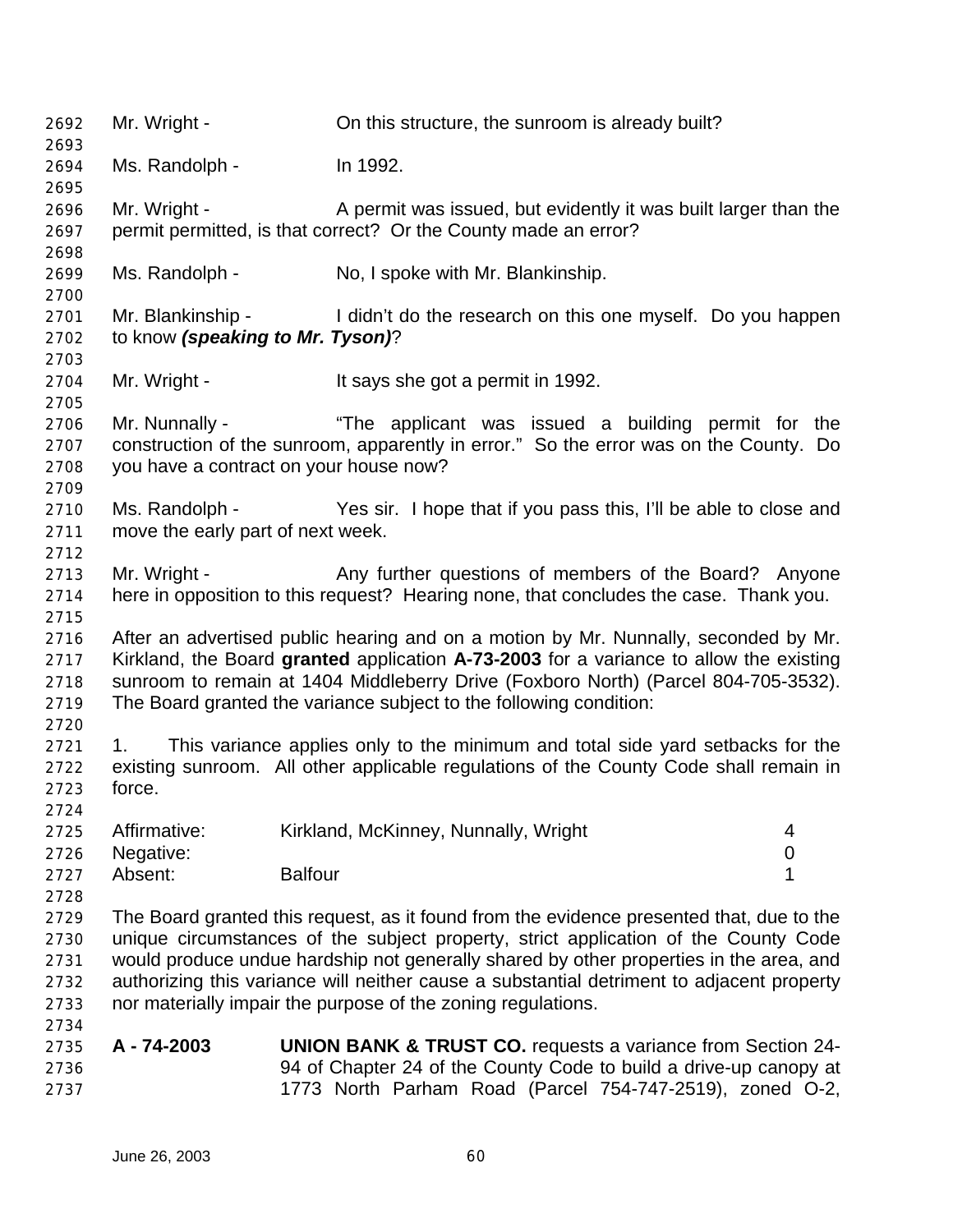- Office District (Three Chopt). The front yard setback is not met. The applicant proposes 20 feet front yard setback, where the Code requires 40 feet front yard setback. The applicant requests a variance of 20 feet front yard setback.
- 2743 Mr. Wright Please state your name. Does anyone else desire to speak? Would you raise your right hand and be sworn please?
- 

- Mr. Blankinship Do you swear that the testimony you are about to give is the truth, the whole truth, and nothing but the truth, so help you God?
- 

 Mr. Weisensale - I do. My name's Steven Weisensale, with the architects Dayton and Thompson; we're the architect for the project. I brought with me Mr. George Washen, Jr., who's Senior Vice President of Union Bank and Trust, based in Bowling Green. What the bank is looking to do is to open their first office here in Henrico County. They have purchased this property for that purpose. This facility, since it was built in the mid-'70's, has always served as a financial institution on the first floor, with tenant space upstairs. Union Bank has already occupied approximately a third of the first floor, to the left in the slide that you have there, as a business office, which they are now operating.

 They're looking to renovate the existing branch on the right-hand side of the building. When the building was granted a POD in 1974, it included two drive-up lanes that encroached into the 40-foot setback, but those lanes did not have a canopy built over them, as you can see there. There's a small vinyl canopy that was built over there; that, as you can imagine, is quite inadequate in any kind of weather condition. What the bank is looking to do, is to activate both those lanes, but to take the lanes up and rebuild them to higher construction standards and to accommodate the automatic teller tubes and the automatic teller machine that are typical for banking in this type of work. We are also going to do some renovation to the exterior of the building. You can see in some spots it's kind of forlorn-looking, and we're going to clean it up and rework the landscaping and the paving as well, but since that work really wasn't under the purview of the BZA, we didn't want to complicate the application with that. What we're asking for here, is for a 20-foot variance to allow us to build a canopy over the existing paved area, and we would actually move the curb that you see there, farthest from the building. That curb would be moved approximately two feet closer to the building to narrow those lanes up a little bit, and we would re-landscape that area as well.

- 
- Mr. Wright Any questions of members of the Board? Is there anyone here in opposition to this request? Hearing none, that concludes the case. Thank you very much for appearing.
- 

 After an advertised public hearing and on a motion by Mr. McKinney, seconded by Mr. Nunnally, the Board **granted** application **A-74-2003** for a variance to build a drive-up canopy at 1773 North Parham Road (Parcel 754-747-2519). The Board granted the variance subject to the following conditions: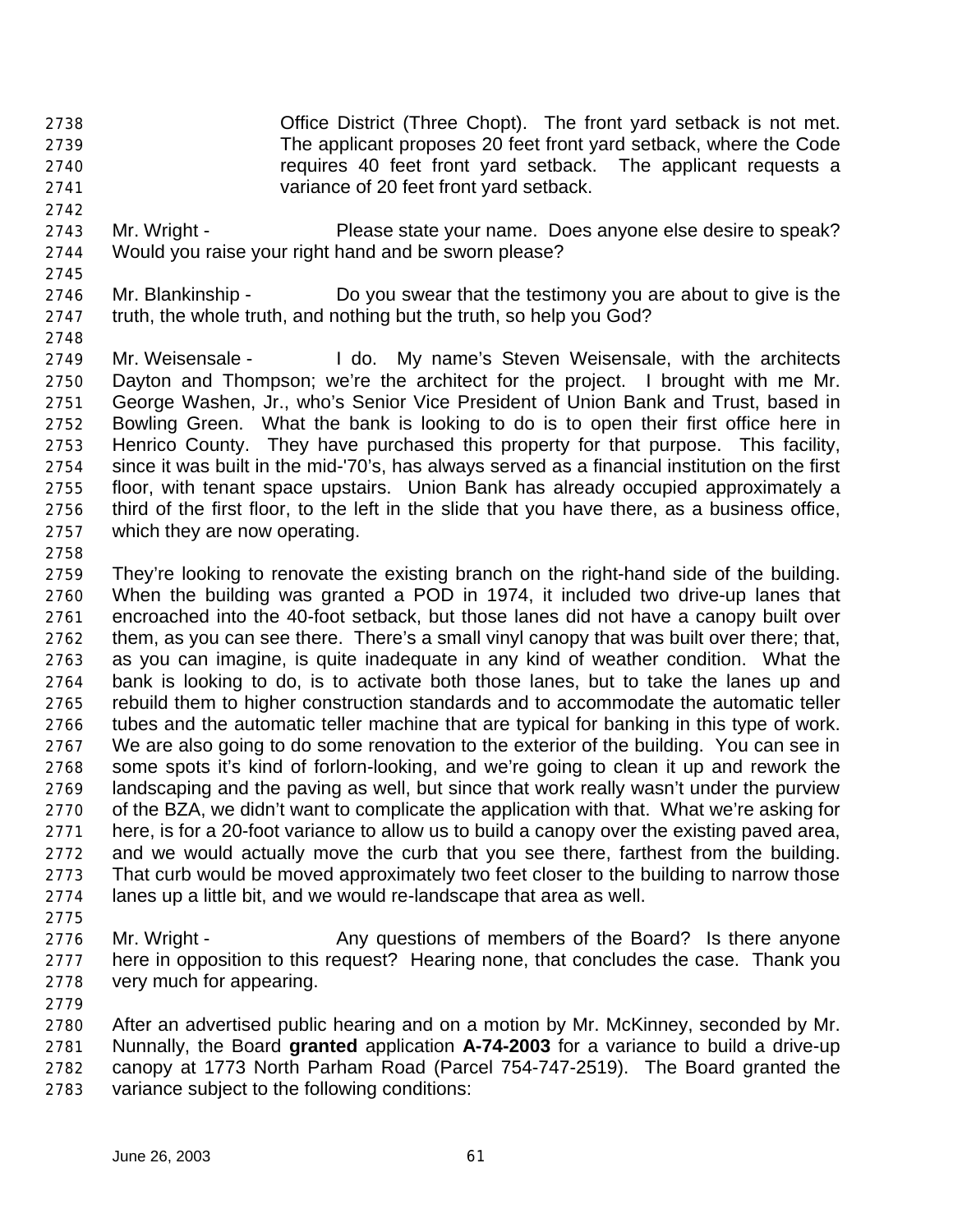1. Only the improvements shown on the plan filed with the application may be constructed pursuant to this approval. No substantial changes or additions to the layout may be made without the approval of the Board of Zoning Appeals. Any additional improvements shall comply with the applicable regulations of the County Code. 2. Any new exterior lighting shall be shielded to direct light away from adjacent property and streets. 3. The conditions of the approved Plan of Development shall remain in force. Affirmative: Kirkland, McKinney, Nunnally, Wright 4 Negative: 0 Absent: Balfour 1 The Board granted this request, as it found from the evidence presented that, due to the unique circumstances of the subject property, strict application of the County Code would produce undue hardship not generally shared by other properties in the area, and authorizing this variance will neither cause a substantial detriment to adjacent property nor materially impair the purpose of the zoning regulations. **A - 75-2003 DAVID S. WOOLARD** requests a variance from Section 24-9 of Chapter 24 of the County Code to build a one-family dwelling at 8470 Green Peace Lane (Parcel 854-677-9894), zoned A-1, Agricultural District (Varina). The public street frontage requirement is not met. The applicant has 0 feet public street frontage, where the Code requires 50 feet public street frontage. The applicant requests a variance of 50 feet public street frontage. Mr. Wright - Please state your name. Does anyone else desire to speak? Would you raise your right hand and be sworn please? Mr. Blankinship - Do you swear that the testimony you are about to give is the truth, the whole truth, and nothing but the truth, so help you God? Mr. Woolard - I do, so help me God. My name is David S. Woolard. What I've just purchased is a 16-acre tract on Green Peace, and I want to put one single- family dwelling on it, so live in it for myself. That's basically it, and it's just a private road, and there are four or five houses on that road, and I don't think it would impact anybody. Mr. Wright - Who maintains that road? Mr. Woolard - I'm really not sure. There's a guy at the end of the road who puts gravel in there and if they have a maintenance agreement, I'd be glad to sign that too.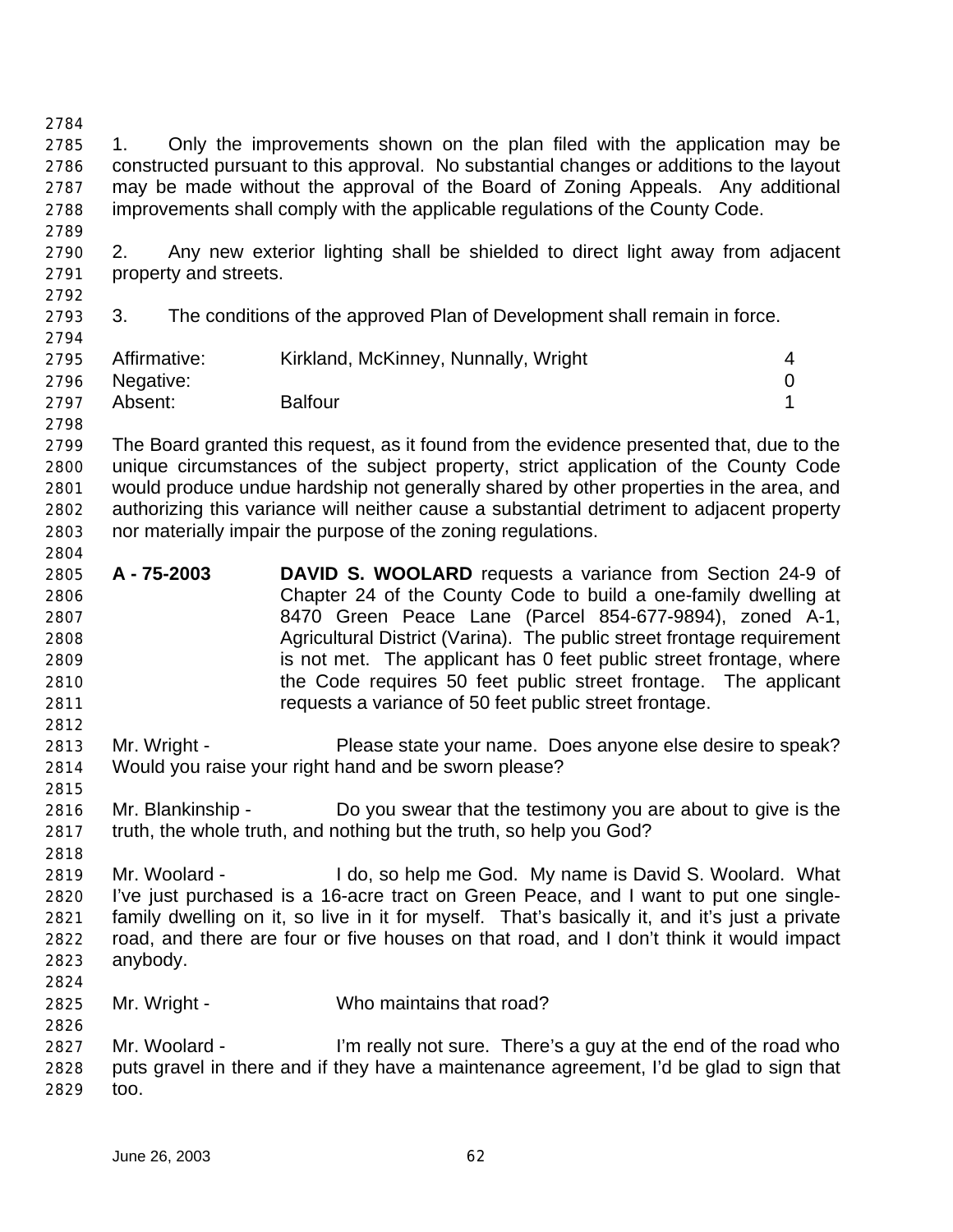2831 Mr. Wright - How wide is it? Mr. Woolard - The road looks like it's about 50 feet; I have not measured it, and if it got down to it, I would donate a certain section if the road needed to be widened. 2837 Mr. Wright - Have you read these conditions? You see that you're responsible for keeping the road up. The County doesn't assume any responsibility. Mr. Woolard - Yes I have. I understand that. There was one other thing. The people who had it before me had already put a well in. They already have electricity to the lot and had planned on building on it, and he suffered a stroke and could not build on it. That's the reason for his selling it. Mr. Nunnally - What size home were you planning on building, Mr. Woolard? Mr. Woolard - Probably about 1500-1600 square feet, and maybe with an attached garage. Mr. Wright - Is there anyone here in opposition to this request? Hearing none, that concludes the case. Thanks very much for appearing. After an advertised public hearing and on a motion by Mr. Nunnally, seconded by Mr. Kirkland, the Board **granted** application **A-75-2003** for a variance to build a one-family dwelling at 8470 Green Peace Lane (Parcel 854-677-9894). The Board granted the variance subject to the following conditions: 1. This variance applies only to the public street frontage requirement. All other applicable regulations of the County Code shall remain in force. 2. At the time of building permit application, the applicant shall submit the necessary information to the Department of Public Works to ensure compliance with the requirements of the Chesapeake Bay Preservation Act and the code requirements for water quality standards. 3. Approval of this request does not imply that a building permit will be issued. Building permit approval is contingent on Health Department requirements, including, but not limited to, soil evaluation for a septic drainfield and reserve area, and approval of a well location. 4. The applicant shall present proof with the building permit application that a legal access to the property has been obtained.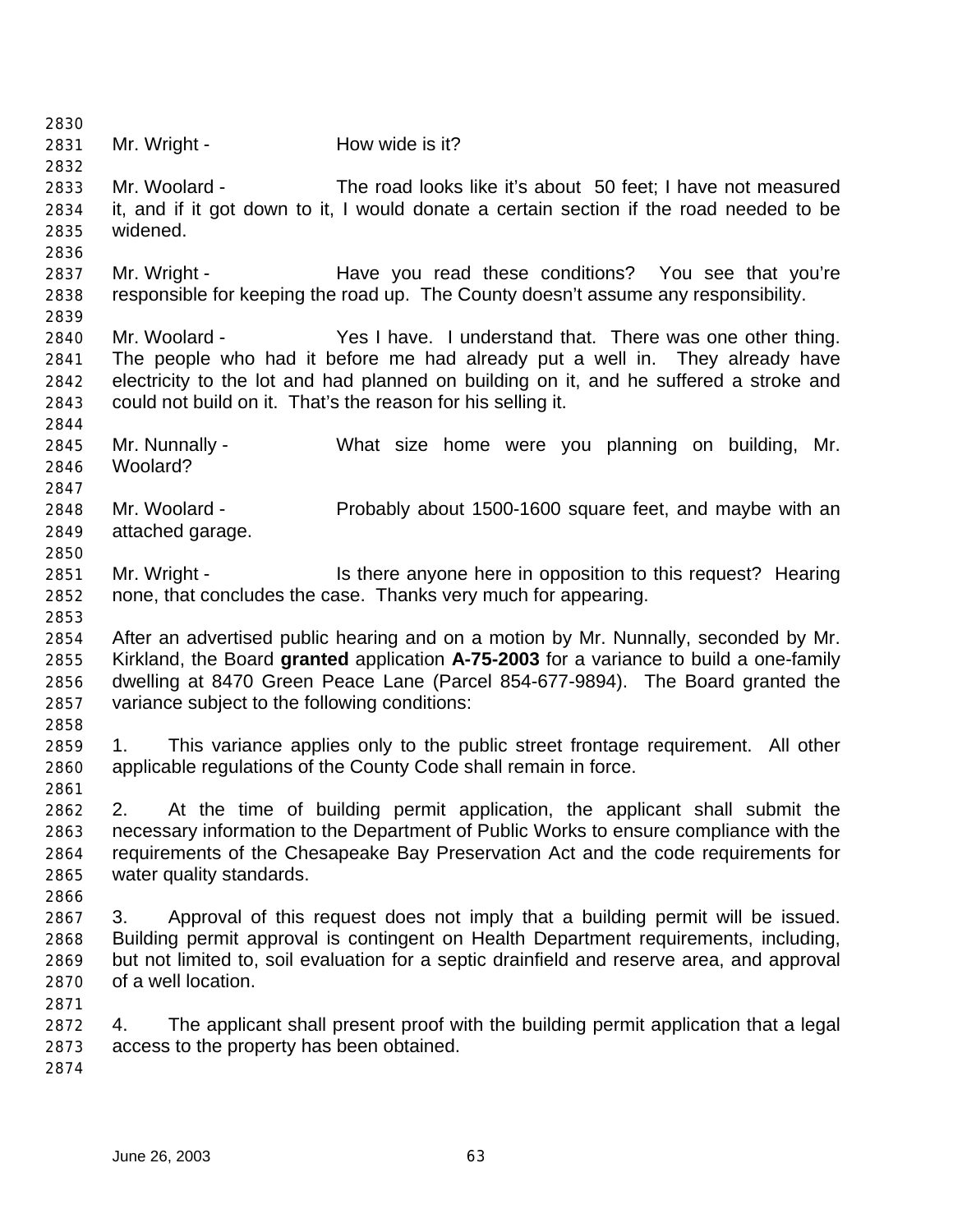5. The owners of the property, and their heirs or assigns, shall accept responsibility for maintaining access to the property until such a time as the access is improved to County standards and accepted into the County road system for maintenance.

| 2879 | Affirmative:   | Kirkland, McKinney, Nunnally, Wright |  |
|------|----------------|--------------------------------------|--|
|      | 2880 Negative: |                                      |  |
| 2881 | Absent:        | <b>Balfour</b>                       |  |

 The Board granted this request, as it found from the evidence presented that, due to the unique circumstances of the subject property, strict application of the County Code would produce undue hardship not generally shared by other properties in the area, and authorizing this variance will neither cause a substantial detriment to adjacent property nor materially impair the purpose of the zoning regulations.

- **A 76-2003 N. JOSEPH COSBY, JR.** requests a variance from Section 24- 95(q)(5) of Chapter 24 of the County Code to build an addition at 11200 Churchwood Court (Church Run) (Parcel 745-757-5236), zoned R-3C, One-family Residence District (Conditional) (Three Chopt). The rear yard setback is not met. The applicant proposes 26 feet rear yard setback, where the Code requires 35 feet rear yard setback. The applicant requests a variance of 9 feet rear yard setback.
- Mr. Wright Please state your name. Does anyone else desire to speak? Would you raise your right hand and be sworn please?
- Mr. Blankinship Do you swear that the testimony you are about to give is the truth, the whole truth, and nothing but the truth, so help you God?
- Mr. Cosby - I do. My name is Joe Cosby. My wife and I have imported Mr. Joe Yates here, an architect, to assist us in designing an addition to the house that consists of a sunroom and a kitchen addition, as outlined in the drawing that you have up on the screen. The lot that we occupy is a pie-shaped lot. The addition does extend to the rear of the property and violates the setback requirement along the rear. Immediately to the rear of our property is a conservation area that is wooded. I would estimate the depth of that conservation area to be about 150 feet. My neighbor to the immediate left of this drawing, on the side of my house where the addition will be built, has expressed no opposition to this addition. In fact, the addition does not actually encroach upon the side yard setback at all.
- 

- Mr. Wright Anything further? Any questions by members of the Board? Anyone here in opposition to this request? Hearing none, that concludes the case. Thank you.
- Mr. Cosby I do have a letter from my next-door neighbor that I did send to the Board, but if you did not receive it, I could get you a copy today.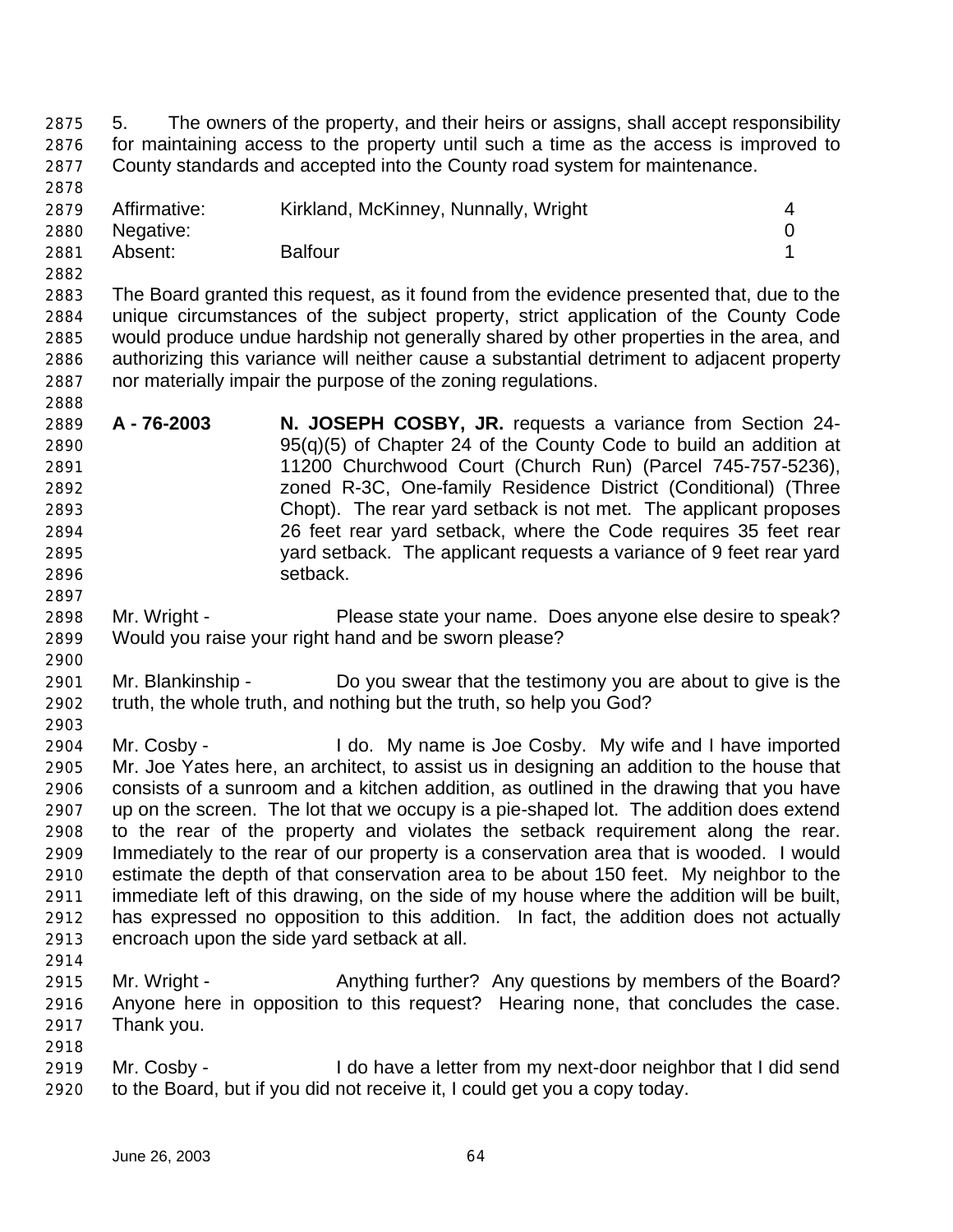After an advertised public hearing and on a motion by Mr. McKinney, seconded by Mr. Kirkland, the Board **granted** application **A-76-2003** for a variance to build an addition at 11200 Churchwood Court (Church Run) (Parcel 745-757-5236). The Board granted the variance subject to the following conditions:

1. The new construction shall match the existing dwelling as nearly as practical.

 2. The property shall be developed in substantial conformance with the plan filed with the application. No substantial changes or additions to the layout may be made without the approval of the Board of Zoning Appeals.

|      | 2932 Affirmative: | Kirkland, McKinney, Nunnally, Wright |  |
|------|-------------------|--------------------------------------|--|
|      | 2933 Negative:    |                                      |  |
| 2934 | Absent:           | <b>Balfour</b>                       |  |

 The Board granted this request, as it found from the evidence presented that, due to the unique circumstances of the subject property, strict application of the County Code would produce undue hardship not generally shared by other properties in the area, and authorizing this variance will neither cause a substantial detriment to adjacent property nor materially impair the purpose of the zoning regulations.

- **A 77-2003 BRUCE AND JOANNE DUFFY** request a variance from Section 24-95(i)(1) of Chapter 24 of the County Code to build a deck at 1608 Cedar Grove Terrace (Cedar Grove) (Parcel 777-762-3657), zoned R-3C, One-family Residence District (Conditional) (Fairfield). The rear yard setback is not met. The applicants propose 22 feet rear yard setback, where the Code requires 30 feet rear yard setback. The applicants request a variance of 8 feet rear yard setback.
- Mr. Wright Please state your name. Does anyone else desire to speak? Would you raise your right hand and be sworn please?
- Mr. Blankinship Do you swear that the testimony you are about to give is the truth, the whole truth, and nothing but the truth, so help you God?
- Mr. Duffy - Yes I do. My name is Bruce Duffy. My wife and I would like to build a deck on the back of our house, and we live on a cul-de-sac, so we're on a triangle-shaped lot as you can see. The size of the deck that we want to build extends 20 feet from the house, and that puts us into the rear setback of the property. We're asking for a variance to go only eight feet into that. We've talked to several neighbors; nobody has a problem, and our property backs up into the wooded common area, so there are no neighbors behind us.
- Mr. Wright Have you read the suggested conditions?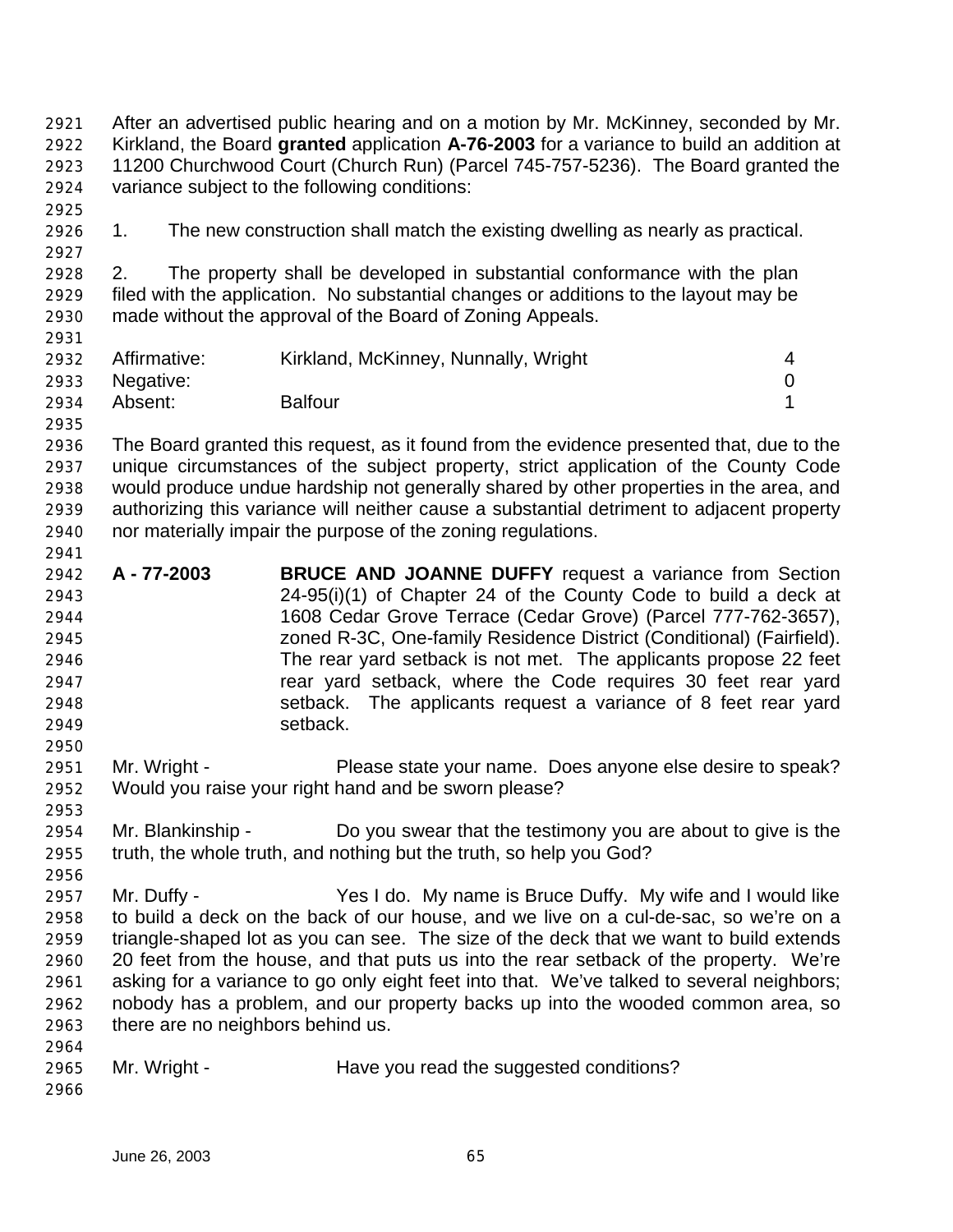Mr. Duffy - Yes. 2969 Mr. Wright - Any questions by members of the Board? Anyone here in opposition to this request. Hearing none, that concludes the case. Thank you. After an advertised public hearing and on a motion by Mr. McKinney, seconded by Mr. Kirkland, the Board **granted** application **A-77-2003** for a variance to build a deck at 1608 Cedar Grove Terrace (Cedar Grove) (Parcel 777-762-3657). The Board granted the variance subject to the following conditions: 1. The new construction shall match the existing dwelling as nearly as practical. 2. The property shall be developed in substantial conformance with the plan filed with the application. No substantial changes or additions to the layout may be made without the approval of the Board of Zoning Appeals. Affirmative: Kirkland, McKinney, Nunnally, Wright 4 Negative: 0 Absent: Balfour 1 The Board granted this request, as it found from the evidence presented that, due to the unique circumstances of the subject property, strict application of the County Code would produce undue hardship not generally shared by other properties in the area, and authorizing this variance will neither cause a substantial detriment to adjacent property nor materially impair the purpose of the zoning regulations. **A - 78-2003 CLYDE AND EDITH SHINAULT** request a variance from Section 24-95(c)(1) of Chapter 24 of the County Code to enclose the existing porch at 5905 Shrubbery Hill Road (Chamberlayne Farms) (Parcel 788-752-9698), zoned R-2A, One-family Residence District (Fairfield). The total side yard setback is not met. The applicants have 22 feet total side yard setback, where the Code requires 27 feet total side yard setback. The applicants request a variance of 5 feet total side yard setback. Mr. Wright - Please state your name. Does anyone else desire to speak? Would you raise your right hand and be sworn please? Mr. Blankinship - Do you swear that the testimony you are about to give is the truth, the whole truth, and nothing but the truth, so help you God? Mr. Britt - I do. I'm George Britt, with Melani Bros., contractor for the homeowners. The Shinaults have an existing 12 by 16 screened porch with a brick foundation that they simply wish to enclose, and unfortunately, and this has existed since the house was built, the side yard setbacks are not met. Mr. Farrar, on a previous case, gave you a picture of what we're doing. It's very similar to the picture that he just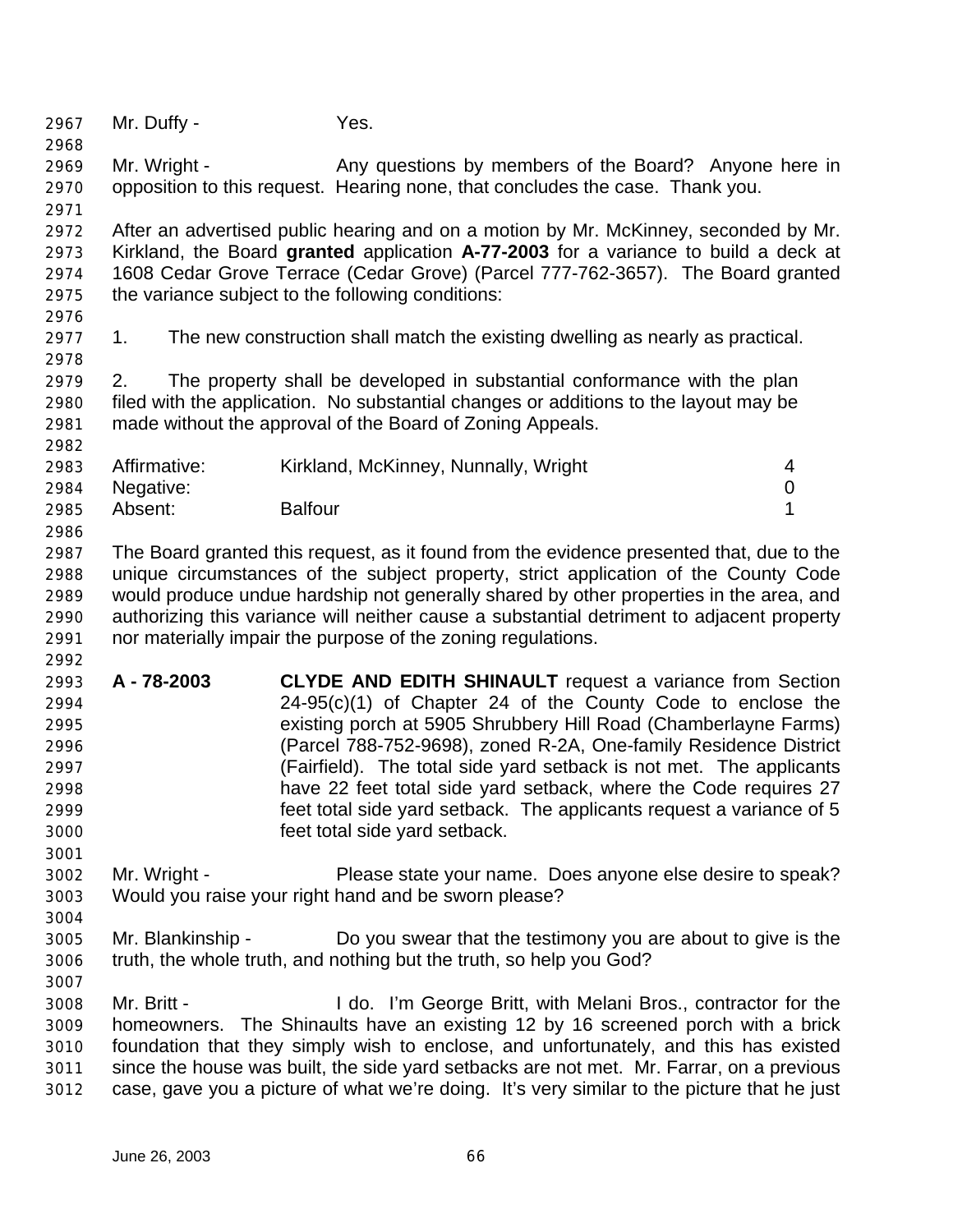gave you. We're just simply asking for a variance so that they can enjoy extended use of this room. M. Wright - What type of construction would this be? Mr. Britt - You have the picture – I can explain further if need be. Mr. Wright - Any questions by members of the Board? Anyone here in opposition to this case? Hearing none, that concludes the case. After an advertised public hearing and on a motion by Mr. McKinney, seconded by Mr. Nunnally, the Board **granted** application **A-78-2003** for a variance to enclose the existing porch at 5905 Shrubbery Hill Road (Chamberlayne Farms) (Parcel 788-752- 9698). The Board granted the variance subject to the following conditions: 1. Only the improvements shown on the plan filed with the application may be constructed pursuant to this approval. No substantial changes or additions to the layout may be made without the approval of the Board of Zoning Appeals. Any additional improvements shall comply with the applicable regulations of the County Code. 2. The new construction shall match the existing dwelling as nearly as practical. Affirmative: Kirkland, McKinney, Nunnally, Wright 4 Negative: 0 Absent: Balfour 1 The Board granted this request, as it found from the evidence presented that, due to the unique circumstances of the subject property, strict application of the County Code would produce undue hardship not generally shared by other properties in the area, and authorizing this variance will neither cause a substantial detriment to adjacent property nor materially impair the purpose of the zoning regulations. Mr. Blankinship - The next two cases are companion cases. **A - 79-2003 DONALD N. BLAKE** requests a variance from Section 24-9 of Chapter 24 of the County Code to build a one-family dwelling at 11750 Old Washington Highway (Lakeview) (Parcel 772-777-4185), zoned A-1, Agricultural District (Brookland). The public street frontage requirement is not met. The applicant has 0 feet public street frontage, where the Code requires 50 feet public street frontage. The applicant requests a variance of 50 public street frontage. **A - 80-2003 DONALD N. BLAKE** requests a variance from Sections 24- 95(i)(2)(b), 24-94 and 24-9 of Chapter 24 of the County Code to build one-family dwelling and a barn at 11760 Old Washington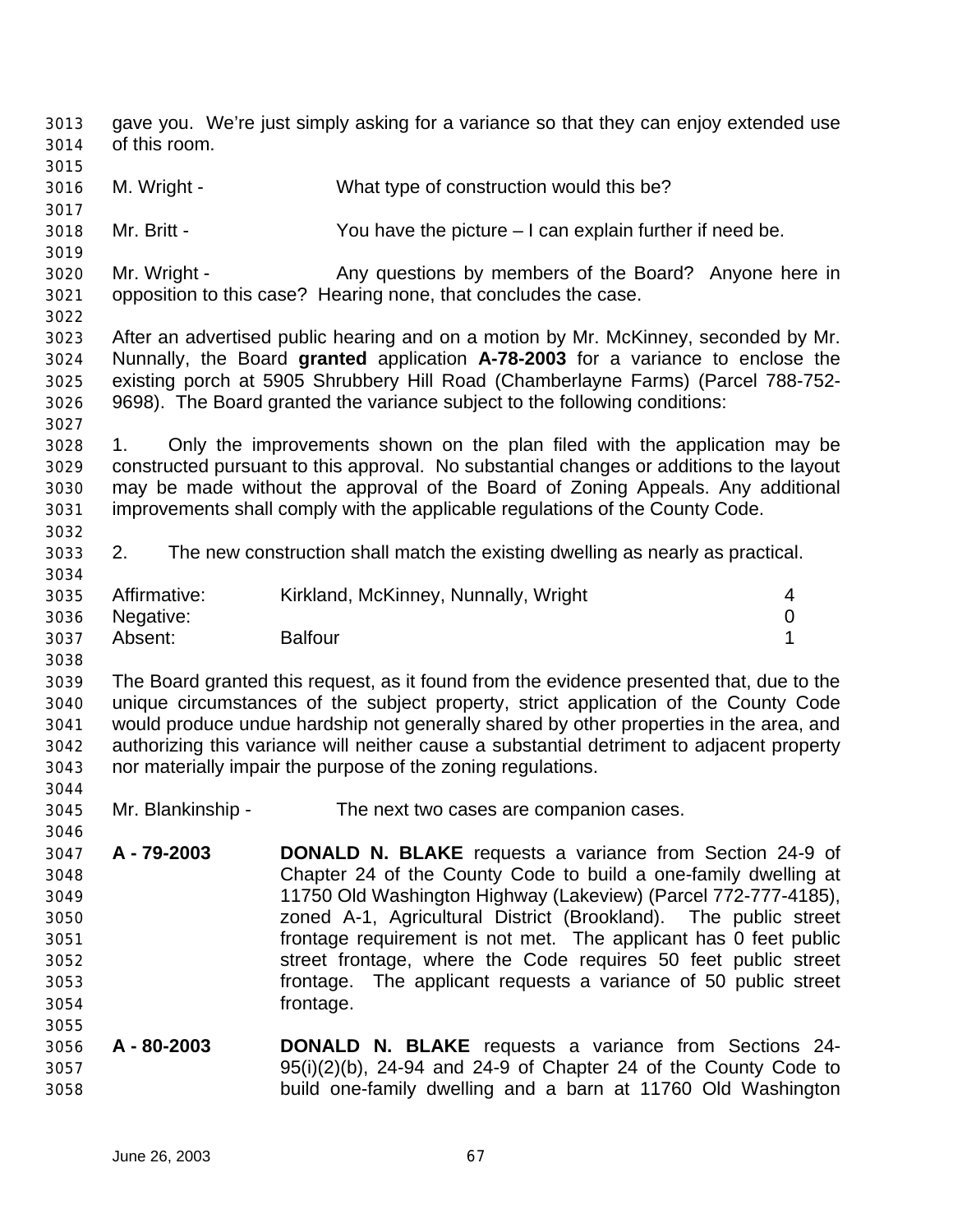Highway (Lakeview) (Parcel 772-778-4418), zoned A-1, Agricultural District (Brookland). The height of accessory structure, height of principal structure, and public street frontage requirement are not met. The applicant has 0 feet public street frontage and proposes an accessory structure 32 feet tall and a dwelling 41 feet tall, where the Code requires 50 feet public street frontage and allows accessory structures 15 feet tall and dwellings 35 feet tall. The applicant requests a variance of 50 feet public street frontage, 17 feet accessory structure height, and 6 feet dwelling height. 

- Mr. Wright Please state your name. Does anyone else desire to speak? Would you raise your right hand and be sworn please?
- Mr. Blankinship Do you swear that the testimony you are about to give is the truth, the whole truth, and nothing but the truth, so help you God?

 Mr. Blake - Good morning, gentlemen. I'm Donald Blake. The first case, a two-acre parcel, I plan to build a house for my daughter and grandchildren, her family. I've acquired also the adjacent property to it. There are three parcels there, a three-acre parcel, a two-acre parcel, and a five-acre parcel. In the future, probably a year or so, there will be a subdivision that surrounds those three parcels, so the private road will address just the three residences that will be built there. The development is an old development, as your staff report says, and it's a 24-foot right-of-way into the property. The road has been cleared, and I think you have pictures showing the density of the woods there. There are no other dwellings around that would be affected by this. There are two neighbors that exist now. They are both pleased to have someone else come in and actually build larger homes than there are there.

- Mr. Wright Have you read the conditions that are proposed?
- Mr. Blake - Yes I have. The fifty-foot right-of-way cannot be met on any of the lots there. The five-acre parcel, where I plan to build my own residence, we've asked for a variance for the height of the roof of the barn. The land falls front to rear. It's about ten feet back where the barn will be built, so the top of the roof will probably not be visible from any other home in the area. It backs up to the railroad tracks. It's a five-acre parcel. I'd like to build a two-story barn; it's been designed to look like a barn. My wife said it's got to look good if we're going to have it sitting back there. I want to put some vehicles in the first floor, then work space on the second floor. We've designed a rather expensive, nice-looking building, and a nice home, I think. We're still working on the roof. The house is wide. From the front it may not violate the height restriction. From the side, the underground basement, drive-in garage, it might possibly, but only if we can't work out the roof pitch so that we can have covered porches, front and rear. It's a wide house, so we may have to raise the roof up a little bit so that the roof line will still look good as it comes out to cover the porches. There's a picture in your packet showing the front and rear of the house. The engineer is still working with the roof, and we want to make sure it looks good, so we're not sure how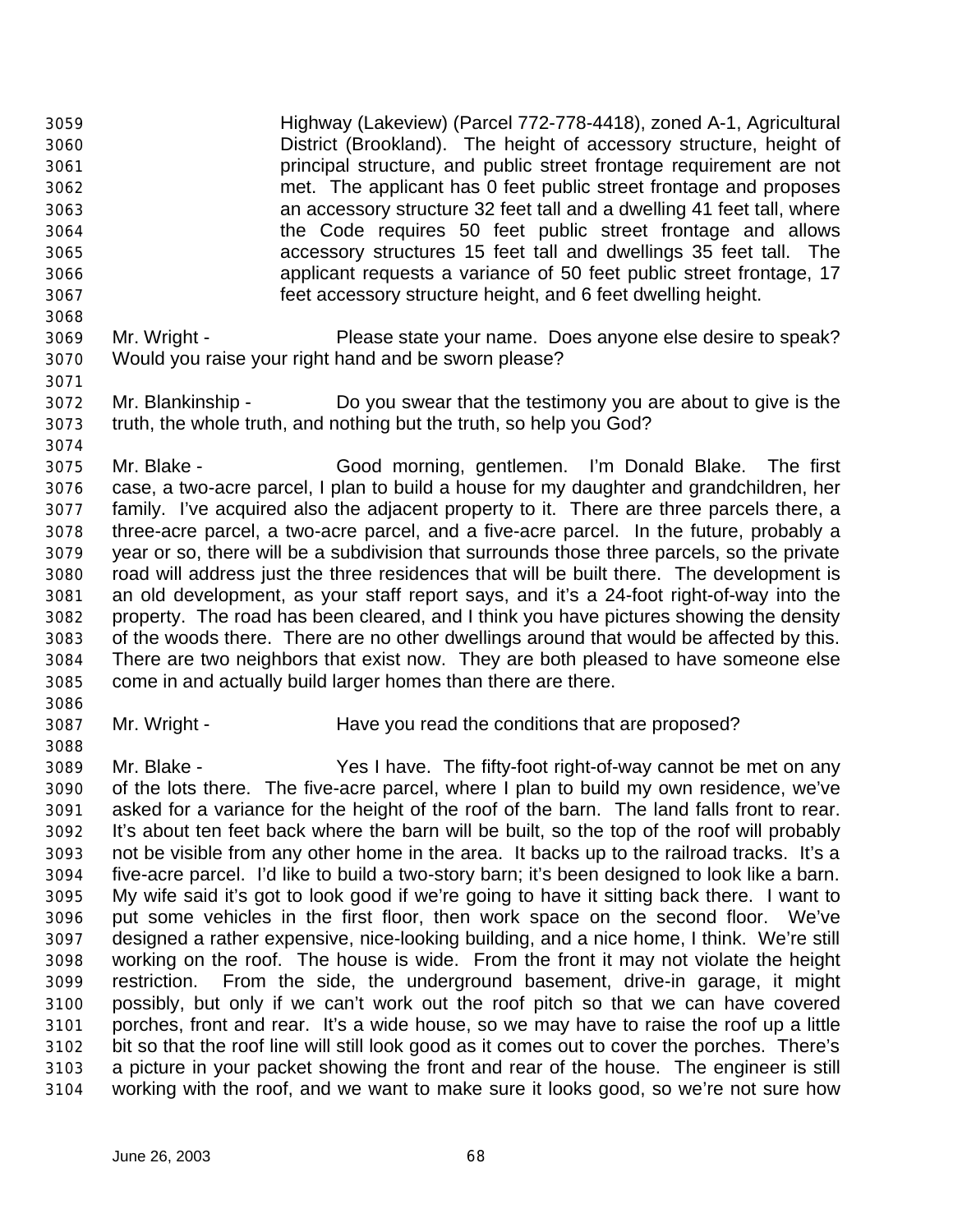much more steep we may have to push it up to so that it looks good from the front. Those are the three issues. The road, the height of the barn, and the height of the house. Bear in mind that on the five-acre parcel, probably no one, unless he drives into the driveway, will see the house or the barn. The two-acre parcel, unless my daughter cuts down all the trees, they're not likely to see anything there either. Of course we own the adjacent three-acre parcel to that. I'll be glad to answer any questions that you might have. Mr. Wright - What's located to the rear of your property? Mr. Blake - The railroad. Mr. Wright - So it wouldn't impact that, would it? Mr. Blake - The railroad might impact me a little bit, but I'm told by the neighbors out there that I'll get used to it. It's a good neighbor I think; it only comes by several times a day. Mr. Wright - Any further questions by members of the Board? Anyone in opposition to this request? Thank you for appearing. After an advertised public hearing and on a motion by Mr. Kirkland, seconded by Mr. Nunnally, the Board **granted** application **A-79-2003** for a variance to build a one-family dwelling at 11750 Old Washington Highway (Lakeview) (Parcel 772-777-4185). The Board granted the variance subject to the following conditions: 1. This variance applies only to the public street frontage requirement. All other applicable regulations of the County Code shall remain in force. 2. At the time of building permit application, the applicant shall submit the necessary information to the Department of Public Works to ensure compliance with the requirements of the Chesapeake Bay Preservation Act and the code requirements for water quality standards. 3. Approval of this request does not imply that a building permit will be issued. Building permit approval is contingent on Health Department requirements, including, but not limited to, soil evaluation for a septic drainfield and reserve area, and approval of a well location. 4. The applicant shall present proof with the building permit application that a legal access to the property has been obtained. 5. The owners of the property, and their heirs or assigns, shall accept responsibility for maintaining access to the property until such a time as the access is improved to County standards and accepted into the County road system for maintenance.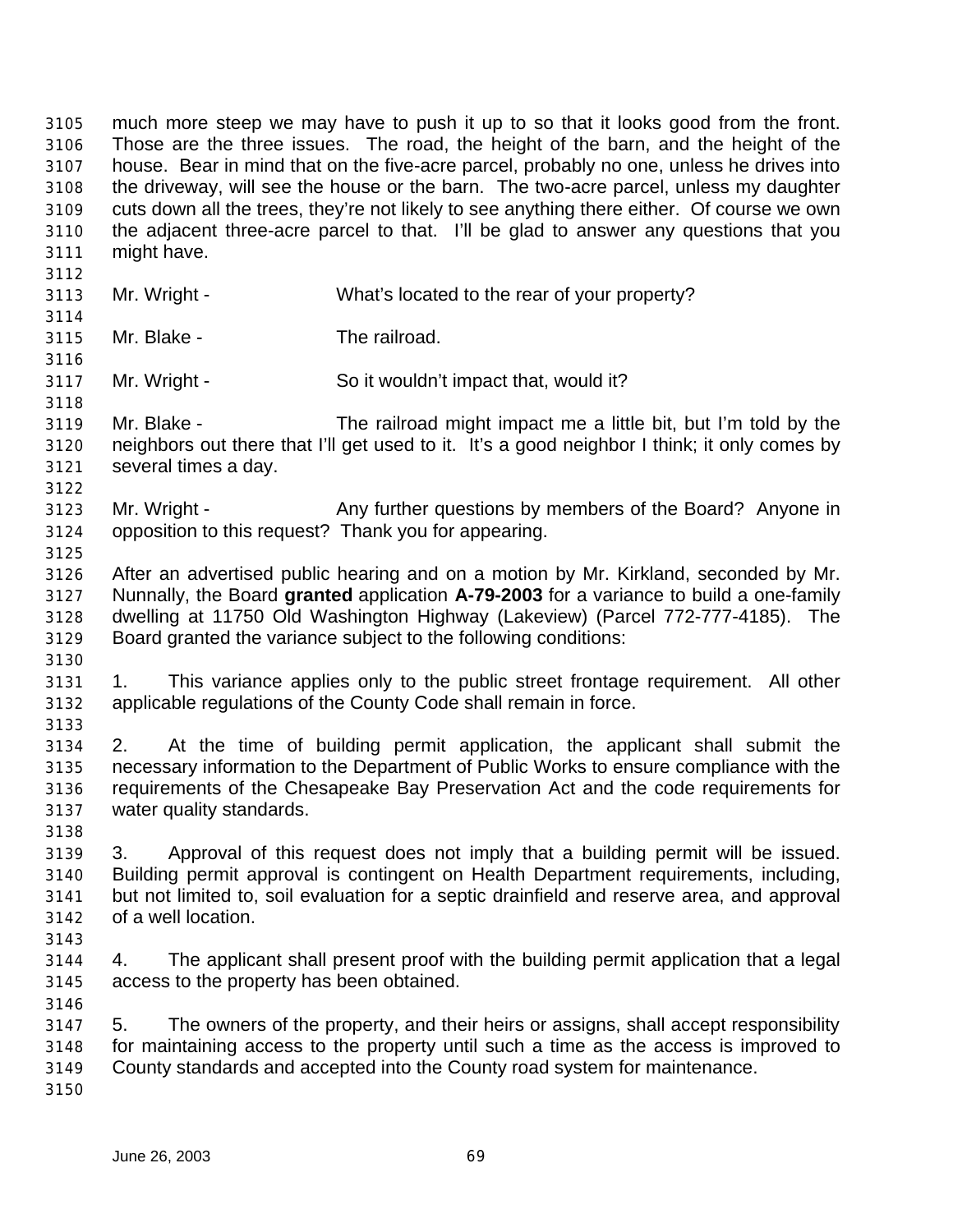| 3151 | Affirmative:   | Kirkland, McKinney, Nunnally, Wright |  |
|------|----------------|--------------------------------------|--|
|      | 3152 Negative: |                                      |  |
| 3153 | Absent:        | <b>Balfour</b>                       |  |
| 3154 |                |                                      |  |

 The Board granted this request, as it found from the evidence presented that, due to the unique circumstances of the subject property, strict application of the County Code would produce undue hardship not generally shared by other properties in the area, and authorizing this variance will neither cause a substantial detriment to adjacent property nor materially impair the purpose of the zoning regulations.

 After an advertised public hearing and on a motion by Mr. Kirkland, seconded by Mr. Nunnally, the Board **granted** application **A-80-2003** for a variance to build a one-family dwelling and a barn at 11760 Old Washington Highway (Lakeview) (Parcel 772-778- 4418). The Board granted the variance subject to the following conditions:

- 1. This variance applies only to the public street frontage and height requirements.
	- All other applicable regulations of the County Code shall remain in force.
	- 2. At the time of building permit application, the applicant shall submit the necessary information to the Department of Public Works to ensure compliance with the requirements of the Chesapeake Bay Preservation Act and the code requirements for water quality standards.
	-

 3. Approval of this request does not imply that a building permit will be issued. Building permit approval is contingent on Health Department requirements, including, but not limited to, soil evaluation for a septic drainfield and reserve area, and approval of a well location.

 4. The applicant shall present proof with the building permit application that a legal access to the property has been obtained.

 5. The owners of the property, and their heirs or assigns, shall accept responsibility for maintaining access to the property until such a time as the access is improved to County standards and accepted into the County road system for maintenance. 

| 3186 | Affirmative:   | Kirkland, McKinney, Nunnally, Wright | $\overline{4}$ |
|------|----------------|--------------------------------------|----------------|
|      | 3187 Negative: |                                      |                |
| 3188 | Absent:        | <b>Balfour</b>                       |                |

- The Board granted this request, as it found from the evidence presented that, due to the unique circumstances of the subject property, strict application of the County Code would produce undue hardship not generally shared by other properties in the area, and authorizing this variance will neither cause a substantial detriment to adjacent property nor materially impair the purpose of the zoning regulations.
- 

**A - 81-2003 ABID KRAK** requests a variance from Section 24-94 of Chapter 24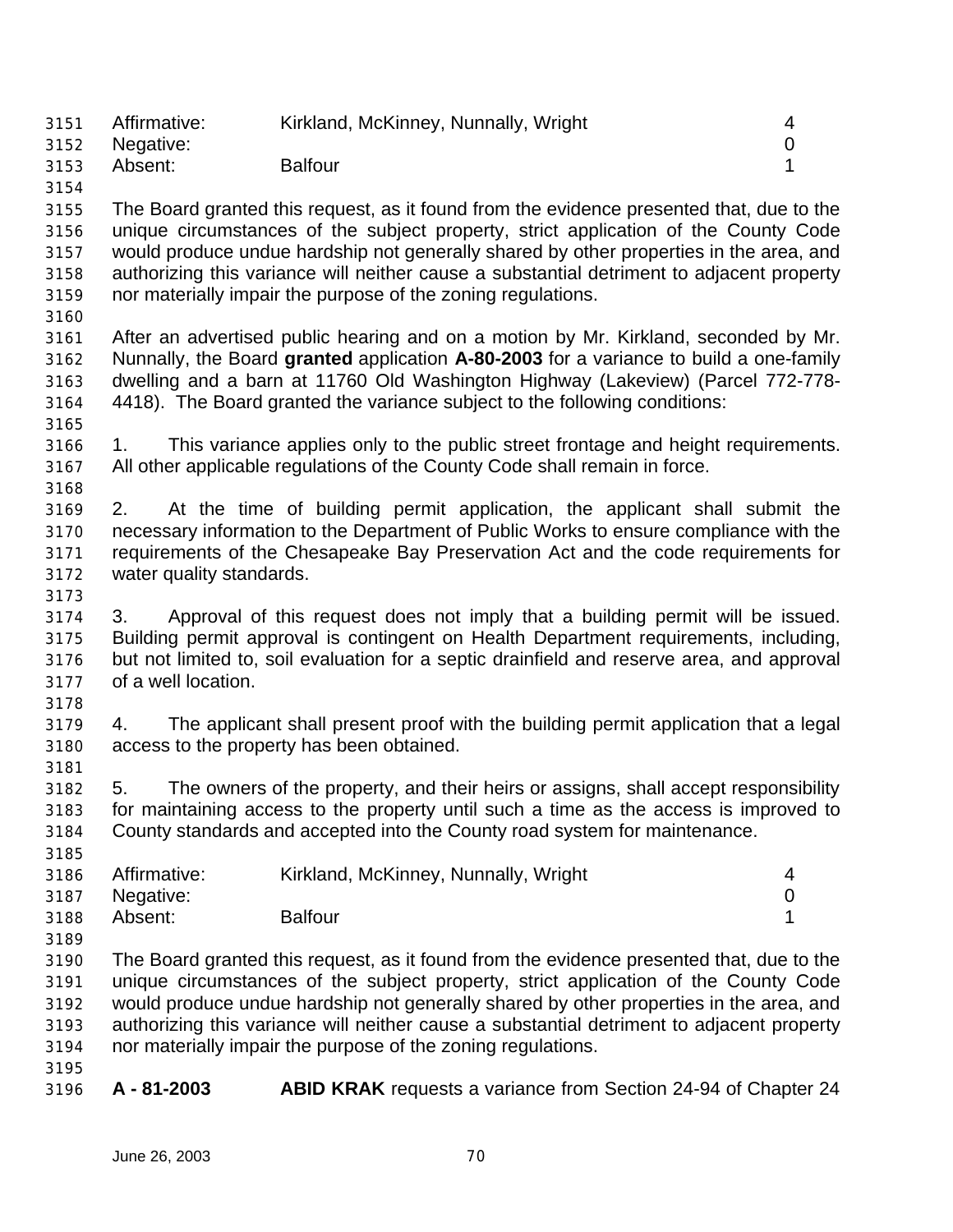of the County Code to build a one-family dwelling at 5401 Dickens Road (Parcel 773-744-3103 (part)), zoned R-2, One-family Residence District (Brookland). The total lot area requirement is not met. The applicant has 16,574 square feet total lot area, where the Code requires 18,000 square feet total lot area. The applicant requests a variance of 1,426 square feet total lot area. Mr. Wright - Please state your name. Would you spell your last name, please. Mr. Krak - Abid Krak. Mr. Wright - Do we have any others who desire to speak in this case? Would you both raise your right hands and be sworn please? Mr. Blankinship - Do you swear that the testimony you are about to give is the truth, the whole truth, and nothing but the truth, so help you God? Mr. Krak - Gentlemen, last year I applied for a variance, same variance. Maybe you know me by now. This year I applied for it a second time, just to show you and prove what I am capable to do here. There are 1400- and some square feet of land I request from you to build a house, second building on my property, to show the people around here. I'm going to build some kind of house nobody has built in this country yet. I've got some papers if you want to see how I'm going to build this house. Mr. Wright - Yes sir, if you would, and we're going to need to keep those for 30 days, and then you can have them back. If you want to submit them to the Secretary, and he'll pass them on along here. 3226 Mr. Krak - And also I ask the Planning Commission to provide me with a VCR. This tape will tell you, about 35 seconds on the tape, will tell you more than I can say in one hour. If I've got the VCR, just play the tape. Mr. Blankinship - Just go ahead with the case, and when he returns, we'll get the tape. Mr. Krak - That tape will tell you more than anything I say. Like I said, if you've got the VCR to provide, you'll see here what and how my house and the whole property were in a condition before, and what it is right now, how much work I've done, how much improvement I've done to this property. Second issue is about 50 feet right- of-way for Dickens Road. The next house down 5313 or something, I was surprised why our corners don't meet against Dickens Road up front. His property is about eleven feet more down toward Dickens Road, that corner I'm talking about, on the left-hand side, right there. If I had that corner to meet up down here, I'd be maybe needing 600 square feet more land up front, plus, from Dickens Road to my property line up front, you've got maybe 32 feet or something to this corner. The easement covers more than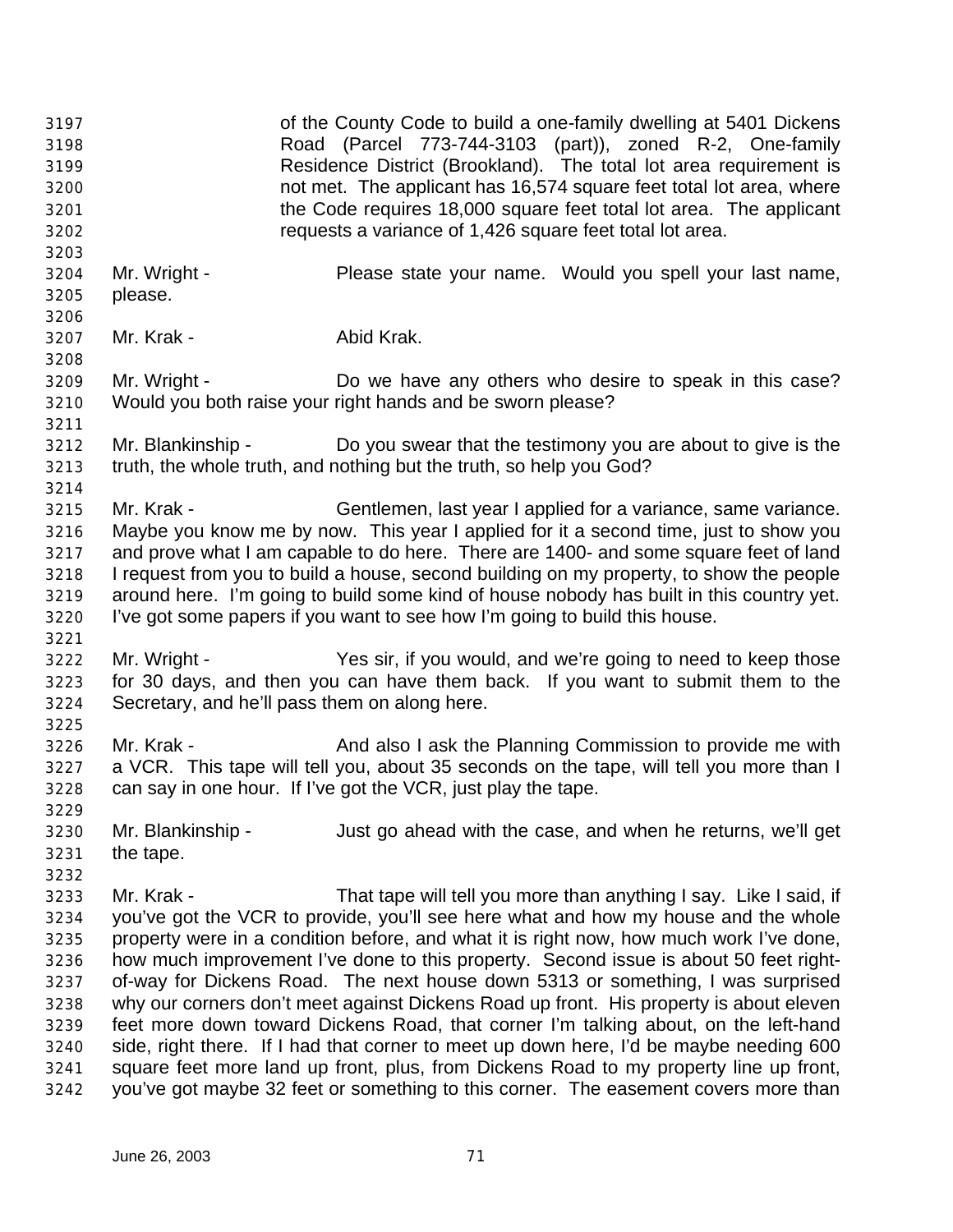2,000 square feet, just in this particular lot. I've got electric power lines and everything up front of my house. The easement took out maybe at least 3,000 square feet of the whole thing. I'm asking you again, to give me that 14-1500 square feet of land, or something, and I can build a house. That's my dream in here, to build some kind of house to be free of any fear about fire, about strong winds, tornados or hurricanes, or something. For example, I'm building a house, like I said, nobody has built yet this kind of house in this country. I'm putting a four-inch concrete slab on the pitched roof. That house will stay as long as this planet stays on. Thank you. And please, if I can get a VCR to show you this tape.

 Mr. Blankinship - We're looking for our media staff who are going to help with that. Let me just point out that there are some photographs on the slide table, and also the photographs that were in the package, these were intended as matched pairs. On each page the top photograph is the way the property was when Mr. Krak applied last year, and the bottom photograph is what it looks like now.

 Mr. Krak - Yes. These pictures will tell you approximately how much improvement I've done to this property.

Mr. Wright - Does that look like you've got grass now seeded?

Mr. Krak - Yes sir; it looks like carpet now. I love it.

- Mr. Blankinship The clearest sets we included in your package, and these others we left in the file.
- Mr. Krak The tape is about 35 or 40 seconds long; just pay attention please.
- Mr. McKinney What kind of work do you do, Mr. Krak.

 Mr. Krak - Regarding the home building industry, I'm doing almost everything, a little bit of engineering, architectural, everything. I designed this new house. I got some experience from overseas, working in the southern part of Europe, all over the place. I came here about ten years ago, speaking no English at all, and working three jobs when I came out here. We bought our first house fifteen months after we came to this country, working three jobs. I had small kids when came out here, speaking no English at all. Then two years after ………….. Pay attention to this tape; this is the way the property looked before, when I got it. Just pay attention please, how much trash, and what a big jungle I had. Here I took out all stumps, roots and everything out of the ground, that covered more than two thirds of my lot here. See that little building behind here; that's my previous garage, right there. That thing is brand new now. You'll see at the end of the tape. This is the new, right now, what I had in my back or front yard, whatever, all cleaned out. I did a lot of work in my house, interior and exterior. From now on, some inside work I wanted to show you. There you go. That's my basement when I got it in December 26, 2000. My basement before, I'm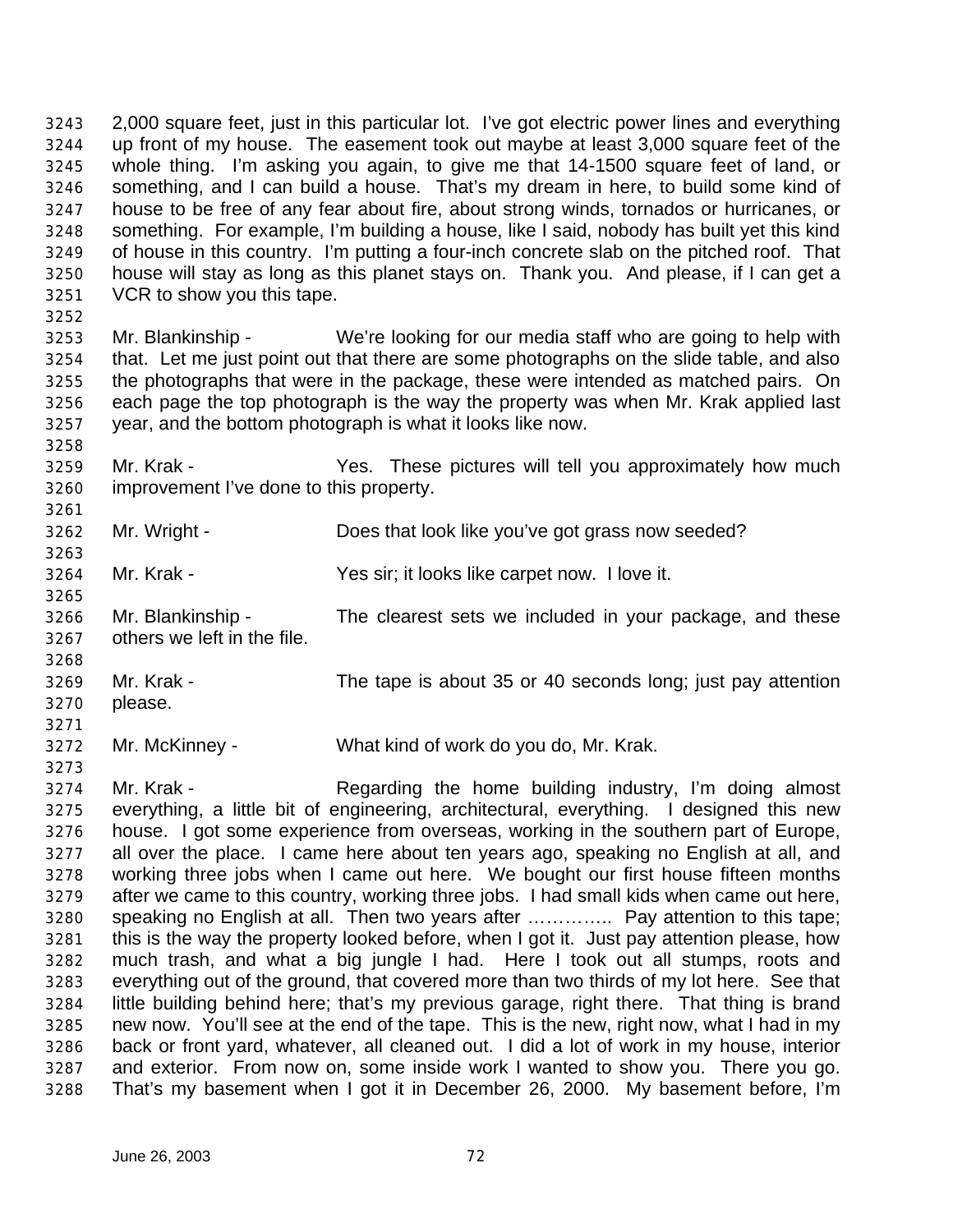sorry, just maybe 10-15 more seconds. I'm sorry it takes a long time, but I wanted to show you this. This year I've got a door to get out now, from my basement to outside. Pay attention right now, the basement after I got some. This is my basement now, a big party place. 1200 square feet, just one solid room. Now upstairs, the kitchen, December 24 or 22, when I moved into this place it was like in this condition. After that, right now, brand new. Now the tape will show my bathroom when I got in here, all rotten out, everything almost collapsing down through the floor. Bathroom before, and bathroom after, it will show right now. There you go, my bathroom after that. Brand new, everything, kitchen, living room I replaced, knocked out plaster, lattice and everything. That's my second floor, I'm just working on now. I'm living on my first floor. I just did the demolition a couple of days ago, finished up; I'm going to finish up the whole thing upstairs too. I just did the demolition to clear out everything, everything knocked out. I'm going to insulate it, new electrical, new plumbing, and everything, and put new sheetrock and everything. That house will be the nicest house in the neighborhood. That's why, gentlemen, I'm asking you to give me a chance. I've proved to you what I'm capable of doing.

 Mr. McKinney - What are you going to do with this house when you build the next one?

 Mr. Krak - I'm going to leave it in, and keep this house for a couple of years for you, for Henrico County, to make some kind of experiments, if you need to. Just leave it alone for two years, make all experiments in the house, to show what is the best house in the home-building market in the whole world today, and after that, I'll keep it, or if you want it, you can have it.

Mr. McKinney - Are you going to give it to us?

 Mr. Krak - Let me say that. Mr. Blankinship knows I came out here to the Planning Office to ask Henrico to give me a building lot for it and provide me with materials. I'll build it for free and give it you. I'm capable to do this. I will do, but they don't have this kind of lot, and they don't do this kind of business here, and here I'm going to do the same thing, build a house to show you what's a house, and you guys make any kind of experiments you want to. Home inspection, what I'm doing in this kind of house. I'm sleeping in one bedroom and put the fire in the next room.

- Mr. McKinney You need to talk to your supervisor, Mr. Glover.
- Mr. Krak I don't know. But if I get the chance to build a house here, you guys can have it, for any experiments you need to, I don't care. I've got six bedrooms here in this house. I can stay there.
- Mr. Kirkland Mr. Krak, when you bought this property, you understood what you had. You had a home that was dilapidated and a garage, and the reason now that you're coming back, is that you want to build a second home on this property? But you understood that it didn't meet the requirements when you purchased it, I assume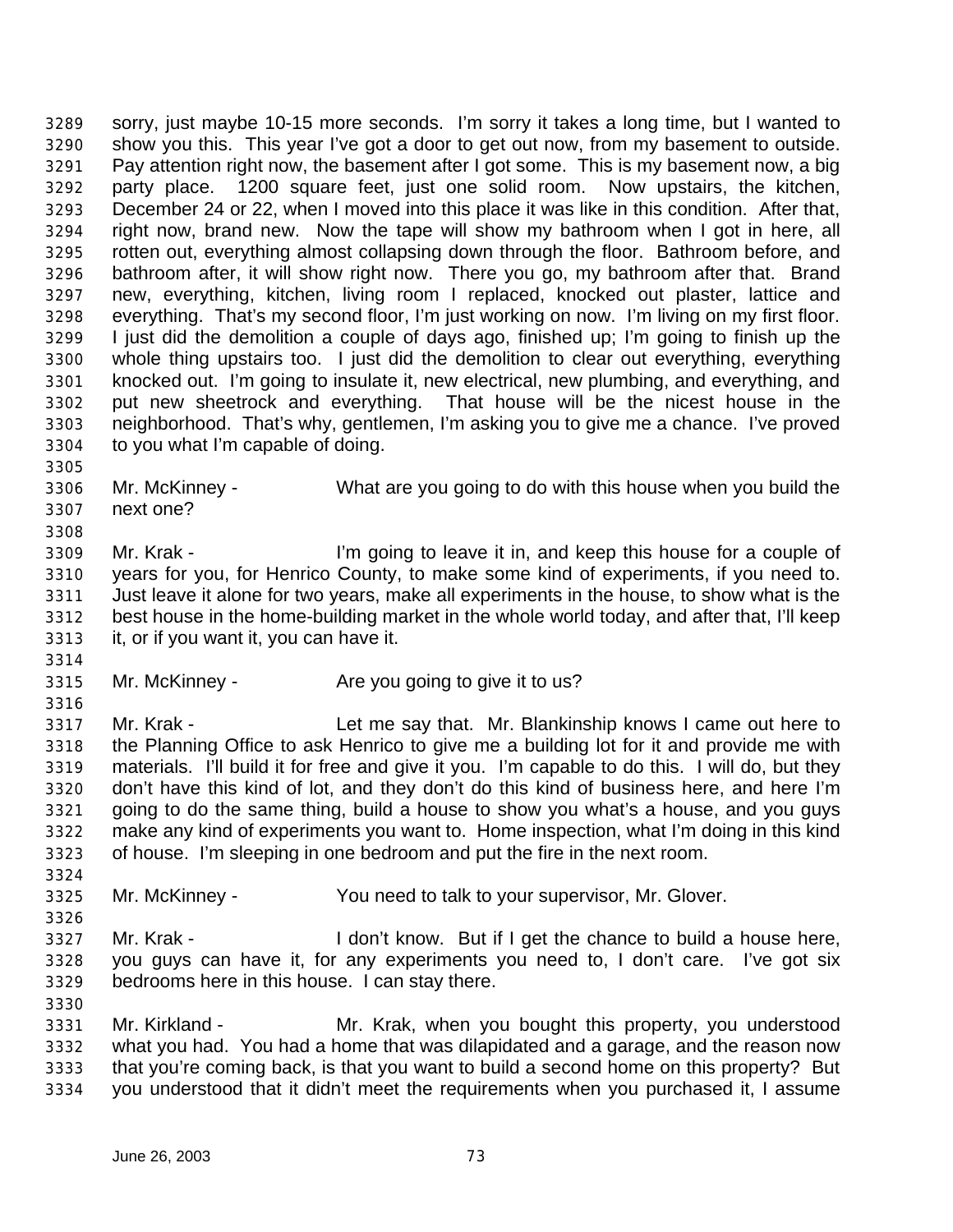and that's why you're coming back for the variance now. I mean you understood that? I notice in this staff report that we got, there's some violations or something with the garage. Have you addressed all this information. Mr. Krak - I'll address if you want me to, or you can address. 3341 Mr. Kirkland - I just want to know if you're going to meet all these  $\frac{3342}{3342}$  deadlines, it looks like somebody put down here. By the  $15<sup>th</sup>$  you must get everything squared away. Mr. Krak - Yes, just violation. You point to this violation, please. I don't know what kind of violation. Mr. Kirkland - I assume someone's living in the garage. Mr. Krak - Yes, my in-laws are living there, temporary. Mr. Kirkland - The Code – that's still against the Code, and I don't care if it's for one second, it's against the Code. Mr. Krak - What does "guest house" mean? Mr. Kirkland - You can't -- that's not a "guest house." What did you get a permit for sir? 3360 Mr. Krak - I didn't know, first of all, I can get ……………… Mr. Kirkland - Wait a minute – you're going to build "the best house in the world," you should have known. Mr. Krak - But let me say I applied for a building permit like a workshop last year. Mr. Kirkland - Exactly. Mr. Krak - Exactly. If I knew I could have a guest house. Don't mess with any violations, sir, I'm sorry. I don't mess with any violations. I did apply for a building permit to have a guest house, as I have it now. Guest house, not a workshop. I got now. I've got papers saved up in the County; I've got the guest house now. If I knew I could have a guest house, I'd apply for a guest house, but I knew back in November or beginning of December, I could have a guest house on the property, and the family stays there for temporarily, not for a long time. My in-laws, my Bosnian fellows. I came here first of the Bosnian family; my family was number one Bosnian family that came to the Richmond area about ten years ago. Since then we brought out a lot of Bosnian families. I sponsor nine families, **I** sponsor. You gentlemen know what it means to sponsor somebody when they arrive in this country, the responsibility, find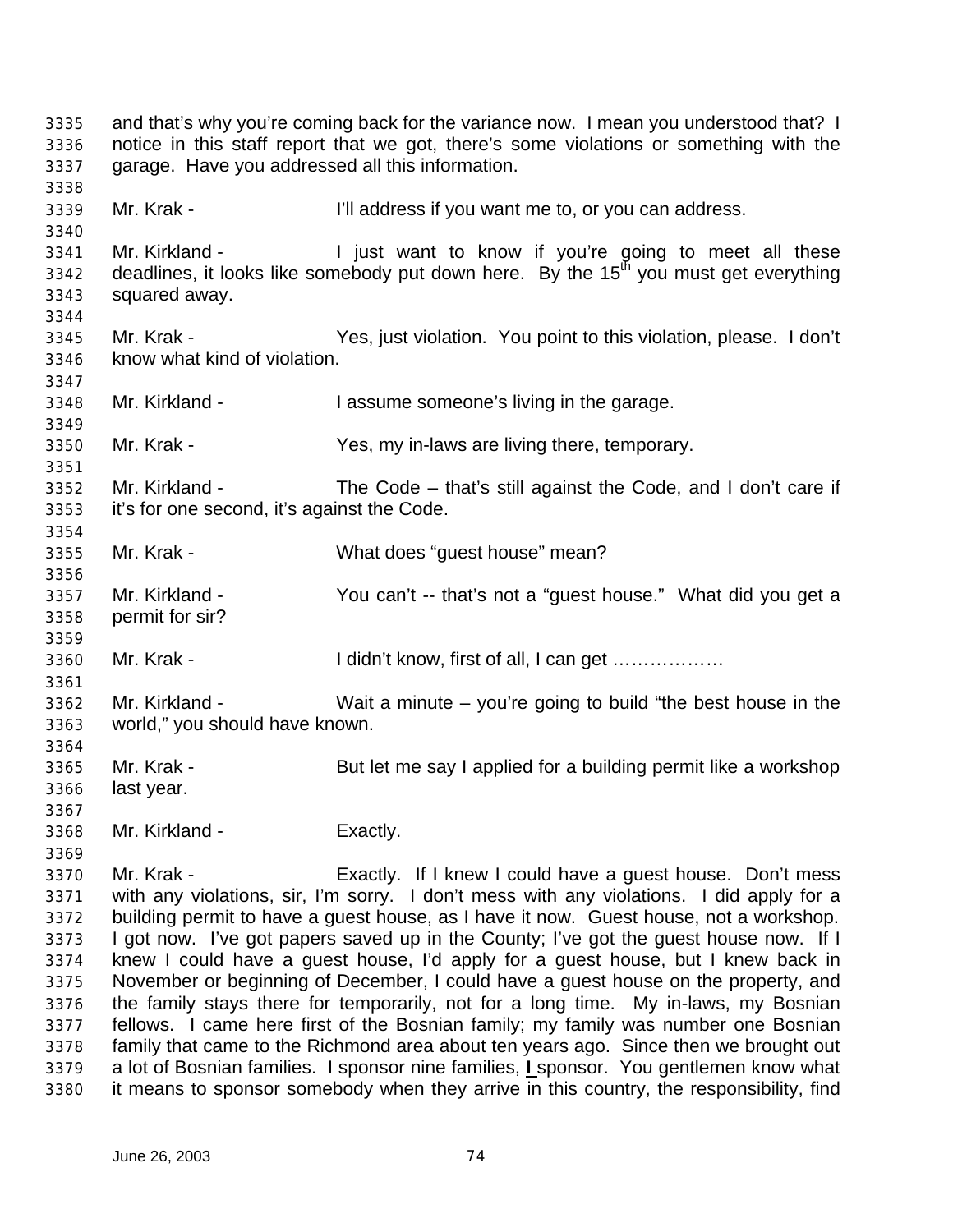them a place to live, find them a job, put kids in school, and everything. How much time I lost, me and my wife. If you need some references, please call Southern Baptist Convention Immigration Office, at 321-3305; ask for Richard Kline, and he'll tell you everything I've done for about more than a thousand Bosnian people here. Like I said, I sponsored nine families; most of them are in-laws, my brothers and sisters, whatever. They come out here; they stay with me for a short time of period. All of these nine families, gentlemen, own their own houses now in Henrico County. They own their own house, because of me. They got new jobs, good jobs, and everything, and you're welcome to make something about the Bosnian community here; every one of them did some improvement on their houses, because of me. My house was previous house, and this house, but I don't have enough time to do it right now; I'm doing all the renovation. My house was a boarding house for all these Bosnians who came in here first. They need any help with the translation, with finding jobs, we put kids in school, and everything; they ask me for help, with some help from the immigration office down there. That's why I've got these folks in the guest house now. They will find, I'll find them a house, their own house. The main reason why my sister-in-law stayed there, my wife's sister, she got injured on the job. Main reason why is to help them out; they stayed in an apartment before; her husband makes \$11 an hour; they can't afford to pay. She's out of the job since January 25 of 2001. She's even out of the hospital every now and then. She cut her hand; she had just recent surgery on April 13, 15, I'm not sure, and that's why they will stay with me for temporary, until I find the right place to stay. Mr. Wright - It says that you would have them out by August 15; that's what the condition is. You will meet that? Mr. Krak - What condition I'm supposed to meet, I'll meet. Just repeat it. Just repeat it. I need to know …………… Mr. Wright - That's what …………….. Mr. Blankinship - Just abate the violation; which amounts to removing the kitchen from your building. Mr. Krak - OK, the kitchen is, including the stove and the microwave …………. Mr. Blankinship - And using the rear building in compliance with the Code, as a guest house, but not as a second dwelling. Mr. Krak - I can still use this building as a guest house? Mr. McKinney - Let me ask you a question. This petition you have, signed by the landowner – where do they live? Mr. Kirkland - That's not him; that's another case.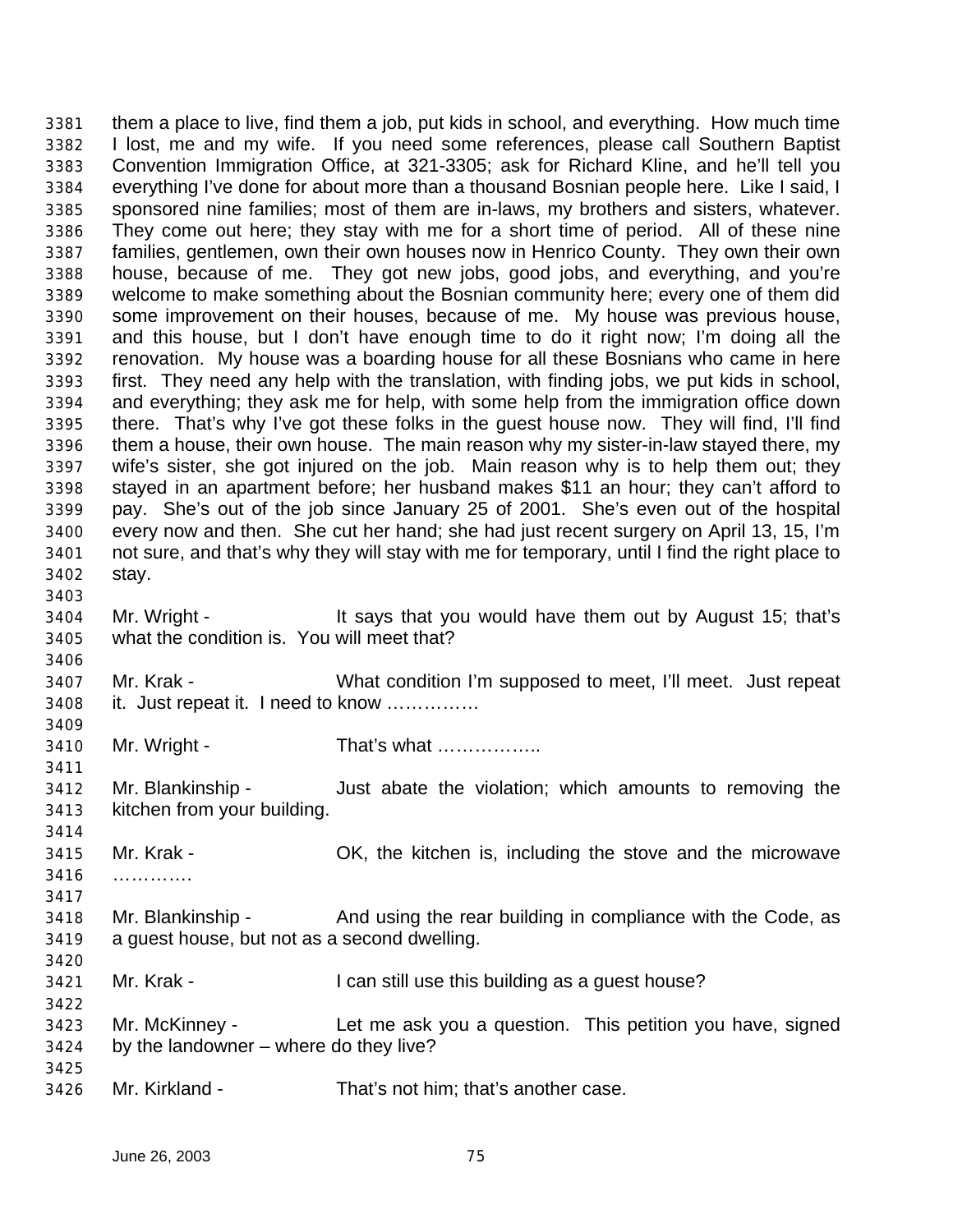Mr. Wright - Let's hear from the opposition, because the hour's getting late; if you'll just hold just a minute, then you'll have a chance to rebut. All right, sir, if you'll come forward.

 Mr. Wenk - My name's Brian Wenk, and I live at 3011 Krueger Drive. My house and property are directly behind 5401 Dickens Road. My brother and I own the property at 5403 Dickens Road. My wife and I have lived in Henrico County for most of our lives. We have lived at our present address since 1975; we built that home following the County guidelines and specifications. We built there because we like the rural setting and the large lots that the people had. My wife has just retired from the Henrico County School Board, after 35 years of teaching. We've had two sons who attended Henrico County schools. Our immediate neighbors have lived on our street and surrounding property for most of their lives, and you can see we've been part of this community and County for many years. I've spoken with Frank West, who has lived directly across from Mr. Krak; he's unable to attend the meeting due to medical reasons. I have a letter from him and some pictures that I took that show what he's talking about. I've also spoken to Don Early, who has the property next on Dickens Road (I don't know what that address is), probably 53-something. He's not able to be here because he's out of town working.

 I'm concerned about the existing change to Mr. Krak's property and ours. The natural flow of water has been diverted, so that our property is being flooded, and the road is eroding away. I have some pictures showing that. On variance hearing A-90-2002, line 3131, Mr. Krak stated he was new around here and didn't know whether he needed to apply. I checked with the County business licenses department this week, and found out that Mr. Krak had a contractor's business license back in 1997, so he should have known he had to have a permit. The looks and condition of the property haven't changed much since the last hearing. You have the April 25, 2002, pictures, which I left with you at that hearing. At the last hearing, on line 3322, Mr. Krak referred to his new drain field from the rear of his property line and all the way down to the ditch on Dickens Road. The pictures of May 16, 2002, approximately three weeks after the hearing, show water standing in the field. I also have a picture from March 2003, where more fill dirt and gravel had been added between the two heavy rains. Due to the blocked pipe and drainage area, I'm concerned about the mosquitoes with the standing water, and the road is being eroded away. I also have pictures showing where the fill was being brought in and a picture of the flooding, due to the standing water. The road is eroded away, and the excess standing water is on the road. I refer to the pictures which I have shown you. Current pictures show the ground has been filled under the fence, which prevents the water flowing.

 Is this hearing really necessary? The County has guidelines, which all the citizens are to follow. Example: Henrico County Zoning and Building Inspections Departments know about Chapter 24-8 of the Zoning Ordinance section. That's non-conforming uses, and that states, "no non-conforming building or use shall be enlarged, extended, reconstructed, suited for the structure building altered, except when required by law."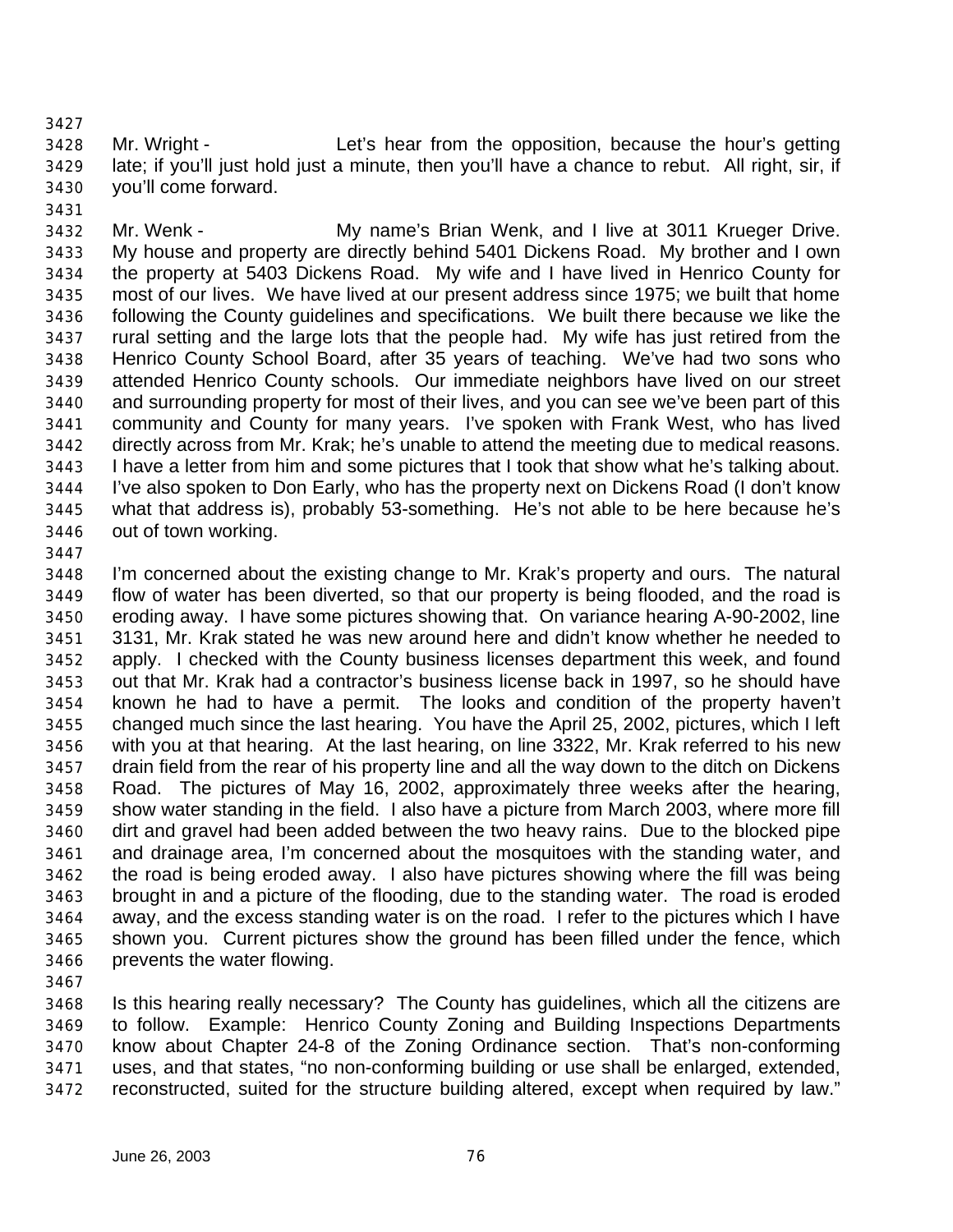I'm referring to the Subsection D, "Any non-conforming building or structure which is hereafter damaged to the extent exceeding 50 % of its productive value, exclusive of foundations, by fire, flood, explosion, earthquake, war, rot, storm, or so-called Acts of God, reconstruction or use of any purpose other than one permitted in the district in which it's located." The County issued a building permit on May 14, 2002, to renovate the existing garage and storage. Nothing was stated about building a residence. The County Real Estate Assessment provided me with the information of the current 2000 assessment of the property, which is for \$111,600, which Mr. Krak bought for \$120,000, and has probably put another \$250,000 in, in improvements. The house and garage is listed as a cabin with 760 square feet, built in 1960. Assessment hasn't been updated. Are these departments doing their jobs, as expected by the citizens of Henrico County. 

 Converting a barn to a garage into a house should require a special use permit and meet current County setback and zoning codes and require a certificate of occupancy, which is not issued. I'm here today to bring to your attention the County cover-ups, which should not be allowed. Following the first hearing, the barn was immediately gutted and converted into a house and completed in the middle of October. People have been living there. A third house would further cause problems being built on the low wet areas and lacking requirements to meet this request. My brother, my wife, and his wife are totally opposed to this request. After the hearing is over with, I'd like to have my pictures back, because I'm going to need them for a civil suit.

- Mr. Wright We have to keep them for 30 days.
- Mr. Blankinship But you can have them after that.

 Mr. Wenk - That's fine. I have another picture of topo showing, that you can look at, you all have this anyhow, that shows from the original hearing where he backfilled fifteen loads. This last time was probably four or five loads, and then he put gravel, and did it on the weekends so no one could complain. You can see the natural drain that was originally through this property, from County records. Also, I'm speaking for my brother; I've got a letter from him saying that I'm supposed to talk to you. As Mr. Krak mentioned, he didn't show you the right side of the house, where a lot of the stuff is, and in one of those pictures I gave you, you can see stuff lying up against the fence. He now has a dumpster working on the upstairs. I checked with the Building Inspection people; he has no new permit for the renovation of the upstairs that he showed you on his tape. I please request that you deny this request again, because he already has two houses on one piece of property. Thank you.

 Mr. Krak - Take a look at these two pictures. As you can see on the pictures, a fence, that's my property. The property line goes right in the center of the Krueger Drive. To the fence is my part; on the other side, why is the water staying on the other side/half of Krueger Drive? Why is that? Can anybody answer me that question please? And our water goes still over on my property from Krueger Drive. That picture shows you; we've got some problems on the other side of Krueger Drive, not on my side only. I added gravel to build a new driveway, gravel because water will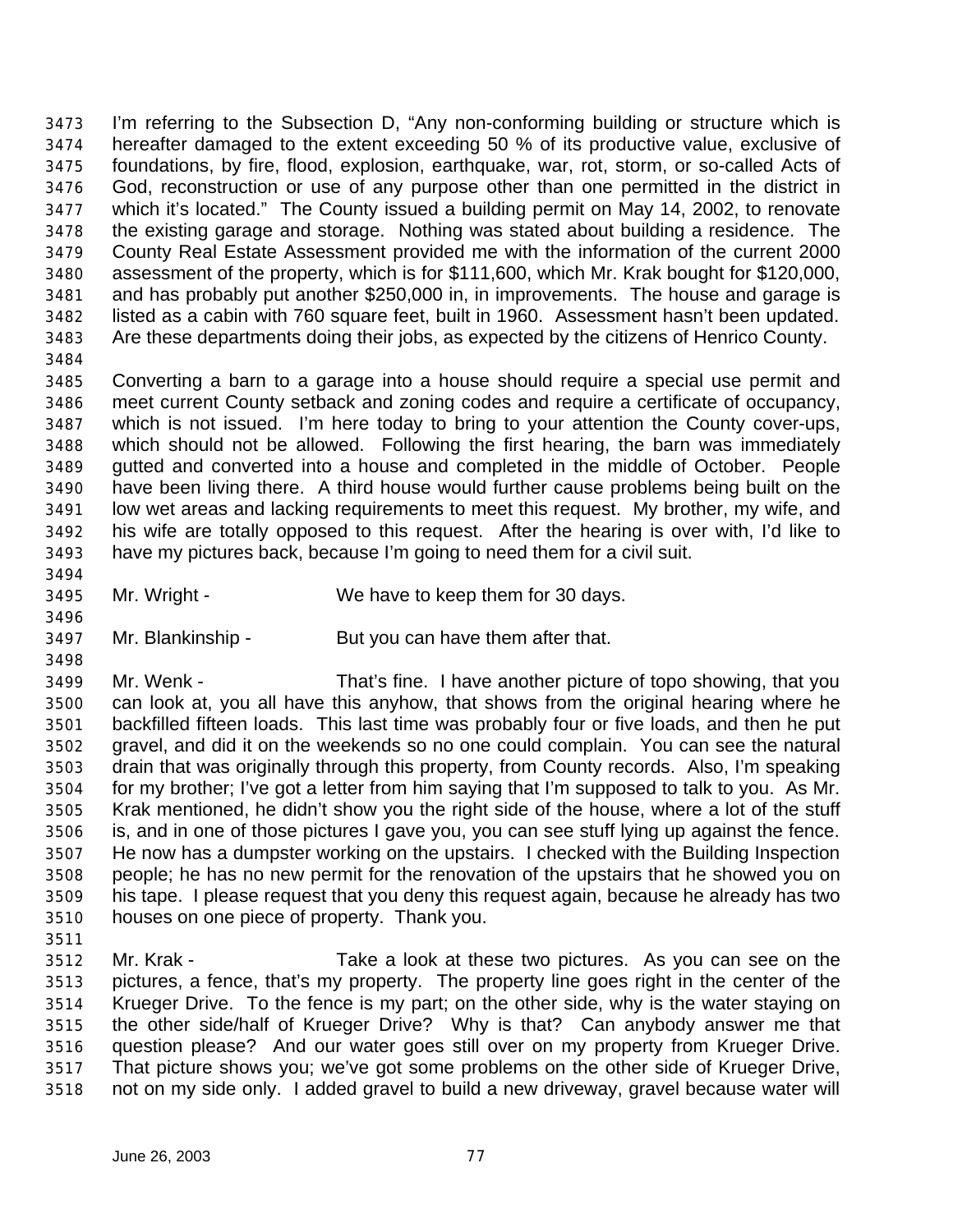stay for a little short while, period, and go, disappear, and still going over my property then to Dickens Road ditch. That bump in the road, in Krueger Drive, where the water stays in, why did we need that bump in the first place a long time ago, because the problem stays on. They installed that pipe maybe back in 1950's. Nobody can find it. I know I'd find it in my property. Also, I installed new drainage from the back of my shed down to the Dickens Road ditch. I installed that two and a half years ago, right after I moved into it, because of the drainage problem. But regarding Krueger Drive, Mr. Wenk and I need to sit down and talk about what we can do, because the County doesn't have to do anything with it. We can solve any problems at all that we have. I'm sure we can. But as you can see on these two pictures, they tell you everything. I've got some water on my side because of this hard rain, but we've got some water on the other side. What I'd like to do there is, remove that bump from there, and we'll solve the whole problem forever. If my neighbors provide me materials, I'll do my labor on my own, bring this drain line from back of my property all the way down to Dickens Road ditch, new drain line. Easy to blame somebody for anything, but I just got pictures, I just got tapes, I just got everything to show you what I did to the property. That picture, let me repeat it one more time, I got some water on my side of Krueger Drive, because property line is right in the center of Krueger Drive, but we've got some water standing on the other side of Krueger Drive. I'm sorry. 

 Regarding another issue, my second floor renovation. I spoke and applied for a building permit. Planning and Permit Center know about it. I did. Then they require some, we need to find out about what kind of joists we've got down underneath in the floor, and I told them, when I finish up the demolition, I just did last night. As my neighbors know, I will apply for a building permit. I will do. I need one of the inspectors come down there and take a look at what I've got now, regarding insulation, main problems, Code requires R-25 minimum in rafters in the roof. I've got real two by fours rafters now; that's why I didn't get a building permit before I did the demo. I just need one of the inspectors to come down there, take a look at it, and tell me what and how I'm supposed to finish the second floor. What I need to do in there, I know how to finish it. Thank you.

Mr. Wright - All right Mr. Krak, thank you very much.

Mr. Blankinship - I need Mr. Wenk's photographs.

 Upon a motion by Mr. Kirkland, seconded by Mr. McKinney, the Board **denied** application **A-81-2003** for a variance to build a one-family dwelling at 5401 Dickens Road (Parcel 773-744-3103 (part).

| 3559 | Affirmative:   | Kirkland, McKinney, Nunnally, Wright | $\overline{4}$ |
|------|----------------|--------------------------------------|----------------|
|      | 3560 Negative: |                                      |                |
| 3561 | Absent:        | <b>Balfour</b>                       |                |
| 3562 |                |                                      |                |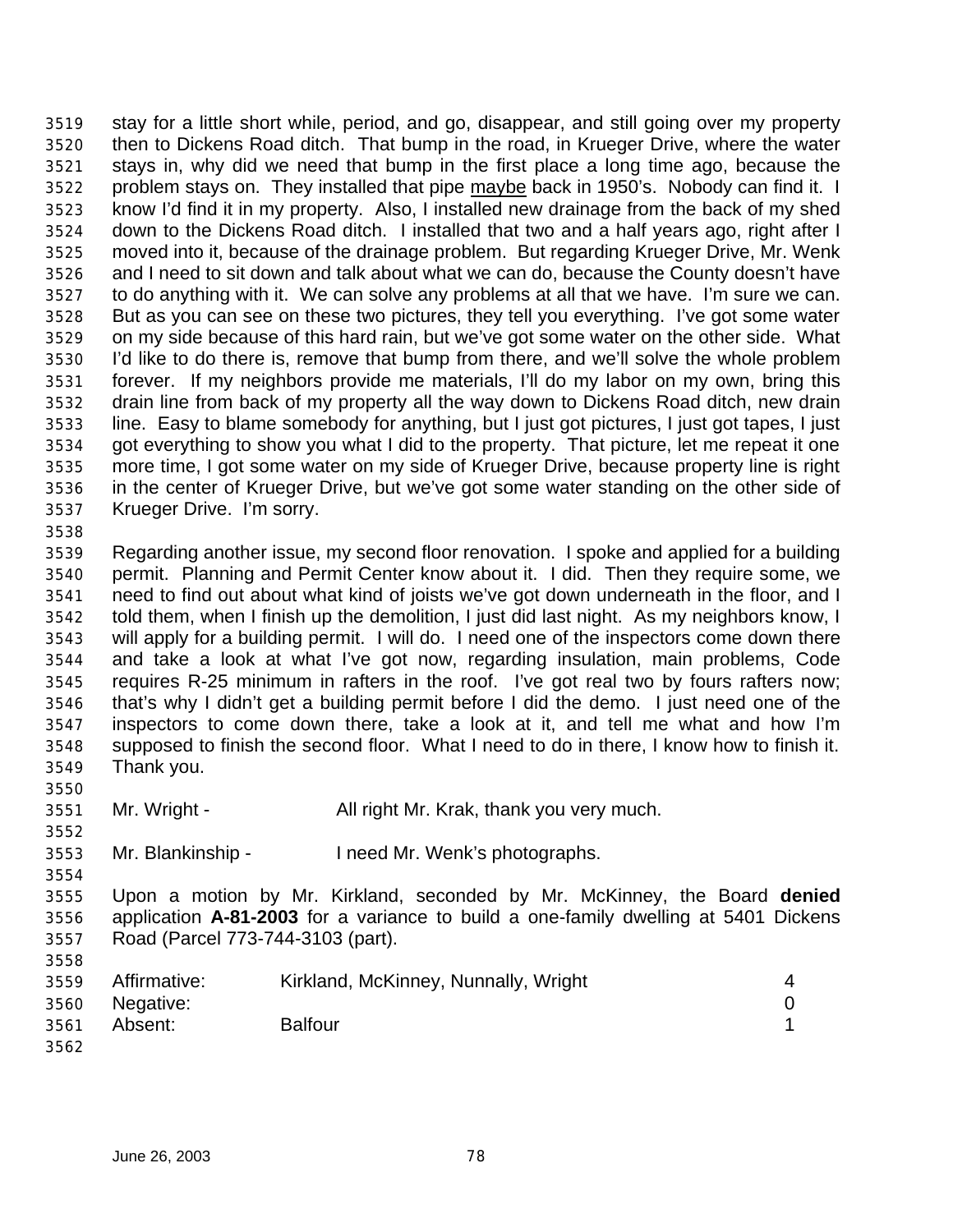The Board denied this request as it found from the evidence presented that approving the permit would be of substantial detriment to adjacent property or would materially impair the purpose of the zoning regulations.

 *(UP-12-2003 and UP-13-2003 BON SECOURS ST. MARY'S HOSPITAL were deferred at the beginning of the 10:00 o'clock agenda.)*

 On a motion by Mr. Nunnally, seconded by Mr. Kirkland, the Board **approved** the Minutes of the **March 27, 2003,** and the **April 24, 2003** (as corrected) Henrico County Board of Zoning Appeals meetings.

Mr. Wright - Before we adjourn, let's talk about the deferred case.

 Mr. McKinney - Are you going to go back and look in your records and so forth?

 Mr. Wright - One option we have, I think in another case we imported an independent attorney to represent the Board.

Mr. Kirkland - On the Fairgrounds case we did that.

Mr. Wright - I was wondering what you think.

Mr. McKinney - We probably need to do that.

 Mr. Kirkland - I do along with that. I think we need an independent attorney. 

Mr. Wright - We have the authority to do that, don't we Ben?

 Mr. Blankinship - The money has to be appropriated by the Manager. Assuming that he's willing to pay for it, yes sir.

Mr. Wright - This is a very serious matter.

Mr. Kirkland - We could evict a lot of people.

Mr. Blankinship - It's almost certain to go to court.

 Mr. Wright - This impacts a lot of people, and I appreciate Mr. Tokarz; of course, he's representing the County, but I think the Board probably needs independent counsel to look at it from all kinds of viewpoints.

 Mr. McKinney - Who would be a good independent counsel?